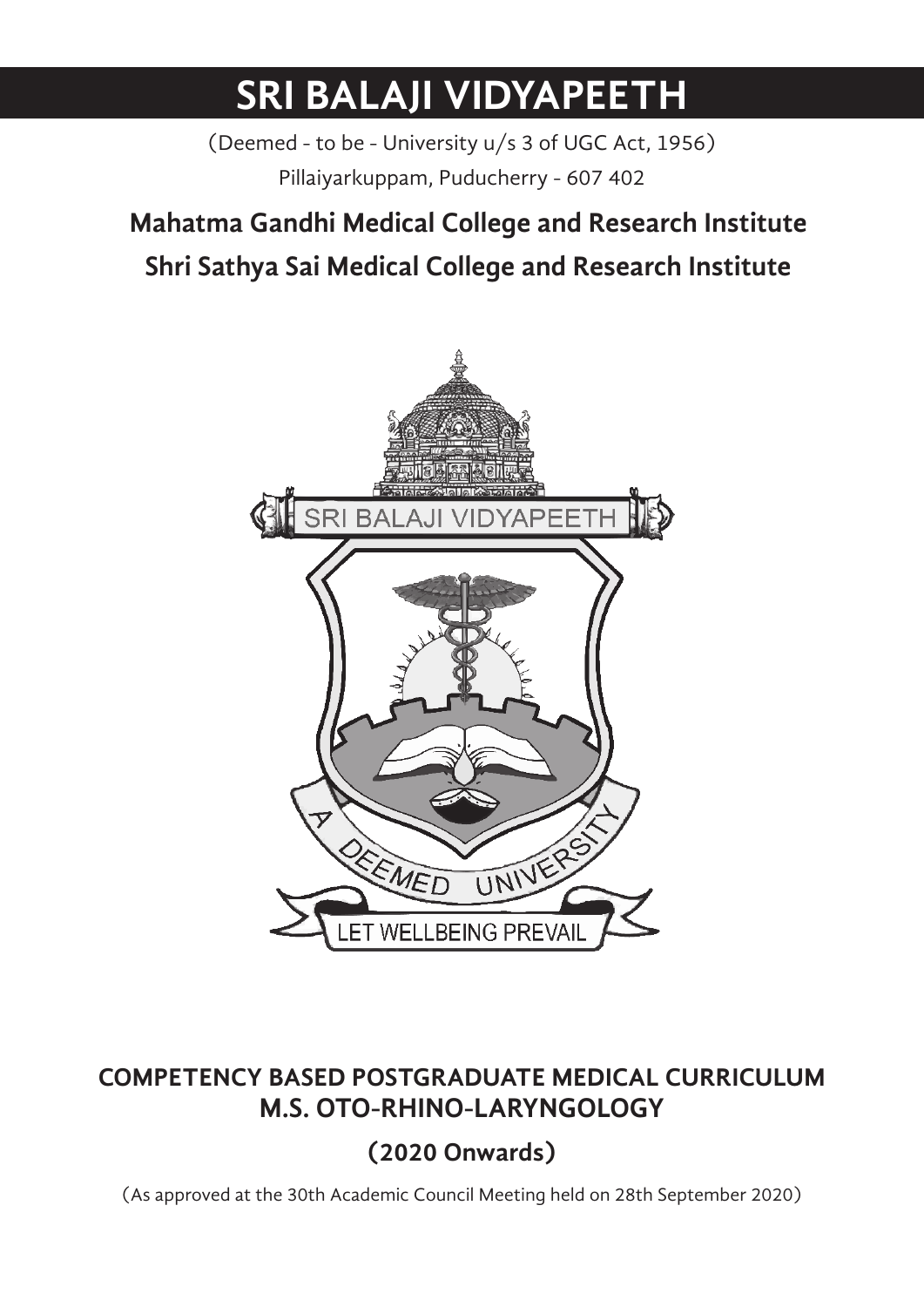## **Preface**

Following the promulgation of the much awaited CompetencyBased Medical Education (CBME) for post graduate by the Medical Council of India (MCI)(superseded by the Board of Governors), adoption of CBME for implementing post-graduate programs is a welcome move. Sri Balaji Vidyapeeth (SBV), Puducherry, Deemedtobe University, declared u/s 3 of the UGC Act. and accredited by the NAAC with A grade, takes immense privilege in preparing such an unique document in a comprehensive mannerand most importantly the onus is on the Indian setting for the first time,with regard to the competency based medical education for post graduate programs that are being offered in the broad specialty departments. SBV is committed to making cardinal contributions that would be realised by exploring newer vistas. Thus, post graduate medical education in the country could be made to scale greater heights and SBV is poised to show the way in this direction.

> **Prof. Subhash Chandra Parija,** MBBS, MD, PhD, DSc, FRCPath,FAMS, FICPath, FABMS, FICAI, FISCD, FIAVP,FIATP and FIMSA. Vice-Chancellor Sri Balaji Vidyapeeth Puducherry.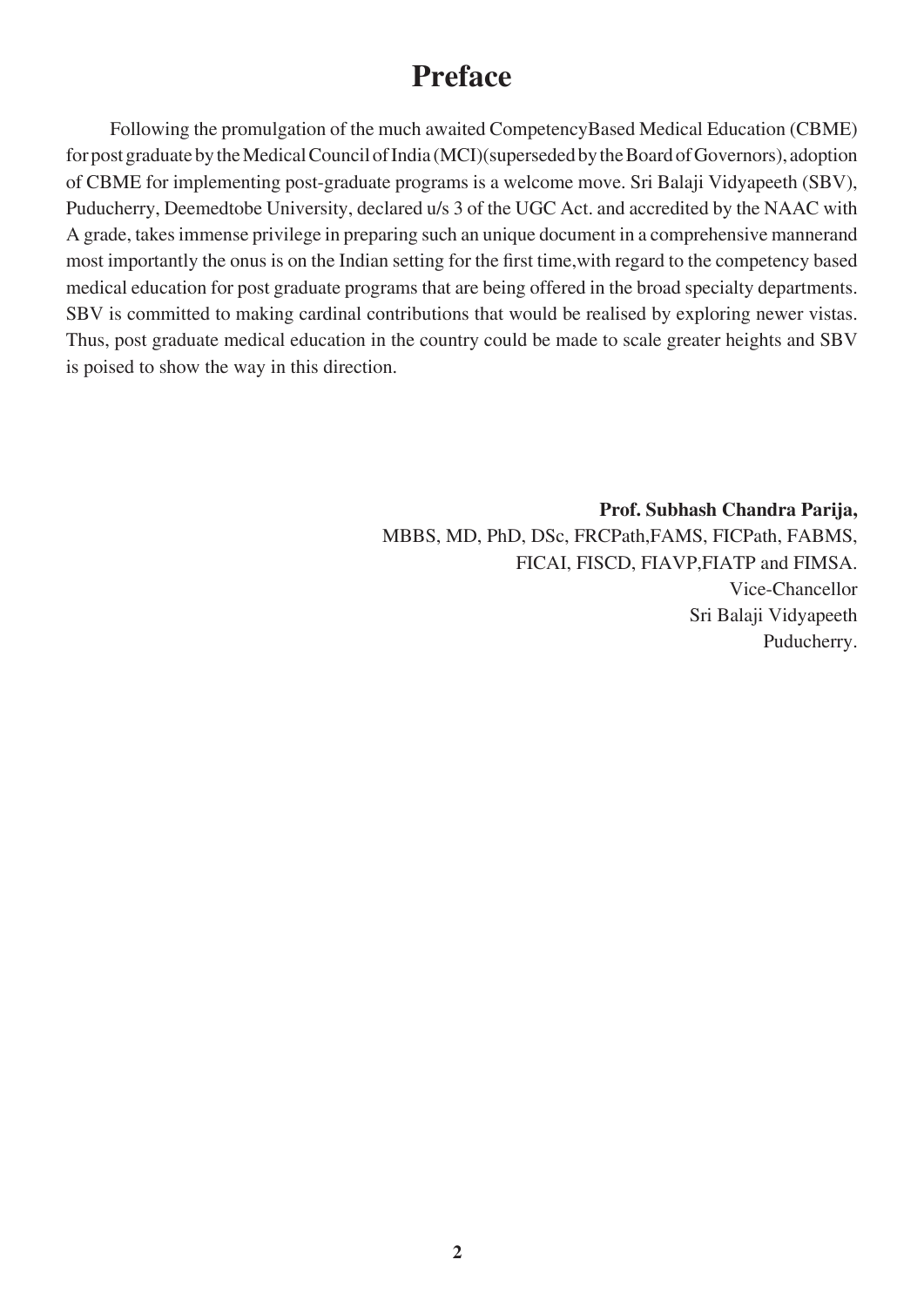## **Preface**

Following roll out of much awaited Competency-Based Medical Education (CBME) for undergraduate by he Medical Council of India (MCI)(superseded by the Board of Governors) , adoption of CBME for post-graduate by it is welcome move.

The MCI has laid down the syllabus in a manner that it proceeds course wise, competency wise describing teaching learning methods and probable methods of assessment also. This focuses on learner performance (learning outcomes) in reaching specific objectives (goals and objectives of the curriculum). The MCI describes competencies in three domain (knowledge, skill, attitude) .

It has laid down the syllabus course wise , competency wise to some extent, teaching learning methods and the assessment methods as well. However ,the most significant problem in competency-based training is the development of appropriate assessment tools. The salient feature of this document is defining the program educational objectives (PEO) for its postgraduate program as a whole, besides defining program outcomes (PO), course outcomes (CO) and program specific competencies in the form of entrustable professional activities(EPA) for individual postgraduate program. It also defines milestone in five levels, for each sub-competency. Although MCI has described three domains of competencies, followed here is the ACGME six competencies for residency education: Medical Knowledge, Patient Care, Practice Based Learning and Improvement, Systems Based Practice, Professionalism, Inter personal and Communication Skills for better clarity and in-depth explanation. To make the program more relevant, PEO, PO, CO and EPAs are mapped with each other. A great emphasis is given on monitoring the progress in acquisition of knowledge, skill and attitude through various appraisal forms including e-portfolios. during three years of residency period.



**Prof. M .Ravishankar** MBBS, MD (Anaesthesia), FRCP Dean, MGMCRI Puducherry. 607402



**Dr. Sukumaran Annamalai** MBBS, M.D., (GM), D.H.H.M., Dean, SSSMCRI Kancheepuram District Tamil Nadu 603108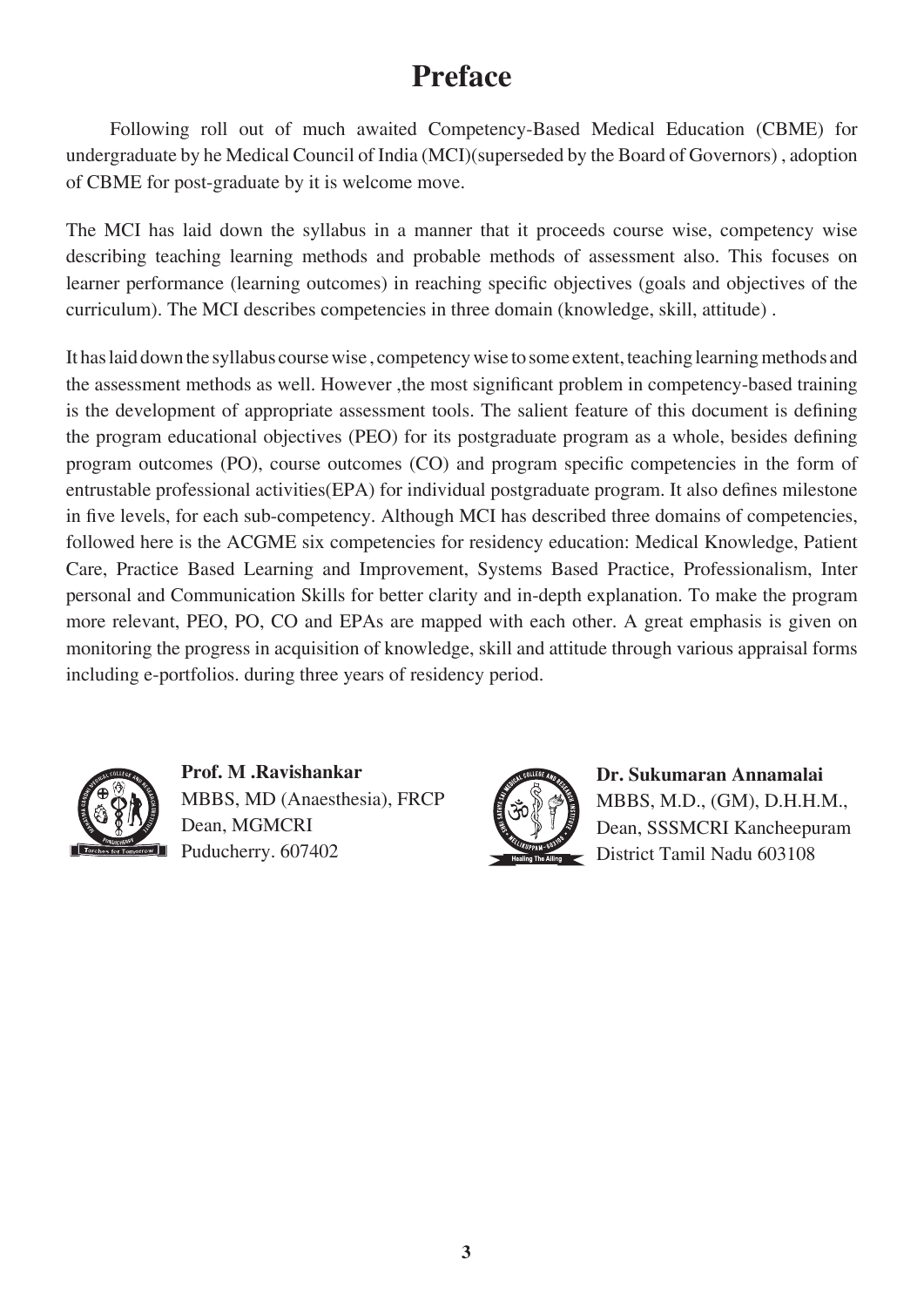## **Preface**

Post graduate curriculum has undergone immense changes in the last few years. It has been revisited and revised time and again in order to accommodate the newer ideas. The main aim of this curriculum is to set a defined protocol which will guide the postgraduates during the course.The introduction of competency based learning and teaching (COBALT) for medical post graduates has revamped the curriculum completely. The increasing realm of knowledge,the competency based assessment provides a comprehensive yet complete evaluation of the post graduates. It divides the whole duration of post graduation residency into several entrusted professional activities (EPAs) which one has to achieve during their course duration. This form of assessment evaluates the students in both theoretical as well as practical domains. This will provide the post graduates with a blueprint to the course and its objectives.

This revised post graduate curriculum reflects the continued expansion of our vast experience and knowledge in setting the curriculum for last few decades. Inspirations and ideas drawn from different departments were processed and compiled under the guidance of various senior experts in medical education.Thus these collaborative ideas paved through the conception and formulation of this innovative and competency based curriculum.

## Prof. **Prof. P Karthikeyan,** D.L.O., DNB (ENT) Head of the Department Otorhinolaryngology MGMCRI, Pondicherry.

#### Prof. **Gurumani,**

M S (ENT) Head of the Department Otorhinolaryngology SSSMCRI, Chennai.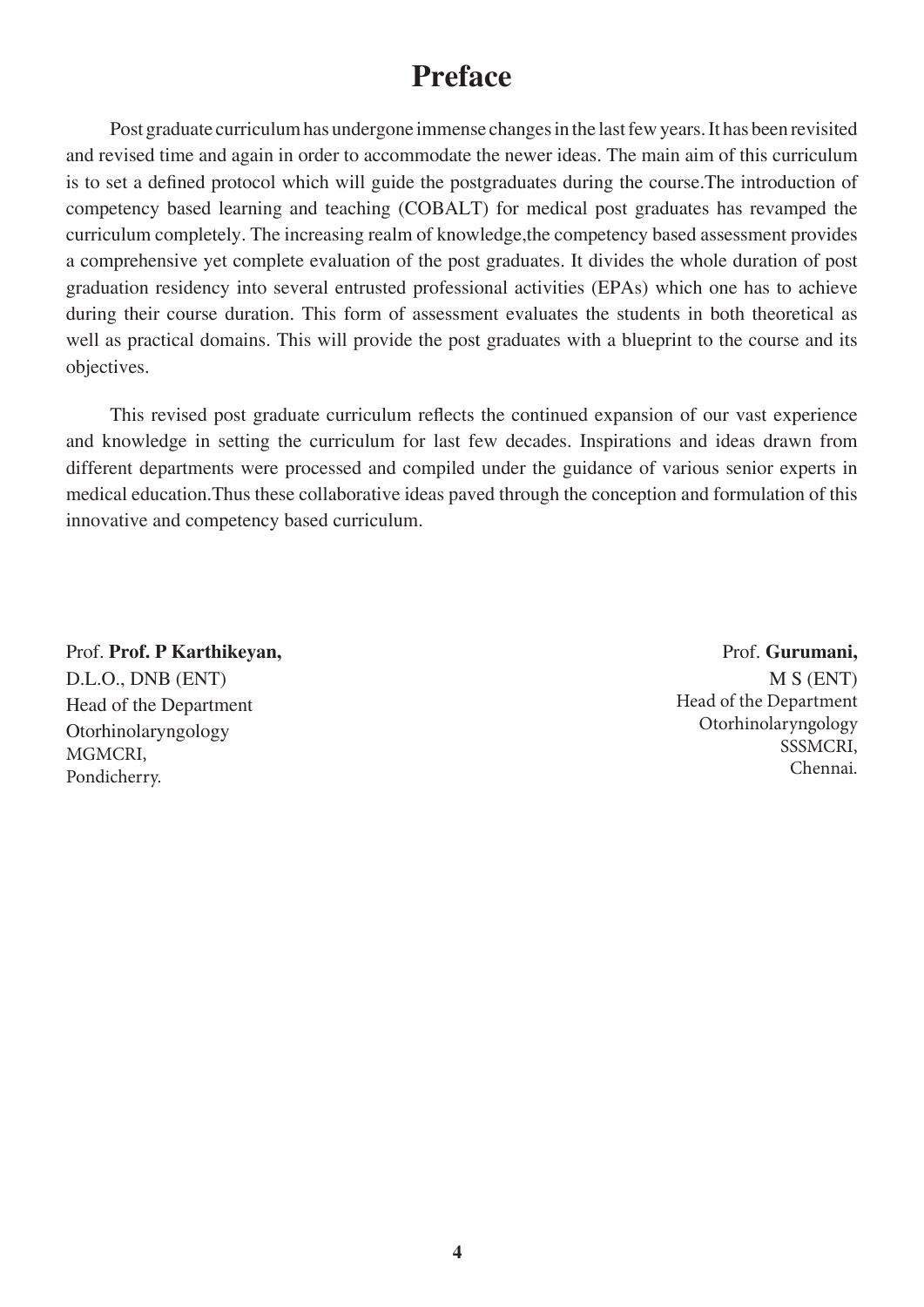## **List of contributors for PG ENT curriculum**

- 1. Dr P Karthikeyan, Prof.& HOD Dept of ENT, MGMCRI, Puducherry.
- 2. Dr.Gopalakrishnan S, Professor, MGMCRI, Puducherry.
- 3. Dr. V NirmalCoumare , Professor, MGMCRI, Puducherry
- 4. Dr Gurumani , Prof & HOD , Dept of ENT, SSSMCRI, Chennai.
- 5. Dr Valli, Prof, SSSMCRI, Chennai.
- 6. Dr.Vijayasundaram S, Assoc. Professor, MGMCRI, Puducherry.
- 7. Dr Devendra Tiwari, Assistant Professor, MGMCRI, Puducherry
- 8. Dr.NeelimaVijayan, Assistant Professor, MGMCRI, Puducherry.
- 9. Dr MuhammedNabeelLatheef, SR MGMCRI,Puducherry
- 10. Dr Nikhil Sivanand, SR, MGMCRI, Puducherry.

#### **Acknowledgement**

- 1. Dr R Venkataramanan ,Prof.& HOD, Dept of ENT, SriLakshminarayana Institute of Medical Sciences , Puducherry.
- 2. Dr. V Prabu , Prof.& HOD Dept of ENT,Sri Venkateshwara Medical College Hospital and Research Centre , Puducherry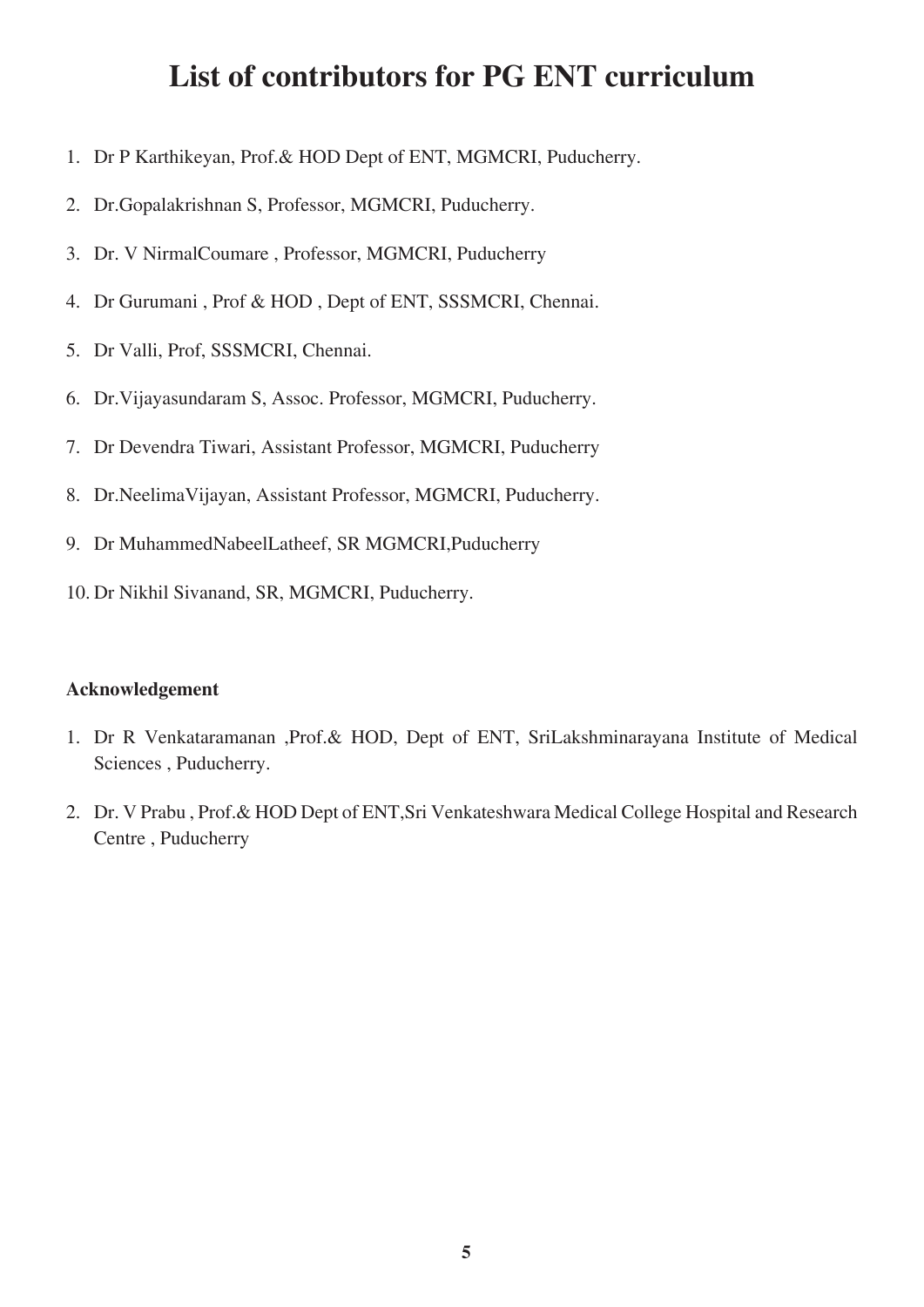## **Table of Contents**

| 1.  |     |                                                                             |   |
|-----|-----|-----------------------------------------------------------------------------|---|
| 2.  |     |                                                                             |   |
| 3.  |     |                                                                             |   |
| 4.  |     |                                                                             |   |
|     | 4.1 | Course 1 (C1):Applied Basic science related to otorhinolaryngology          | 8 |
|     | 4.2 |                                                                             | 8 |
|     | 4.3 | Course 3 (C3): Recent advance in otorhinolaryngology and head and neck      | 8 |
|     | 4.4 | Course 4 (C4): General surgical principles in laryngology and head and neck | 8 |
| 5   |     |                                                                             | 9 |
| 6   |     |                                                                             |   |
|     |     |                                                                             |   |
|     | 6.2 |                                                                             |   |
|     | 6.3 |                                                                             |   |
|     | 6.4 |                                                                             |   |
| 7.  |     |                                                                             |   |
| 8.  |     |                                                                             |   |
|     | 8.1 |                                                                             |   |
|     | 8.2 |                                                                             |   |
| 9.  |     |                                                                             |   |
| 10. |     |                                                                             |   |
|     |     |                                                                             |   |
|     |     |                                                                             |   |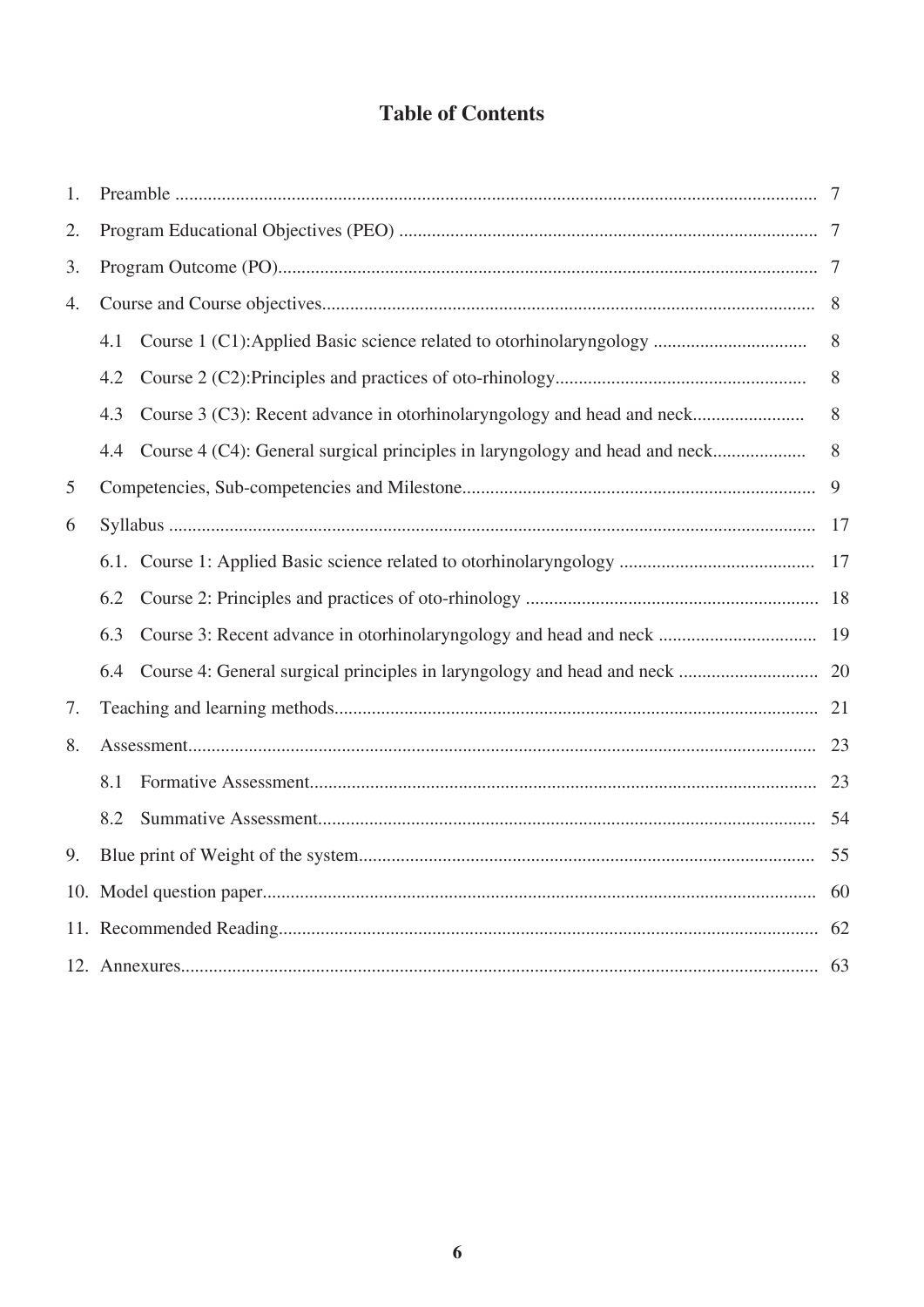## **1. Preamble**

The purpose of PG education is to create specialists who would provide high quality health care and advance the cause of science through research & training. The purpose of MS ENT is to standardize Otorhinolaryngology teaching at Post Graduate level throughout the country so that it will benefit in achieving uniformity in undergraduate teaching as well and resultantly creating competent ENT Surgeons with appropriate expertise. The purpose of this document is to provide teachers and learners illustrative guidelines to achieve defined outcomes through learning and assessment. This document was prepared by various subject-content specialists. The Reconciliation Board of Academic Committee has attempted to render uniformity without compromise to purpose and content of the document. Compromise in purity of syntax has been made in order to preserve the purpose and content. This has necessitated retention of "domains of learning" under the heading "competencies".

## **2. Program Educational Objectives (PEO)**

- **PEO1:** Specialist who can provide comprehensive care related to Otorhinolaryngology and Head & Neck Surgery over and above the physician of first contact.
- **PEO2:** Leader and team member who understands health care system and act to provide safe patient care with accountability and responsibility.
- **PEO3:** Communicator possessing adequate communication skill to convey required information in an appropriate manner in various health care setting.
- **PEO4:** Lifelong learner keen on updating oneself regarding the advancement in the health care field and able to perform the role of researcher and teacher
- **PEO5:** Professional who understands and follows the principle of bio-ethics / ethics related to health care system.

#### **3. Program Outcome (PO)**

After three years of residency program candidate should be able to :

- **PO1:** Practice his or her specialty efficiently and ethically, keeping in mind the requirement of the patient and maintain a good rapport with the patients.
- **PO2:** He/she should gain adequate skills to individually manage Otorhinolaryngological diseases both medically and surgically.
- **PO3:** Manage all kinds of emergencies in otorhinolaryngology and Head and Neck
- **PO4:** Develop good learning and teaching skills along with communication skills with stake holders of the health care system
- **PO5 :** Take part in National Health program and take an active role in prevention and rehabilitation of Otolaryngology related diseases.
- **PO6 :** Know the basic concept of research methodology, plan a research project, plan and write a dissertation/ thesis with a fair knowledge of statistics
- **PO7 :** Acquire in depth knowledge of the subject, latest diagnostic and therapies available and recent advances.
- **PO8 :** They should be able to perform common Audio vestibular tests like, Pure tone audiometry, BERA, etc.
- **PO9 :** Identify patient safety and system approach to medical errors.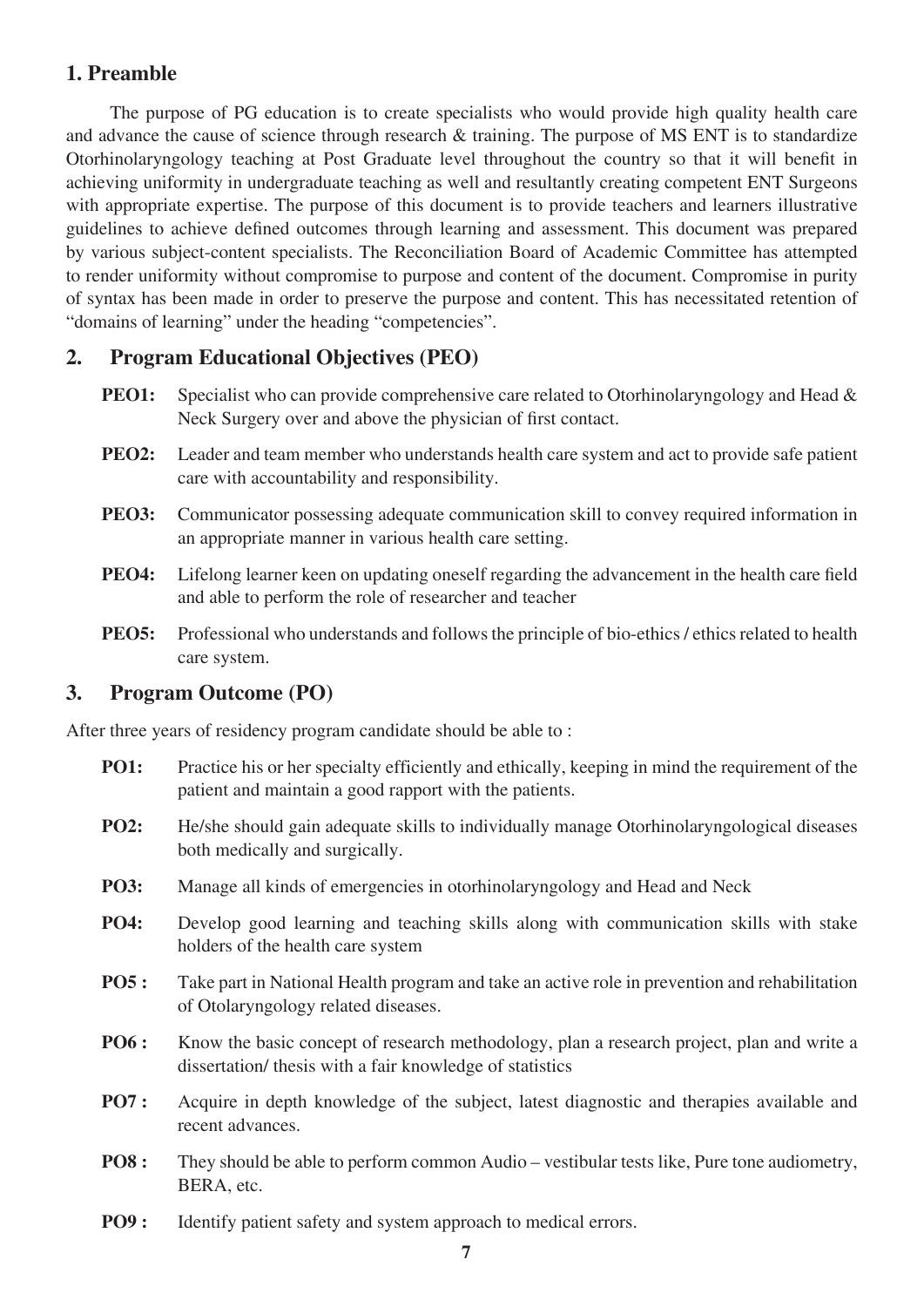### **4. Course Objectives (CO):**

#### **4.1 Course 1 (C1): Applied Basic science related to otorhinolaryngology**

**Objectives:** At the end of three years post graduate student should be able to

- **C1.1** Apply the knowledge of anatomy, physiology, biochemistry, microbiology, pathology, pharmacology related to ENT and to integrate such knowledge in his/her clinical practice.
- **C1.2** Develop basic knowledge of varies anaesthetic techniques related to otorhinolaryngology, radiology and allied surgical specialities related to ENT.
- **C1.3** Perform and interpret the results of invasive procedures such as FNAC, Biopsy, Throat swabs, Ear swabs, various culture media etc.
- **C1.4** Perform research activities in the Post graduate course in the form of dissertation, paper and poster presentation and publications.

### **4.2 Course 2 (C2): Principles and practices of oto-rhinology**

**Objectives:** At the end of three years post graduate student should be able to

- **C2.1** Examination of the ear and allied diseases, complications of diseases of the ear and its management.
- **C2.2** Diagnosis and rehabilitation of the hearing handicapped including, dispensing of hearing aid and other vibrotactile aids along with the idea of spreading awareness regarding neonatal hearing difficulties, early diagnosis and management
- **C2.3** Performing and interpreting audiograms, nystagmograms,tympanograms and evaluation of the audio-vestibulo-neurological system in connection with ENT diseases and disorders.
- **C2.4** Performing basic otological surgeries like myringotomy, myringoplasty, tympanoplasty and mastoid surgeries and assisting in advanced otological surgeries
- **C2.5** Examination of the nose and paranasal sinuses, identification of related diseases and their management
- **C2.6** Use endoscopes in various surgeries like maxillectomy, orbital decompression, DCR and other minimally invasive surgeries and its extended use for skull base surgeries

#### **4.3 Course 3 (C3): Recent advance in otorhinolaryngology and head and neck**

**Objectives:** At the end of three years post graduate student should be able to

**C3.1** Understand the recent advances in the field of otorhinolaryngology, advancement in investigation modalities, development of new surgical modalities and better outcome for the patient in terms of reduced morbidity, cost effectiveness and better rehabilitation , thus ensuring a better future.

#### **4.4 Course 4 (C4): General surgical principles in laryngology and head and neck**

**Objectives:** At the end of three years post graduate student should be able to

- **C4.1** Examination of the larynx and complications of diseases of the larynx and its management while spreading awareness regarding language pathologies and their prevention.
- **C4.2** Uses and performing laryngoscopy, esophagoscopy and bronchoscopy in visualizing and diagnosing various diseases involving larynx, oesophagus and trachea.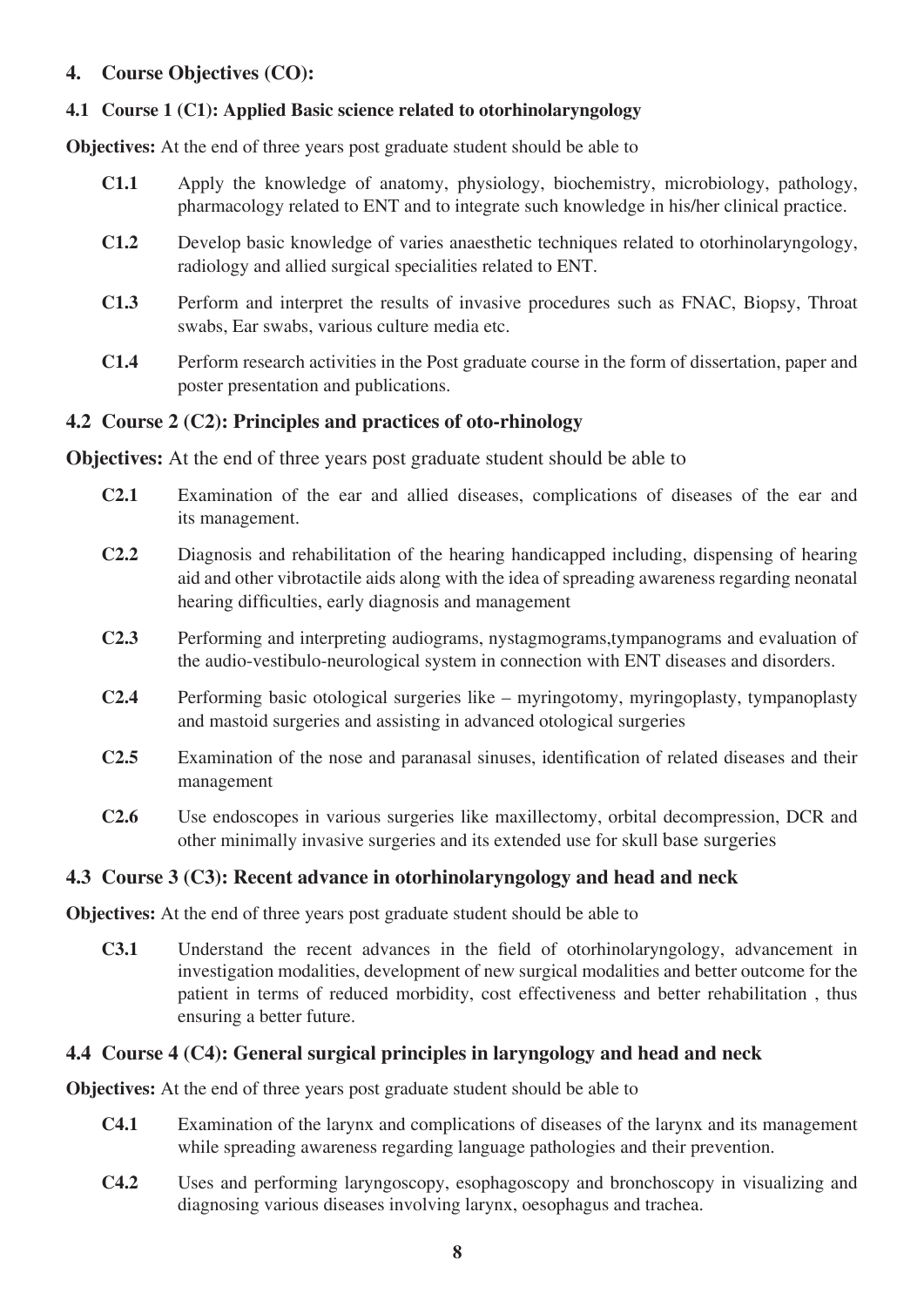- **C4.3** Identify and manage difficult airways and be able to perform procedures like Tracheostomy, mini tracheostomy, cricothyroidotomy to secure the airway.
- **C4.4** Foster diagnostic skills for Head & Neck malignancies, to be adaptable decision makers about the management of such cases and to be trained for risk assessment, explaining the latest treatment modalities available to provide the best patient outcome.
- **C4.5** Basics of General surgery topics involved in the field otorhinolaryngology.

The PEO, PO and the CO are mapped with each other. (Table 1)

|                |                 | PEO <sub>1</sub> |                 |                 |                 | PEO <sub>3</sub> |                 |                 | PEO <sub>4</sub> |
|----------------|-----------------|------------------|-----------------|-----------------|-----------------|------------------|-----------------|-----------------|------------------|
|                | PO <sub>1</sub> | PO <sub>2</sub>  | PO <sub>3</sub> | PO <sub>4</sub> | PO <sub>5</sub> | PO <sub>6</sub>  | PO <sub>7</sub> | PO <sub>8</sub> | PO <sub>9</sub>  |
| C <sub>1</sub> |                 |                  | $\mathbf v$     | ٦T              |                 | $\mathbf{v}$     |                 |                 |                  |
| C <sub>2</sub> |                 |                  | v               |                 |                 |                  |                 |                 |                  |
| C <sub>3</sub> |                 | v                | v               | V               |                 | v                | v               |                 |                  |
| C4             |                 | v                | v               | v               |                 |                  |                 |                 |                  |

**Table1. Mapping of PEO, PO and CO**

All courses run concurrently for 3 years with a summative assessment at the end of 3 years. The program is competency based and the competencies, sub-competencies and milestones are detailed. These are mapped to the Entrustable professional activities (EPA) identified as essential for a specialist. Formative assessment is carried out every three months using appropriate tools, for identifying eligibility for transfer of trust.

## **5. Competencies, Sub-competencies and Milestone:**

At the end of the MS course inOtorhinolaryngology, the student should have acquired various competencies i.e. medical knowledge, patient care, interpersonal communication skill, system based practice, practice based learning and implementation and professionalism . Details of each with milestone as level is described below. (Table 2)

## **Table 2. Description of Competencies, Sub-competencies and Milestone**

**Medical Knowledge (MK):** (Demonstrate knowledge of established and evolving biomedical, clinical, epidemiological, and social-behavioural sciences, as well as the application of this knowledge to patient care)

|                 | <b>Level 1</b>   | Level 2           | Level 3            | Level 4          | Level 5          |
|-----------------|------------------|-------------------|--------------------|------------------|------------------|
| MK <sub>1</sub> | Basic knowledge  | Knowledge of      | Able to clinically | Able to provide  | Able to educate  |
|                 | about anatomy,   | any anomalies     | identity these     | accurate treat-  | others about the |
|                 | physiology $&$   | related to anato- | anomalies be-      | ment options for | basic sciences   |
|                 | other basic sci- | my, embryology,   | cause of adequate  | such anomalies   | related to ENT & |
|                 | ences related    | physiology etc    | knowledge of the   | based on the     | Head and neck    |
|                 | to Ear nose and  | in Ear nose and   | same               | knowledge        |                  |
|                 | throat           | throat            |                    |                  |                  |

MK 1: Knowledge about anatomy, physiology & other basic sciences of ear, nose, throat and head & neck

MK 2: Proficiency in identifying symptoms and signs highlighting abnormality associated with ear, nose, throat , head& neck with help of proper knowledge about the subject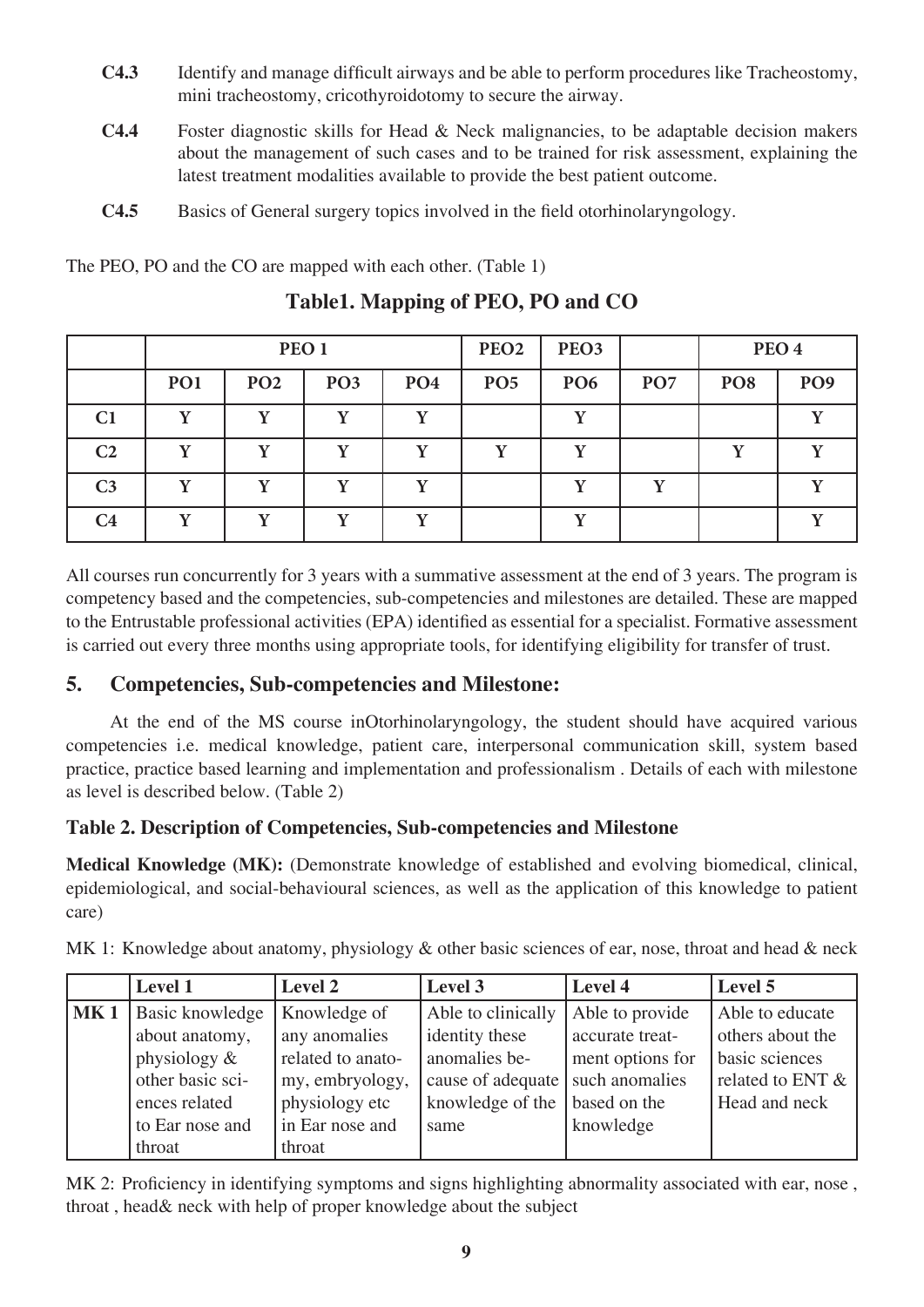|                 | <b>Level 1</b>                                                                                   | Level 2                                                                                              | Level 3                                                                                                             | <b>Level 4</b>                                                                                                                                    | Level 5                                                                 |
|-----------------|--------------------------------------------------------------------------------------------------|------------------------------------------------------------------------------------------------------|---------------------------------------------------------------------------------------------------------------------|---------------------------------------------------------------------------------------------------------------------------------------------------|-------------------------------------------------------------------------|
| MK <sub>2</sub> | Basic knowledge<br>about symptom-<br>atology and signs<br>of diseases in<br>Ent&Head and<br>neck | Able to identify<br>symptoms and<br>signs of common<br>diseases related<br>to ENT & Head<br>and neck | Able to arrive at<br>a diagnosis after<br>going through the<br>symptoms and<br>signs of the pre-<br>senting disease | Able to explain<br>the causation of<br>such symptoms<br>to the patient<br>based on the pre-<br>viously acquired<br>knowledge about<br>the subject | Able to educate<br>others about the<br>symptomatology<br>of the disease |

MK 3: Early appropriate diagnosis and relevant treatment to be decided based on knowledge about the subject.

|            | <b>Level 1</b>    | <b>Level 2</b>    | Level 3                            | Level 4           | Level 5               |
|------------|-------------------|-------------------|------------------------------------|-------------------|-----------------------|
| <b>MK3</b> | Knowledge about   |                   | Knowledge about   Knowledge of ac- | Teaching others   | <b>Exhibiting new</b> |
|            | principles of     | performing basic  | curate and early                   | about different   | and innova-           |
|            | basic diagnostic  | diagnostic proce- | treatment modali-                  | spectrum of diag- | tive ideas about      |
|            | tools used in the | dures in ENT      | ties justifying the                | nostic modalities | various diagnos-      |
|            | field of ENT      |                   | diagnostic proce-                  | available and     | tic tools based       |
|            |                   |                   | dures                              | related treatment | on previously         |
|            |                   |                   |                                    | options           | acquired knowl-       |
|            |                   |                   |                                    |                   | edge                  |

MK4: Knowledge of social-behavioural sciences and communication skills to explain the patient about the disease process.

|            | <b>Level 1</b>    | Level 2         | Level 3           | Level 4           | Level 5           |
|------------|-------------------|-----------------|-------------------|-------------------|-------------------|
| <b>MK4</b> | Basic knowledge   | Exhibiting such | Explaining the    | Teaching others   | Providing new     |
|            | about social-     | skills in daily | importance of so- | about practical   | and innovative    |
|            | behavioural sci-  | patient doctor  | cial behavioural  | usage of social   | ideas or tech-    |
|            | ences and com-    | communication   | sciences and      | behavioural sci-  | niques to im-     |
|            | munication skills |                 | communication     | ences and com-    | prove the current |
|            |                   |                 | skills amongst    | municative skills | doctor patient    |
|            |                   |                 | the healthcare    |                   | relationship      |
|            |                   |                 | fraternity        |                   |                   |

MK 5: Learning about epidemiological sciences to identify health problems, risk factors, disease prevention/ health promotion efforts for patients and populations along with knowledge of translation, creation, dissemination of such new health care knowledge and practices

| <b>Level 1</b>     | Level 2            | Level 3            | Level 4            | Level 5             |
|--------------------|--------------------|--------------------|--------------------|---------------------|
| Basic knowledge    | Implying the       | Implying the       | Able to get an ef- | Teaching the        |
| about epidemio-    | knowledge in       | knowledge in       | fective feedback   | healthcare per-     |
| logical sciences,  | prevention, early  | prevention, early  | about the health   | sonnel and the      |
| health promotion   | diagnosis and      | diagnosis and      | care programmes    | masses about the    |
| schemes, new       | appropriate treat- | appropriate treat- | provided and to    | importance of       |
| health care proj-  | ment of common     | ment of common     | improve on the     | epidemiological     |
| ects and practices | ENT problems       | ENT problems       | current practices  | sciences and its    |
|                    | encountered on a   | amongst the local  |                    | accurate usage in   |
|                    | day to day basis   | population         |                    | preventing and      |
|                    |                    |                    |                    | treating common     |
|                    |                    |                    |                    | <b>ENT Problems</b> |
|                    |                    |                    |                    |                     |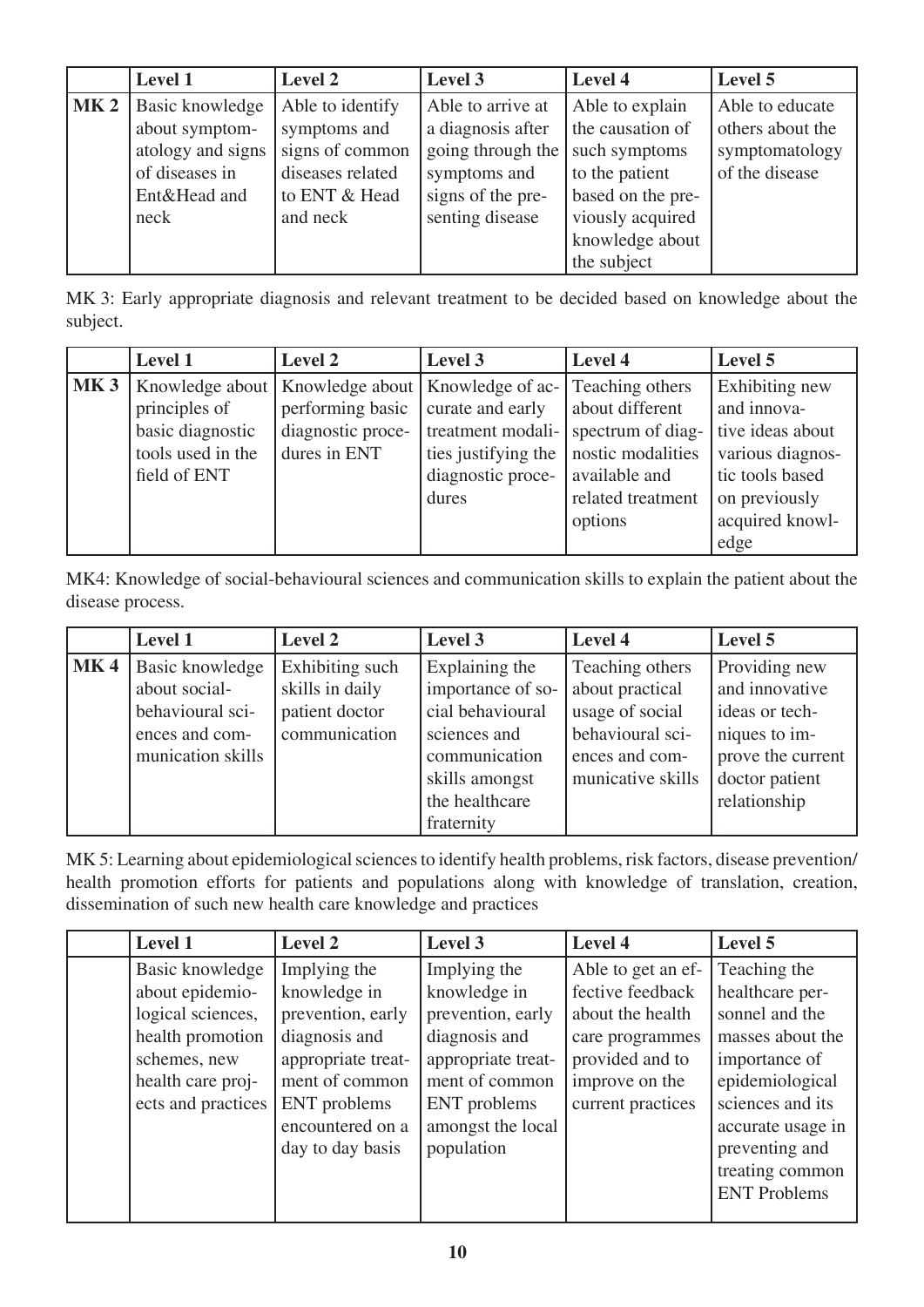## **Patient Care**

(Provide patient-centred care that is compassionate, appropriate, and effective for the treatment of health problems and the promotion of health)

PC 1: Ability to acquire adequate, accurate and concise information about patients and their condition through proper history-taking and physical examination

|                 | <b>Level 1</b>                                                                  | <b>Level 2</b>                                                                                                | Level 3                                                                                                                | Level 4                                                                                                         | Level 5                                                                                       |
|-----------------|---------------------------------------------------------------------------------|---------------------------------------------------------------------------------------------------------------|------------------------------------------------------------------------------------------------------------------------|-----------------------------------------------------------------------------------------------------------------|-----------------------------------------------------------------------------------------------|
| PC <sub>1</sub> | Have basic<br>knowledge about<br>basic history<br>taking and Ent<br>examination | Exhibiting the<br>required his-<br>tory taking and<br>examination<br>skills in the field<br>of Otorhinolaryn- | Able to arrive<br>at a provisional<br>clinical diagnosis<br>at the end of ba-<br>sic history taking<br>and examination | Able to provide<br>possible differ-<br>ential diagnosis<br>justifying the<br>history and the<br>findings during | Teaching oth-<br>ers the accurate<br>methods of elicit-<br>ing history and<br>ENT examination |
|                 |                                                                                 | gology                                                                                                        |                                                                                                                        | <b>ENT</b> examination                                                                                          |                                                                                               |

PC 2: Efficiency in performing all medical, diagnostic, and surgical procedures considered essential for the field of otorhinolaryngology.

|     | <b>Level 1</b>    | Level 2             | Level 3            | Level 4            | Level 5            |
|-----|-------------------|---------------------|--------------------|--------------------|--------------------|
| PC2 | Able to recall    | Performing the      | Performing the     | Performing the     | Teaching others    |
|     | basics about      | basic medical,      | basic medical,     | basic medical,     | about the basic    |
|     | medical, diag-    | diagnostic and      | diagnostic and     | diagnostic and     | medical, diagnos-  |
|     | nostic and surgi- | surgical proce-     | surgical proce-    | surgical proce-    | tic and surgical   |
|     | cal procedures    | dures in the field  | dures in the field | dures in the field | procedures in the  |
|     | related to ENT    | of otorhinolar-     | of otorhinolar-    | of otorhinolaryn-  | field of otorhino- |
|     |                   | yngology under      | yngology under     | gology indepen-    | laryngology        |
|     |                   | strict supervision. | loose supervision  | dently             |                    |

PC 3: Proficiency in interpreting laboratory data, imaging studies, and other tests required for the field of otorhinolaryngology.

|                 | <b>Level 1</b>   | <b>Level 2</b>     | Level 3            | <b>Level 4</b>    | Level 5            |
|-----------------|------------------|--------------------|--------------------|-------------------|--------------------|
| PC <sub>3</sub> | Have basic       | Able to interpret  | Able to correlate  | Able to follow up | Able to teach      |
|                 | knowledge about  | accurately labo-   | the investigative  | with the investi- | other about the    |
|                 | interpreting     | ratory data, imag- | findings with the  | gative data and   | interpretation of  |
|                 | laboratory data, | ing studies, and   | clinical findings  | findings post     | laboratory data,   |
|                 | imaging studies, | other tests com-   | to arrive at a ac- | treatment, in     | imaging studies,   |
|                 | and other tests  | monly used in the  | curate diagnosis   | order to evalu-   | and other tests    |
|                 |                  | field of otorhino- |                    | ate effectiveness | required for the   |
|                 |                  | laryngology.       |                    | of the treatment  | field of otorhino- |
|                 |                  |                    |                    | modality          | laryngology.       |

PC 4: Rationally and ethically developing and carrying out patient management plans.

|                 | <b>Level 1</b>   | Level 2         | Level 3           | Level 4            | Level 5           |
|-----------------|------------------|-----------------|-------------------|--------------------|-------------------|
| PC <sub>4</sub> | Exhibits basic   | Provide patient | Establishing      | Able to identify   | Teach others      |
|                 | awareness about  | with necessary  | patient trust and | lapses and errors  | about the im-     |
|                 | the moral values | management      | belief towards    | in the ethical as- | portance of such  |
|                 | associated with  | ethically and   | current health-   | pect while pro-    | moral values in   |
|                 | management of    | rationally      | care systems by   | viding necessary   | order to gain the |
|                 | patients         |                 | circulating the   | management         | trust of masses   |
|                 |                  |                 | message of        |                    | towards ethical   |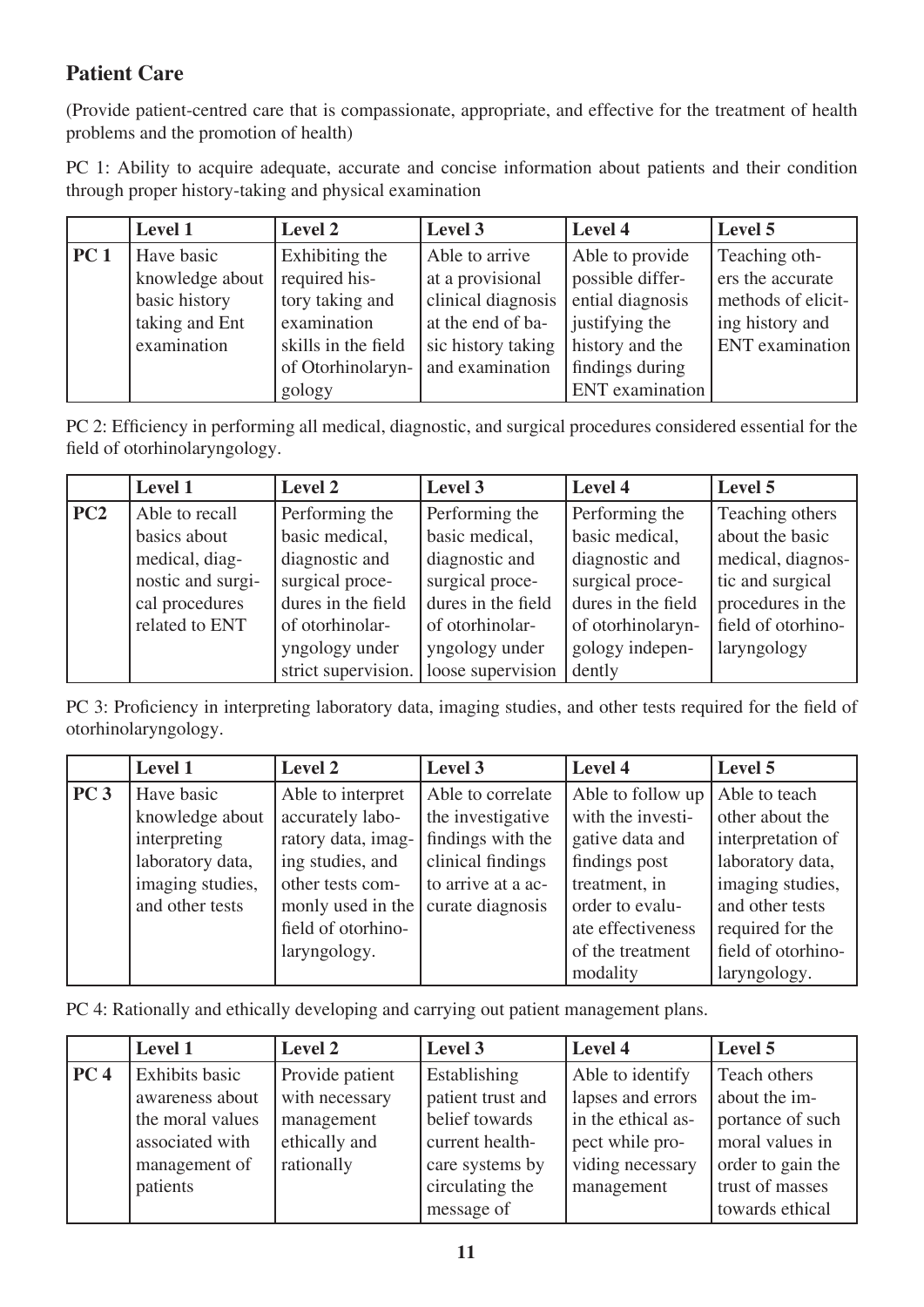|  | rational and ethi- | healthcare |
|--|--------------------|------------|
|  | cal modalities of  |            |
|  | management         |            |

PC 5 : To provide health care services with the aim of preventing health problems or maintaining health and to provide appropriate referral of patients whenever warranted.

|                 | <b>Level 1</b>     | Level 2            | Level 3            | Level 4             | Level 5           |
|-----------------|--------------------|--------------------|--------------------|---------------------|-------------------|
| PC <sub>5</sub> | Having knowl-      | Able to counsel    | Able to counsel    | Able to provide     | Teaching the      |
|                 | edge about         | patients about the | population al-     | best possible       | importance of     |
|                 | prevention of      | role of regular    | ready exposed to   | solutions in the    | preventive mea-   |
|                 | diseases, main-    | follow up and      | risk factors about | interest of patient | sures and healthy |
|                 | tenance of good    | routine check-     | maintaining        | care to already     | lifestyle choices |
|                 | health via healthy | ups for promot-    | health via proper  | diagnosed cases,    | in view of main-  |
|                 | lifestyle choices  | ing healthy and    | education about    | in the current      | taining a good    |
|                 |                    | disease-free life  | prevention and     | healthcare sce-     | health            |
|                 |                    |                    | lifestyle modifi-  | nario               |                   |
|                 |                    |                    | cations            |                     |                   |

## **Interpersonal Communication Skill**

(Demonstrate interpersonal and communication skills that result in the effective exchange of information and collaboration with patients, their families, and health professionals)

ICS 1 : Capable to communicate effectively with patients, families, and the public, as appropriate.

|                  | <b>Level 1</b>   | <b>Level 2</b>      | Level 3           | Level 4          | Level 5             |
|------------------|------------------|---------------------|-------------------|------------------|---------------------|
| ICS <sub>1</sub> | Having the nec-  | Able to effective-  | Able to effec-    | To collect feed- | To Spread aware-    |
|                  | essary expertise | ly communicate      | tively commu-     | back in view of  | ness about the      |
|                  | to communicate   | about the disease   | nicate about the  | shortcomings     | importance of ef-   |
|                  | effectively      | and the related     | post treatment    | while commu-     | fective communi-    |
|                  |                  | treatment modali-   | scenario for the  | nicating with    | cation in the field |
|                  |                  | ties to the patient | patient and nec-  | the patient and  | of healthcare       |
|                  |                  | and the family      | essarily follow   | family           |                     |
|                  |                  |                     | up in an accurate |                  |                     |
|                  |                  |                     | yet compassion-   |                  |                     |
|                  |                  |                     | ate manner        |                  |                     |

ICS 2 : To develop effective communication with colleagues within specialty, other health professionals, and health-related agencies

|                  | <b>Level 1</b>  | Level 2            | Level 3           | Level 4           | Level 5                              |
|------------------|-----------------|--------------------|-------------------|-------------------|--------------------------------------|
| ICS <sub>2</sub> | Knows the       | Effectively com-   | To look for the   | Develops a better | To stress on                         |
|                  | importance of   | municating with-   | errors found      | understanding     | importance of                        |
|                  | inter-personnel | in the health care | within the com-   | about the various | inter personnel                      |
|                  | communication   | system to provide  | munication, caus- | tiers of health-  | communication                        |
|                  | in the field of | best management    | ing loss to the   | care system as    | and communica-                       |
|                  | healthcare      | possible to the    | patient and hence |                   | well as gain some tion within health |
|                  |                 | patient            | rectify them      | knowledge about   | care systems and                     |
|                  |                 |                    |                   | other subjects    | to educate others                    |
|                  |                 |                    |                   |                   | about the same                       |

ICS 3 :Properly counsel and educate patients and their families to enable shared decision making and empower them to participate in their care.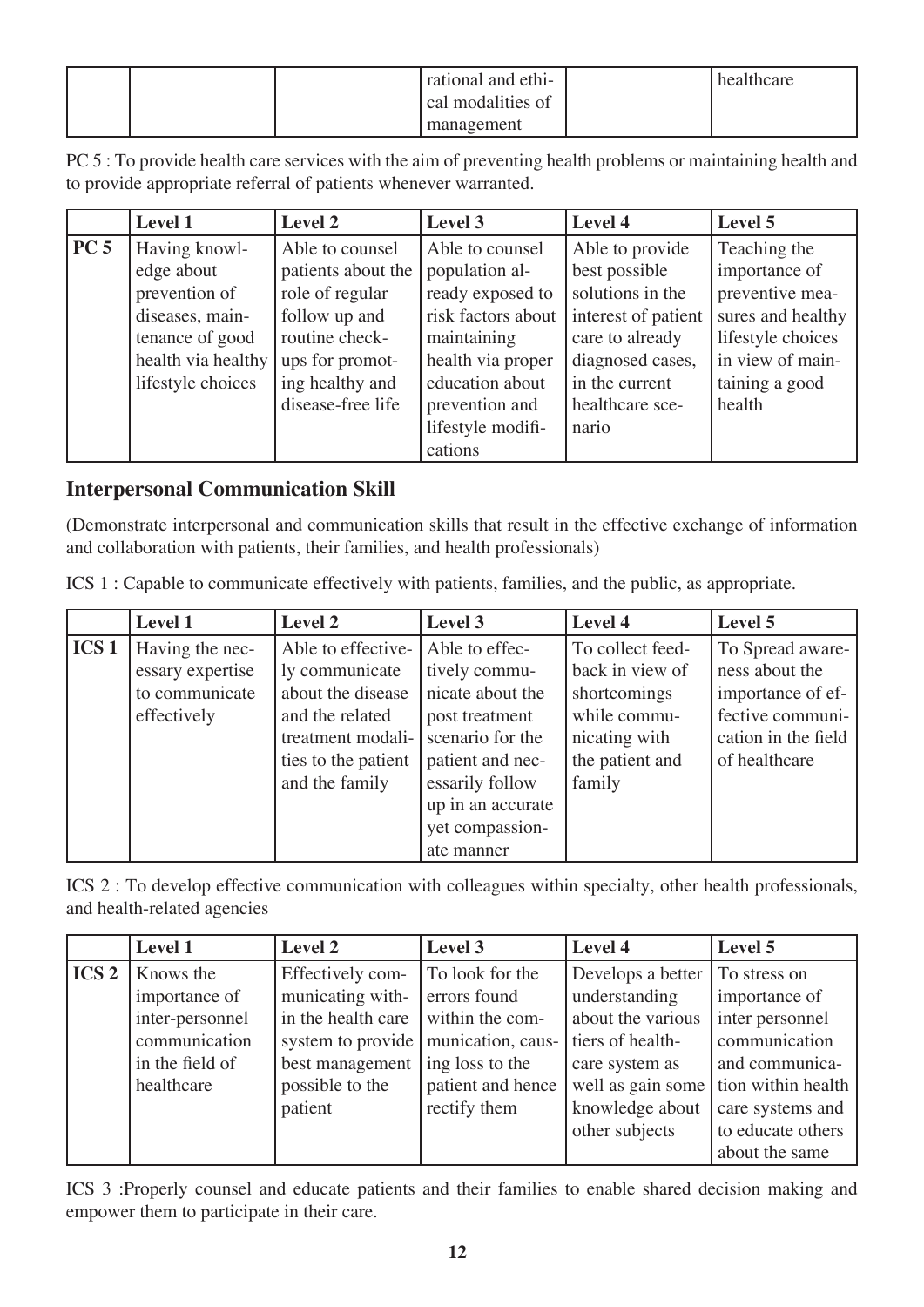|                  | <b>Level 1</b>    | Level 2            | Level 3          | Level 4          | Level 5           |
|------------------|-------------------|--------------------|------------------|------------------|-------------------|
| ICS <sub>3</sub> | Have the neces-   | Able to empha-     | Able to get the  | To counsel the   | To teach other    |
|                  | sary skills to    | size the role of   | consent of the   | patient and the  | about the impor-  |
|                  | counsel and edu-  | shared decision    | patient and the  | family about     | tance of consent  |
|                  | cate patients and | making and         | family about the | possibilities of | taking and neces- |
|                  | the family        | encourage them     | planned mode     | modality not     | sity of joined    |
|                  |                   | to participate in  | of management,   | being effective  | decision making   |
|                  |                   | patient care for   | clearly explain- | and hence take a |                   |
|                  |                   | better care of the | ing about the    | informed choice  |                   |
|                  |                   | patient            | pros and cons of |                  |                   |
|                  |                   |                    | the modality     |                  |                   |

ICS 4 : Demonstrate compassion in difficult conversations (e.g. about issues such as death, adverse events, disclosure of errors, end-of-life issues)

|                  | <b>Level 1</b>   | <b>Level 2</b>     | Level 3           | Level 4          | Level 5           |
|------------------|------------------|--------------------|-------------------|------------------|-------------------|
| ICS <sub>4</sub> | Have the aware-  | Act in a sensitive | To diffuse a      | To sensitize the | To teach impor-   |
|                  | ness about being | and compassion-    | tensed situation  | health care pro- | tance of compas-  |
|                  | compassionate in | ate manner while   | in a professional | fessionals about | sion and sensi-   |
|                  | sensitive situa- | dealing with       | yet compassion-   | dealing with     | tiveness while    |
|                  | tions            | difficult conver-  | ate way to avoid  | difficult tense  | dealing with dif- |
|                  |                  | sations            | anger amongst     | situations in a  | ficult situations |
|                  |                  |                    | patient relatives | compassionate    |                   |
|                  |                  |                    |                   | manner           |                   |

ICS 5 :To exhibit leadership qualities and team work as a member or leader of a health care team or other professional group and to execute supervisory responsibilities commensurate with one's roles, abilities and qualifications, while displaying traits of a role model

|                  | <b>Level 1</b>     | Level 2           | Level 3         | Level 4           | Level 5            |
|------------------|--------------------|-------------------|-----------------|-------------------|--------------------|
| ICS <sub>5</sub> | To know basics     | Able to show      | Able to accept  | To supervise      | To impart leader-  |
|                  | of team dynamics   | leadership quali- | shortcomings    | roles of other    | ship qualities and |
|                  | and importance     | ties and supervi- | and take valu-  | personnel and ex- | skills to younger  |
|                  | of roles in a team | sory role along   | able feedback   | plain them about  | subordinates and   |
|                  | during manage-     | with maintaining  | from the errors | their shortcom-   | colleagues         |
|                  | ment of a patient  | healthy relation- | committed while | ings              |                    |
|                  |                    | ship within the   | exhibiting team |                   |                    |
|                  |                    | team              | leader roles    |                   |                    |

Demonstrate an awareness of and responsiveness to the larger context and system of health care, as well as the ability to call effectively on other resources in the system to provide optimal health care

SBP1 : Work in tandem amongst various health care delivery systems related to otorhinolaryngology

|      | <b>Level 1</b>  | <b>Level 2</b>         | Level 3           | Level 4            | Level 5           |
|------|-----------------|------------------------|-------------------|--------------------|-------------------|
| SBP1 | Have the basic  | Able to work in        | Able to work in   | Able to provide    | Able to portray   |
|      | awareness about | tandem along           | tandem along      | inputs in a super  | leadership quali- |
|      | various health- | with 1st tier of       | with senior       | speciality set up, | ties when given   |
|      | care delivery   | healthcare <i>i.e.</i> | faculty and       | such as headache   | independent role  |
|      | systems in ENT  | in camps, Rural        | consultants while | clinic, allergy    |                   |
|      |                 | healthcare cen-        | attending OPDs    | clinic             |                   |
|      |                 | tres etc               |                   |                    |                   |
|      |                 |                        |                   |                    |                   |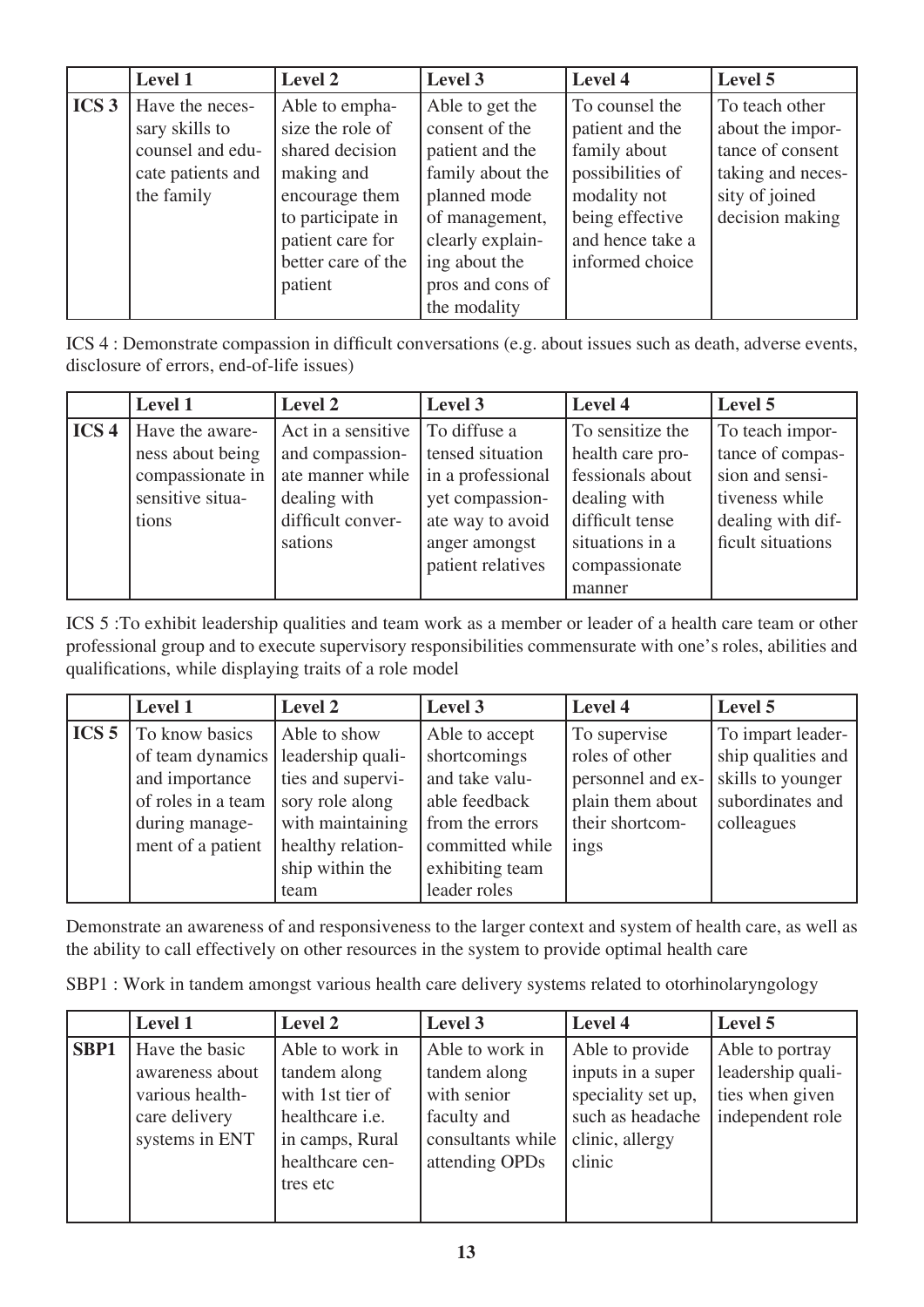**SBP2 :** Managing efficient patient care within these health care systems.

|                  | <b>Level 1</b>   | Level 2                                    | Level 3            | Level 4           | Level 5             |
|------------------|------------------|--------------------------------------------|--------------------|-------------------|---------------------|
| SBP <sub>2</sub> | To know the      | To work towards To execute at              |                    | To monitor the    | Is able to transfer |
|                  |                  | abilities & limita- betterment of fa-      | base level the for | progress in the   | this management     |
|                  | tions of manage- | cilities and bridge $\vert$ the betterment |                    | betterment of the | skills to others    |
|                  | ment modalities  | any gaps found                             | of management      | system            |                     |
|                  | within these     | in the healthcare                          | modalities         |                   |                     |
|                  | healthcare sys-  | chain                                      |                    |                   |                     |
|                  | tems             |                                            |                    |                   |                     |

**SBP3 :** To play an active role in identifying errors within these health care systems and implementing potential solutions

|      | <b>Level 1</b>               | Level 2                           | Level 3           | Level 4                          | Level 5           |
|------|------------------------------|-----------------------------------|-------------------|----------------------------------|-------------------|
| SBP3 | Able to recog-               | Able to recognize Able to rectify |                   | Able to imple-                   | Able to portray   |
|      | nize errors in the           | the causes behind the error with  |                   | ment and execute   such problem- |                   |
|      | healthcare system the errors |                                   | appropriate solu- | the solutions at                 | solving skills to |
|      |                              |                                   | tions             | various levels                   | subordinates and  |
|      |                              |                                   |                   | of health care                   | teach others      |
|      |                              |                                   |                   | system                           |                   |

**SBP4 :** Contemplate cost versus risk-benefit while providing patient care

|      | Level 1                                                                                    | Level 2                                                                           | Level 3                                                                                          | Level 4                                             | Level 5                                                                                                                |
|------|--------------------------------------------------------------------------------------------|-----------------------------------------------------------------------------------|--------------------------------------------------------------------------------------------------|-----------------------------------------------------|------------------------------------------------------------------------------------------------------------------------|
| SBP4 | Is able to recog-<br>nize the absolute<br>essential cost<br>required for the<br>management | Is able to com-<br>pare the cost<br>vs risk for each<br>patient individu-<br>ally | Is able to provide   Is able to Jus-<br>the correct path,<br>balancing the<br>cost vs risk ratio | tify the outcome<br>based on the<br>decision making | Is able to impart<br>knowledge to<br>others regard-<br>ing managing<br>a patient while<br>keeping a perfect<br>balance |

**SBP5** : Perform administrative and practice management responsibilities according to one's role, abilities, and qualifications and to portray appropriate

|      | <b>Level 1</b>    | Level 2           | Level 3          | Level 4                                             | Level 5            |
|------|-------------------|-------------------|------------------|-----------------------------------------------------|--------------------|
| SBP5 | Is able to recog- | Is able to recog- |                  | Is able to perform Is able to perform Is having ad- |                    |
|      | nize one's role   | nize one's ad-    | administrative   | his/her functions                                   | equate leadership  |
|      | and abilities ac- | ministrative and  | and executive    | and roles at mul-                                   | skills to guide    |
|      | cording to one's  | executive respon- | responsibilities | tiple health care                                   | others about their |
|      | qualification     | sibilities        |                  | levels                                              | roles and func-    |
|      |                   |                   |                  |                                                     | tions              |

(Demonstrate the ability to investigate and evaluate their care of patients, to appraise and assimilate scientific evidence, and to continuously improve patient care based on constant self-evaluation and lifelong learning)

**PBLI 1 :** Identify strengths, weakness, and limits of one's knowledge and skill and set learning and improvement goals.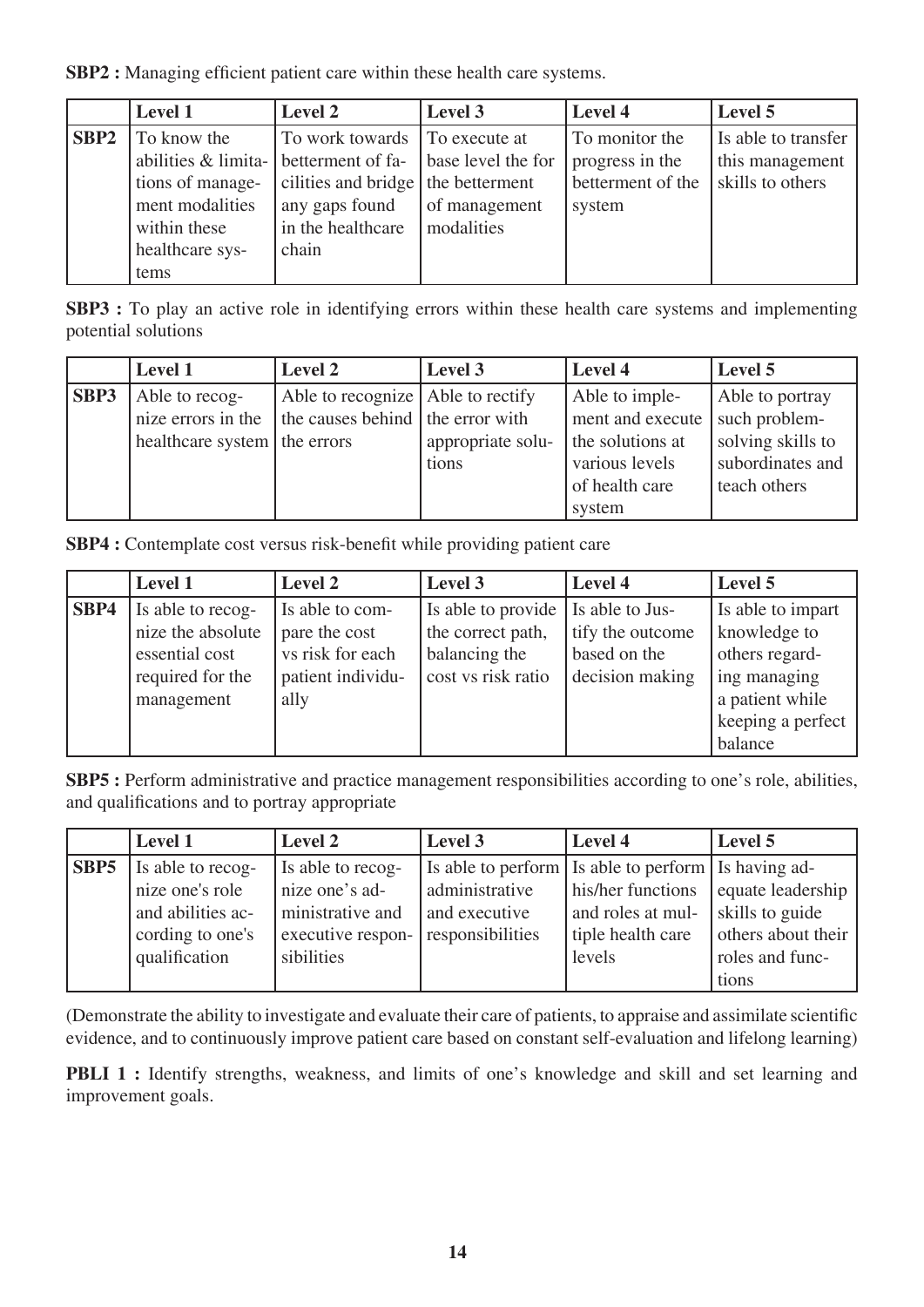|             | <b>Level 1</b>   | Level 2           | Level 3               | Level 4           | Level 5          |
|-------------|------------------|-------------------|-----------------------|-------------------|------------------|
| <b>PBLI</b> | Has a basic idea | Is working to-    | Has identified        | Has achieved a    | Is able to guide |
|             | about one's own  | wards identifying | the limitations       | level of improve- | others with per- |
|             | strength, weak-  | the lacunae caus- | in the skill set $\&$ | ment in the skill | sonal experience |
|             | ness and limits  | ing such limita-  | knowledge and is      | set and knowl-    | of identifying   |
|             |                  | tions             | working towards       | edge              | weakness and     |
|             |                  |                   | its improvement       |                   | limitations and  |
|             |                  |                   |                       |                   | correcting them  |

**PBLI 2 :** Identify and perform learning activities that address one's gaps in knowledge, skills, or attitudes

|             | <b>Level 1</b>                                                       | Level 2                                                                                            | Level 3                        | Level 4 | Level 5          |
|-------------|----------------------------------------------------------------------|----------------------------------------------------------------------------------------------------|--------------------------------|---------|------------------|
| <b>PBLI</b> | Is able to identify Is performing the Is performing the Has improved |                                                                                                    |                                |         | Is able to teach |
| $\sqrt{2}$  |                                                                      | learning activities   learning activities   learning activities   in the field of                  |                                |         | others about     |
|             |                                                                      | that can enhance $\vert$ to fill the lacunae $\vert$ to fill the lacunae $\vert$ knowledge, skills |                                |         | various learning |
|             | gaps in knowl-                                                       | at a basic level                                                                                   | at adequate levels or attitude |         | activities       |
|             | edge skills or                                                       |                                                                                                    |                                |         |                  |
|             | attitude                                                             |                                                                                                    |                                |         |                  |

**PBLI 3 A :** Systematically analyse practice using quality-improvement methods and implement changes with the goal of practice improvement along with incorporating feedback into practice

|             | <b>Level 1</b>                     | Level 2         | Level 3             | Level 4                         | Level 5         |
|-------------|------------------------------------|-----------------|---------------------|---------------------------------|-----------------|
| <b>PBLI</b> | Is able to analyse Is able to find |                 | Is implementing     | Has achieved                    | Incorporates    |
| 3A          | the lack in qual-                  | possible im-    | changes in order    | practice improve-               | feedback in the |
|             | ity of practice                    | provement meth- | to better the prac- | ment after imple-   improvement |                 |
|             |                                    | ods to improve  | tice skills         | menting adequate   methods      |                 |
|             |                                    | the quality     |                     | changes.                        |                 |
|             |                                    |                 |                     |                                 |                 |

**PBLI 3 B :** Find, evaluate and imbibe evidence from scientific studies into practice related to patients' health problems

|                  | <b>Level 1</b>                           | Level 2          | Level 3           | Level 4           | Level 5            |
|------------------|------------------------------------------|------------------|-------------------|-------------------|--------------------|
| <b>PBLI</b>      | Is able to search                        | Evaluates scien- | Is able to in-    | Is able to derive | Is able to con-    |
| $\vert 3B \vert$ | for scientific data l tific data related |                  | corporate new     | benefits from the | vince others       |
|                  | related to cur-                          | to patient care  | methods of care   | newer methods     | about the imple-   |
|                  | rent patient care                        |                  | derived from sci- | benefitting pa-   | mentation of such  |
|                  | practices                                |                  | entific studies   | tient care        | scientific studies |
|                  |                                          |                  |                   |                   | into practice      |

**PBLI 4 :** Use information technology to optimize learning and to utilize information from all domains to improve care

|             | <b>Level 1</b>    | Level 2           | Level 3            | Level 4                           | Level 5          |
|-------------|-------------------|-------------------|--------------------|-----------------------------------|------------------|
| <b>PBLI</b> | Has basic idea    | Is able to imple- | Is able to utilize | Is able to monitor Is able to de- |                  |
| 4           | about usage of    | ment IT to        | the inputs from    | the correct usage                 | scribe the cor-  |
|             | information tech- | optimize learn-   | IT in betterment   | of IT in the field                | rect usage of IT |
|             | nology. In terms  | ing and improve   | of patient care    | of patient care.                  | in betterment of |
|             | of patient care   | patient care      |                    |                                   | patient care     |

**PBLI 5 :** Participate in the education of patients, families, students, trainees, peers, and other health professionals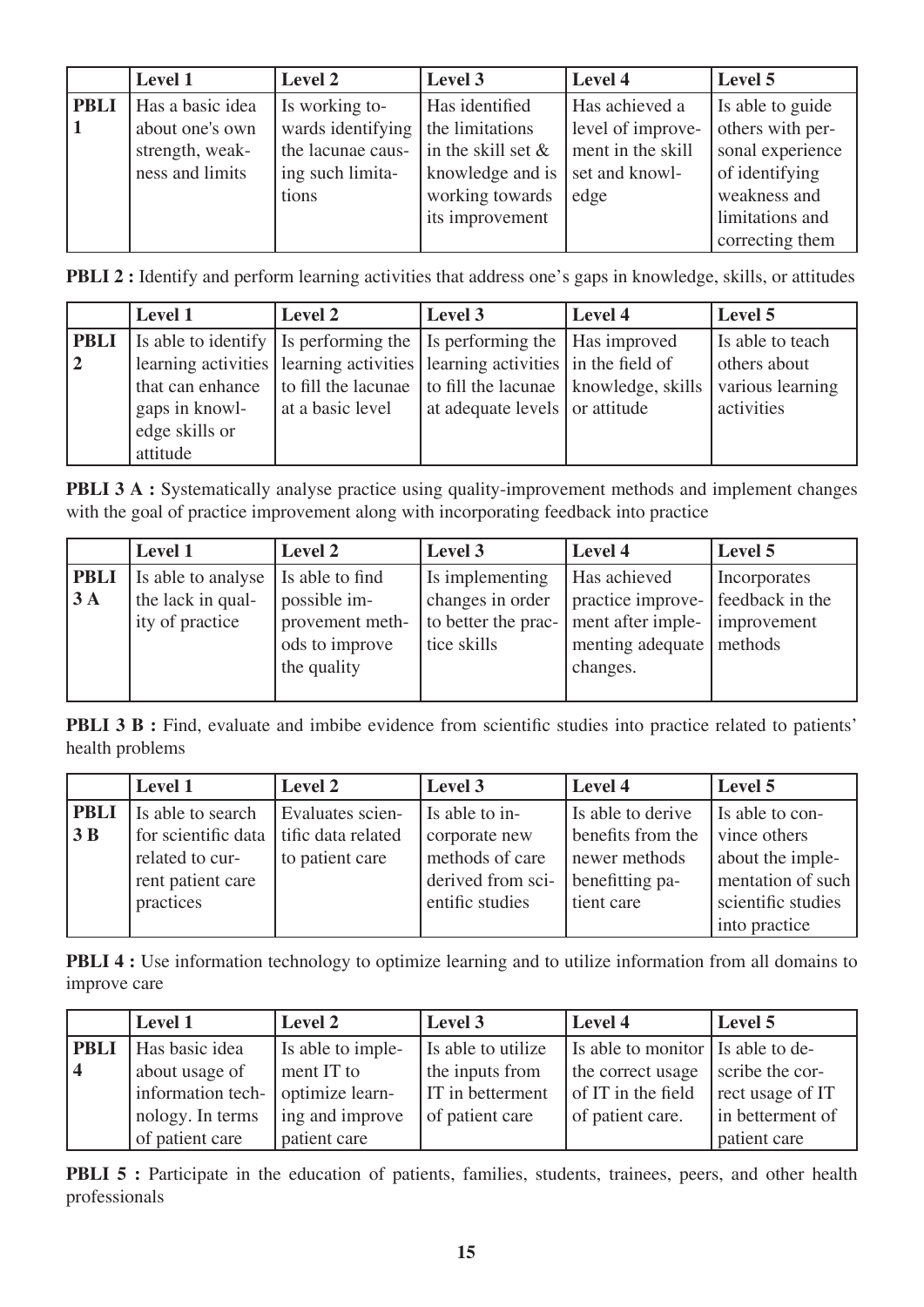|             | <b>Level 1</b>   | Level 2            | Level 3            | Level 4            | Level 5            |
|-------------|------------------|--------------------|--------------------|--------------------|--------------------|
| <b>PBLI</b> | Is aware of role | Is able to par-    | Is able to par-    | Is able to par-    | Is able to educate |
| 5           | of the teaching  | ticipate in educa- | ticipate in educa- | ticipate in educa- | others about the   |
|             | role imparted to | tional role given  | tional role given  | tional role given  | educational role.  |
|             | him              | to him/her under   | to him/her under   | to him/her under   |                    |
|             |                  | strict supervision | loose supervision  | no supervision     |                    |
|             |                  |                    |                    |                    |                    |

Demonstrate a commitment to carrying out professional responsibilities and an adherence to ethical principles

**P 1:** Demonstrate compassion, integrity, and respect for others

|    | <b>Level 1</b>    | Level 2        | Level 3                                                | Level 4                               | Level 5           |
|----|-------------------|----------------|--------------------------------------------------------|---------------------------------------|-------------------|
| P1 | To learn the val- |                | To discuss values   To discuss values   To demonstrate |                                       | To demonstrate    |
|    | ues compassion,   | of compassion, | of compassion,                                         | such values under   such values with- |                   |
|    | integrity and     | integrity and  | integrity and                                          | supervision of                        | out supervision   |
|    | respect           | respect with   | respect with ex-                                       | senior faculty                        | of senior faculty |
|    |                   | colleagues and | perts from out-                                        |                                       |                   |
|    |                   | subordinates   | side department                                        |                                       |                   |

**P2 :** Demonstrate responsiveness to patient needs that supersedes

|                | <b>Level 1</b>                       | <b>Level 2</b> | Level 3           | Level 4            | Level 5           |
|----------------|--------------------------------------|----------------|-------------------|--------------------|-------------------|
| P <sub>2</sub> | Is able to identify Is responsive to |                | Is responsive     | Is able to exhibit | Is able to teach  |
|                | the patient needs   patient needs in |                | to patient needs  | such behaviour     | others about such |
|                | in view of patient   view of patient |                | even if it super- | at multiple in-    | behaviour and its |
|                | care                                 | care           | sedes personal    | stances            | need in patient   |
|                |                                      |                | interest          |                    | care              |
|                |                                      |                |                   |                    |                   |

P 3 :Demonstrate respect for patient privacy and autonomy

|                | <b>Level 1</b>                                   | <b>Level 2</b>                                      | Level 3                                              | Level 4                                             | Level 5                                                  |
|----------------|--------------------------------------------------|-----------------------------------------------------|------------------------------------------------------|-----------------------------------------------------|----------------------------------------------------------|
| P <sub>3</sub> | Knows about the                                  | Knows one's                                         | Is able to keep                                      | Is able to pro-                                     | Is able to educate                                       |
|                | importance of<br>patient privacy<br>and autonomy | boundaries when<br>considering pa-<br>tient privacy | patient privacy<br>and autonomy<br>intact at most of | tect privacy and<br>autonomy of<br>patients against | others about the<br>values of patient<br>privacy and au- |
|                |                                                  |                                                     | the times                                            | factors violating<br>1t                             | tonomy                                                   |

**P 4 :** Demonstrate accountability to patients, society, and the profession while demonstrating a commitment to ethical principles

|                | <b>Level 1</b>   | Level 2            | Level 3            | Level 4            | Level 5         |
|----------------|------------------|--------------------|--------------------|--------------------|-----------------|
| P <sub>4</sub> | Is aware about   | Is able to dem-    | Is able to dem-    | Is able to dem-    | Is able to Dem- |
|                | one's account-   | onstrate one's     | onstrate one's     | onstrate one's     | onstrate others |
|                | ability to pa-   | accountability to  | accountability to  | accountability to  | about this ac-  |
|                | tients, society, | patients, society, | patients, society, | patients, society, | countability    |
|                | and the profes-  | and the profes-    | and the profes-    | and the profes-    |                 |
|                | sion             | sion under strict  | sion under loose   | sion under no      |                 |
|                |                  | supervision        | supervision        | supervision        |                 |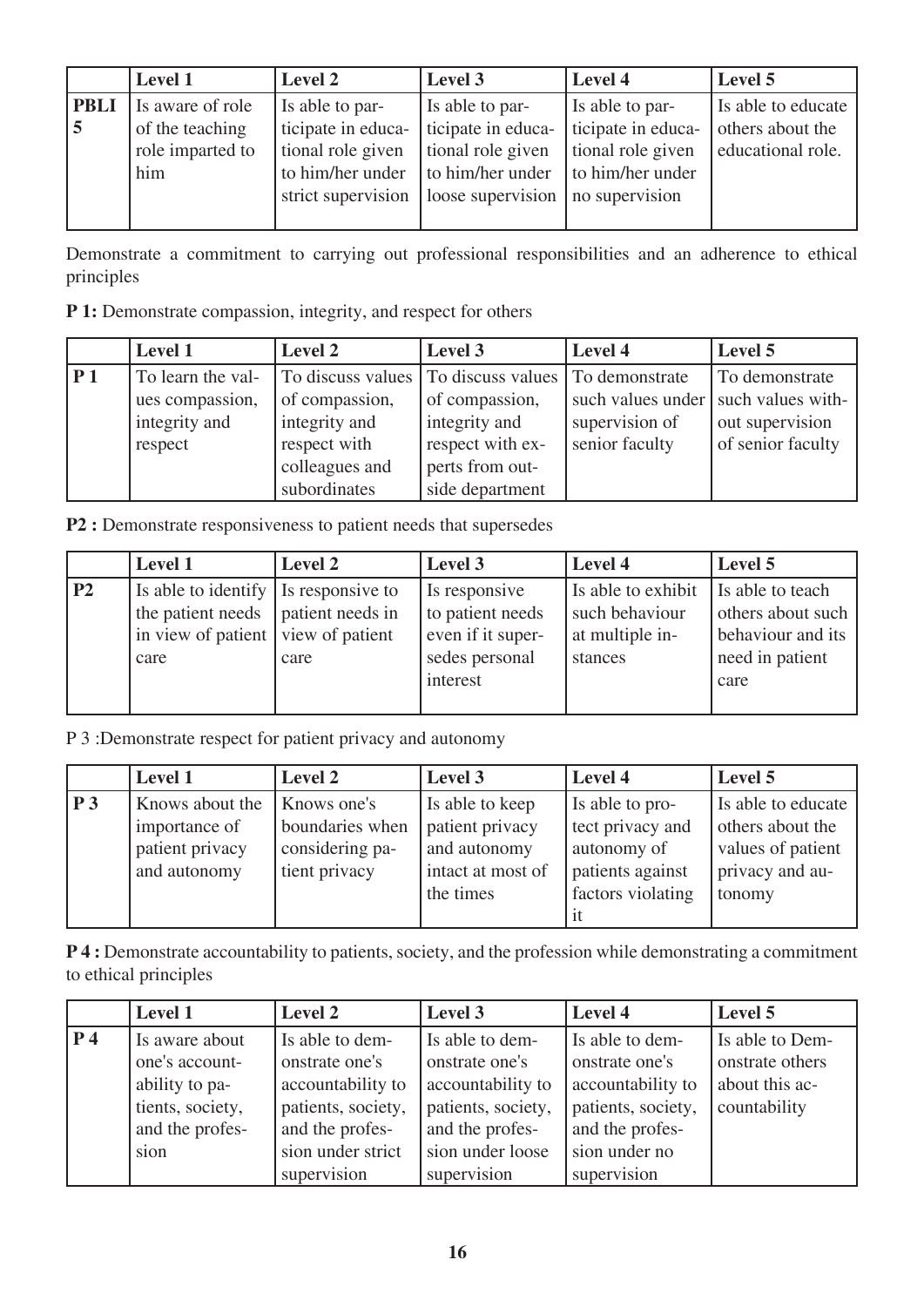**P 5 :** Demonstrate sensitivity and responsiveness to a diverse patient population

|                | Level 1                             | Level 2            | Level 3                            | Level 4           | Level 5          |
|----------------|-------------------------------------|--------------------|------------------------------------|-------------------|------------------|
| P <sub>5</sub> | Is aware about                      | Is able to exhibit | Is able to imple-                  | Is Able to teach  | Is Receptive to  |
|                | the values such                     | such moral val-    | ment these values others about the |                   | any feedback at- |
|                | as sensitivity and                  | ues of sensitivity | for better patient                 | role of these     | tained regarding |
|                | responsiveness to   and responsive- |                    | care and service                   | values in patient | these values     |
|                | a diverse popula-                   | ness in day to     |                                    | care              |                  |
|                | tion                                | day service        |                                    |                   |                  |

## **6. Syllabus**

## **6.1 Course 1 :Applied Basic science related to otorhinolaryngology**

Course contents:

- 1. Anatomy and Physiology of Ear, Nose and Throat, Trachea and oesophagus.
- 2. The generation and reception of speech
- 3. Radiographic anatomy of the ear, nose, throat and imaging.
- 4. Bacteriology in relation to Otorhinolaryngology
- 5. Allergy and rhinitis- its symptomatology & management.
- 6. Haematology in relation to Otolaryngology
- 7. Anaesthesia for Otolaryngology
- 8. Pharmacology of drugs used in ENT
- 9. Electrolyte, fluid balance/shock conditions and in emergencies
- 10. Use of teaching aids
- 11. Routine blood, urine testing required in diagnosis and pre-operative workups
- 12. Preparation of slides, extraction of various histopathological samples
- 13. Facial nerve stimulation test
- 14. Audiometric tests like pure tone Audiometry, Impedance Audiometry, Free field Audiometry, Specialized tests of hearing including SISI, Tone decay, ABLB, Speech discrimination score etc.
- 15. Vestibular tests like caloric testing (Water and Air) stopping test, Fukuda's test,
- 16. Evoked response audiometry.

## **General:**

- 1. Physiology of circulation, regulation of blood pressure, reactions of body to haemorrhage, patho- physiology of shock, fluid balance, blood transfusion and its hazards, fluid replacement therapy, burns
- 2. Agents used in shock like states

## **Drugs used in ENT:**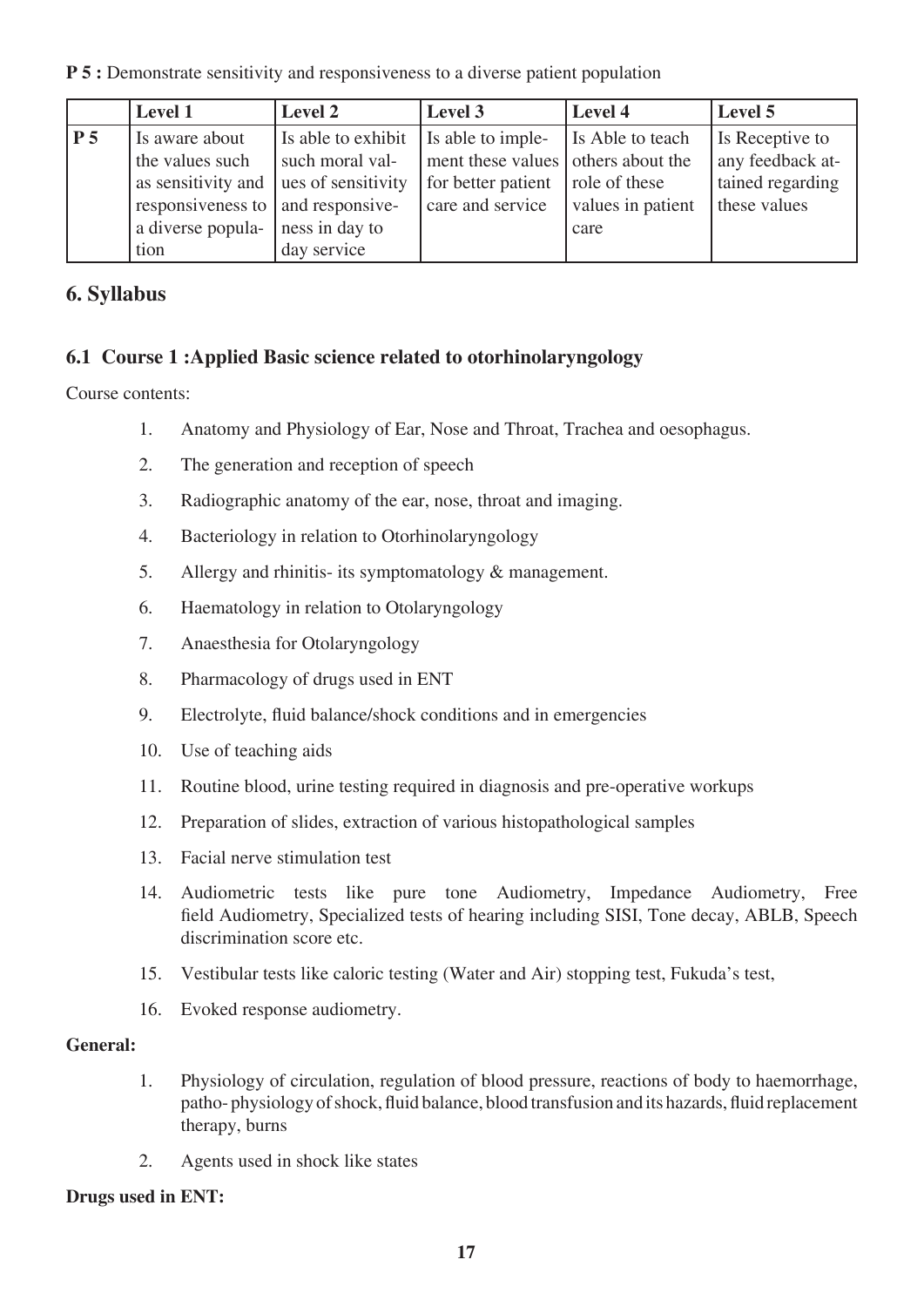- 1. Antibiotics Antihistaminic commonly used in the field of otorhinolaryngology.
- 2. Nasal vasoconstrictors- variants, dosages, indications, contraindications, side effects.
- 3. Local anaesthetics uses, dosages, indications, contraindications, side effects
- 4. Corticosteroids uses, topical /systemics, dosages, indications, contraindications, side effects
- 5. Cyto-toxic agents uses, dosages, indications, contraindications, side effects
- 6. Antibiotics various classes, sensitivity to organisms, dosages, side effects, resistance,contraindications.
- 7. Radioactive isotopes uses in radiology and imaging, uses in medical management of diseases of head and neck
- 8. Antifungal agents various classes, sensitivity to organisms, dosages, side effects, resistance, contraindications
- 9. Vassopressive and other agents used in shock like states.

#### **6.2 Course 2:Principles and practices of oto-rhinology**

- 1. The physical and functional examination of the ear
- 2. The functional and physical examination of the vestibular system.
- 3. Tinnitus- etiopathogenesis, classification, symptomatology, audiometric assessment, modes of management
- 4. Affections of external ear
- 5. Repair of deformities of the external ear.
- 6. Congenital conditions of the middle ear cleft
- 7. Traumatic conductive deafness
- 8. Acute inflammation of the middle ear cleft
- 9. Non-suppurative otitis media
- 10. Chronic suppurative otitis media
- 11. Management of chronic suppurative otitis media
- 12. Complications of infections of middle ear.
- 13. Tumours of the middle ear cleft and temporal bone
- 14. Diseases of the otic capsule-otosclerosis
- 15. Diseases of the otic capsule-other diseases
- 16. The deaf child- assessment and management
- 17. Acoustic neuroma early diagnosis and appropriate intervention
- 18. Ototoxicity culprit drugs, reversal and rehabilitation
- 19. Presbycusis evaluation, assessment, hearing aids and rehabilitation.
- 20. Diagnosis and management of sudden and fluctuant sensorineural hearing loss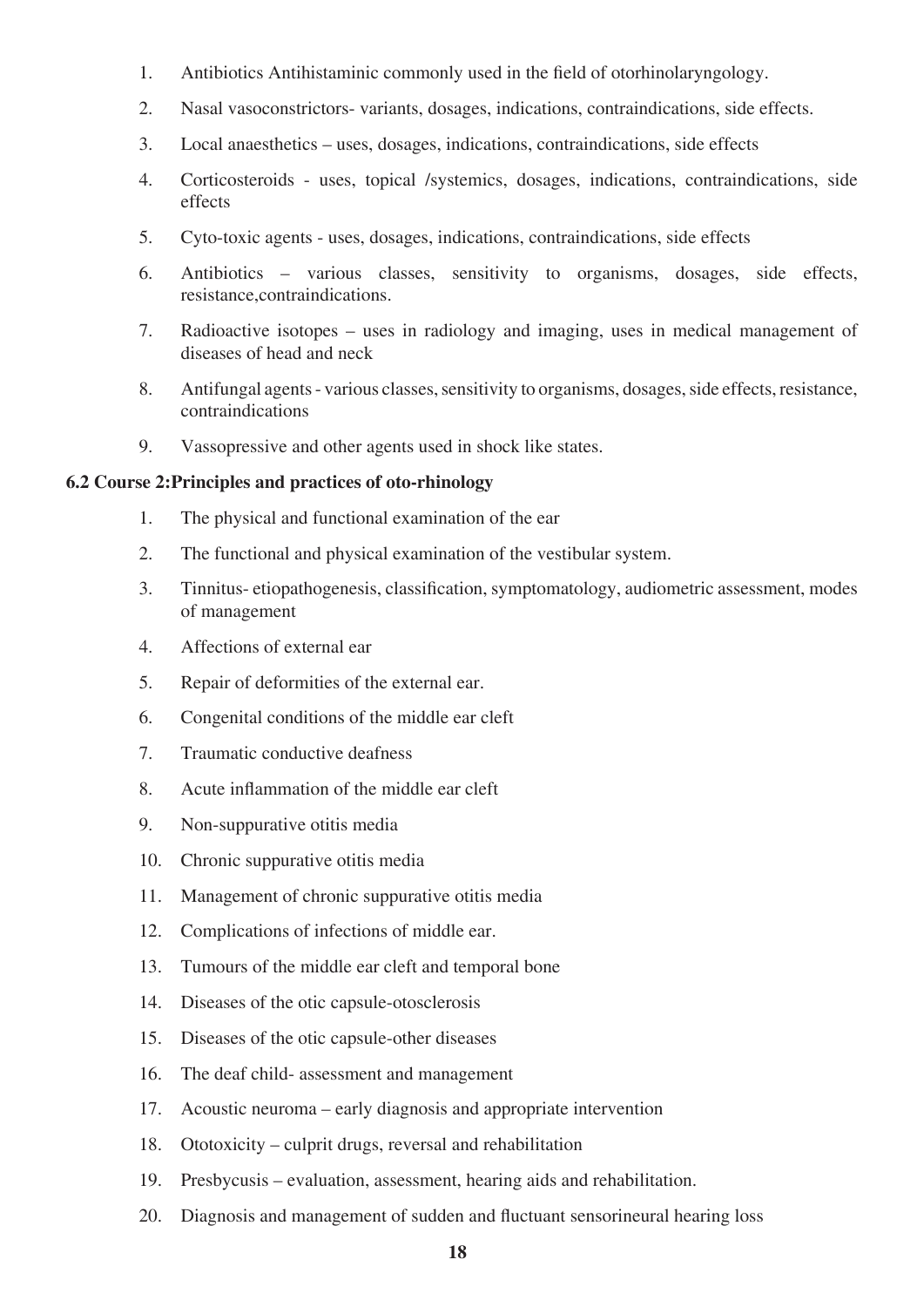- 21. Meniere's disease etiopathogenesis, symptomatology, investigations and treatment aspects
- 22. Neurologic aspects of vertigo identification, classification and its management
- 23. Facial paralysis Lower vs Upper Motor Neuron Classification, Identification,Etiology, Medical vs Surgical Management, Rehabilitation and Follow up
- 24. Rehabilitation of adults with acquired Hearing loss -Hearing aids
- 25. The cochlear Implants- ideal candidates, indications,
- 26. Nystagmus Classification, Etiology& management
- 27. Otoacoustic emissions

#### **RHINOLOGY:**

- 1. Examination of the nose
- 2. Conditions of the external nose
- 3. Injuries of the facial skeleton
- 4. Congenital diseases of the nose
- 5. The nasal septum anatomy, blood supply, surgical landmarks, fractures, deviated nasal septum, surgical management and related complications.
- 6. Foreign bodies in the nose, rhinolith
- 7. Epistaxis causes, site of bleeding, various modes of management.
- 8. Acute chronic inflammations of the nasal cavities
- 9. Vasomotor rhinitis-allergic and non-allergic
- 10. Nasal polyposis- etiopathogenesis, clinical features, investigations, medical and surgical management
- 11. Abnormalities of smell evaluation and assessment with management
- 12. Acute sinusitis- etiopathogenesis, symptomatology, investigations, management
- 13. Chronic sinusitis- etiopathogenesis, symptomatology, investigations, medical and surgical management
- 14. Nasal Allergy/Fungal allergic sinusitis symptomatology, investigations, medical and surgical management
- 15. Complications of acute and chronic sinusitis
- 16. Tumours of nose and sinuses- etiopathogenesis, symptomatology, investigations, medical and surgical management, chemo-radiotherapy
- 17. Facial pains causes, site, management
- 18. Trans-ethmoidalhypophysectomy
- 19. Functional endoscopic sinus surgery (FESS)

#### **6.3 Course 3 - Recent advance in otorhinolaryngology and head and neck**

1. Implantable hearing aids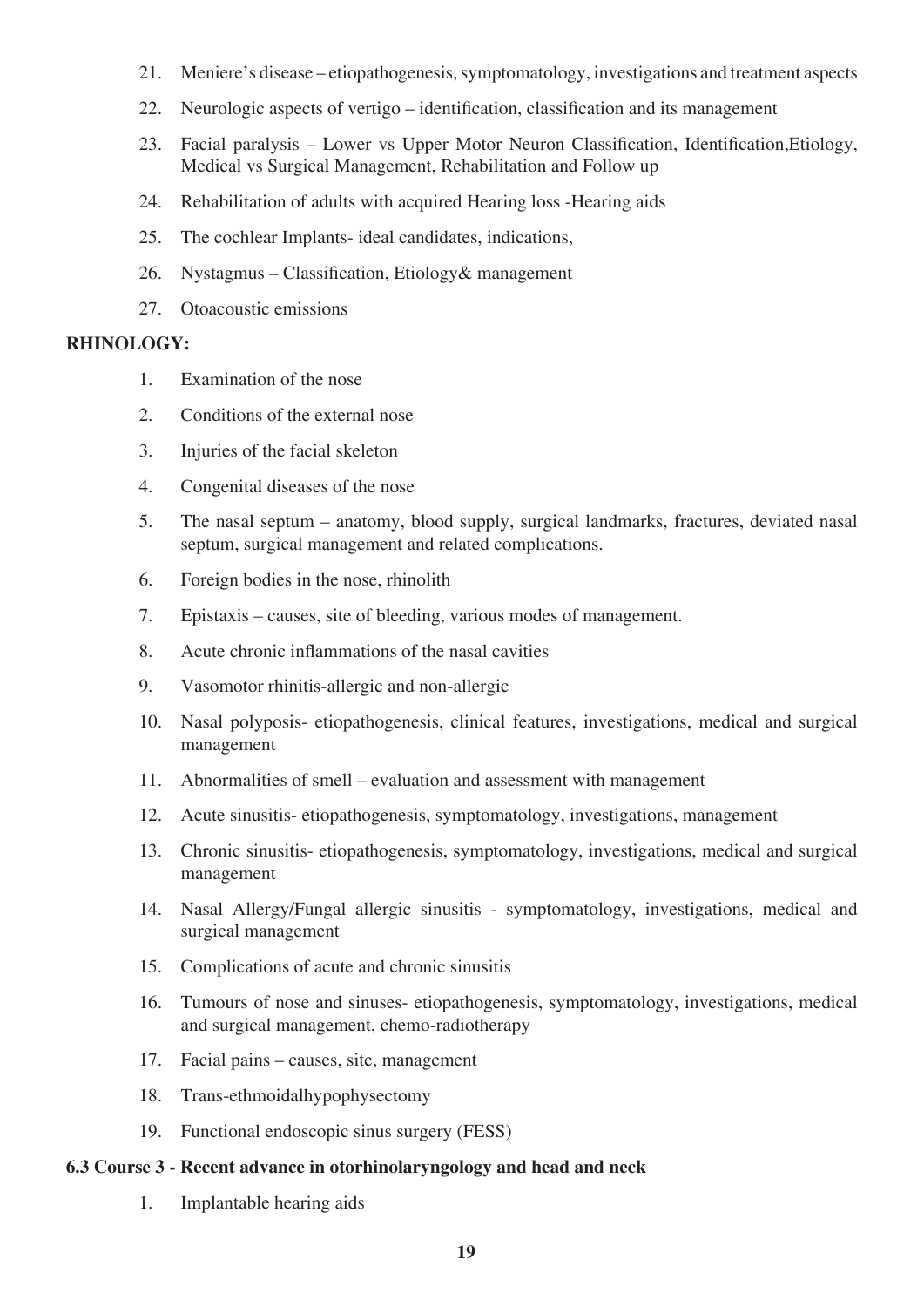- 2. Advances and application of otoendoscopy,
- 3. Lasers in ENT,
- 4. Cochlear implant and brainstem implant,
- 5. Imaging modalities of Temporal bone,
- 6. Radio surgeries in otology
- 7. Recent advances in surgical management of giddiness
- 8. Image guided sinus surgery,
- 9. Application of embolization techniques in ENT,
- 10. Imaging in rhinology,
- 11. Rhinoplasty in nasal trauma.
- 12. Phono surgery
- 13. contact endoscopies
- 14. Radiotherapy and radiosensitisers in Head and neck,
- 15. Chemotherapy in head and neck,
- 16. USG in head and neck
- 17. PET,
- 18. Biomaterials used in ENT,
- 19. Stem cells in ENT
- 20. HIV infection/AIDS and ENT manifestation.
- 21. Cryosurgery, Robotic surgeries
- 22. Basic surgical techniques,
- 23. Suture material in surgery,
- 24. Sterilization,
- 25. wound healing,
- 26. burns,
- 27. initial management of polytrauma cases,
- 28. shock and fluid management,
- 29. blood transfusion.

#### **6.4 Course 4 - General surgical principles in laryngology and head and neck**

- 1. Methods of examination of the mouth and pharynx
- 2. Diseases of the mouth
- 3. Diseases of the salivary glands
- 4. Pharyngeal lesions associated with general diseases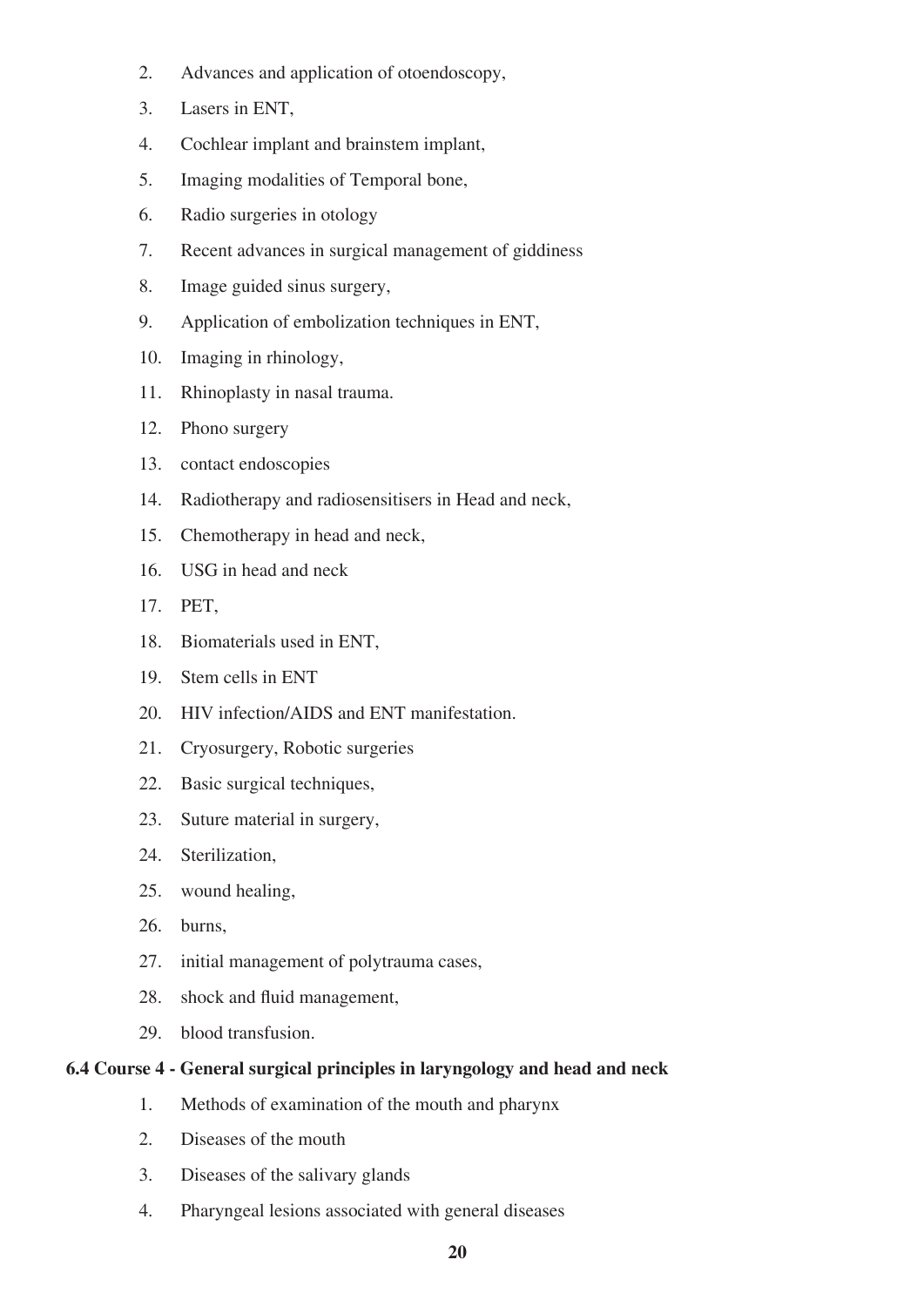- 5. Diseases of the tonsils and adenoids (excluding neoplasms)
- 6. Tumours of the pharynx etiopathogenesis, symptomatology, investigations and management
- 7. Hypopharyngeal diverticulum (Pharyngeal Pouch)
- 8. Methods of examining and larynx and tracheobronchial tree
- 9. Congenital diseases of the larynx
- 10. Laryngeal disorders in singers and other voice users
- 11. Neurological affections of larynx and pharynx
- 12. Intubation of the larynx, laryngotomy and tracheostomy
- 13. Cervical node dissection
- 14. Skin grafts in Otolaryngology and reconstructive methods including regional and distant flaps for repair of defects after excision of tumours or trauma.
- 15. Micro laryngeal surgery/thyroplasty

#### **Miscellaneous and head and neck:**

- 1. Cranial nerves presentations in field of ENT, identification and management
- 2. Raised intracranial tension-causes, diagnosis, management with particular reference to otitis hydrocephalus
- 3. Head injuries and I.C. Haemorrhage
- 4. Pituitary gland, anatomy, physiology hypo and hyper pituitarism, new growths.
- 5. Intracranial venous sinuses and their affections
- 5. Osteology: skull, mandible cervical and thoracic vertebral sternum
- 6. Cervical fascia, facial spaces in neck, retro-pharyngeal and parapharyngeal Abscesses
- 7. Anatomy and physiology of thyroid gland, goitre, diseases of the thyroid and carcinoma of thyroid
- 8. Large blood vessels in neck, thoracic duck development of major cervical and thoracic blood vessels.
- 9. Head and neck reconstructive surgery

## **7. Teaching and learning methods**

#### **Postgraduate Training**

Teaching methodology should be imparted to the students through:

- Lectures, seminars, symposia, Inter- and intra- departmental meetings (clinic- pathological, Radiodiagnosis, Anaesthesia), journal club. Records of these are to be maintained by the department.
- By encouraging and allowing the students to attend and actively participate in CMEs, Conferences by presenting papers.
- Maintenance of log book: E-portfolio:- It is an electronic portfolio to be maintained by the resident to record their activities under the section: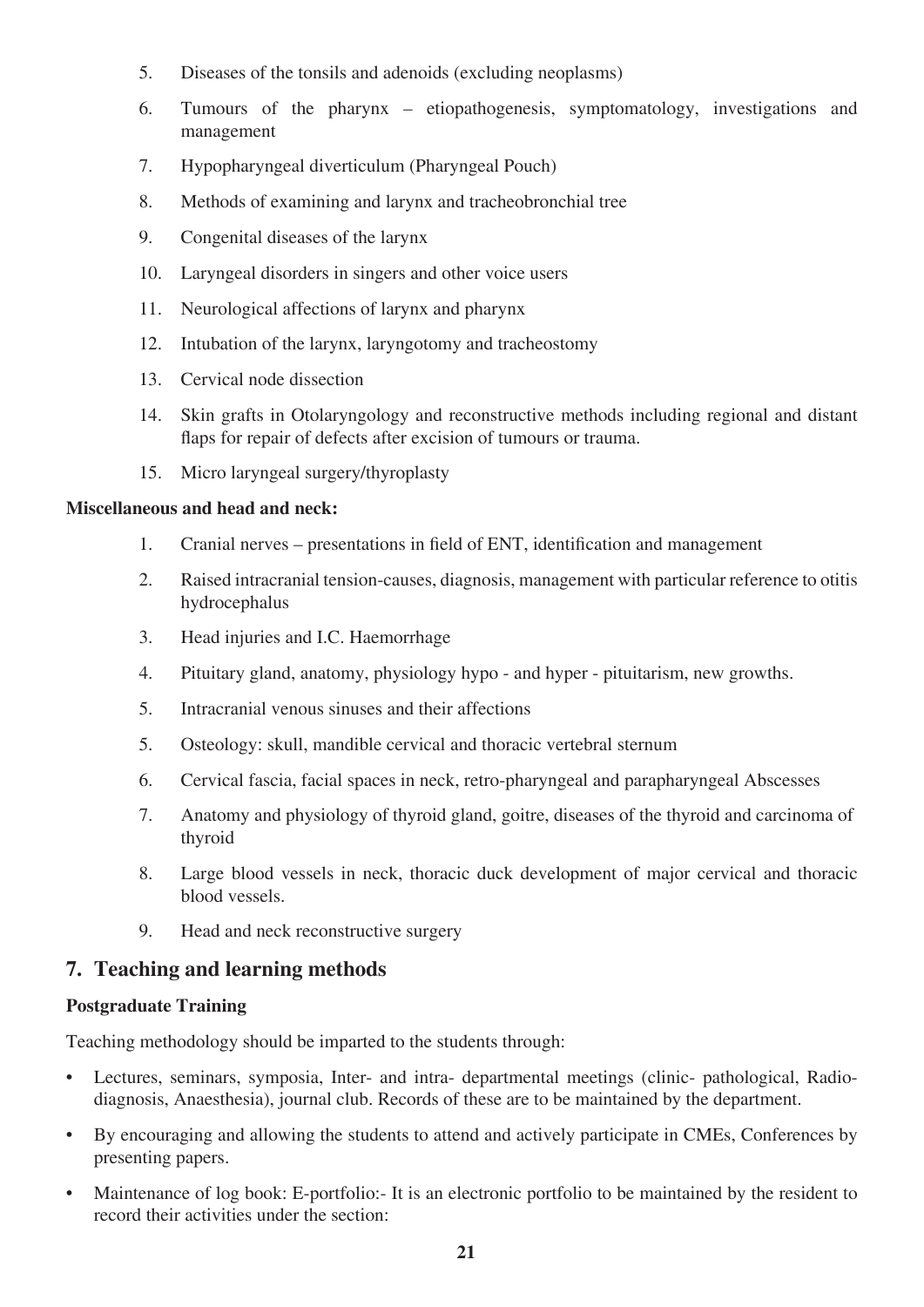- EPA,
- Daily log
- Patient care
- Procedure
- **Dissertation**
- Academic activities(Seminar, symposium, case presentation, journal club )
- Co-curricular activities (Conference, CME, Workshop),
- Teaching Assignments,
- Awards and achievements
- Outreach activities.
- E-portfolio shall be checked and assessed periodically by the faculty members. This will enable to monitor progress of the resident, his level of attainment of milestone and impart the training accordingly
- WritingDissertation following appropriate research methodology, ethical clearance and good clinical practice guidelines.
- The postgraduate students shall be required to participate in the teaching and training programme of undergraduate students and interns.
- A postgraduate student of a postgraduate degree course in broad specialities/super specialities would be required to present one poster presentation, to read one paper at a national/state conference and to present one research paper which should be published/accepted for publication/sent for publication during the period of his postgraduate studies so as to make him eligible to appear at the postgraduate degree examination.
- Department should encourage e-learning activities.

## **Practical and Clinical Training**

- Emphasis should be on self-directed learning, group discussions and case presentations.
- Student should be trained about proper History taking, Clinical examination, advising / ordering relevant investigations, their interpretation and instituting medical / surgical management by posting students in OPD, specialty clinics, wards, operation theatres, and other departments like anaesthesiology, radiology. Students should be able to perform and interpret X RAYS, CT SCANS AND MRIs related to field of otorhinolaryngology.

## **Rotations:**

• Details of 3 years posting in the PG programme (6 terms of 6 months each)

## **FIRST YEAR**

Total Duration:12 months

| E. N. T                | 10 Months |
|------------------------|-----------|
| Anesthesia             | 15 Days   |
| Radiology              | 15 Days   |
| Plastic Surgery        | 15 Days   |
| <b>General Surgery</b> | 15 Days   |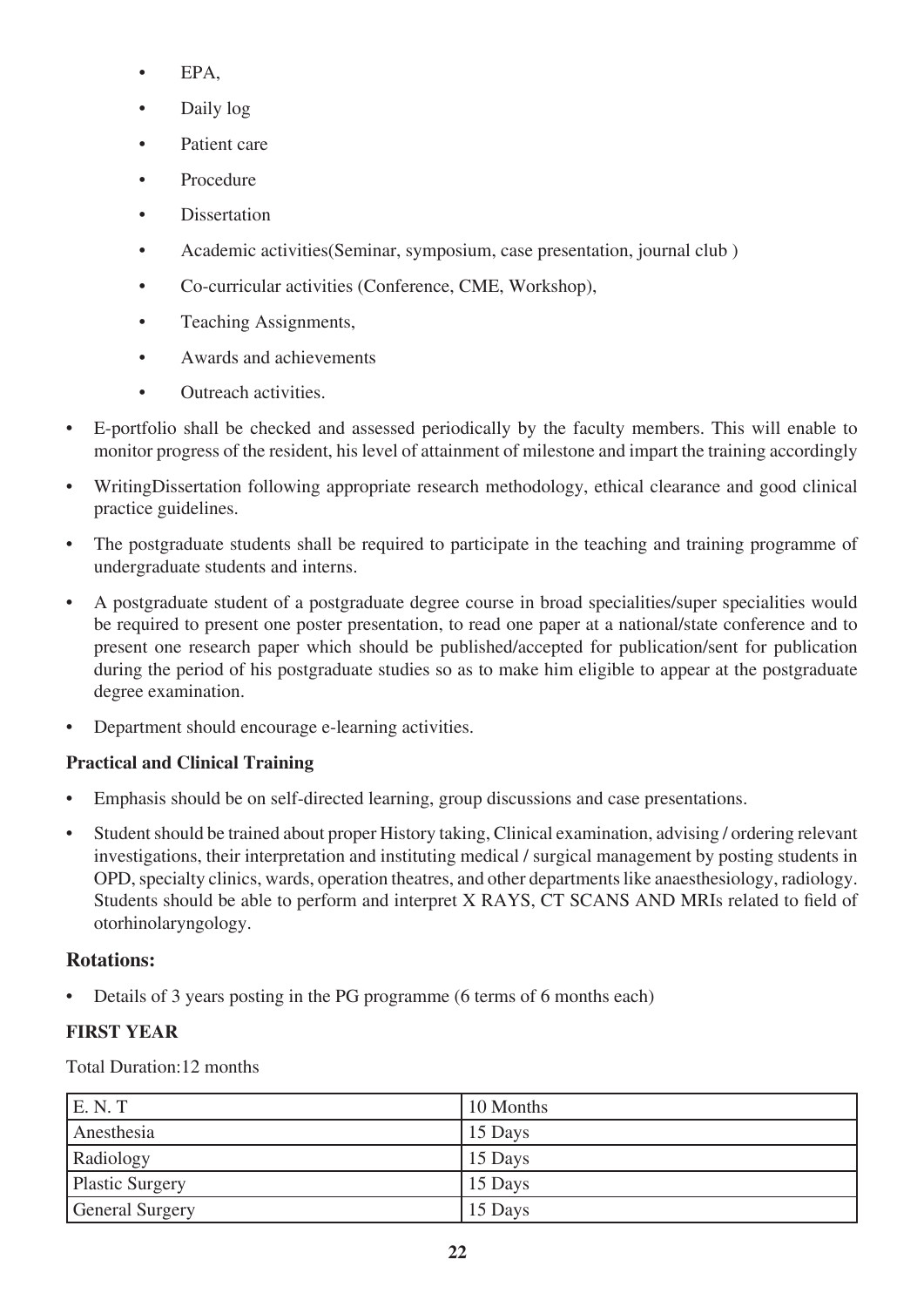### **SECOND YEAR**

#### Total Duration:12 months

| Audiology and Neurotology               | 3 Months |
|-----------------------------------------|----------|
| Pediatric Otolaryngology                | 1 Month  |
| Advanced training in MERF, Chennai      | 1 Month  |
| Head and Neck Oncology and Radiotherapy | 1 Month  |
| <b>ENT</b>                              | 6 Months |

#### **THIRD YEAR**

Total Duration :12 months

|  |  | . . |
|--|--|-----|
|--|--|-----|

\*Allied posts should be done during the course – for

Details of training in the subject during resident posting The student should attend to the duties (Routine and emergency) and will be attending Outpatient department and special clinics, Inpatients, Operation Theatre, Also, will be writing clinical notes regularly and maintains records.

#### **8. Assessment**

#### **8.1 Formative Assessment:**

Formative assessment is continual and assess medical knowledge, patient care, procedural & academic skills, interpersonal communication skills, system-based practice, self-directed learning and professionalism of the activities mentioned every 3/6 monthly. EPAs are listed as bellow (Table 3) with description of each EPA (Table 4). Progress of the students is recorded after discussion with the student in Entrustable Professional Activity (EPA) assessment form Annexure-1. These EPAs are also mapped with PO and CO. (Table 5)

#### **List the of Entrustable Professional Activity**

| Sl.No            | <b>EPAs</b>                                                                                                                                                                                                                                                                      |
|------------------|----------------------------------------------------------------------------------------------------------------------------------------------------------------------------------------------------------------------------------------------------------------------------------|
| 1.               | Gathering a history and performing a physical examination                                                                                                                                                                                                                        |
| 2.               | Prioritizing a differential diagnosis following a Clinical encounter                                                                                                                                                                                                             |
| 3.               | Recommending and interpreting common diagnostic and screening tests                                                                                                                                                                                                              |
| $\overline{4}$ . | Entering and discussing orders and prescription and giving the necessary instructions to the<br>patients                                                                                                                                                                         |
| 5.               | Documenting a clinical encounter in patient records while providing an oral presentation of<br>this encounter                                                                                                                                                                    |
| 6.               | Form clinical questions and retrieve evidence to advance patient care                                                                                                                                                                                                            |
| 7.               | Give or receive a patient hand-over to provide smooth transition care $\&$ thus collaborating as a<br>member of an inter professional team                                                                                                                                       |
| 8.               | Obtain informed consent for tests and/or procedures                                                                                                                                                                                                                              |
| 9.               | Identify system failures and contribute to a culture of safety and improvement                                                                                                                                                                                                   |
| 10.              | Recognise a patient requiring urgent or emergency care and initiate evaluation and manage-<br>ment like management of dizzy patient, management of epistaxis, stridor, foreign body remov-<br>al in aerodigestivetract, and foreign body of ear& nose, nasal fracture reduction. |
| 11.              | Post-operative care, evaluation and counselling                                                                                                                                                                                                                                  |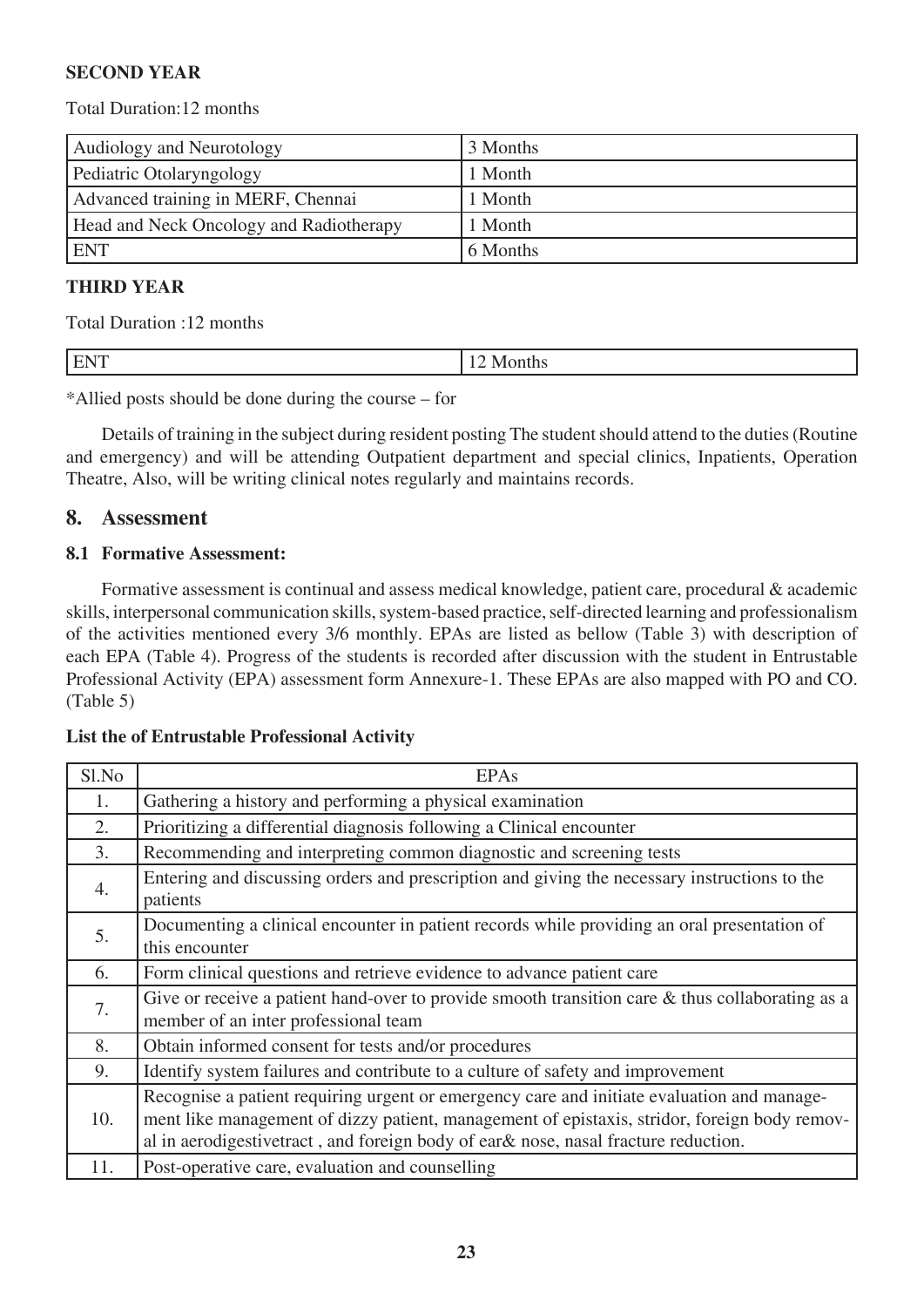| 12. | Performing basic surgeries such as Adenotonsillectomy, septoplasty, middle meatalantros-<br>tomy, myringoplasty, cortical mastoidectomy.                                                                                                                                                                    |
|-----|-------------------------------------------------------------------------------------------------------------------------------------------------------------------------------------------------------------------------------------------------------------------------------------------------------------|
| 13. | Performing basic office procedures like diagnostic nasal endoscopy, video laryngoscopy, post<br>nasal examination, throat swabs, ear swabs, nasopharyngeal swabs, FNACs                                                                                                                                     |
| 14. | Day care procedures like lobuloplasty, keloid excision, etc.                                                                                                                                                                                                                                                |
| 15. | Assisting in advanced surgeries such as modified radical mastoidectomy, stapedotomy, facial<br>nerve decompression frontal sinusotomy, sphenoidotomy, orbital decompressions, Transphe-<br>noidal excision of pituitary macroadenoma, optic nerve decompression, Head & Neck Surger-<br>ies, Laryngectomies |
| 16. | Reading and interpreting X-rays, e.g. X ray PNS, Mastoids, Nasopharynx, soft tissue neck etc                                                                                                                                                                                                                |
| 17. | Reading and interpreting CT PNS, HRCT Temporal Bone, CT & CECT Neck, CT CP angle,<br><b>MRI, Barium Studies</b>                                                                                                                                                                                             |
| 18. | Reading, Doing and Interpreting Audiological investigation like PTA, Impedence, BERA,<br>OAE, SiSi, Tone decay etc                                                                                                                                                                                          |
| 19. | Research methodology and writing of paper, Poster presentation and publications                                                                                                                                                                                                                             |
| 20. | Performing cadaveric dissection to learn temporal bone dissection                                                                                                                                                                                                                                           |

| EPA 1: Gathering a history and performing physical examination                                                              |                                                                                                                                                                                                                                                                                                                                                                                                                                                                                                   |  |
|-----------------------------------------------------------------------------------------------------------------------------|---------------------------------------------------------------------------------------------------------------------------------------------------------------------------------------------------------------------------------------------------------------------------------------------------------------------------------------------------------------------------------------------------------------------------------------------------------------------------------------------------|--|
| 1.<br>Description<br>activity:<br>the<br>included<br>a<br>rationale and a list of<br>the functions required<br>for the EPA. | of Residents should be able to perform an accurate complete or focused history and<br>This physical exam in a prioritized, organized manner without supervision and with<br>brief respect for the patient. The history and physical examination should be tailored<br>to the clinical situation and specific patient encounter. This data gathering and<br>patient interaction activity serves as the basis for clinical work and as the building<br>block for patient evaluation and management. |  |
| Most<br>2.<br>domains<br>of                                                                                                 | relevant   MK, PC, ICS, P                                                                                                                                                                                                                                                                                                                                                                                                                                                                         |  |
| competence:                                                                                                                 |                                                                                                                                                                                                                                                                                                                                                                                                                                                                                                   |  |
| Competencies<br>3.<br>within each domain<br>critical to entrustment<br>decisions:                                           | <b>MK1.3</b>                                                                                                                                                                                                                                                                                                                                                                                                                                                                                      |  |
|                                                                                                                             | MK2.3                                                                                                                                                                                                                                                                                                                                                                                                                                                                                             |  |
|                                                                                                                             | MK3.3                                                                                                                                                                                                                                                                                                                                                                                                                                                                                             |  |
|                                                                                                                             | <b>MK4.3</b>                                                                                                                                                                                                                                                                                                                                                                                                                                                                                      |  |
|                                                                                                                             | PC1.3                                                                                                                                                                                                                                                                                                                                                                                                                                                                                             |  |
|                                                                                                                             | ICS1.3                                                                                                                                                                                                                                                                                                                                                                                                                                                                                            |  |
|                                                                                                                             | P1.3 & P3.3                                                                                                                                                                                                                                                                                                                                                                                                                                                                                       |  |
| 4. Methods of                                                                                                               | Periodic written exam (Every 6 months)<br>1.                                                                                                                                                                                                                                                                                                                                                                                                                                                      |  |
| assessment                                                                                                                  | Workplace assessment by Faculty<br>2.                                                                                                                                                                                                                                                                                                                                                                                                                                                             |  |
|                                                                                                                             | Multisource feedback<br>3.<br>a. Patient<br>b. Nurses<br>c. Health care workers<br>d. Peers                                                                                                                                                                                                                                                                                                                                                                                                       |  |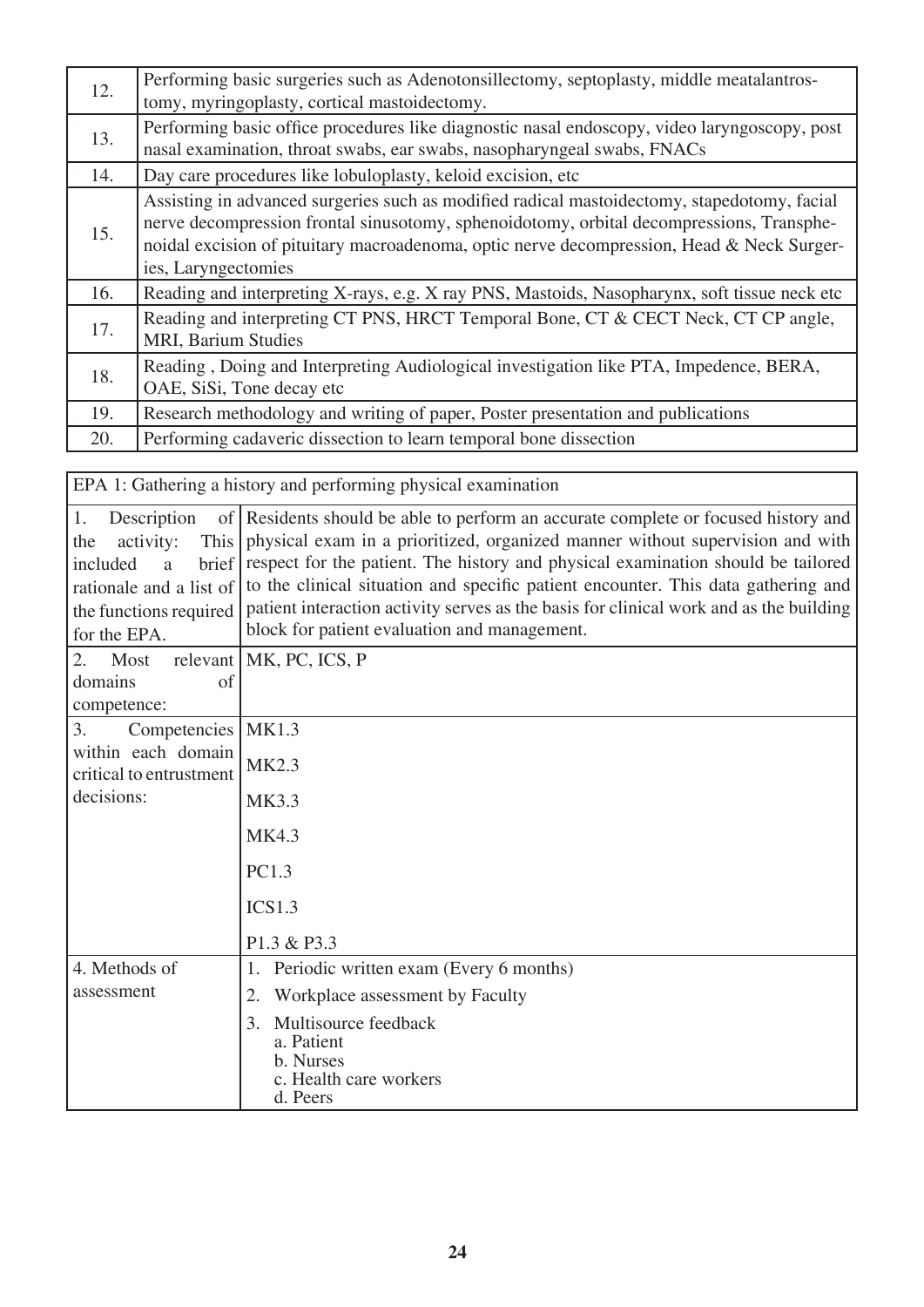| Competency       | <b>Pre-Entrustable</b>                                                                                                                                                 | <b>Entrustable</b>                                                                                                                                                |
|------------------|------------------------------------------------------------------------------------------------------------------------------------------------------------------------|-------------------------------------------------------------------------------------------------------------------------------------------------------------------|
| <b>MK1</b>       | Lack of knowledge of Basic knowledge<br>about anatomy, physiology & other basic<br>sciences related to Ear nose and throat.                                            | Demonstrates and explain knowledge of<br>normalknowledge of Basic knowledge<br>about anatomy, physiology & other basic<br>sciences related to Ear nose and throat |
| MK <sub>2</sub>  | Not AbleToidentify symptoms and signs<br>highlighting abnormality associated with<br>ear, nose, throat, head& neck with help of<br>proper knowledge about the subject  | Able to arrive at a diagnosis after going<br>through the symptoms and signs of the<br>presenting disease                                                          |
| <b>MK3</b>       | Fails Early appropriate diagnosis and<br>relevant treatment to be decided based on<br>knowledge about the subject.                                                     | Has Knowledge of accurate and early treat-<br>ment modalities justifying the diagnostic<br>procedures                                                             |
| <b>MK4</b>       | Fails to have basic knowledge about social-<br>behavioural sciences and communication<br>skills                                                                        | Explain the importance of social behav-<br>ioural sciences and communication skills<br>amongst the healthcare fraternity                                          |
| PC <sub>1</sub>  | LackAbility to acquire adequate, accurate<br>and concise information about patients and<br>their condition through proper history-tak-<br>ing and physical examination | Able to arrive at a provisional clinical diag-<br>nosis at the end of basic history taking and<br>examination                                                     |
| ICS <sub>1</sub> | Lacks capability to communicate effective-<br>ly with patients, families, and the public, as<br>appropriate.                                                           | Able to effectively communicate about the<br>post treatment scenario for the patient and<br>necessarily follow up in an accurate yet<br>compassionate manner      |
| <b>P1</b>        | Fails to demonstrate compassion, integrity,<br>and respect for others                                                                                                  | Able to demonstrate such values under<br>supervision of senior faculty                                                                                            |
| P <sub>3</sub>   | Fails to demonstrate respect for patient<br>privacy and autonomy                                                                                                       | Able to demonstrate respect for patient<br>privacy and autonomy                                                                                                   |

EPA 2: Prioritizing a differential diagnosis following a clinical encounter

| 1.<br>Description                             | of Residents should be able to integrate patient data to formulate an assessment,      |
|-----------------------------------------------|----------------------------------------------------------------------------------------|
| This  <br>the<br>activity:                    | developing a list of potential diagnoses that can be prioritized and lead to selection |
| brief  <br>included<br><sub>a</sub>           | of a working diagnosis                                                                 |
| rationale and a list of                       |                                                                                        |
| the functions required                        |                                                                                        |
| for the EPA.                                  |                                                                                        |
| 2.<br>Most                                    | relevant   MK, PC, ICS, PBLI, P                                                        |
| domains<br>of                                 |                                                                                        |
| competence:                                   |                                                                                        |
| 3.                                            | Competencies   MK1.3, 2.3, 3.3                                                         |
| within each domain<br>critical to entrustment | PC 1.3, 3.3                                                                            |
| decisions:                                    | $ICS$ 1.3                                                                              |
|                                               | PBLI 3B.3, 4.3                                                                         |
|                                               | P1.3                                                                                   |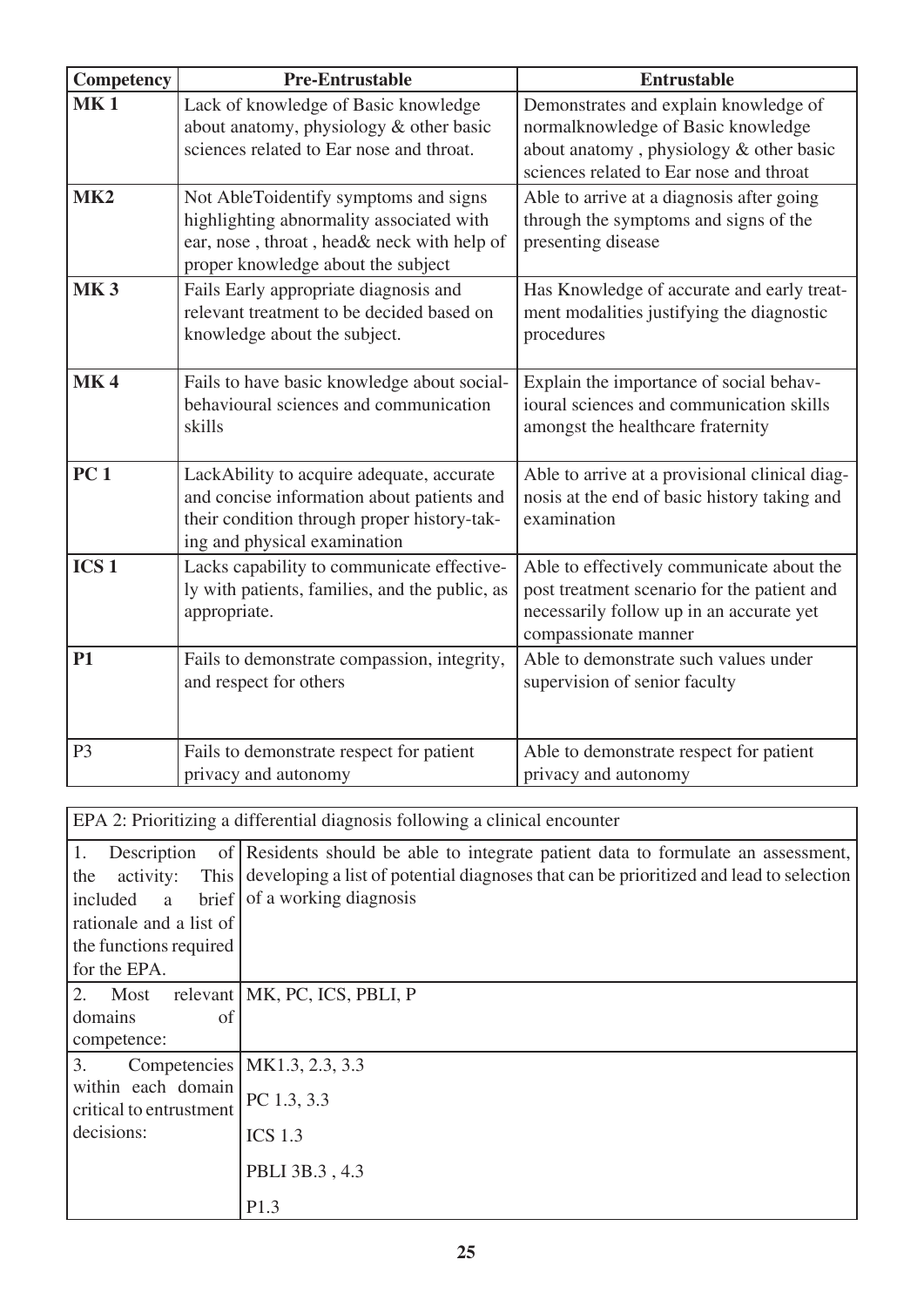| 4. Methods of | 4. 1. Written exam (Every 6 months)                                                         |
|---------------|---------------------------------------------------------------------------------------------|
| assessment    | 5. 2. Workplace assessment by Faculty                                                       |
|               | 6. 3. Multisource feedback<br>a. Patient<br>b. Nurses<br>c. Health care workers<br>d. Peers |

| Competency        | <b>Pre-Entrustable</b>                                                                                                                                                   | <b>Entrustable</b>                                                                                                                                                 |
|-------------------|--------------------------------------------------------------------------------------------------------------------------------------------------------------------------|--------------------------------------------------------------------------------------------------------------------------------------------------------------------|
| <b>MK1</b>        | Lack of knowledge of Basic knowledge<br>about anatomy, physiology & other basic<br>sciences related to Ear nose and throat.                                              | Demonstrates and explain knowledge<br>of normal knowledge of Basic knowledge<br>about anatomy, physiology & other basic<br>sciences related to Ear nose and throat |
| MK <sub>2</sub>   | Not Able To identify symptoms and signs<br>highlighting abnormality associated with<br>ear, nose, throat, head& neck with help of<br>proper knowledge about the subject  | Able to arrive at a diagnosis after going<br>through the symptoms and signs of the<br>presenting disease                                                           |
| <b>MK3</b>        | Fails Early appropriate diagnosis and<br>relevant treatment to be decided based on<br>knowledge about the subject                                                        | Has Knowledge of accurate and early treat-<br>ment modalities justifying the diagnostic<br>procedures                                                              |
| <b>PC1</b>        | Lacks Ability to acquire adequate, accurate<br>and concise information about patients and<br>their condition through proper history-tak-<br>ing and physical examination | Able to arrive at a provisional clinical diag-<br>nosis at the end of basic history taking and<br>examination                                                      |
| PC <sub>3</sub>   | LacksProficiency in interpreting laboratory<br>data, imaging studies, and other tests re-<br>quired for the field of otorhinolaryngology.                                | Able to correlate the investigative findings<br>with the clinical findings to arrive at a ac-<br>curate diagnosis                                                  |
| ICS <sub>1</sub>  | Not Capable to communicate effectively<br>with patients, families, and the public, as<br>appropriate.                                                                    | Able to effectively communicate about<br>the post treatment scenario for the patient<br>and necessarilyfollow up in an accurate yet<br>compassionate manner        |
| ICS <sub>3</sub>  | Not able tocounsel and educate patients<br>and their families to enable shared decision<br>making and empower them to participate in<br>their care.                      | Able to counsel and educate patients and<br>their families to enable shared decision<br>making and empower them to participate in<br>their care.                   |
| PBLI 3B           | Fails to find, evaluate and imbibeevidence<br>from scientific studies into practice related<br>to patients' health problems                                              | Able to find, evaluate and imbibe evidence<br>from scientific studies into practice related<br>to patients' health problems                                        |
| PBLI <sub>4</sub> | Unable to use information technology to<br>optimize learning and to utilize information<br>from all domains to improve care                                              | Uses information technology to optimize<br>learning and to utilize information from all<br>domains to improve care                                                 |
| P <sub>1</sub>    | Fails to demonstrate compassion, integrity,<br>and respect for others                                                                                                    | <b>Demonstrate</b> scompassion, integrity, and<br>respect for others                                                                                               |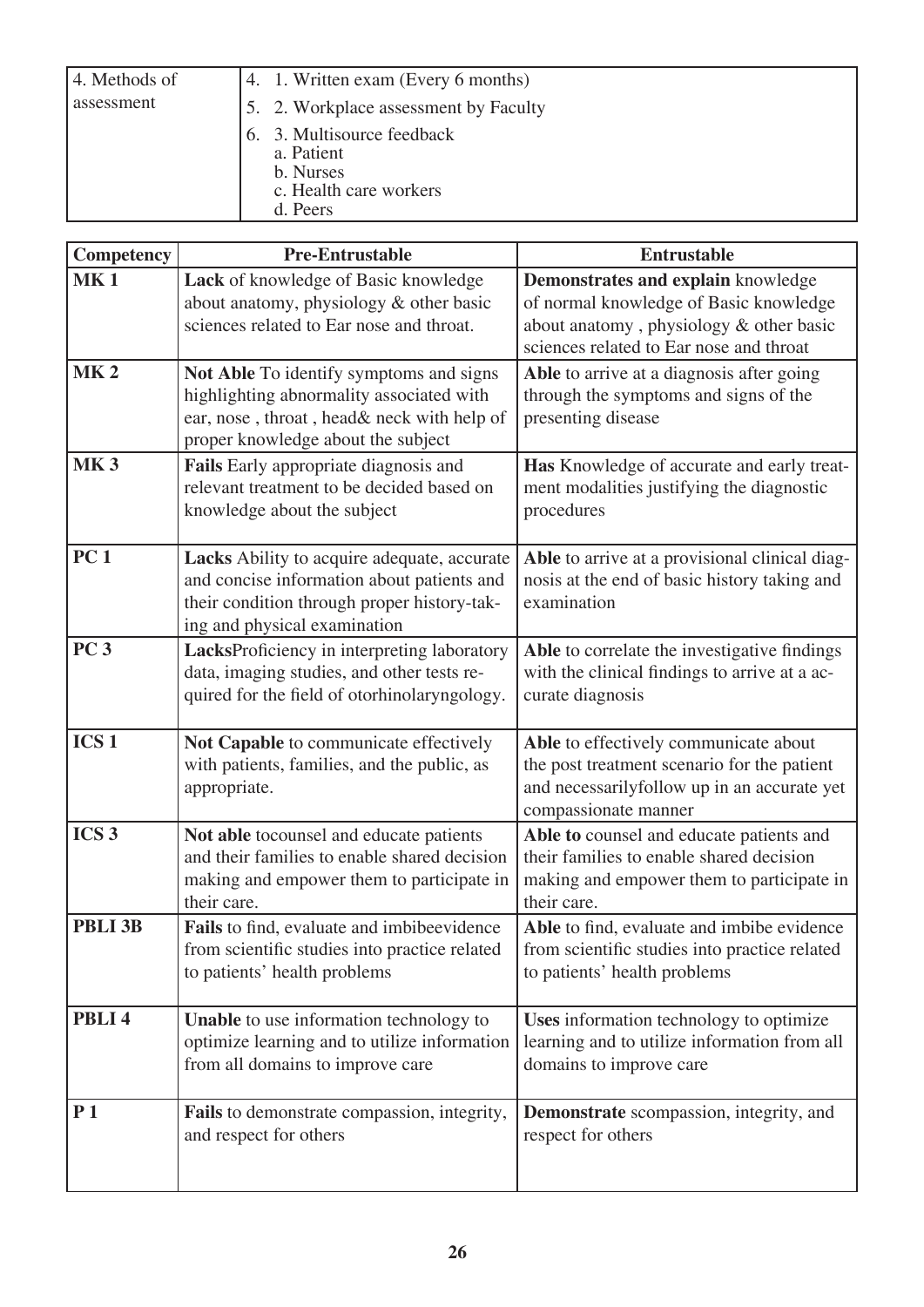| EPA 3: Recommending and interpreting common diagnostic and screening tests                                                             |                                                                                                                                                                                                             |  |
|----------------------------------------------------------------------------------------------------------------------------------------|-------------------------------------------------------------------------------------------------------------------------------------------------------------------------------------------------------------|--|
| 1.<br>Description<br>activity:<br>the<br>included<br>$\mathbf{a}$<br>rationale and a list of<br>the functions required<br>for the EPA. | of Residents should be able to select and interpret common diagnostic and screening<br>This tests using evidence-based and cost-effective principles as one approaches a<br>brief   patient in any setting. |  |
| 2.<br>Most<br>domains<br>of<br>competence:                                                                                             | relevant   MK, PC, ICS, PBLI, P                                                                                                                                                                             |  |
| 3.<br>within each domain<br>critical to entrustment<br>decisions:                                                                      | Competencies   MK1.3, MK2.3, MK3.3<br>PC1.3, PC2.3, PC3.3, PC4.3<br>ICS 1.3, ICS 2.3, ICS 3.3<br>PBLI 3A.3                                                                                                  |  |
|                                                                                                                                        | P1.3                                                                                                                                                                                                        |  |
| 4. Methods of<br>assessment                                                                                                            | Written exam (Every 6 months)<br>1.<br>Workplace assessment by Faculty<br>2.<br>Multisource feedback<br>3.<br>a. Patient<br>b. Nurses<br>c. Health care workers<br>d. Peers                                 |  |

| <b>Competency</b> | <b>Pre-Entrustable</b>                                                                                                                                                   | <b>Entrustable</b>                                                                                                                                                 |
|-------------------|--------------------------------------------------------------------------------------------------------------------------------------------------------------------------|--------------------------------------------------------------------------------------------------------------------------------------------------------------------|
| <b>MK1</b>        | Lack of knowledge of Basic knowledge<br>about anatomy, physiology & other basic<br>sciences related to Ear nose and throat.                                              | Demonstrates and explain knowledge<br>of normal knowledge of Basic knowledge<br>about anatomy, physiology & other basic<br>sciences related to Ear nose and throat |
| <b>MK2</b>        | Not Able To identify symptoms and signs<br>highlighting abnormality associated with<br>ear, nose, throat, head& neck with help of<br>proper knowledge about the subject  | Able to arrive at a diagnosis after going<br>through the symptoms and signs of the<br>presenting disease                                                           |
| <b>MK3</b>        | Fails Early appropriate diagnosis and<br>relevant treatment to be decided based on<br>knowledge about the subject                                                        | Has Knowledge of accurate and early treat-<br>ment modalities justifying the diagnostic<br>procedures                                                              |
| <b>MK4</b>        | Lacks Knowledge of social-behavioural<br>sciences and communication skills to ex-<br>plain the patient about the disease process.                                        | <b>Exhibits</b> social-behavioural sciences and<br>communication skills in daily patient doc-<br>tor communication                                                 |
| <b>PC1</b>        | Lacks Ability to acquire adequate, accurate<br>and concise information about patients and<br>their condition through proper history-tak-<br>ing and physical examination | Able to arrive at a provisional clinical diag-<br>nosis at the end of basic history taking and<br>examination                                                      |
| PC <sub>2</sub>   | Inefficientin performing all medical, diag-<br>nostic, and surgical procedures considered<br>essential for the field of otorhinolaryngol-<br>ogy.                        | <b>Efficient</b> in performing all medical, diag-<br>nostic, and surgical procedures considered<br>essential for the field of otorhinolaryngol-<br>ogy.            |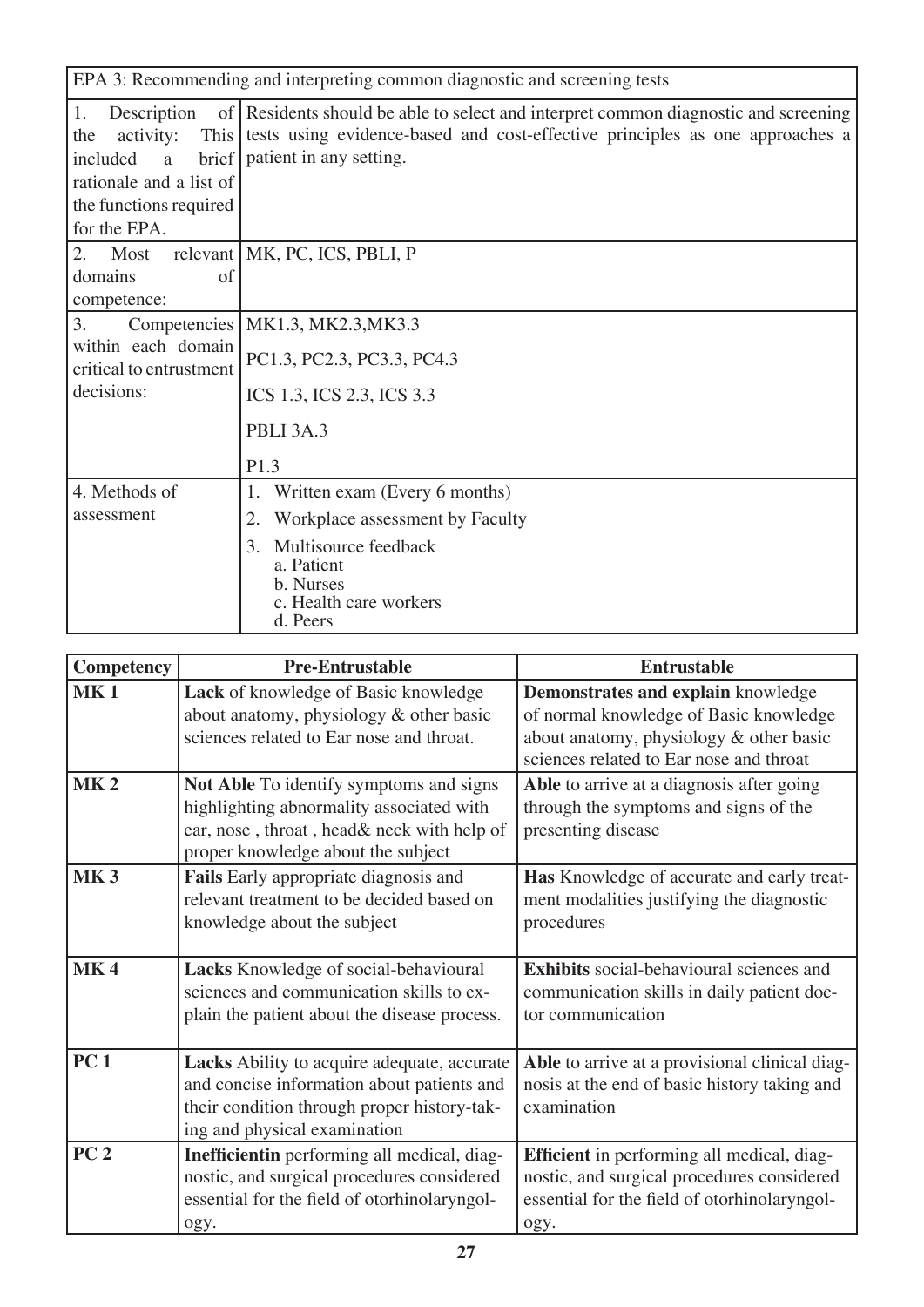| <b>PC 3</b><br>PC <sub>4</sub> | Not Proficient in interpreting laboratory<br>data, imaging studies, and other tests re-<br>quired for the field of otorhinolaryngology.                                                               | Proficient in interpreting laboratory data,<br>imaging studies, and other tests required<br>for the field of otorhinolaryngology                           |
|--------------------------------|-------------------------------------------------------------------------------------------------------------------------------------------------------------------------------------------------------|------------------------------------------------------------------------------------------------------------------------------------------------------------|
|                                | Unable in rationally and ethically develop-<br>ing and carrying out patient management<br>plans.                                                                                                      | Able to rationally and ethically developing<br>and carrying out patient management plans.                                                                  |
| ICS <sub>1</sub>               | Not Capable to communicate effectively<br>with patients, families, and the public, as<br>appropriate                                                                                                  | Able to effectively communicate about<br>the post treatment scenario for the patient<br>and necessary follow up in an accurate yet<br>compassionate manner |
| ICS <sub>2</sub>               | Unable to develop effective communica-<br>tion with colleagues within specialty, other<br>health professionals, and health-related<br>agencies.                                                       | Able to develop effective communication<br>with colleagues within specialty, other<br>health professionals, and health-related<br>agencies.                |
| ICS <sub>3</sub>               | Not able to counsel and educate patients<br>and their families to enable shared decision<br>making and empower them to participate in<br>their care.                                                  | Able to counsel and educate patients and<br>their families to enable shared decision<br>making and empower them to participate in<br>their care            |
| <b>PBLI 3A</b>                 | Unable to systematically analyse practice<br>using quality-improvement methods and<br>implement changes with the goal of prac-<br>tice improvement along with incorporating<br>feedback into practice | Is <b>implementing</b> changes in order to better<br>the practice skills                                                                                   |
| P <sub>1</sub>                 | Fails to demonstrate compassion, integrity,<br>and respect for others                                                                                                                                 | Able to demonstrate compassion, integrity,<br>and respect for others                                                                                       |

EPA 4: Entering and discussing orders and prescriptions and giving the necessary instructions to the patients

| 1.<br>Description<br>of                       | Residents should be able to prescribe therapies or interventions beneficial to       |
|-----------------------------------------------|--------------------------------------------------------------------------------------|
| This<br>the<br>activity:                      | patients. Entering residents will have a comprehensive understanding of some         |
| brief<br>included<br>a                        | but not necessarily all of the patient's clinical problems for which they must       |
| rationale and a list of                       | provide orders. They must also recognize their limitations and seek review for       |
| the functions required                        | any orders and prescriptions they are expected to provide but for which they do      |
| for the EPA.                                  | not understand the rationale. The expectation is that learners will be able to enter |
|                                               | safe orders and prescriptions in a variety of settings (e.g., inpatient, ambulatory, |
|                                               | urgent, or emergent care).                                                           |
| 2.<br>Most                                    | relevant   MK, PC, ICS, SBP, PBL                                                     |
| domains<br>of                                 |                                                                                      |
| competence:                                   |                                                                                      |
| 3.                                            | Competencies   MK 2.3, MK 3.3, MK 4.3                                                |
| within each domain<br>critical to entrustment | PC4.3                                                                                |
| decisions:                                    | ICS1.3, ICS 2.3, ICS 3.3                                                             |
|                                               | <b>SBP 4.3</b>                                                                       |
|                                               | PBLI 3A.3                                                                            |
|                                               | P 1.3, P4.3                                                                          |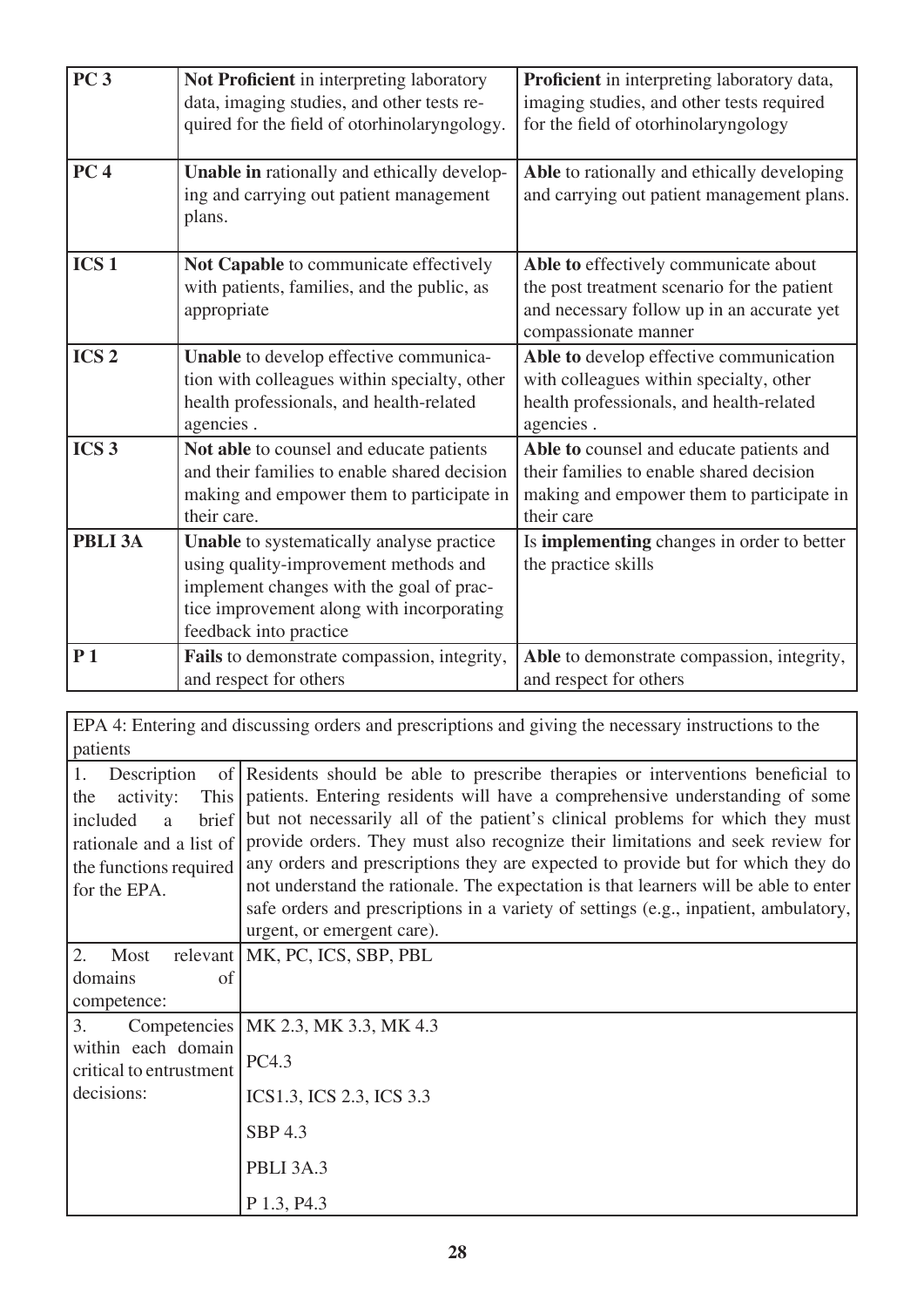| 4. Methods of |    | 1. Written exam (Every 6 months)                                                      |
|---------------|----|---------------------------------------------------------------------------------------|
| assessment    |    | Workplace assessment by Faculty                                                       |
|               | 3. | Multisource feedback<br>a. Patient<br>b. Nurses<br>c. Health care workers<br>d. Peers |

| Competency       | <b>Pre-Entrustable</b>                                                                                                                                                                                | <b>Entrustable</b>                                                                                                                                           |
|------------------|-------------------------------------------------------------------------------------------------------------------------------------------------------------------------------------------------------|--------------------------------------------------------------------------------------------------------------------------------------------------------------|
| MK <sub>2</sub>  | Not Able To identify symptoms and signs<br>highlighting abnormality associated with<br>ear, nose, throat, head& neck with help of<br>proper knowledge about the subject                               | Able to arrive at a diagnosis after going<br>through the symptoms and signs of the<br>presenting disease                                                     |
| <b>MK3</b>       | Fails in Early appropriate diagnosis and<br>relevant treatment to be decided based on<br>knowledge about the subject                                                                                  | Has Knowledge of accurate and early treat-<br>ment modalities justifying the diagnostic<br>procedures                                                        |
| <b>MK4</b>       | Lacks Knowledge of social-behavioural<br>sciences and communication skills to ex-<br>plain the patient about the disease process.                                                                     | <b>Exhibits</b> social-behavioural sciences and<br>communication skills in daily patient doc-<br>tor communication                                           |
| PC <sub>4</sub>  | <b>Unable</b> to rationally and ethically develop<br>and carry out patient management plans.                                                                                                          | Able to rationally and ethically develop<br>and carryout patient management plans                                                                            |
| ICS <sub>1</sub> | Not Capable to communicate effectively<br>with patients, families, and the public, as<br>appropriate                                                                                                  | Able to effectively communicate about the<br>post treatment scenario for the patient and<br>necessarily follow up in an accurate yet<br>compassionate manner |
| ICS <sub>2</sub> | Unable to develop effective communica-<br>tion with colleagues within specialty, other<br>health professionals, and health-related<br>agencies.                                                       | Able todevelop effective communication<br>with colleagues within specialty, other<br>health professionals, and health-related<br>agencies.                   |
| ICS <sub>3</sub> | Not able to counsel and educate patients<br>and their families to enable shared decision<br>making and empower them to participate in<br>their care.                                                  | Able to counsel and educate patients and<br>their families to enable shared decision<br>making and empower them to participate in<br>their care              |
| SBP <sub>4</sub> | Fails to Contemplate cost versus risk-bene-<br>fit while providing patient care                                                                                                                       | Able to Contemplate cost versus risk-bene-<br>fit while providing patient care                                                                               |
| <b>PBLI 3A</b>   | Unable to systematically analyse practice<br>using quality-improvement methods and<br>implement changes with the goal of prac-<br>tice improvement along with incorporating<br>feedback into practice | Is implementing changes in order to better<br>the practice skills                                                                                            |
| P <sub>1</sub>   | Fails to demonstrate compassion, integrity,<br>and respect for others                                                                                                                                 | Able to demonstrate compassion, integrity,<br>and respect for others                                                                                         |
| P <sub>4</sub>   | Fails to demonstrate accountability to<br>patients, society, and the profession while<br>demonstrating a commitment to ethical<br>principles                                                          | Demonstrates accountability to patients,<br>society, and the profession while demon-<br>strating a commitment to ethical principles                          |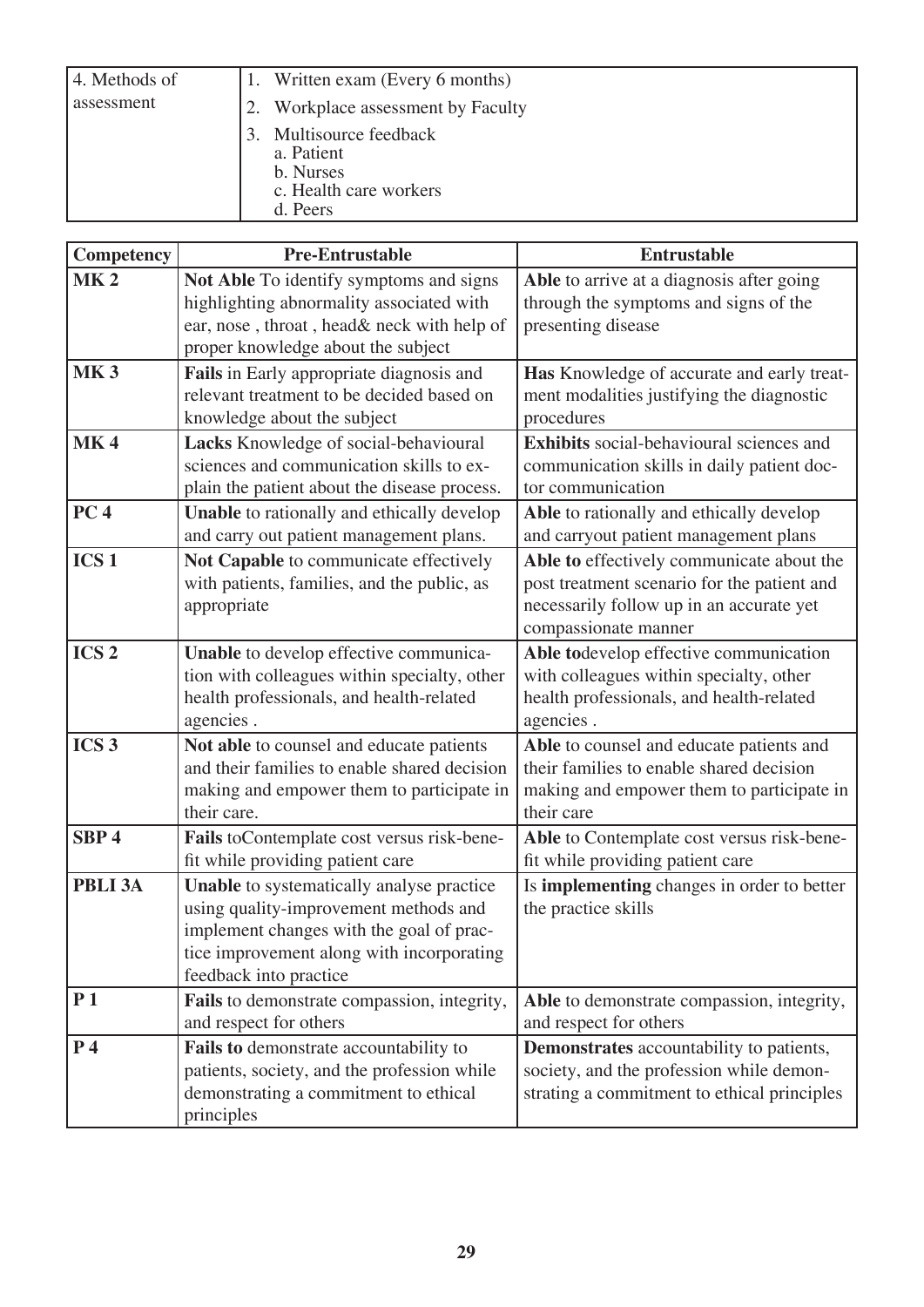|                                                                                                                                                                    | EPA 5: Documenting a clinical encounter in patient records while providing an oral presentation of a                                                                                                                                                                                                                                                                                                                                                                                                                                                                                                                                                                                                                                                                                                                                                            |
|--------------------------------------------------------------------------------------------------------------------------------------------------------------------|-----------------------------------------------------------------------------------------------------------------------------------------------------------------------------------------------------------------------------------------------------------------------------------------------------------------------------------------------------------------------------------------------------------------------------------------------------------------------------------------------------------------------------------------------------------------------------------------------------------------------------------------------------------------------------------------------------------------------------------------------------------------------------------------------------------------------------------------------------------------|
| clinical encounter                                                                                                                                                 |                                                                                                                                                                                                                                                                                                                                                                                                                                                                                                                                                                                                                                                                                                                                                                                                                                                                 |
| 1.<br>Description<br>$\vert$ of $\vert$<br>activity:<br>This<br>the<br>brief<br>included<br>a<br>rationale and a list of<br>the functions required<br>for the EPA. | Residents should be able to provide accurate, focused, and context-specific<br>documentation of a clinical encounter in either written or electronic formats.<br>Performance of this EPA is predicated on the ability to obtain information through<br>history, using both primary and secondary sources, and physical exam in a variety<br>of settings (e.g., office visit, admission, discharge summary, telephone call,<br>email). Residents should be able to concisely present a summary of a clinical<br>encounter to one or more members of the health care team (including patients<br>and families) in order to achieve a shared understanding of the patient's current<br>condition. A prerequisite for the ability to provide an oral presentation is synthesis<br>of the information, gathered into an accurate assessment of the patient's current |
|                                                                                                                                                                    | condition                                                                                                                                                                                                                                                                                                                                                                                                                                                                                                                                                                                                                                                                                                                                                                                                                                                       |
| 2.<br>Most<br>relevant<br>domains<br>of<br>competence:                                                                                                             | MK, PC, ICS, PBLI, P.                                                                                                                                                                                                                                                                                                                                                                                                                                                                                                                                                                                                                                                                                                                                                                                                                                           |
| 3.<br>Competencies                                                                                                                                                 | MK 2.3, MK 3.3                                                                                                                                                                                                                                                                                                                                                                                                                                                                                                                                                                                                                                                                                                                                                                                                                                                  |
| within each domain<br>critical to entrustment                                                                                                                      | PC1.3                                                                                                                                                                                                                                                                                                                                                                                                                                                                                                                                                                                                                                                                                                                                                                                                                                                           |
| decisions:                                                                                                                                                         | ICS2.3                                                                                                                                                                                                                                                                                                                                                                                                                                                                                                                                                                                                                                                                                                                                                                                                                                                          |
|                                                                                                                                                                    | <b>PBLI 1.3</b>                                                                                                                                                                                                                                                                                                                                                                                                                                                                                                                                                                                                                                                                                                                                                                                                                                                 |
|                                                                                                                                                                    | <b>PBLI 4.3</b>                                                                                                                                                                                                                                                                                                                                                                                                                                                                                                                                                                                                                                                                                                                                                                                                                                                 |
|                                                                                                                                                                    | <b>PBLI 5.3</b>                                                                                                                                                                                                                                                                                                                                                                                                                                                                                                                                                                                                                                                                                                                                                                                                                                                 |
|                                                                                                                                                                    | P1.3                                                                                                                                                                                                                                                                                                                                                                                                                                                                                                                                                                                                                                                                                                                                                                                                                                                            |
|                                                                                                                                                                    | P3.3                                                                                                                                                                                                                                                                                                                                                                                                                                                                                                                                                                                                                                                                                                                                                                                                                                                            |
| 4. Methods of                                                                                                                                                      | Written exam (Every 6 months)<br>1.                                                                                                                                                                                                                                                                                                                                                                                                                                                                                                                                                                                                                                                                                                                                                                                                                             |
| assessment                                                                                                                                                         | Workplace assessment by Faculty<br>2.                                                                                                                                                                                                                                                                                                                                                                                                                                                                                                                                                                                                                                                                                                                                                                                                                           |
|                                                                                                                                                                    | Multisource feedback<br>3.<br>a. Patient<br>b. Nurses<br>c. Health care workers<br>d. Peers                                                                                                                                                                                                                                                                                                                                                                                                                                                                                                                                                                                                                                                                                                                                                                     |

| <b>Competency</b> | <b>Pre-Entrustable</b>                                                                                                                                                         | <b>Entrustable</b>                                                                                           |
|-------------------|--------------------------------------------------------------------------------------------------------------------------------------------------------------------------------|--------------------------------------------------------------------------------------------------------------|
| MK <sub>2</sub>   | <b>Not Able To identify symptoms and signs</b><br>highlighting abnormality associated with<br>ear, nose, throat, head& neck with help of<br>proper knowledge about the subject | Able to arrive at a diagnosis after going<br>through the symptoms and signs of the<br>presenting disease     |
| MK <sub>3</sub>   | <b>Fails</b> in Early appropriate diagnosis and<br>relevant treatment to be decided based on<br>knowledge about the subject                                                    | <b>Has</b> Knowledge of accurate and early treat-<br>ment modalities justifying the diagnostic<br>procedures |
| PC <sub>1</sub>   | <b>LackAbility to acquire adequate, accurate</b><br>and concise information about patients and<br>their condition through proper history-tak-<br>ing and physical examination  | Able to arrive at a provisional clinical<br>diagnosis at the end of basic history taking<br>and examination  |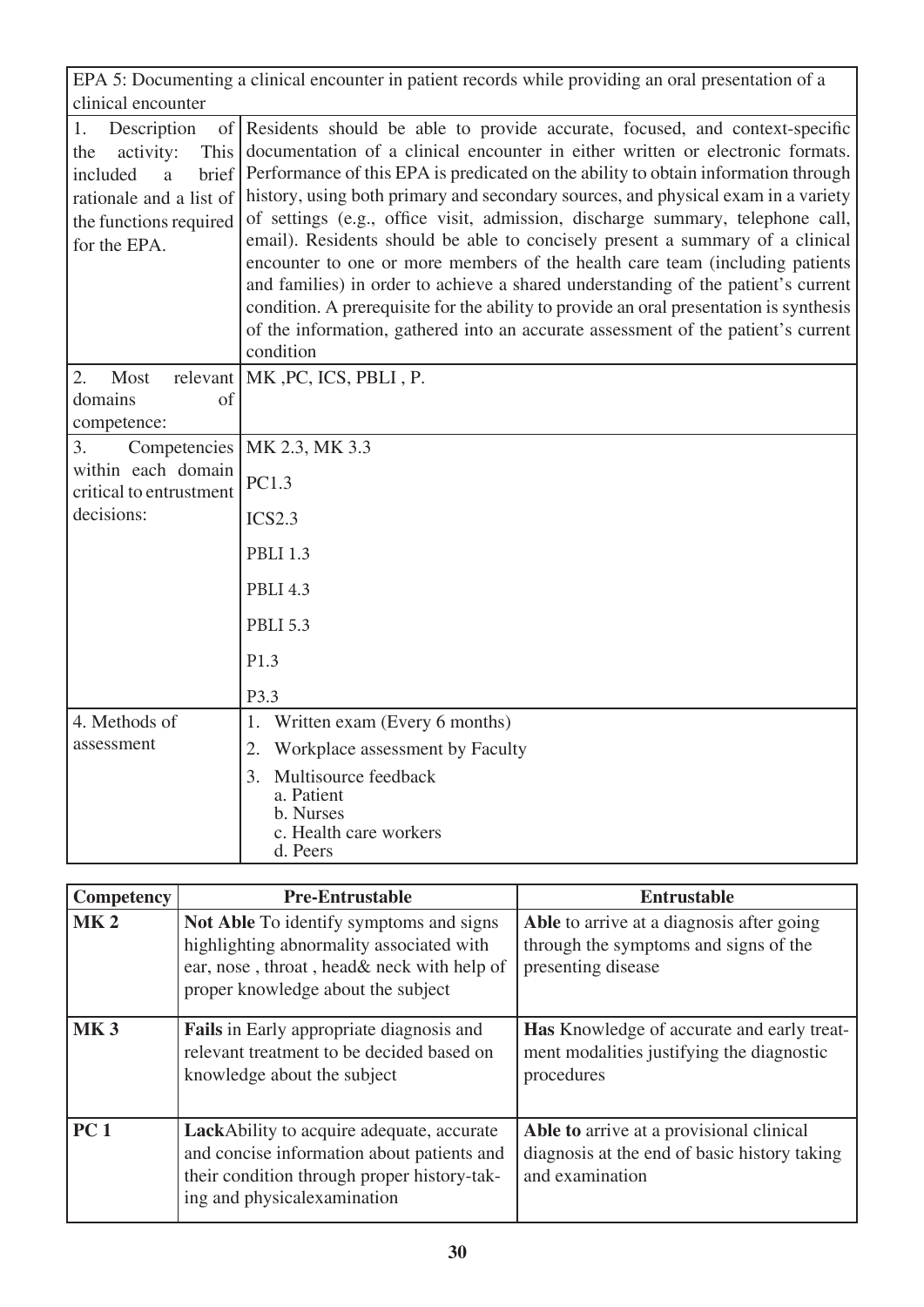| ICS <sub>2</sub>  | Unable to develop effective communica-<br>tion with colleagues within specialty, other<br>health professionals, and health-related<br>agencies. | Able todevelop effective communication<br>with colleagues within specialty, other<br>health professionals, and health-related<br>agencies. |
|-------------------|-------------------------------------------------------------------------------------------------------------------------------------------------|--------------------------------------------------------------------------------------------------------------------------------------------|
| PBLI <sub>1</sub> | Unable to identify strengths, weakness,<br>and limits of one's knowledge and skill and<br>set learning and improvement goals.                   | <b>Has</b> identified the limitations in the skill set<br>& knowledge and is working towards its<br>improvement                            |
| PBLI <sub>4</sub> | Unable to use information technology to<br>optimize learning and to utilize information<br>from all domains to improve care                     | Able to use information technology to<br>optimize learning and to utilize information<br>from all domains to improve care                  |
| PBLI <sub>5</sub> | Fails to participate in the education of<br>patients, families, students, trainees, peers,<br>and other health professionals                    | <b>Participates</b> in the education of patients,<br>families, students, trainees, peers, and other<br>health professionals                |
| <b>P1</b>         | Fails to demonstrate compassion, integrity,<br>and respect for others                                                                           | Demonstrate compassion, integrity, and<br>respect for others                                                                               |
| P <sub>3</sub>    | <b>Fails</b> to demonstrate respect for patient<br>privacy and autonomy                                                                         | <b>Demonstrate</b> respect for patient privacy<br>and autonomy                                                                             |

EPA 6: Form clinical questions and retrieve evidence to advance patient care 1. Description of the activity: included a brief rationale and a list of the functions required for the EPA. Residents should be able to identify key clinical questions in caring for patients, identify information resources, and retrieve information and evidence that will be used to address those questions. Residents should have basic skill in critiquing the quality of the evidence and assessing applicability to their patients and the clinical context. Underlying the skill set of practicing evidence-based medicine is the foundational knowledge an individual has and the self-awareness to identify gaps and fill them. 2. Most relevant domains of competence: MK, PC, ICS ,SBP, PBLI , P 3. Competencies within each domain critical to entrustment decisions: MK1.3, MK2.3, MK 3.3, MK4.3 PC 1.3, PC 4.3 ICS 1.3, ICS 3.3 SBP4.3 PBLI 3A.2, PBLI 5.3 P 1.3, P 2.3, P 5.2 4. Methods of assessment 1. Written exam (Every 6 months) 2. Workplace assessment by Faculty 3. Multisource feedback a. Patient b. Nurses c. Health care workers d. Peers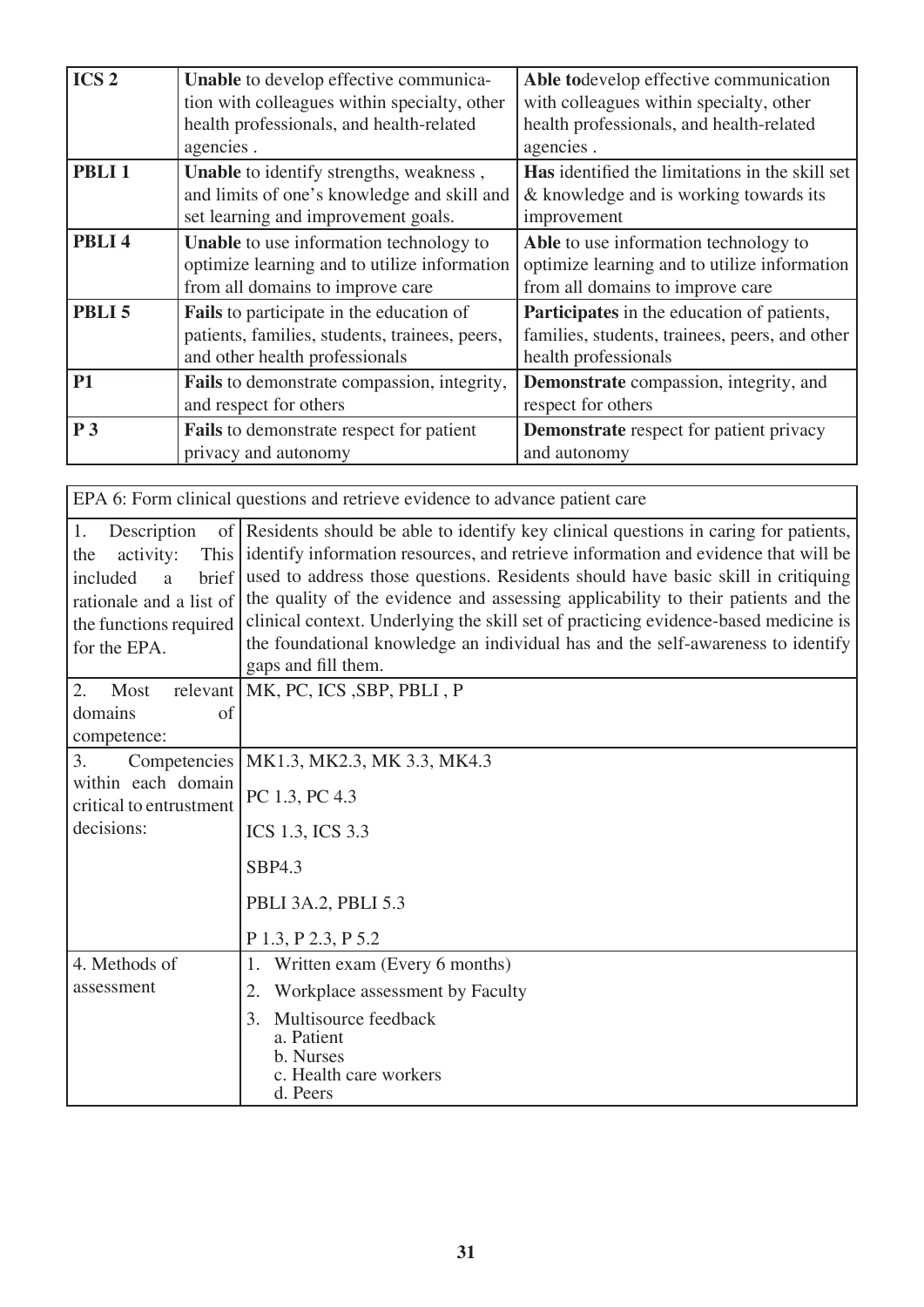| Competency        | <b>Pre-Entrustable</b>                                                              | <b>Entrustable</b>                                                                  |
|-------------------|-------------------------------------------------------------------------------------|-------------------------------------------------------------------------------------|
| <b>MK1</b>        | Lack of knowledge of Basic knowledge                                                | Demonstrates and explain knowledge                                                  |
|                   | about anatomy, physiology & other basic                                             | of normal knowledge of Basic knowledge                                              |
|                   | sciences related to Ear nose and throat.                                            | about anatomy, physiology & other basic                                             |
|                   |                                                                                     | sciences related to Ear nose and throat                                             |
| MK <sub>2</sub>   | Not Able To identify symptoms and signs                                             | Able to arrive at a diagnosis after going                                           |
|                   | highlighting abnormality associated with                                            | through the symptoms and signs of the                                               |
|                   | ear, nose, throat, head& neck with help of                                          | presenting disease                                                                  |
|                   | proper knowledge about the subject                                                  |                                                                                     |
| <b>MK3</b>        | Fails in Early appropriate diagnosis and                                            | Has Knowledge of accurate diagnosis and                                             |
|                   | relevant treatment to be decided based on                                           | early treatment modalities justifying the                                           |
|                   | knowledge about the subject                                                         | diagnostic procedures                                                               |
| <b>MK4</b>        | Doesn't have knowledge of social-behav-<br>ioural sciences and communication skills | Have knowledge of social-behavioural sci-                                           |
|                   | to explain the patient about the disease                                            | ences and communication skills to explain<br>the patient about the disease process. |
|                   | process.                                                                            |                                                                                     |
| <b>PC1</b>        | LackAbility to acquire adequate, accurate                                           | Able to arrive at a provisional clinical diag-                                      |
|                   | and concise information about patients and                                          | nosis at the end of basic history taking and                                        |
|                   | their condition through proper history-tak-                                         | examination                                                                         |
|                   | ing and physicalexamination                                                         |                                                                                     |
| PC <sub>4</sub>   | Unable to rationally and ethically develop                                          | Able to rationally and ethically develop                                            |
|                   | and carry out patient management plans.                                             | and carryout patient management plans                                               |
| ICS <sub>1</sub>  | Not Capable to communicate effectively                                              | Able to effectively communicate about                                               |
|                   | with patients, families, and the public, as                                         | the post treatment scenario for the patient                                         |
|                   | appropriate                                                                         | and necessary follow up in an accurate yet                                          |
|                   |                                                                                     | compassionate manner                                                                |
| ICS <sub>3</sub>  | Not able to counsel and educate patients                                            | Able to counsel and educate patients and                                            |
|                   | and their families to enable shared decision                                        | their families to enable shared decision                                            |
|                   | making and empower them to participate in<br>their care.                            | making and empower them to participate in<br>their care                             |
| SBP <sub>4</sub>  | Unable to contemplate cost versus risk-                                             | Able to Contemplate cost versus risk-bene-                                          |
|                   | benefit while providing patient care                                                | fit while providing patient care                                                    |
| PBL <sub>3A</sub> | Unable to Systematically analyse practice                                           | Able to implement changes in order to bet-                                          |
|                   | using quality-improvement methods and                                               | ter the practice skills                                                             |
|                   | implement changes with the goal of prac-                                            |                                                                                     |
|                   | tice improvement along with incorporating                                           |                                                                                     |
|                   | feedbackinto practice                                                               |                                                                                     |
| PBL <sub>5</sub>  | Unable to participate in the education of                                           | Able to participate in the education of                                             |
|                   | patients, families, students, trainees, peers,                                      | patients, families, students, trainees, peers,                                      |
|                   | and other health professionals                                                      | and other health professionals                                                      |
| <b>P1</b>         | Unable to demonstrate compassion, integ-                                            | Able to discuss values of compassion,                                               |
|                   | rity, and respect for others                                                        | integrity and respect with experts from                                             |
|                   |                                                                                     | outside department                                                                  |
| P <sub>2</sub>    | Unable to demonstrate responsiveness to                                             | Is responsive to patient needs even if it                                           |
|                   | patient needs that supersedes self-interest                                         | supersedes personal interest                                                        |
| P <sub>5</sub>    | Unable to Demonstrate sensitivity and re-                                           | Is able to implement these values for better                                        |
|                   | sponsiveness to a diverse patient population                                        | patient care and service                                                            |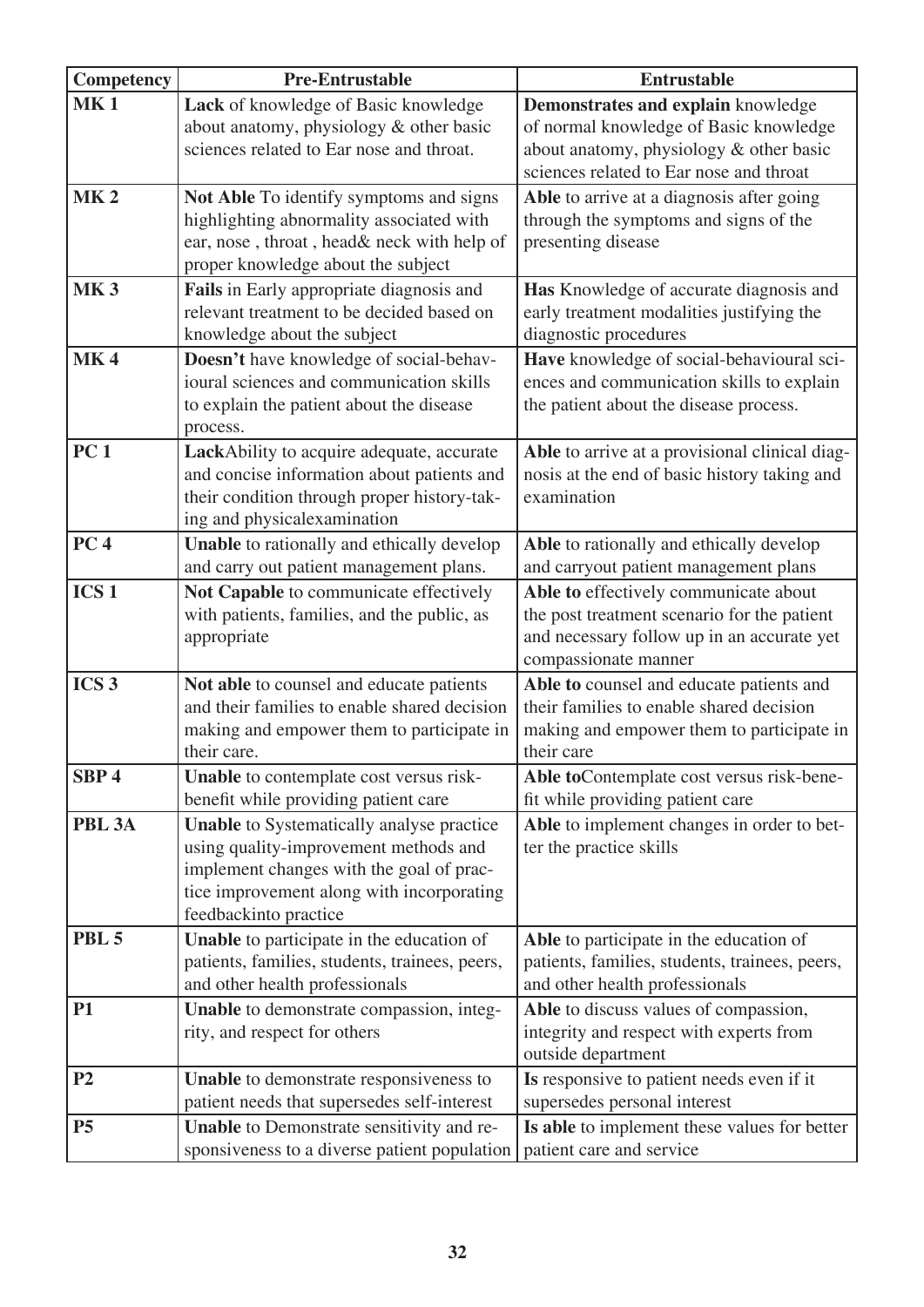| EPA 7: Give or receive a patient handover to transition care responsibility as well as collaborates as a                             |                                                                                                                                                                                                                                                                                                                                                                                                                                                                                                                                                                                                                                             |  |  |
|--------------------------------------------------------------------------------------------------------------------------------------|---------------------------------------------------------------------------------------------------------------------------------------------------------------------------------------------------------------------------------------------------------------------------------------------------------------------------------------------------------------------------------------------------------------------------------------------------------------------------------------------------------------------------------------------------------------------------------------------------------------------------------------------|--|--|
| member of an interprofessional team                                                                                                  |                                                                                                                                                                                                                                                                                                                                                                                                                                                                                                                                                                                                                                             |  |  |
| Description<br>1.<br>activity:<br>the<br>included<br>brief<br>a<br>rationale and a list of<br>the functions required<br>for the EPA. | of Effective and efficient handover communication is critical for patient care.<br>This   Handover communication ensures that patients continue to receive high-quality<br>and safe care through transitions of responsibility from one health care team or<br>practitioner to another. Handovers are also foundational to the success of many<br>other types of interprofessional communication, including discharge from one<br>provider to another and from one setting to another. Handovers may occur between<br>settings (e.g., hospitalist to PCP; discharges to lower-acuity settings) or within<br>settings (e.g., shift changes). |  |  |
|                                                                                                                                      | Effective teamwork is necessary to achieve the Institute of Medicine competencies<br>for care that is safe, timely, effective, efficient, and equitable. Introduction to the<br>roles, responsibilities, and contributions of individual team members early in<br>professional development is critical to fully embracing the value that teamwork<br>adds to patient care outcomes.                                                                                                                                                                                                                                                         |  |  |
| 2.<br>Most                                                                                                                           | relevant   PC/ ICS/ SBP/PBLI/ P                                                                                                                                                                                                                                                                                                                                                                                                                                                                                                                                                                                                             |  |  |
| domains<br>of<br>competence:                                                                                                         |                                                                                                                                                                                                                                                                                                                                                                                                                                                                                                                                                                                                                                             |  |  |
| 3.<br>Competencies   PC 5.3                                                                                                          |                                                                                                                                                                                                                                                                                                                                                                                                                                                                                                                                                                                                                                             |  |  |
| within each domain<br>critical to entrustment                                                                                        | <b>ICS2.3, ICS 5.2</b>                                                                                                                                                                                                                                                                                                                                                                                                                                                                                                                                                                                                                      |  |  |
| decisions:                                                                                                                           | SBP 1.3, SBP 2.3, SBP 3.3                                                                                                                                                                                                                                                                                                                                                                                                                                                                                                                                                                                                                   |  |  |
|                                                                                                                                      | PBLI 3A.2                                                                                                                                                                                                                                                                                                                                                                                                                                                                                                                                                                                                                                   |  |  |
|                                                                                                                                      | P1.3                                                                                                                                                                                                                                                                                                                                                                                                                                                                                                                                                                                                                                        |  |  |
| 4. Methods of                                                                                                                        | Written exam (Every 6 months)<br>1.                                                                                                                                                                                                                                                                                                                                                                                                                                                                                                                                                                                                         |  |  |
| assessment                                                                                                                           | Workplace assessment by Faculty<br>2.                                                                                                                                                                                                                                                                                                                                                                                                                                                                                                                                                                                                       |  |  |
|                                                                                                                                      | Multisource feedback<br>3.<br>a. Patient<br>b. Nurses<br>c. Health care workers<br>d. Peers                                                                                                                                                                                                                                                                                                                                                                                                                                                                                                                                                 |  |  |

٦

| <b>Competency</b> | <b>Pre-Entrustable</b>                        | <b>Entrustable</b>                            |
|-------------------|-----------------------------------------------|-----------------------------------------------|
| PC <sub>5</sub>   | Unable to provide health care services with   | Able to provide health care services with     |
|                   | the aim of preventing health problems or      | the aim of preventing health problems or      |
|                   | maintaining health and to provide appropri-   | maintaining health and to provide appropri-   |
|                   | ate referral of patients whenever warranted.  | ate referral of patients whenever warranted.  |
| ICS <sub>2</sub>  | Fails to develop effective communication      | Able to look for the errors found within the  |
|                   | with colleagues within specialty, other       | communication, causing loss to the patient    |
|                   | health professionals, and health-related      | and hence rectify them                        |
|                   | agencies.                                     |                                               |
| ICS <sub>5</sub>  | <b>Unable</b> to exhibit leadership qualities | Able to exhibit leadership qualities and      |
|                   | and team work as a member or leader of        | team work as a member or leader of a          |
|                   | a health care team or other professional      | health care team or other professional        |
|                   | group and to execute supervisory respon-      | group and to execute supervisory respon-      |
|                   | sibilities commensurate with one's roles,     | sibilities commensurate with one's roles,     |
|                   | abilities, and qualifications, while display- | abilities, and qualifications, while display- |
|                   | ing traits of a role model                    | ing traits of a role model                    |
|                   |                                               |                                               |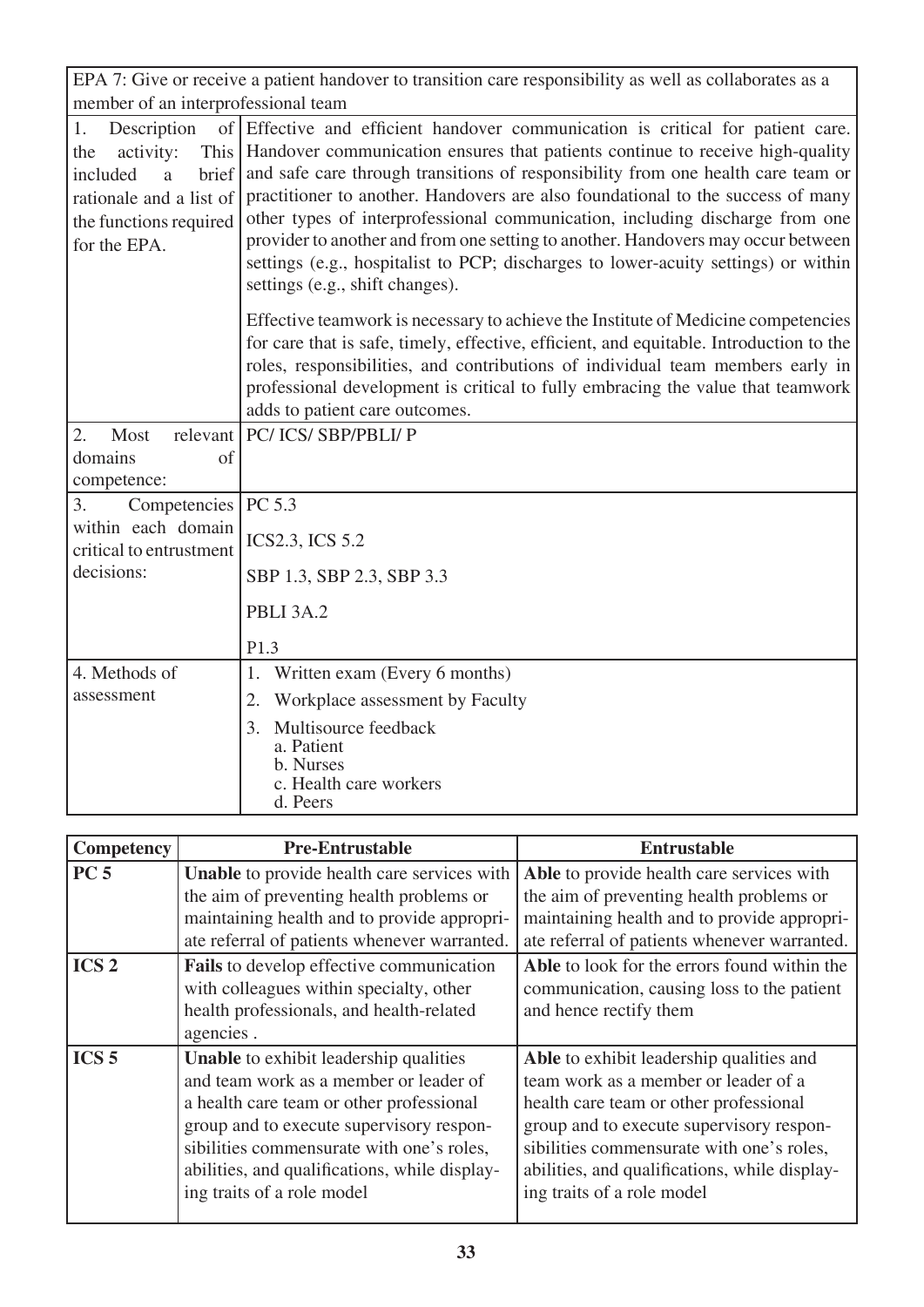|                  |                                                                                                                                                                                                      | Able to accept shortcomings and take valu-<br>able feedback from the errors committed<br>while exhibiting team leader roles                                                                         |
|------------------|------------------------------------------------------------------------------------------------------------------------------------------------------------------------------------------------------|-----------------------------------------------------------------------------------------------------------------------------------------------------------------------------------------------------|
| SBP <sub>1</sub> | <b>Fails</b> to work in tandem amongst various<br>health care delivery systems related to oto-<br>rhinolaryngology                                                                                   | Able to execute at base level the for the<br>betterment of management modalities                                                                                                                    |
| SBP <sub>2</sub> | Fails in managing efficient patient care<br>within different health care systems.                                                                                                                    | <b>Manages</b> efficient patient care within these<br>health care systems.                                                                                                                          |
| SBP <sub>3</sub> | <b>Unable</b> to play an active role in identifying<br>errors within these health care systems and<br>implementing potential solutions                                                               | Able to play an active role in identifying<br>errors within these health care systems and<br>implementing potential solutions                                                                       |
| PBLI 3A          | Fails to systematically analyse practice<br>using quality-improvement methods and<br>implement changes with the goal of prac-<br>tice improvement along with incorporating<br>feedback into practice | Able to systematically analyse practice<br>using quality-improvement methods and<br>implement changes with the goal of prac-<br>tice improvement along with incorporating<br>feedback into practice |
| <b>P1</b>        | Unable to demonstrate compassion, integ-<br>rity, and respect for others                                                                                                                             | Able to discuss values of compassion,<br>integrity and respect with experts from<br>outside department                                                                                              |

| EPA 8: Obtain informed consent for tests and/or procedures                                                                           |                                                                                                                                                                                                                                                                                                                                                                                                                                                                                                     |  |
|--------------------------------------------------------------------------------------------------------------------------------------|-----------------------------------------------------------------------------------------------------------------------------------------------------------------------------------------------------------------------------------------------------------------------------------------------------------------------------------------------------------------------------------------------------------------------------------------------------------------------------------------------------|--|
| 1.<br>Description<br>activity:<br>the<br>brief<br>included<br>a<br>rationale and a list of<br>the functions required<br>for the EPA. | of Residents should be able to perform patient care interventions that require<br>This informed consent for interventions, tests, or procedures they order or perform (e.g.<br>diagnostic nasal endoscopies, indirect laryngoscopy, audiometry, otoendoscopy,<br>ear under microscopy, swabs for culture etc) but should not be expected to<br>obtain informed consent for procedures or tests for which they do not know the<br>indications, contraindications, alternatives, risks, and benefits. |  |
| 2.<br>Most<br>of<br>domains                                                                                                          | relevant   MK, PC, ICS, SBP, PBLI, P                                                                                                                                                                                                                                                                                                                                                                                                                                                                |  |
| competence:                                                                                                                          |                                                                                                                                                                                                                                                                                                                                                                                                                                                                                                     |  |
| Competencies<br>3.                                                                                                                   | MK 4.3PC 2.3, PC4.2                                                                                                                                                                                                                                                                                                                                                                                                                                                                                 |  |
| within each domain<br>critical to entrustment                                                                                        | <b>ICS1.3, ICS 3.3</b>                                                                                                                                                                                                                                                                                                                                                                                                                                                                              |  |
| decisions:                                                                                                                           | <b>SBP 4.3</b>                                                                                                                                                                                                                                                                                                                                                                                                                                                                                      |  |
|                                                                                                                                      | PBLI 1.3, PBLI 2.3                                                                                                                                                                                                                                                                                                                                                                                                                                                                                  |  |
|                                                                                                                                      | P1.3                                                                                                                                                                                                                                                                                                                                                                                                                                                                                                |  |
| 4. Methods of                                                                                                                        | Written exam (Every 6 months)<br>1.                                                                                                                                                                                                                                                                                                                                                                                                                                                                 |  |
| assessment                                                                                                                           | Workplace assessment by Faculty<br>2.                                                                                                                                                                                                                                                                                                                                                                                                                                                               |  |
|                                                                                                                                      | Multisource feedback<br>3.<br>a. Patient<br>b. Nurses<br>c. Health care workers<br>d. Peers                                                                                                                                                                                                                                                                                                                                                                                                         |  |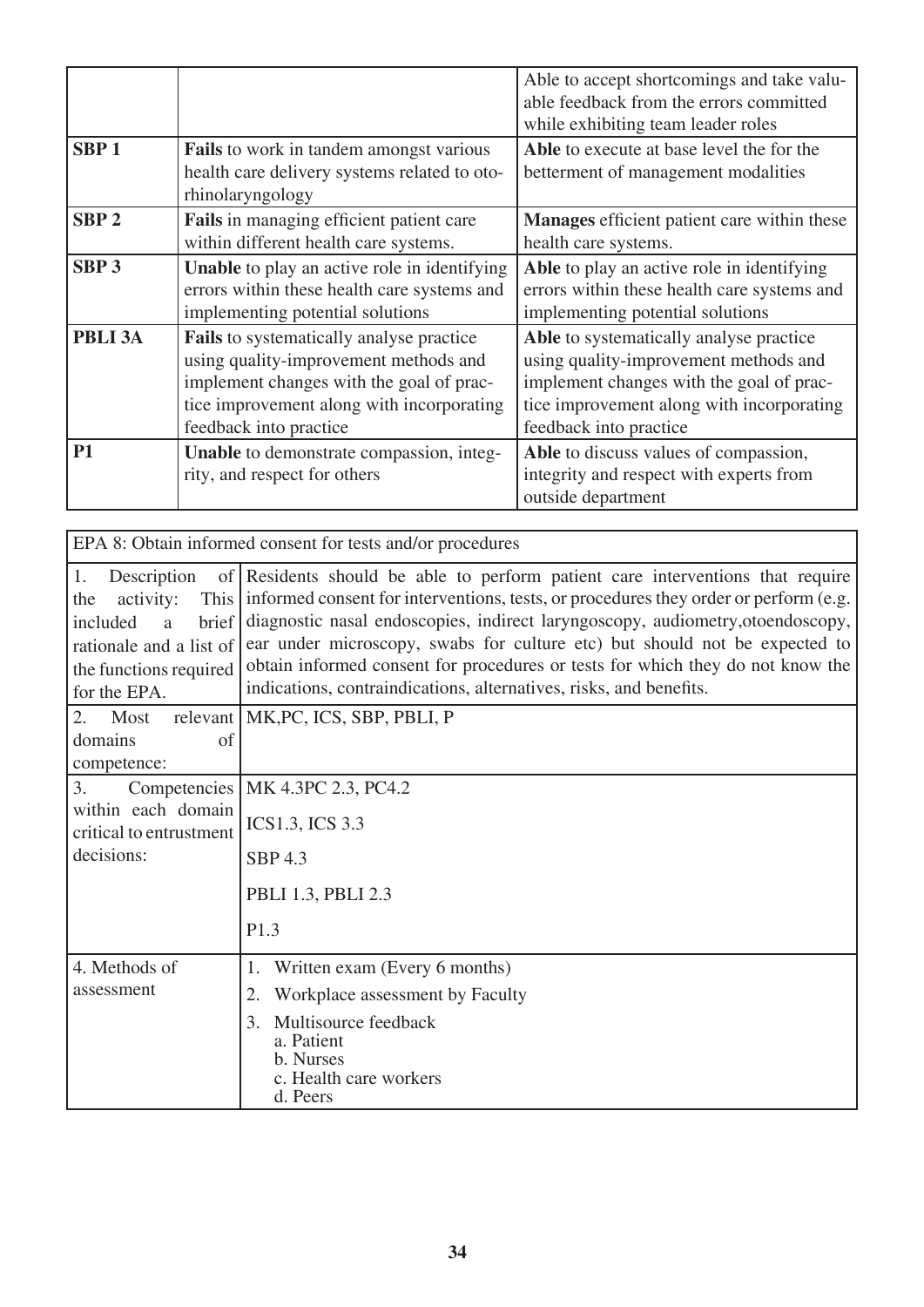| Competency        | <b>Pre-Entrustable</b>                       | <b>Entrustable</b>                              |
|-------------------|----------------------------------------------|-------------------------------------------------|
| PC <sub>5</sub>   | Has no knowledge of social-behavioural       | Has knowledge of social-behavioural sci-        |
|                   | sciences and communication skills to ex-     | ences and communication skills to explain       |
|                   | plain the patient about the disease process. | the patient about the disease process.          |
| PC <sub>2</sub>   | Inefficientin performing all medical, diag-  | Efficient in performing all medical, diag-      |
|                   | nostic, and surgical procedures considered   | nostic, and surgical procedures considered      |
|                   | essential for the field of otorhinolaryngol- | essential for the field of otorhinolaryngol-    |
|                   | ogy.                                         | ogy.                                            |
| PC <sub>4</sub>   | Unable to rationally and ethically develop   | Able to rationally and ethically develop        |
|                   | and carry out patient management plans.      | and carryout patient management plans           |
| ICS <sub>1</sub>  | Not Capable to communicate effectively       | Able to effectively communicate about           |
|                   | with patients, families, and the public, as  | the post treatment scenario for the patient     |
|                   | appropriate                                  | and necessary follow up in an accurate yet      |
|                   |                                              | compassionate manner                            |
| ICS <sub>3</sub>  | Not able to counsel and educate patients     | Able to counsel and educate patients and        |
|                   | and their families to enable shared decision | their families to enable shared decision        |
|                   | making and empower them to participate in    | making and empower them to participate in       |
|                   | their care.                                  | their care                                      |
| SBP <sub>4</sub>  | Fails to Contemplate cost versus risk-bene-  | Able to Contemplate cost versus risk-bene-      |
|                   | fit while providing patient care             | fit while providing patient care                |
| PBLI <sub>1</sub> | Unable to identify strengths, weakness,      | Has identified the limitations in the skill set |
|                   | and limits of one's knowledge and skill and  | & knowledge and is working towards its          |
|                   | set learning and improvement goals.          | improvement                                     |
| PBLI <sub>2</sub> | Fails to identify and perform learning       | Is performing the learning activities to fill   |
|                   | activities that address one's gaps in knowl- | the lacunae at adequate levels                  |
|                   | edge, skills, or attitudes                   |                                                 |
| P <sub>1</sub>    | Unable to demonstrate compassion, integ-     | Able to discuss values of compassion,           |
|                   | rity, and respect for others                 | integrity and respect with experts from         |
|                   |                                              | outside department                              |

EPA 9:Identify system failures and contribute to a culture of safety and improvement

| 1.<br>Description<br>activity:<br>This<br>the<br>brief<br>included<br>a<br>rationale and a list of<br>the functions required<br>for the EPA. | of Post-graduates should be well equipped in recognizing any fallacies in the<br>healthcare system. He/she should have the basic knowledge about how healthcare<br>functions at multiple levels and should be able to recognize any failures I the<br>working system. Whilst identifying the errors and shortcomings, he/she should<br>also be able to find the most appropriate solution to resolve the issue in hand.<br>Thus should contribute towards the betterment of the healthcare system while<br>developing a culture of safety. |
|----------------------------------------------------------------------------------------------------------------------------------------------|--------------------------------------------------------------------------------------------------------------------------------------------------------------------------------------------------------------------------------------------------------------------------------------------------------------------------------------------------------------------------------------------------------------------------------------------------------------------------------------------------------------------------------------------|
| 2.<br>Most<br>domains<br>of<br>competence:                                                                                                   | relevant ICS, SBP, PBLI, P                                                                                                                                                                                                                                                                                                                                                                                                                                                                                                                 |
| 3.<br>within each domain<br>critical to entrustment<br>decisions:                                                                            | Competencies   ICS 2.3, ICS 5.3<br>SBP 1.3, SBP 3.3, SBP 5.3<br>PBLI 3A.3, PBLI 5.3<br>P1.2                                                                                                                                                                                                                                                                                                                                                                                                                                                |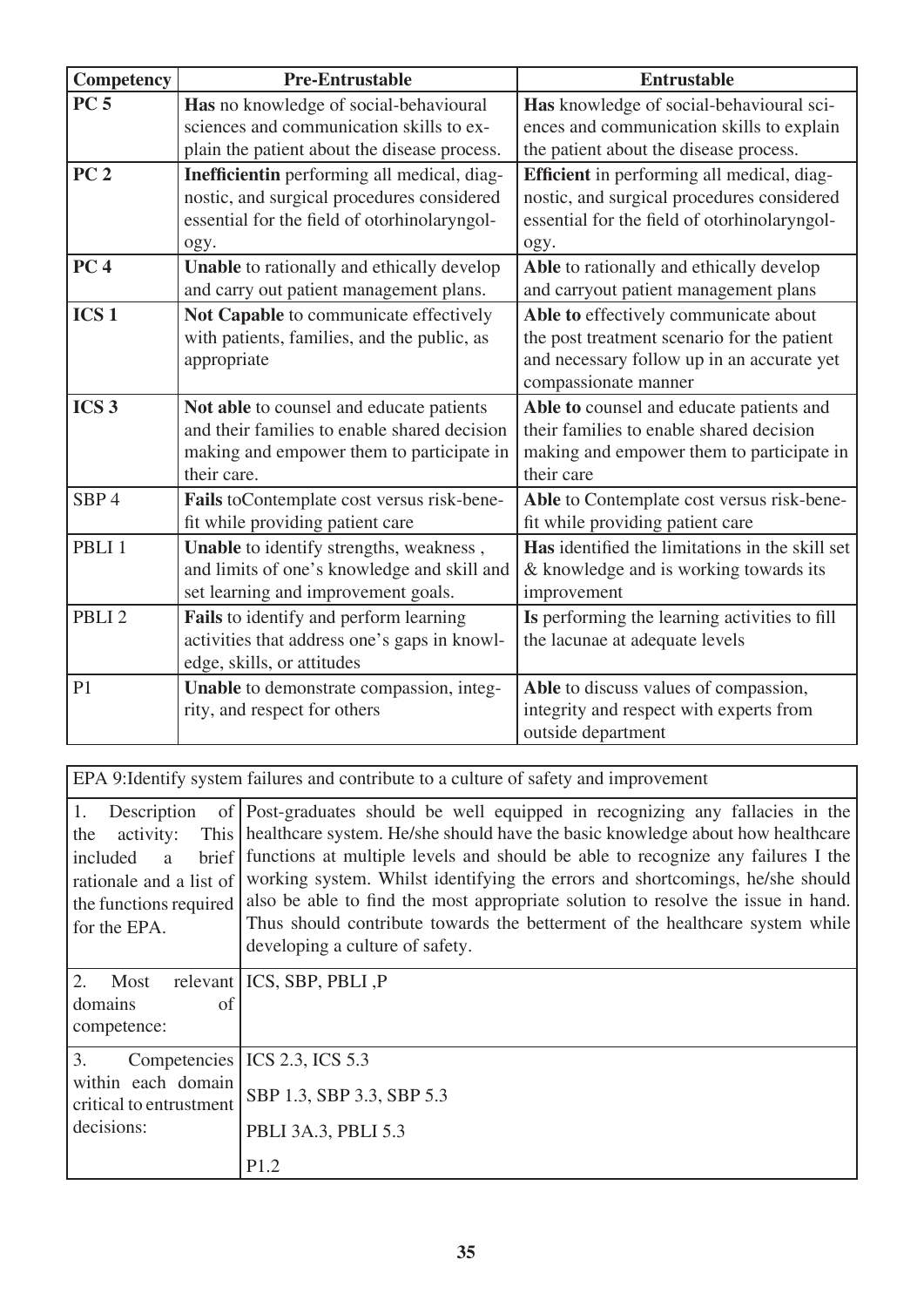| 4. Methods of |  | 1. Written exam (Every 6 months)                                                         |
|---------------|--|------------------------------------------------------------------------------------------|
| assessment    |  | Workplace assessment by Faculty                                                          |
|               |  | 3. Multisource feedback<br>a. Patient<br>b. Nurses<br>c. Health care workers<br>d. Peers |

| Competency       | <b>Pre-Entrustable</b>                                                                                                                                                                                                                                                                               | <b>Entrustable</b>                                                                                                                                                                                                                                                                                                                                                                                                                |  |
|------------------|------------------------------------------------------------------------------------------------------------------------------------------------------------------------------------------------------------------------------------------------------------------------------------------------------|-----------------------------------------------------------------------------------------------------------------------------------------------------------------------------------------------------------------------------------------------------------------------------------------------------------------------------------------------------------------------------------------------------------------------------------|--|
| ICS <sub>2</sub> | Unable to develop effective communica-<br>tion with colleagues within specialty, other<br>health professionals, and health-related<br>agencies.                                                                                                                                                      | Able to develop effective communication<br>with colleagues within specialty, other<br>health professionals, and health-related<br>agencies.                                                                                                                                                                                                                                                                                       |  |
| ICS <sub>5</sub> | Unable to exhibit leadership qualities<br>and team work as a member or leader of<br>a health care team or other professional<br>group and to execute supervisory respon-<br>sibilities commensurate with one's roles,<br>abilities, and qualifications, while display-<br>ing traits of a role model | Able to exhibit leadership qualities and<br>team work as a member or leader of a<br>health care team or other professional<br>group and to execute supervisory respon-<br>sibilities commensurate with one's roles,<br>abilities, and qualifications, while display-<br>ing traits of a role model<br>Able to accept shortcomings and take valu-<br>able feedback from the errors committed<br>while exhibiting team leader roles |  |
| SBP <sub>1</sub> | Fails to work in tandem amongst various<br>health care delivery systems related to oto-<br>rhinolaryngology                                                                                                                                                                                          | Able to execute at base level the for the<br>betterment of management modalities                                                                                                                                                                                                                                                                                                                                                  |  |
| SBP <sub>3</sub> | <b>Unable</b> to play an active role in identifying<br>errors within these health care systems and<br>implementing potential solutions                                                                                                                                                               | Able to play an active role in identifying<br>errors within these health care systems and<br>implementing potential solutions                                                                                                                                                                                                                                                                                                     |  |
| SBP <sub>5</sub> | Unable to perform administrative and prac-<br>tice management responsibilities according<br>to one's role, abilities, and qualifications<br>and to portray appropriate role modelling                                                                                                                | Able to perform administrative and practice<br>management responsibilities according to<br>one's role, abilities, and qualifications and<br>to portray appropriate role modelling                                                                                                                                                                                                                                                 |  |
| PBLI 3A          | Failsto systematically analyse practice<br>using quality-improvement methods and<br>implement changes with the goal of prac-<br>tice improvement along with incorporating<br>feedback into practice                                                                                                  | Is implementing changes in order to better<br>the practice skills                                                                                                                                                                                                                                                                                                                                                                 |  |
| PBLI 5           | <b>Fails</b> to participate in the education of<br>patients, families, students, trainees, peers,<br>and other health professionals                                                                                                                                                                  | Participates in the education of patients,<br>families, students, trainees, peers, and other<br>health professionals                                                                                                                                                                                                                                                                                                              |  |
| P <sub>1</sub>   | Unable to demonstrate compassion, integ-<br>rity, and respect for others                                                                                                                                                                                                                             | Able to discuss values of compassion<br>, integrity and respect with experts from<br>outside department                                                                                                                                                                                                                                                                                                                           |  |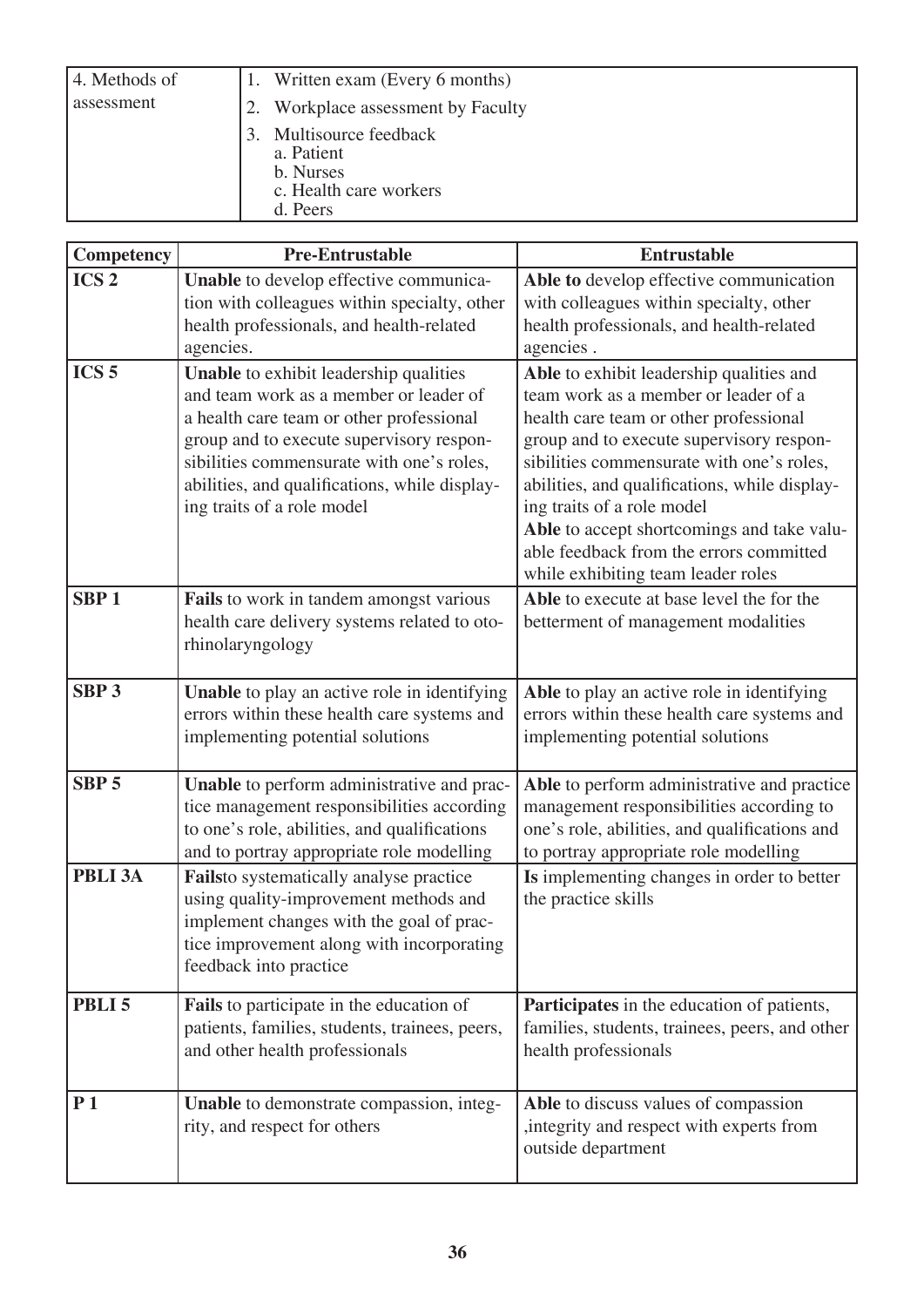EPA 10: Recognise a patient requiring urgent or emergency care and initiate evaluation and management like management of dizzy patient, management of epistaxis, stridor, foreign body removal in aerodigestivetract , and foreign body of ear& nose, nasal fracture reduction.

| of Residents should be able to promptly recognize a patient who requires urgent or         |
|--------------------------------------------------------------------------------------------|
| emergent care, initiate evaluation and management, and seek help is essential.             |
| New residents in particular are often among the first responders in an acute care<br>brief |
| setting, or the first to receive notification of an abnormal lab or deterioration in       |
| a patient's status. Early recognition and intervention provide the greatest chance         |
| for optimal outcomes in patient care. This EPA often calls for simultaneously              |
| recognizing need and initiating a call for assistance. Includes management of              |
| some of the emergency conditions dealt in the field of otorhinolaryngology and             |
| the role of the post graduate in the process. These include giddy patient, epistaxis,      |
| stridor, foreign body removal in aerodigestive tract, and foreign body of ear&             |
| nose, nasal fracture reduction                                                             |
| MK, PC, ICS                                                                                |
|                                                                                            |
|                                                                                            |
| MK 1.3, MK 2.3, MK 3.3                                                                     |
|                                                                                            |
| PC1.3, PC2.3, PC 3.3, PC 5.3                                                               |
| ICS1.2, ICS 3.3, ICS 4.3                                                                   |
| <b>PBLI 1.3</b>                                                                            |
| P1.3                                                                                       |
| Written exam (Every 6 months)<br>1.                                                        |
| Workplace assessment by Faculty<br>2.                                                      |
| Multisource feedback<br>3.                                                                 |
| a. Patient                                                                                 |
| b. Nurses<br>c. Health care workers                                                        |
| d. Peers                                                                                   |
|                                                                                            |

| <b>Competency</b> | <b>Pre-Entrustable</b>                                                                                                                                                          | <b>Entrustable</b>                                                                                                                                                 |
|-------------------|---------------------------------------------------------------------------------------------------------------------------------------------------------------------------------|--------------------------------------------------------------------------------------------------------------------------------------------------------------------|
| <b>MK1</b>        | Lack of knowledge of Basic knowledge<br>about anatomy, physiology & other basic<br>sciences related to Ear nose and throat.                                                     | Demonstrates and explain knowledge<br>of normal knowledge of Basic knowledge<br>about anatomy, physiology & other basic<br>sciences related to Ear nose and throat |
| MK <sub>2</sub>   | <b>Not Able To identify symptoms and signs</b><br>highlighting abnormality associated with<br>ear, nose, throat, head& neck with help of<br>proper knowledge about the subject  | Able to arrive at a diagnosis after going<br>through the symptoms and signs of the<br>presenting disease                                                           |
| <b>MK3</b>        | Fails in Early appropriate diagnosis and<br>relevant treatment to be decided based on<br>knowledge about the subject                                                            | <b>Has</b> Knowledge of accurate diagnosis and<br>early treatment modalities justifying the<br>diagnostic procedures                                               |
| PC <sub>1</sub>   | <b>Lacks</b> Ability to acquire adequate, accurate<br>and concise information about patients and<br>their condition through proper history-tak-<br>ing and physical examination | Able to arrive at a provisional clinical diag-<br>nosis at the end of basic history taking and<br>examination                                                      |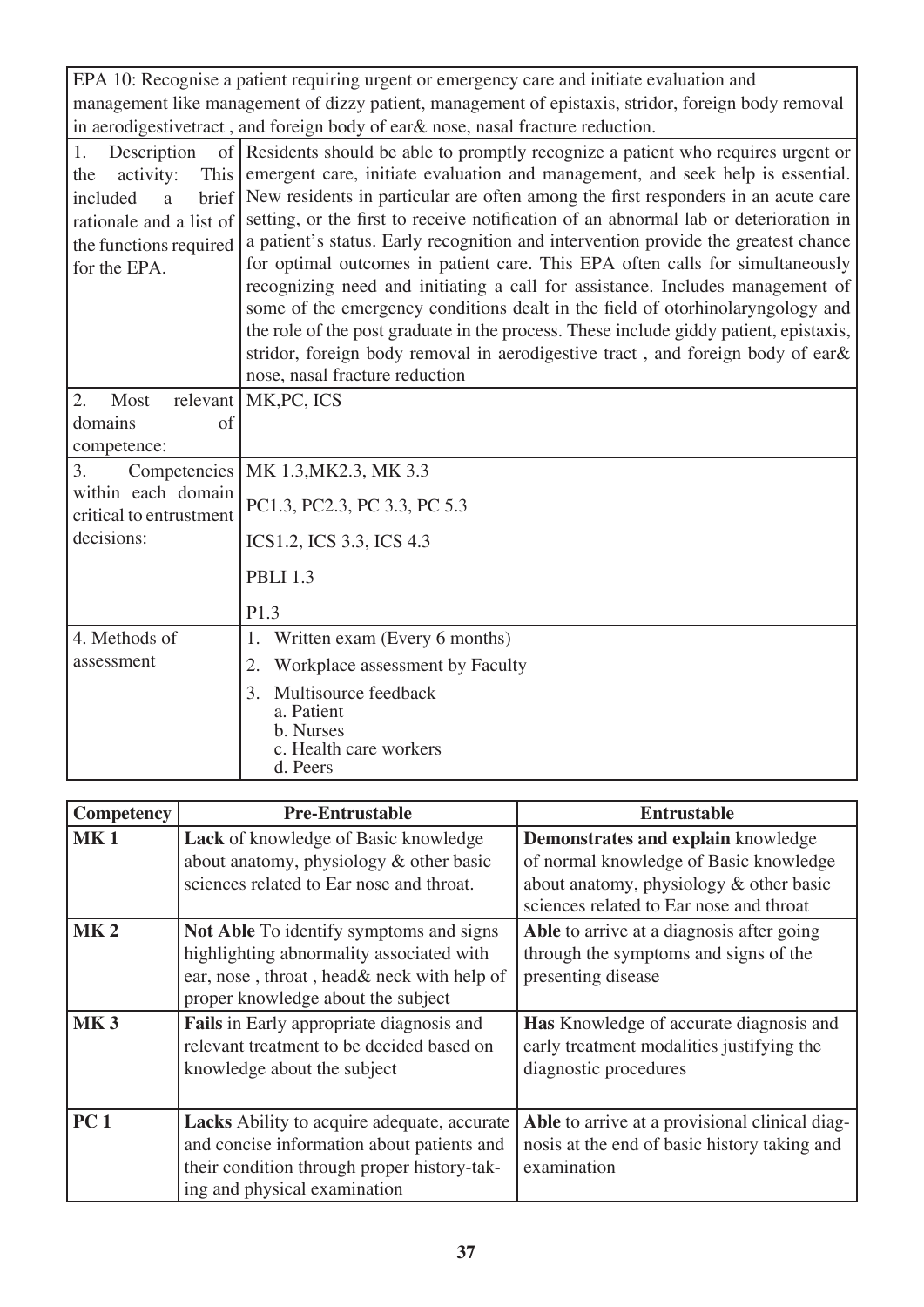| PC <sub>2</sub>   | Inefficient in performing all medical, diag-<br>nostic, and surgical procedures considered<br>essential for the field of otorhinolaryngol-<br>ogy.                                     | Efficient in performing all medical, diag-<br>nostic, and surgical procedures considered<br>essential for the field of otorhinolaryngol-<br>ogy.                                     |
|-------------------|----------------------------------------------------------------------------------------------------------------------------------------------------------------------------------------|--------------------------------------------------------------------------------------------------------------------------------------------------------------------------------------|
| <b>PC 3</b>       | Not Proficient in interpreting laboratory<br>data, imaging studies, and other tests re-<br>quired for the field of otorhinolaryngology.                                                | Proficient in interpreting laboratory data,<br>imaging studies, and other tests required<br>for the field of otorhinolaryngology                                                     |
| <b>PC 5</b>       | Unable to provide health care services with<br>the aim of preventing health problems or<br>maintaining health and to provide appropri-<br>ate referral of patients whenever warranted. | Able to provide health care services with<br>the aim of preventing health problems or<br>maintaining health and to provide appropri-<br>ate referral of patients whenever warranted. |
| ICS <sub>1</sub>  | Not Capable to communicate effectively<br>with patients, families, and the public, as<br>appropriate                                                                                   | Able to effectively communicate about<br>the post treatment scenario for the patient<br>and necessary follow up in an accurate yet<br>compassionate manner                           |
| ICS <sub>3</sub>  | Not able to counsel and educate patients<br>and their families to enable shared decision<br>making and empower them to participate in<br>their care.                                   | Able to counsel and educate patients and<br>their families to enable shared decision<br>making and empower them to participate in<br>their care                                      |
| ICS <sub>4</sub>  | Fails to demonstrate compassion in diffi-<br>cult conversations (e.g. about issues such as<br>death, adverse events, disclosure of errors,<br>end-of-life issues)                      | Able to diffuse a tensed situation in a pro-<br>fessional yet compassionate way to avoid<br>anger amongst patient relatives                                                          |
| PBLI <sub>1</sub> | Unable to identify strengths, weakness,<br>and limits of one's knowledge and skill and<br>set learning and improvement goals.                                                          | Has identified the limitations in the skill set<br>& knowledge and is working towards its<br>improvement                                                                             |
| P <sub>1</sub>    | Unable to demonstrate compassion, integ-<br>rity, and respect for others                                                                                                               | Able to discuss values of compassion<br>, integrity and respect with experts from<br>outside department                                                                              |

EPA 11:Post-operative care,evaluation and counselling

| Description      | of Post graduates must have adequate knowledge about the post-operative period,                            |
|------------------|------------------------------------------------------------------------------------------------------------|
| the<br>activity: | This the events that follow, the care that is required and / or expected. Post graduate                    |
| included<br>a    | brief should provide adequate patient care in the post-operative duration of stay in the                   |
|                  | rationale and a list of   hospital. He/she should also be well versed in counselling the patient about the |
|                  | the functions required   post procedural outcomes, what to expect, recovery and any rehabilitation.        |
| for the EPA.     |                                                                                                            |
| Most             | relevant   MK, PC, ICS, SBP, PBLI, P                                                                       |
| domains<br>of    |                                                                                                            |
| competence:      |                                                                                                            |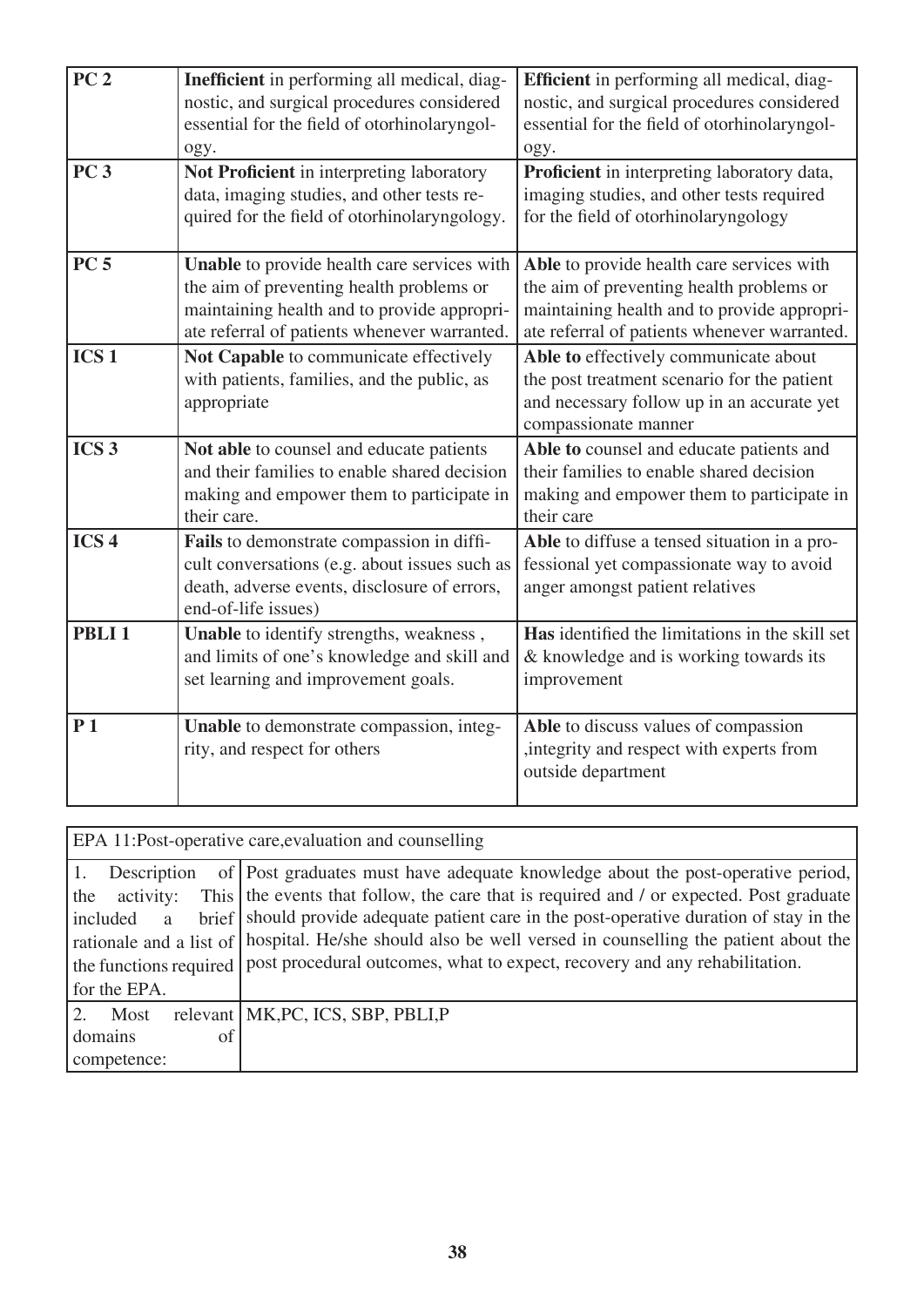| 3.                                            | Competencies   MK 1.3, MK 4.3                                                               |
|-----------------------------------------------|---------------------------------------------------------------------------------------------|
| within each domain<br>critical to entrustment | PC4.3                                                                                       |
| decisions:                                    | ICS 1.3, ICS 3.3, ICS 4.3                                                                   |
|                                               | SBP 4.3                                                                                     |
|                                               | <b>PBLI 5.3</b>                                                                             |
|                                               | P1.3, P2.3, P4.3                                                                            |
| 4. Methods of                                 | 1. Written exam (Every 6 months)                                                            |
| assessment                                    | Workplace assessment by Faculty<br>2.                                                       |
|                                               | Multisource feedback<br>3.<br>a. Patient<br>b. Nurses<br>c. Health care workers<br>d. Peers |

| Competency        | <b>Pre-Entrustable</b>                                                                                                                                          | <b>Entrustable</b>                                                                                                                                                 |
|-------------------|-----------------------------------------------------------------------------------------------------------------------------------------------------------------|--------------------------------------------------------------------------------------------------------------------------------------------------------------------|
| <b>MK1</b>        | Lack of knowledge of Basic knowledge<br>about anatomy, physiology & other basic<br>sciences related to Ear nose and throat.                                     | Demonstrates and explain knowledge<br>of normal knowledge of Basic knowledge<br>about anatomy, physiology & other basic<br>sciences related to Ear nose and throat |
| <b>MK4</b>        | Fails to have basic knowledge about social-<br>behavioural sciences and communication<br>skills                                                                 | Explain the importance of social behav-<br>ioural sciences and communication skills<br>amongst the healthcare fraternity                                           |
| PC <sub>4</sub>   | Unable to rationally and ethically develop<br>and carry out patient management plans.                                                                           | Able to rationally and ethically develop and<br>carryout patient management plans                                                                                  |
| ICS <sub>1</sub>  | Not Capable to communicate effectively<br>with patients, families, and the public, as<br>appropriate                                                            | Able to effectively communicate about<br>the post treatment scenario for the patient<br>and necessary follow up in an accurate yet<br>compassionate manner         |
| ICS <sub>3</sub>  | Not able to counsel and educate patients<br>and their families to enable shared decision<br>making and empower them to participate in<br>their care.            | Able to counsel and educate patients and<br>their families to enable shared decision<br>making and empower them to participate in<br>their care                    |
| ICS <sub>4</sub>  | Fails to demonstrate compassion in difficult<br>conversations (e.g. about issues such as<br>death, adverse events, disclosure of errors,<br>end-of-life issues) | Able to diffuse a tensed situation in a pro-<br>fessional yet compassionate way to avoid<br>anger amongst patient relatives                                        |
| SBP <sub>4</sub>  | Unable to contemplate cost versus risk-<br>benefit while providing patient care                                                                                 | Able to Contemplate cost versus risk-bene-<br>fit while providing patient care                                                                                     |
| PBLI <sub>5</sub> | Fails to participate in the education of<br>patients, families, students, trainees, peers,<br>and other health professionals                                    | Participates in the education of patients,<br>families, students, trainees, peers, and other<br>health professionals                                               |
| P <sub>1</sub>    | Fails to demonstrate compassion, integrity,<br>and respect for others                                                                                           | Demonstratescompassion, integrity, and<br>respect for others                                                                                                       |
| P <sub>2</sub>    | Unable to demonstrate responsiveness to<br>patient needs that supersedes self-interest                                                                          | Demonstrates responsiveness to patient<br>needs that supersedes self-interest                                                                                      |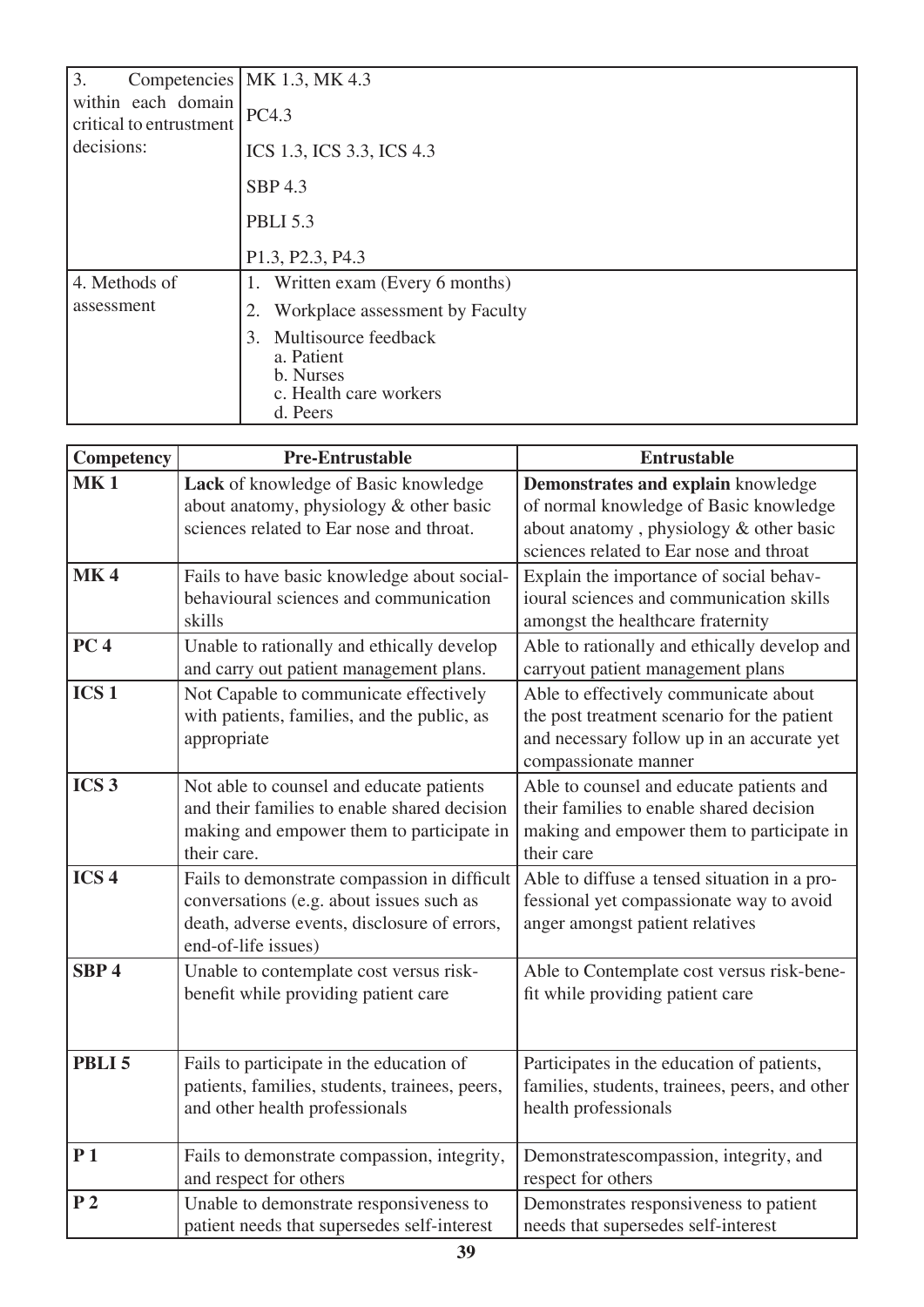| P 4 | Unable to demonstrate accountability to     | Demonstrates accountability to patients, so- |
|-----|---------------------------------------------|----------------------------------------------|
|     | patients, society, and the profession while | ciety, and the profession while demonstrat-  |
|     | demonstrating a commitment to ethical       | ing a commitment to ethical principles       |
|     | principles                                  |                                              |

| EPA 12:Performing basic surgeries such as Adenotonsillectomy, septoplasty, middle meatalantrostomy, |                                                                                        |  |  |  |
|-----------------------------------------------------------------------------------------------------|----------------------------------------------------------------------------------------|--|--|--|
| myringoplasty, cortical mastoidectomy.                                                              |                                                                                        |  |  |  |
| 1.<br>Description                                                                                   | of Post graduates should have the basic knowledge about basic surgical anatomy         |  |  |  |
| This<br>activity:<br>the                                                                            | and related surgical steps regarding some commonly performed surgeries in ENT.         |  |  |  |
| included<br>a                                                                                       | brief Post graduate should have the general idea of managing a particular patient with |  |  |  |
| rationale and a list of                                                                             | the best suitable treatment modality. Also Post graduate should be well versed in      |  |  |  |
| the functions required                                                                              | both, pre-operative workup and post operative management                               |  |  |  |
| for the EPA.                                                                                        |                                                                                        |  |  |  |
| $\overline{2}$ .<br>Most                                                                            | relevant   MK, PC, ICS, PBLI, P                                                        |  |  |  |
| domains<br>of                                                                                       |                                                                                        |  |  |  |
| competence:                                                                                         |                                                                                        |  |  |  |
| 3.<br>Competencies                                                                                  | MK 1.3,                                                                                |  |  |  |
| within each domain                                                                                  | PC4.3                                                                                  |  |  |  |
| critical to entrustment                                                                             |                                                                                        |  |  |  |
| decisions:                                                                                          | ICS 3.3, ICS 5.3                                                                       |  |  |  |
|                                                                                                     | PBLI 1.3, PBLI 2.3, PBLI 3A.3                                                          |  |  |  |
|                                                                                                     | P1.3                                                                                   |  |  |  |
| 4. Methods of                                                                                       | Written exam (Every 6 months)<br>1.                                                    |  |  |  |
| assessment                                                                                          | Workplace assessment by Faculty<br>2.                                                  |  |  |  |
|                                                                                                     | Multisource feedback<br>3.                                                             |  |  |  |
|                                                                                                     | a. Patient                                                                             |  |  |  |
|                                                                                                     | b. Nurses<br>c. Health care workers                                                    |  |  |  |
|                                                                                                     | d. Peers                                                                               |  |  |  |

| <b>Competency</b> | <b>Pre-Entrustable</b>                            | <b>Entrustable</b>                            |
|-------------------|---------------------------------------------------|-----------------------------------------------|
| <b>MK1</b>        | Lack of knowledge of Basic knowledge              | Demonstrates and explain knowledge of         |
|                   | about anatomy, physiology & other basic           | normal knowledge of Basic knowledge           |
|                   | sciences related to Ear nose and throat.          | about anatomy, physiology & other basic       |
|                   |                                                   | sciences related to Ear nose and throat       |
| PC <sub>4</sub>   | <b>Unable</b> to rationally and ethically develop | Able to rationally and ethically develop      |
|                   | and carry out patient management plans.           | and carryout patient management plans         |
| ICS <sub>3</sub>  | Not able to counsel and educate patients          | Able to counsel and educate patients and      |
|                   | and their families to enable shared decision      | their families to enable shared decision      |
|                   | making and empower them to participate in         | making and empower them to participate in     |
|                   | their care.                                       | their care                                    |
| ICS <sub>5</sub>  | <b>Unable</b> to exhibit leadership qualities     | Able to exhibit leadership qualities and      |
|                   | and team work as a member or leader of            | team work as a member or leader of a          |
|                   | a health care team or other professional          | health care team or other professional        |
|                   | group and to execute supervisory respon-          | group and to execute supervisory respon-      |
|                   | sibilities commensurate with one's roles,         | sibilities commensurate with one's roles,     |
|                   | abilities, and qualifications, while display-     | abilities, and qualifications, while display- |
|                   | ing traits of a role model                        | ing traits of a role model                    |
|                   |                                                   | Able to accept shortcomings and take          |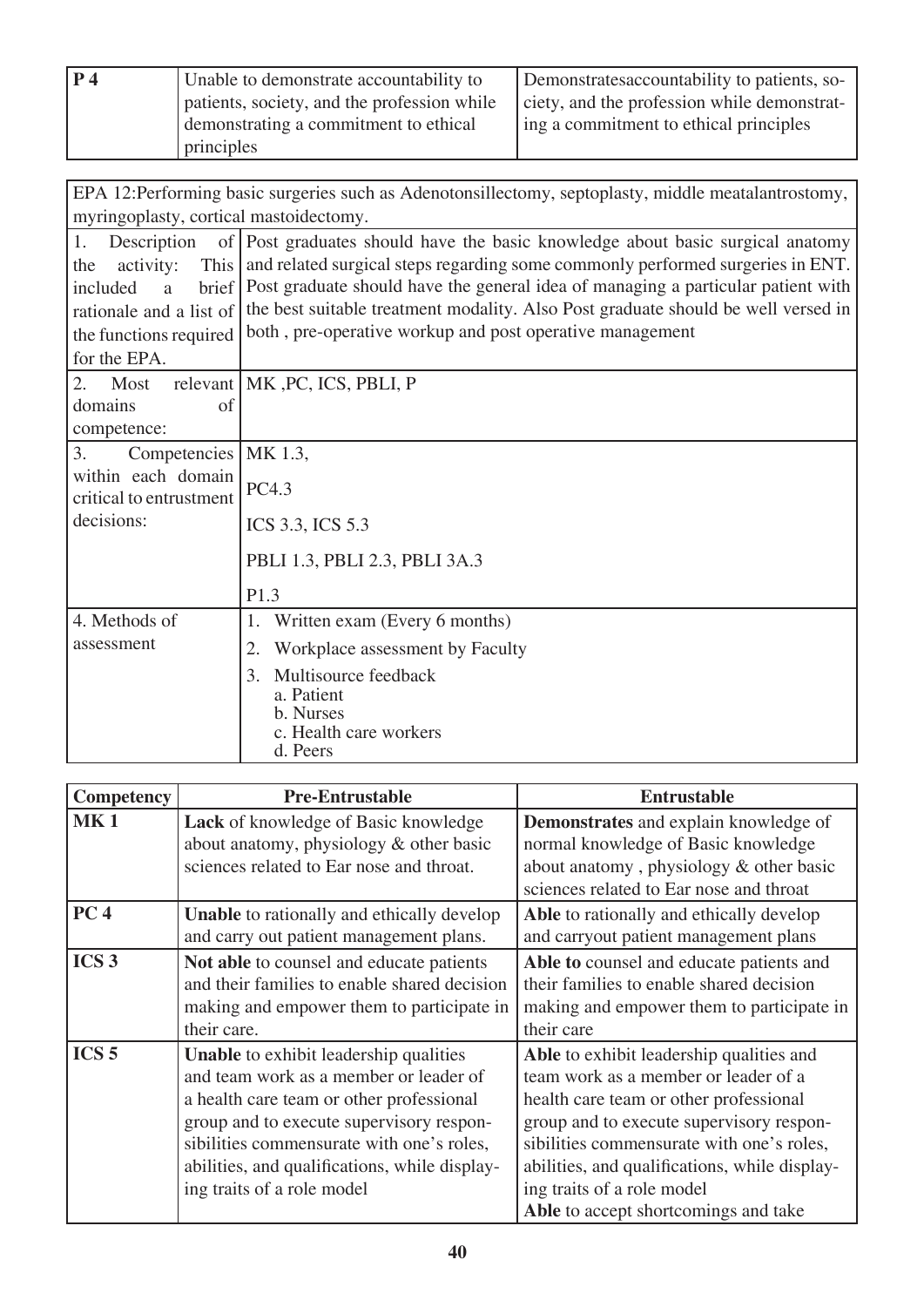|                   |                                                                                                                                                                                                              | valuable feedback from the errors commit-<br>ted while exhibiting team leader roles                             |
|-------------------|--------------------------------------------------------------------------------------------------------------------------------------------------------------------------------------------------------------|-----------------------------------------------------------------------------------------------------------------|
| PBLI <sub>1</sub> | Unable to identify strengths, weakness,<br>and limits of one's knowledge and skill and<br>set learning and improvement goals.                                                                                | <b>Has</b> identified the limitations in the skill set<br>& knowledge and is working towards its<br>improvement |
| PBLI <sub>2</sub> | <b>Fails</b> to identify and perform learning<br>activities that address one's gaps in knowl-<br>edge, skills, or attitudes                                                                                  | Is performing the learning activities to fill<br>the lacunae at adequate levels                                 |
| PBLI 3A           | <b>Unable</b> to systematically analyse practice<br>using quality-improvement methods and<br>implement changes with the goal of prac-<br>tice improvement along with incorporating<br>feedback into practice | Is <b>implementing</b> changes in order to better<br>the practice skills                                        |
| P <sub>1</sub>    | <b>Fails</b> to demonstrate compassion, integrity,<br>and respect for others                                                                                                                                 | <b>Demonstrate</b> scompassion, integrity, and<br>respect for others                                            |

| EPA 13:Performing basic office procedures like diagnostic nasal endoscopy, video laryngoscopy, post<br>nasal examination, throat swabs, ear swabs, nasopharyngeal swabs, FNACs |                                                                                                                                                                                                                                                                                                                                                                                                                                                                           |  |  |
|--------------------------------------------------------------------------------------------------------------------------------------------------------------------------------|---------------------------------------------------------------------------------------------------------------------------------------------------------------------------------------------------------------------------------------------------------------------------------------------------------------------------------------------------------------------------------------------------------------------------------------------------------------------------|--|--|
| 1.<br>Description<br>activity:<br>This<br>the<br>brief<br>included<br>a<br>rationale and a list of<br>the functions required<br>for the EPA.                                   | of Post graduates must have the basic knowledge behind the principles of common<br>diagnostic modalities used in the field of ENT. They should be well versed in<br>performing some common outpatient based diagnostic procedures such as<br>diagnostic nasal endoscopy, video laryngoscopy, post nasal examination, throat<br>swabs, ear swabs, nasopharyngeal swabs, FNACs etc. They should also be<br>considerate about pre procedural counselling and consent taking. |  |  |
| $\overline{2}$ .<br>Most<br>domains<br>of<br>competence:                                                                                                                       | relevant   MK, PC, ICS, SBP, PBLI, P                                                                                                                                                                                                                                                                                                                                                                                                                                      |  |  |
| 3.<br>Competencies<br>within each domain<br>critical to entrustment<br>decisions:                                                                                              | MK 1.3, MK 3.3<br>PC 2.3 PC 3.3<br><b>ICS1.3, ICS 3.3</b><br><b>SBP 4.3</b><br>PBLI 1.3, PBLI 3B.3<br>P1.2                                                                                                                                                                                                                                                                                                                                                                |  |  |
| 4. Methods of<br>assessment                                                                                                                                                    | Written exam (Every 6 months)<br>1.<br>Workplace assessment by Faculty<br>2.<br>Multisource feedback<br>3.<br>a. Patient<br>b. Nurses<br>c. Health care workers<br>d. Peers                                                                                                                                                                                                                                                                                               |  |  |

| <b>Competency</b> | <b>Pre-Entrustable</b>                      | Entrustable                                |
|-------------------|---------------------------------------------|--------------------------------------------|
| MK1               | <b>Lack</b> of knowledge of Basic knowledge | Demonstrates and explain knowledge         |
|                   | about anatomy, physiology & other basic     | of normal knowledge of Basic knowledge     |
|                   | sciences related to Ear nose and throat.    | about anatomy, physiology $\&$ other basic |
|                   |                                             | sciences related to Ear nose and throat    |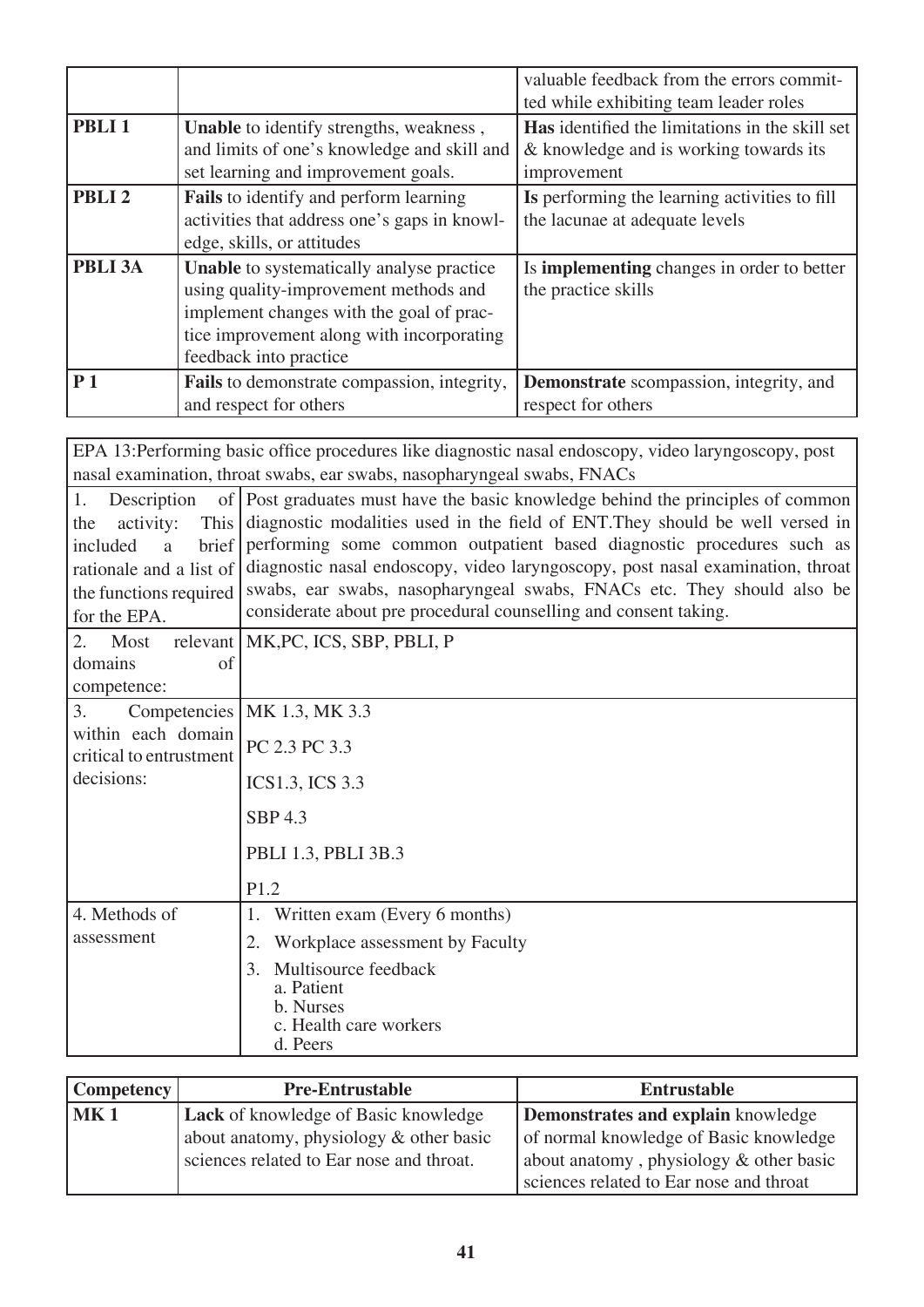| <b>MK3</b>                                                                                            | Fails in Early appropriate diagnosis and      | Has Knowledge of accurate and early treat-                                        |
|-------------------------------------------------------------------------------------------------------|-----------------------------------------------|-----------------------------------------------------------------------------------|
|                                                                                                       | relevant treatment to be decided based on     | ment modalities justifying the diagnostic                                         |
|                                                                                                       | knowledge about the subject                   | procedures                                                                        |
| PC <sub>2</sub>                                                                                       | Inefficientin performing all medical, diag-   | Efficient in performing all medical, diag-                                        |
|                                                                                                       | nostic, and surgical procedures considered    | nostic, and surgical procedures considered                                        |
|                                                                                                       | essential for the field of otorhinolaryngol-  | essential for the field of otorhinolaryngol-                                      |
|                                                                                                       | ogy.                                          | ogy.                                                                              |
| <b>PC 3</b>                                                                                           | Not Proficient in interpreting laboratory     | Proficient in interpreting laboratory data,                                       |
|                                                                                                       | data, imaging studies, and other tests re-    | imaging studies, and other tests required                                         |
|                                                                                                       | quired for the field of otorhinolaryngology.  | for the field of otorhinolaryngology                                              |
| ICS <sub>1</sub>                                                                                      | Not Capable to communicate effectively        | Able to effectively communicate about                                             |
|                                                                                                       | with patients, families, and the public, as   | the post treatment scenario for the patient                                       |
|                                                                                                       | appropriate                                   | and necessary follow up in an accurate yet                                        |
|                                                                                                       |                                               | compassionate manner                                                              |
| ICS <sub>3</sub>                                                                                      | Not able to counsel and educate patients      | Able to counsel and educate patients and                                          |
|                                                                                                       | and their families to enable shared decision  | their families to enable shared decision                                          |
|                                                                                                       | making and empower them to participate in     | making and empower them to participate in                                         |
|                                                                                                       | their care.                                   | their care                                                                        |
| SBP <sub>4</sub>                                                                                      | Unable to contemplate cost versus risk-       | Able to Contemplate cost versus risk-bene-                                        |
|                                                                                                       | benefit while providing patient care          | fit while providing patient care                                                  |
| PBLI <sub>1</sub>                                                                                     | Unable to identify strengths, weakness,       | Has identified the limitations in the skill set                                   |
|                                                                                                       | and limits of one's knowledge and skill and   | & knowledge and is working towards its                                            |
|                                                                                                       | set learning and improvement goals.           | improvement                                                                       |
| PBLI 3B                                                                                               | Fails to find, evaluate and imbibeevidence    | Able to find, evaluate and imbibe evidence                                        |
|                                                                                                       | from scientific studies into practice related | from scientific studies into practice related                                     |
|                                                                                                       | to patients' health problems                  | to patients' health problems                                                      |
| P <sub>1</sub>                                                                                        | Fails to demonstrate compassion, integrity,   | Able to demonstrate compassion, integrity,                                        |
|                                                                                                       | and respect for others                        | and respect for others                                                            |
|                                                                                                       |                                               |                                                                                   |
| EPA 14:Performing Day care procedures like lobuloplasty, keloid excision, etc                         |                                               |                                                                                   |
| of Post graduates should have the basic knowledge about basic day care surgeries<br>1.<br>Description |                                               |                                                                                   |
| activity:<br>the                                                                                      |                                               | This commonly performed surgeries in ENT. Post graduate should have the general   |
|                                                                                                       |                                               | 1. Clides of monoging a nominate potion with the best quitable treatment modelity |

| included<br><sup>2</sup>                      | brief idea of managing a particular patient with the best suitable treatment modality.                  |
|-----------------------------------------------|---------------------------------------------------------------------------------------------------------|
|                                               | rationale and a list of Also Post graduate should be well versed in both, pre-operative workup and post |
| the functions required                        | operative management                                                                                    |
| for the EPA.                                  |                                                                                                         |
| $2^{1}$<br>Most                               | relevant   MK, PC, ICS, SBP, P                                                                          |
| domains<br>of                                 |                                                                                                         |
| competence:                                   |                                                                                                         |
| Competencies   MK 1.3<br>3.                   |                                                                                                         |
| within each domain<br>critical to entrustment | PC4.2                                                                                                   |
| decisions:                                    | ICS 3.3, ICS 5.3                                                                                        |
|                                               | PBLI 1.3, PBLI 2.3, PBLI 3A.3                                                                           |
|                                               | P1.3                                                                                                    |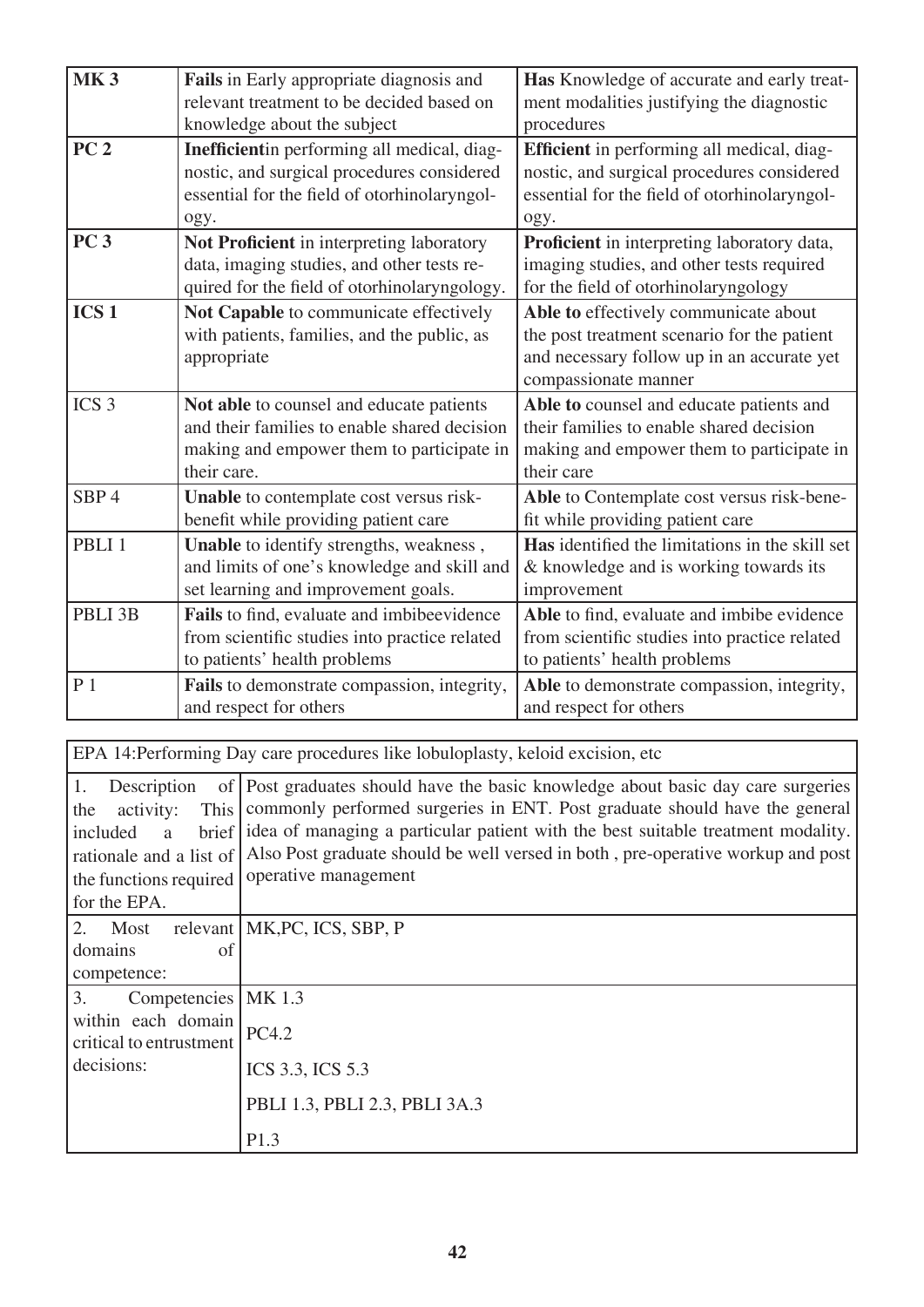| 4. Methods of | 1. Written exam (Every 6 months)                                                         |
|---------------|------------------------------------------------------------------------------------------|
| assessment    | 2. Workplace assessment by Faculty                                                       |
|               | 3. Multisource feedback<br>a. Patient<br>b. Nurses<br>c. Health care workers<br>d. Peers |

| Competency        | <b>Pre-Entrustable</b>                                                                                                                                                                                                                                                                               | <b>Entrustable</b>                                                                                                                                                                                                                                                                                                                                                                                                                |
|-------------------|------------------------------------------------------------------------------------------------------------------------------------------------------------------------------------------------------------------------------------------------------------------------------------------------------|-----------------------------------------------------------------------------------------------------------------------------------------------------------------------------------------------------------------------------------------------------------------------------------------------------------------------------------------------------------------------------------------------------------------------------------|
| <b>MK1</b>        | Lack of knowledge of Basic knowledge<br>about anatomy, physiology & other basic<br>sciences related to Ear nose and throat.                                                                                                                                                                          | Demonstrates and explain knowledge<br>of normal knowledge of Basic knowledge<br>about anatomy, physiology & other basic<br>sciences related to Ear nose and throat                                                                                                                                                                                                                                                                |
| PC <sub>4</sub>   | Unable to rationally and ethically develop<br>and carry out patient management plans.                                                                                                                                                                                                                | Able to rationally and ethically develop and<br>carryout patient management plans                                                                                                                                                                                                                                                                                                                                                 |
| ICS <sub>3</sub>  | Not able to counsel and educate patients<br>and their families to enable shared decision<br>making and empower them to participate in<br>their care.                                                                                                                                                 | Able to counsel and educate patients and<br>their families to enable shared decision<br>making and empower them to participate in<br>their care                                                                                                                                                                                                                                                                                   |
| ICS <sub>5</sub>  | Unable to exhibit leadership qualities<br>and team work as a member or leader of<br>a health care team or other professional<br>group and to execute supervisory respon-<br>sibilities commensurate with one's roles,<br>abilities, and qualifications, while display-<br>ing traits of a role model | Able to exhibit leadership qualities and<br>team work as a member or leader of a<br>health care team or other professional<br>group and to execute supervisory respon-<br>sibilities commensurate with one's roles,<br>abilities, and qualifications, while display-<br>ing traits of a role model<br>Able to accept shortcomings and take valu-<br>able feedback from the errors committed<br>while exhibiting team leader roles |
| PBLI <sub>1</sub> | Unable to identify strengths, weakness,<br>and limits of one's knowledge and skill and<br>set learning and improvement goals.                                                                                                                                                                        | Has identified the limitations in the skill set<br>& knowledge and is working towards its<br>improvement                                                                                                                                                                                                                                                                                                                          |
| PBLI <sub>2</sub> | Fails to identify and perform learning<br>activities that address one's gaps in knowl-<br>edge, skills, or attitudes                                                                                                                                                                                 | Is performing the learning activities to fill<br>the lacunae at adequate levels                                                                                                                                                                                                                                                                                                                                                   |
| PBLI 3A           | Unable to systematically analyse practice<br>using quality-improvement methods and<br>implement changes with the goal of prac-<br>tice improvement along with incorporating<br>feedback into practice                                                                                                | Is implementing changes in order to better<br>the practice skills                                                                                                                                                                                                                                                                                                                                                                 |
| P <sub>1</sub>    | Fails to demonstrate compassion, integrity,<br>and respect for others                                                                                                                                                                                                                                | Demonstratescompassion, integrity, and<br>respect for others                                                                                                                                                                                                                                                                                                                                                                      |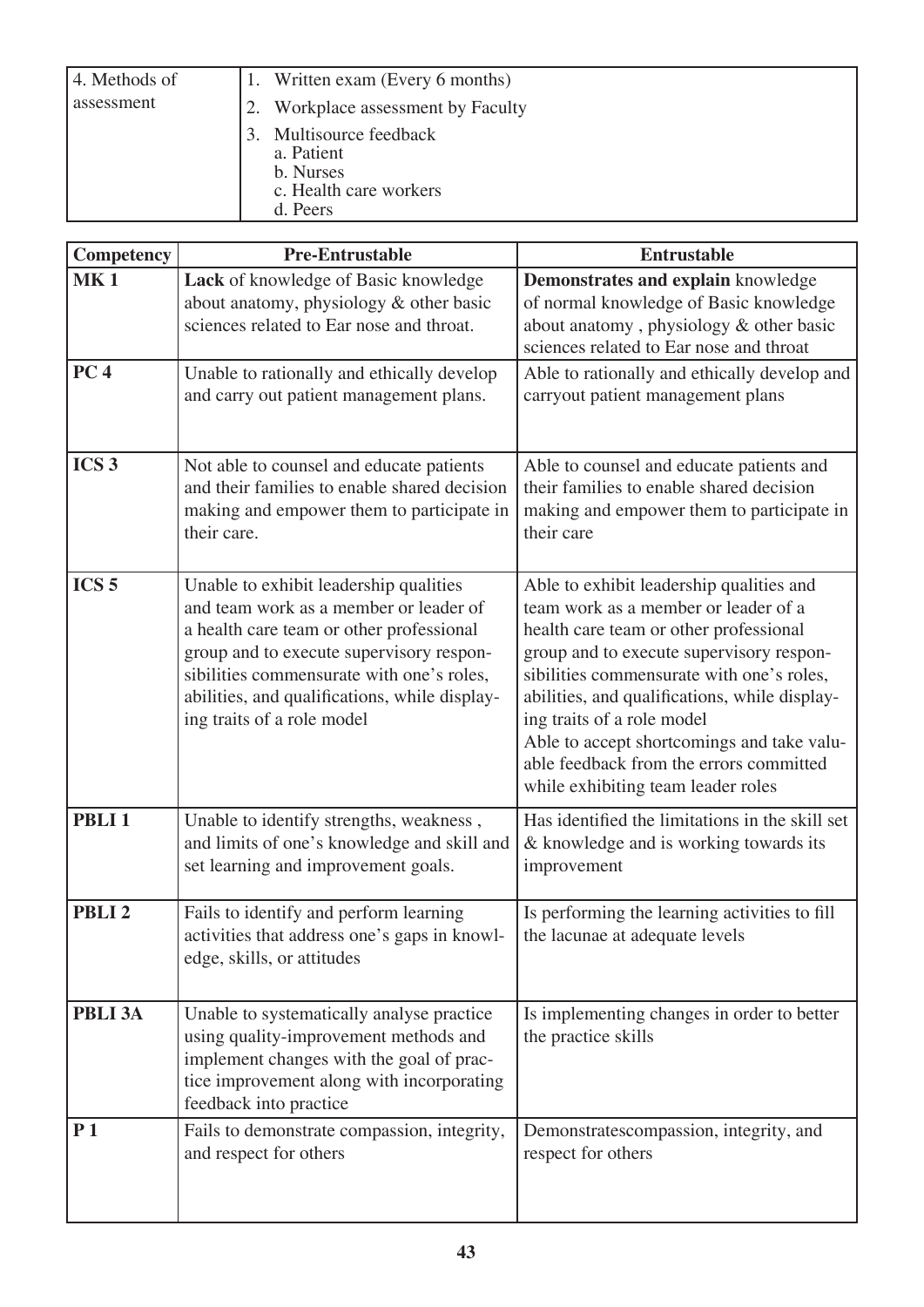EPA 15:Assisting in advanced surgeries such as modified radical mastoidectomy, stapedotomy, facial nerve decompression frontal sinusotomy, sphenoidotomy, orbital decompressions, Transphenoidal excision of pituitarymacroadenoma, optic nerve decompression, Head & Neck Surgeries, Laryngectomies

1. Description the activity: included a brief rationale and a list of the functions required for the EPA. Post graduates should assist in few above mentioned advanced surgeries in the field of otorhinolaryngology. They should be well versed with basic surgical anatomy and the procedural steps. They should be sensitized about the intra and post-operative events that might be encountered upon while assisting. They should also know about the care to be provided after the procedure.

| 2.<br>Most                                    | relevant   MK, PC, ICS, SBP, P                                                              |
|-----------------------------------------------|---------------------------------------------------------------------------------------------|
| domains<br>of                                 |                                                                                             |
| competence:                                   |                                                                                             |
| Competencies  <br>3.                          | MK 1.3                                                                                      |
| within each domain<br>critical to entrustment | PC4.3                                                                                       |
| decisions:                                    | ICS 1.3, ICS 2.3, ICS 3.3                                                                   |
|                                               | <b>SBP2.2</b>                                                                               |
|                                               | PBLI 1.3, PBLI 2.3, PBLI 3A.3                                                               |
|                                               | P1.3                                                                                        |
| 4. Methods of                                 | Written exam (Every 6 months)<br>1.                                                         |
| assessment                                    | 2.<br>Workplace assessment by Faculty                                                       |
|                                               | Multisource feedback<br>3.<br>a. Patient<br>b. Nurses<br>c. Health care workers<br>d. Peers |

| Competency       | <b>Pre-Entrustable</b>                                                                                                                               | <b>Entrustable</b>                                                                                                                                                 |
|------------------|------------------------------------------------------------------------------------------------------------------------------------------------------|--------------------------------------------------------------------------------------------------------------------------------------------------------------------|
| <b>MK1</b>       | <b>Lack</b> of knowledge of Basic knowledge<br>about anatomy, physiology & other basic<br>sciences related to Ear nose and throat.                   | Demonstrates and explain knowledge<br>of normal knowledge of Basic knowledge<br>about anatomy, physiology & other basic<br>sciences related to Ear nose and throat |
| PC <sub>4</sub>  | <b>Unable</b> to rationally and ethically develop<br>and carry out patient management plans.                                                         | Able to rationally and ethically develop<br>and carryout patient management plans                                                                                  |
| ICS <sub>1</sub> | Not Capable to communicate effectively<br>with patients, families, and the public, as<br>appropriate                                                 | Able to effectively communicate about<br>the post treatment scenario for the patient<br>and necessary follow up in an accurate yet<br>compassionate manner         |
| ICS <sub>2</sub> | Unable to develop effective communica-<br>tion with colleagues within specialty, other<br>health professionals, and health-related<br>agencies.      | Able todevelop effective communication<br>with colleagues within specialty, other<br>health professionals, and health-related<br>agencies.                         |
| ICS <sub>3</sub> | Not able to counsel and educate patients<br>and their families to enable shared decision<br>making and empower them to participate in<br>their care. | Able to counsel and educate patients and<br>their families to enable shared decision<br>making and empower them to participate in<br>their care                    |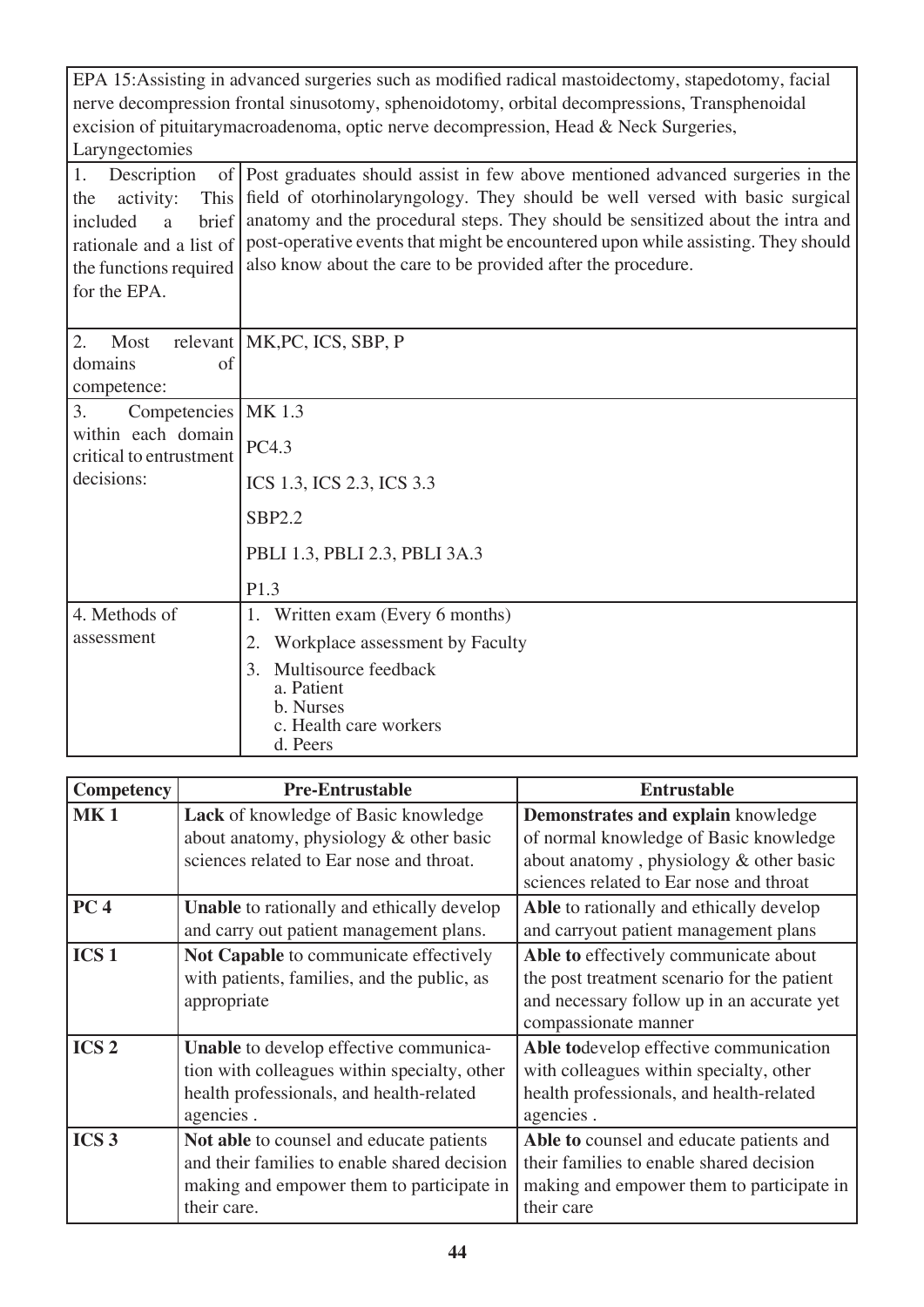| SBP <sub>2</sub>  | <b>Fails</b> in managing efficient patient care                                                                                                                                                              | <b>Manages</b> efficient patient care within these                                                              |
|-------------------|--------------------------------------------------------------------------------------------------------------------------------------------------------------------------------------------------------------|-----------------------------------------------------------------------------------------------------------------|
|                   | within different health care systems.                                                                                                                                                                        | health care systems.                                                                                            |
| PBLI <sub>1</sub> | Unable to identify strengths, weakness,<br>and limits of one's knowledge and skill and<br>set learning and improvement goals.                                                                                | <b>Has</b> identified the limitations in the skill set<br>& knowledge and is working towards its<br>improvement |
| PBLI <sub>2</sub> | <b>Fails</b> to identify and perform learning<br>activities that address one's gaps in knowl-<br>edge, skills, or attitudes                                                                                  | Is performing the learning activities to fill<br>the lacunae at adequate levels                                 |
| <b>PBLI 3A</b>    | <b>Unable</b> to systematically analyse practice<br>using quality-improvement methods and<br>implement changes with the goal of prac-<br>tice improvement along with incorporating<br>feedback into practice | Is <b>implementing</b> changes in order to better<br>the practice skills                                        |
| P <sub>1</sub>    | Fails to demonstrate compassion, integrity,<br>and respect for others                                                                                                                                        | Demonstrates compassion, integrity, and<br>respect for others                                                   |

| EPA 16: Reading and interpreting X-rays, e.g.: X ray PNS, Mastoids, Nasopharynx, soft tissue neck etc                                        |                                                                                                                                                                                                                                                                                                                                    |  |  |
|----------------------------------------------------------------------------------------------------------------------------------------------|------------------------------------------------------------------------------------------------------------------------------------------------------------------------------------------------------------------------------------------------------------------------------------------------------------------------------------|--|--|
| 1.<br>Description<br>activity:<br>This<br>the<br>brief<br>included<br>a<br>rationale and a list of<br>the functions required<br>for the EPA. | of Post graduates must have the basic knowledge about X ray mechanism. They<br>should be able to interpret and diagnose common ENT related x ray films such<br>as X ray PNS, Mastoids, Nasopharynx, soft tissue neck etc. They should be well<br>trained in pointing out abnormalities and hence arrive at a conclusive diagnosis. |  |  |
| $\overline{2}$ .<br>Most                                                                                                                     | relevant   MK, PC, ICS, SBP, P                                                                                                                                                                                                                                                                                                     |  |  |
| domains<br>of<br>competence:                                                                                                                 |                                                                                                                                                                                                                                                                                                                                    |  |  |
| 3.                                                                                                                                           | Competencies   MK 1.3, MK 3.3                                                                                                                                                                                                                                                                                                      |  |  |
| within each domain<br>critical to entrustment                                                                                                | PC2.3 PC 3.3                                                                                                                                                                                                                                                                                                                       |  |  |
| decisions:                                                                                                                                   | <b>ICS1.3, ICS 3.3</b>                                                                                                                                                                                                                                                                                                             |  |  |
|                                                                                                                                              | <b>SBP 4.2</b>                                                                                                                                                                                                                                                                                                                     |  |  |
|                                                                                                                                              | PBLI 1.3, PBLI 2.3, PBLI 3B.3                                                                                                                                                                                                                                                                                                      |  |  |
|                                                                                                                                              | P1.3                                                                                                                                                                                                                                                                                                                               |  |  |
| 4. Methods of                                                                                                                                | Written exam (Every 6 months)<br>1.                                                                                                                                                                                                                                                                                                |  |  |
| assessment                                                                                                                                   | Workplace assessment by Faculty<br>2.                                                                                                                                                                                                                                                                                              |  |  |
|                                                                                                                                              | Multisource feedback<br>3.<br>a. Patient<br>b. Nurses<br>c. Health care workers<br>d. Peers                                                                                                                                                                                                                                        |  |  |

| <b>Competency</b> | <b>Pre-Entrustable</b>                      | Entrustable                               |
|-------------------|---------------------------------------------|-------------------------------------------|
| MK <sub>1</sub>   | <b>Lack</b> of knowledge of Basic knowledge | Demonstrates and explain knowledge        |
|                   | about anatomy, physiology & other basic     | of normal knowledge of Basic knowledge    |
|                   | sciences related to Ear nose and throat.    | about anatomy, physiology $&$ other basic |
|                   |                                             | sciences related to Ear nose and throat   |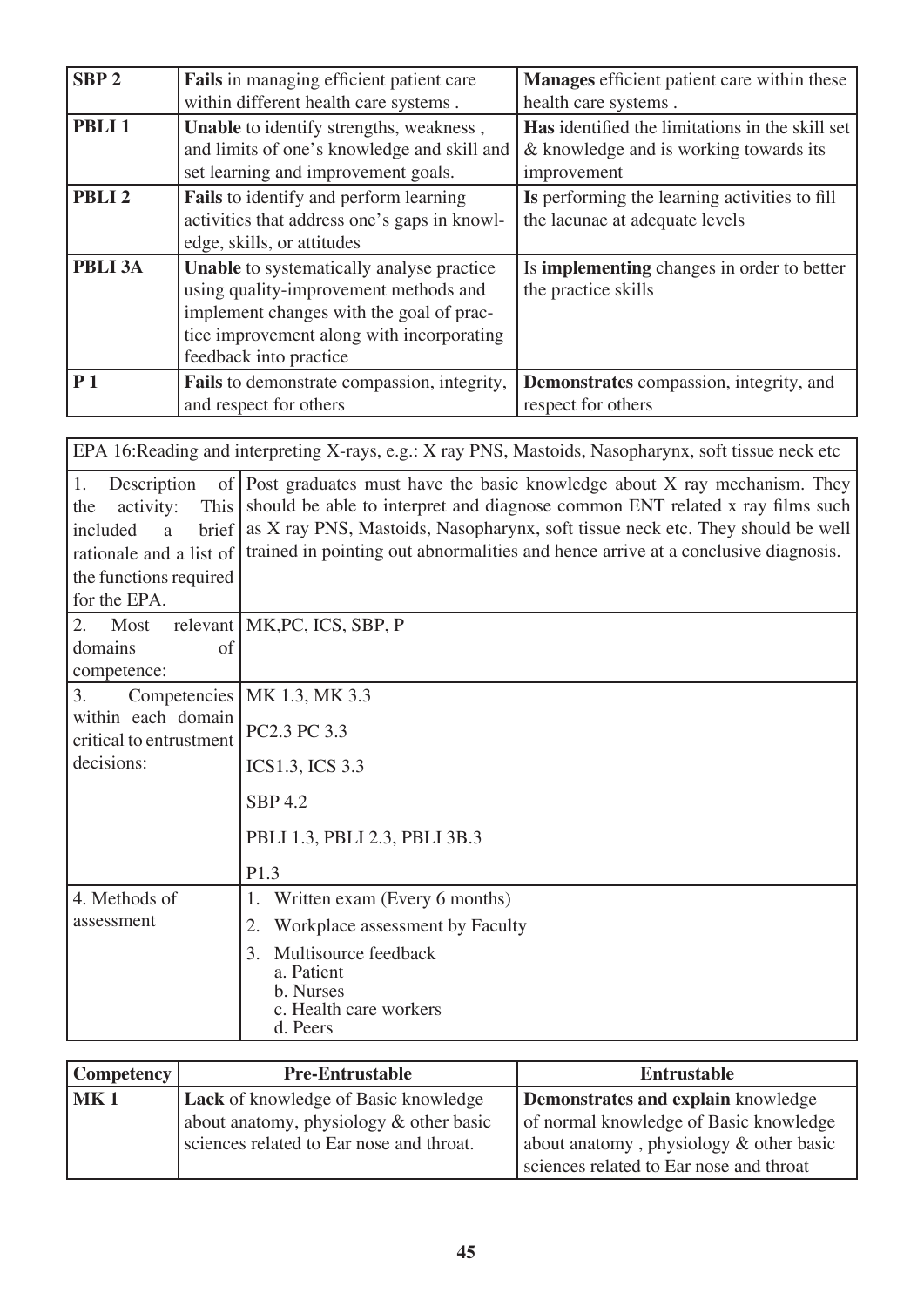| relevant treatment to be decided based on<br>ment modalities justifying the diagnostic<br>knowledge about the subject<br>procedures<br>PC <sub>2</sub><br>Inefficientin performing all medical, diag-<br>Efficient in performing all medical, diag-<br>nostic, and surgical procedures considered<br>nostic, and surgical procedures considered<br>essential for the field of otorhinolaryngol-<br>essential for the field of otorhinolaryngol-<br>ogy.<br>ogy.<br>PC <sub>3</sub><br>Not Proficient in interpreting laboratory<br>Proficient in interpreting laboratory data,<br>data, imaging studies, and other tests re-<br>imaging studies, and other tests required<br>quired for the field of otorhinolaryngology.<br>for the field of otorhinolaryngology<br>ICS <sub>1</sub><br>Not Capable to communicate effectively<br>Able to effectively communicate about<br>with patients, families, and the public, as<br>the post treatment scenario for the patient<br>and necessary follow up in an accurate yet<br>appropriate<br>compassionate manner<br>ICS <sub>3</sub><br>Not able to counsel and educate patients<br>Able to counsel and educate patients and<br>and their families to enable shared decision<br>their families to enable shared decision<br>making and empower them to participate in<br>making and empower them to participate in<br>their care.<br>their care<br>SBP <sub>4</sub><br>Unable to contemplate cost versus risk-<br>Able to Contemplate cost versus risk-bene-<br>benefit while providing patient care<br>fit while providing patient care<br>PBLI <sub>1</sub><br>Has identified the limitations in the skill set<br>Unable to identify strengths, weakness,<br>and limits of one's knowledge and skill and<br>& knowledge and is working towards its<br>set learning and improvement goals.<br>improvement<br>Fails to identify and perform learning<br>PBLI <sub>2</sub><br>Is performing the learning activities to fill<br>activities that address one's gaps in knowl-<br>the lacunae at adequate levels<br>edge, skills, or attitudes<br>PBLI 3B<br>Fails to find, evaluate and imbibeevidence<br>Able to find, evaluate and imbibe evidence<br>from scientific studies into practice related<br>from scientific studies into practice related<br>to patients' health problems<br>to patients' health problems<br>P <sub>1</sub><br>Fails to demonstrate compassion, integrity,<br>Able to demonstrate compassion, integrity, | <b>MK3</b> |                                          |                                            |
|-------------------------------------------------------------------------------------------------------------------------------------------------------------------------------------------------------------------------------------------------------------------------------------------------------------------------------------------------------------------------------------------------------------------------------------------------------------------------------------------------------------------------------------------------------------------------------------------------------------------------------------------------------------------------------------------------------------------------------------------------------------------------------------------------------------------------------------------------------------------------------------------------------------------------------------------------------------------------------------------------------------------------------------------------------------------------------------------------------------------------------------------------------------------------------------------------------------------------------------------------------------------------------------------------------------------------------------------------------------------------------------------------------------------------------------------------------------------------------------------------------------------------------------------------------------------------------------------------------------------------------------------------------------------------------------------------------------------------------------------------------------------------------------------------------------------------------------------------------------------------------------------------------------------------------------------------------------------------------------------------------------------------------------------------------------------------------------------------------------------------------------------------------------------------------------------------------------------------------------------------------------------------------------------------------------------------------------------------------------------------------------------------------------------------------------------------------------------------------|------------|------------------------------------------|--------------------------------------------|
|                                                                                                                                                                                                                                                                                                                                                                                                                                                                                                                                                                                                                                                                                                                                                                                                                                                                                                                                                                                                                                                                                                                                                                                                                                                                                                                                                                                                                                                                                                                                                                                                                                                                                                                                                                                                                                                                                                                                                                                                                                                                                                                                                                                                                                                                                                                                                                                                                                                                               |            | Fails in Early appropriate diagnosis and | Has Knowledge of accurate and early treat- |
|                                                                                                                                                                                                                                                                                                                                                                                                                                                                                                                                                                                                                                                                                                                                                                                                                                                                                                                                                                                                                                                                                                                                                                                                                                                                                                                                                                                                                                                                                                                                                                                                                                                                                                                                                                                                                                                                                                                                                                                                                                                                                                                                                                                                                                                                                                                                                                                                                                                                               |            |                                          |                                            |
|                                                                                                                                                                                                                                                                                                                                                                                                                                                                                                                                                                                                                                                                                                                                                                                                                                                                                                                                                                                                                                                                                                                                                                                                                                                                                                                                                                                                                                                                                                                                                                                                                                                                                                                                                                                                                                                                                                                                                                                                                                                                                                                                                                                                                                                                                                                                                                                                                                                                               |            |                                          |                                            |
|                                                                                                                                                                                                                                                                                                                                                                                                                                                                                                                                                                                                                                                                                                                                                                                                                                                                                                                                                                                                                                                                                                                                                                                                                                                                                                                                                                                                                                                                                                                                                                                                                                                                                                                                                                                                                                                                                                                                                                                                                                                                                                                                                                                                                                                                                                                                                                                                                                                                               |            |                                          |                                            |
|                                                                                                                                                                                                                                                                                                                                                                                                                                                                                                                                                                                                                                                                                                                                                                                                                                                                                                                                                                                                                                                                                                                                                                                                                                                                                                                                                                                                                                                                                                                                                                                                                                                                                                                                                                                                                                                                                                                                                                                                                                                                                                                                                                                                                                                                                                                                                                                                                                                                               |            |                                          |                                            |
|                                                                                                                                                                                                                                                                                                                                                                                                                                                                                                                                                                                                                                                                                                                                                                                                                                                                                                                                                                                                                                                                                                                                                                                                                                                                                                                                                                                                                                                                                                                                                                                                                                                                                                                                                                                                                                                                                                                                                                                                                                                                                                                                                                                                                                                                                                                                                                                                                                                                               |            |                                          |                                            |
|                                                                                                                                                                                                                                                                                                                                                                                                                                                                                                                                                                                                                                                                                                                                                                                                                                                                                                                                                                                                                                                                                                                                                                                                                                                                                                                                                                                                                                                                                                                                                                                                                                                                                                                                                                                                                                                                                                                                                                                                                                                                                                                                                                                                                                                                                                                                                                                                                                                                               |            |                                          |                                            |
|                                                                                                                                                                                                                                                                                                                                                                                                                                                                                                                                                                                                                                                                                                                                                                                                                                                                                                                                                                                                                                                                                                                                                                                                                                                                                                                                                                                                                                                                                                                                                                                                                                                                                                                                                                                                                                                                                                                                                                                                                                                                                                                                                                                                                                                                                                                                                                                                                                                                               |            |                                          |                                            |
|                                                                                                                                                                                                                                                                                                                                                                                                                                                                                                                                                                                                                                                                                                                                                                                                                                                                                                                                                                                                                                                                                                                                                                                                                                                                                                                                                                                                                                                                                                                                                                                                                                                                                                                                                                                                                                                                                                                                                                                                                                                                                                                                                                                                                                                                                                                                                                                                                                                                               |            |                                          |                                            |
|                                                                                                                                                                                                                                                                                                                                                                                                                                                                                                                                                                                                                                                                                                                                                                                                                                                                                                                                                                                                                                                                                                                                                                                                                                                                                                                                                                                                                                                                                                                                                                                                                                                                                                                                                                                                                                                                                                                                                                                                                                                                                                                                                                                                                                                                                                                                                                                                                                                                               |            |                                          |                                            |
|                                                                                                                                                                                                                                                                                                                                                                                                                                                                                                                                                                                                                                                                                                                                                                                                                                                                                                                                                                                                                                                                                                                                                                                                                                                                                                                                                                                                                                                                                                                                                                                                                                                                                                                                                                                                                                                                                                                                                                                                                                                                                                                                                                                                                                                                                                                                                                                                                                                                               |            |                                          |                                            |
|                                                                                                                                                                                                                                                                                                                                                                                                                                                                                                                                                                                                                                                                                                                                                                                                                                                                                                                                                                                                                                                                                                                                                                                                                                                                                                                                                                                                                                                                                                                                                                                                                                                                                                                                                                                                                                                                                                                                                                                                                                                                                                                                                                                                                                                                                                                                                                                                                                                                               |            |                                          |                                            |
|                                                                                                                                                                                                                                                                                                                                                                                                                                                                                                                                                                                                                                                                                                                                                                                                                                                                                                                                                                                                                                                                                                                                                                                                                                                                                                                                                                                                                                                                                                                                                                                                                                                                                                                                                                                                                                                                                                                                                                                                                                                                                                                                                                                                                                                                                                                                                                                                                                                                               |            |                                          |                                            |
|                                                                                                                                                                                                                                                                                                                                                                                                                                                                                                                                                                                                                                                                                                                                                                                                                                                                                                                                                                                                                                                                                                                                                                                                                                                                                                                                                                                                                                                                                                                                                                                                                                                                                                                                                                                                                                                                                                                                                                                                                                                                                                                                                                                                                                                                                                                                                                                                                                                                               |            |                                          |                                            |
|                                                                                                                                                                                                                                                                                                                                                                                                                                                                                                                                                                                                                                                                                                                                                                                                                                                                                                                                                                                                                                                                                                                                                                                                                                                                                                                                                                                                                                                                                                                                                                                                                                                                                                                                                                                                                                                                                                                                                                                                                                                                                                                                                                                                                                                                                                                                                                                                                                                                               |            |                                          |                                            |
|                                                                                                                                                                                                                                                                                                                                                                                                                                                                                                                                                                                                                                                                                                                                                                                                                                                                                                                                                                                                                                                                                                                                                                                                                                                                                                                                                                                                                                                                                                                                                                                                                                                                                                                                                                                                                                                                                                                                                                                                                                                                                                                                                                                                                                                                                                                                                                                                                                                                               |            |                                          |                                            |
|                                                                                                                                                                                                                                                                                                                                                                                                                                                                                                                                                                                                                                                                                                                                                                                                                                                                                                                                                                                                                                                                                                                                                                                                                                                                                                                                                                                                                                                                                                                                                                                                                                                                                                                                                                                                                                                                                                                                                                                                                                                                                                                                                                                                                                                                                                                                                                                                                                                                               |            |                                          |                                            |
|                                                                                                                                                                                                                                                                                                                                                                                                                                                                                                                                                                                                                                                                                                                                                                                                                                                                                                                                                                                                                                                                                                                                                                                                                                                                                                                                                                                                                                                                                                                                                                                                                                                                                                                                                                                                                                                                                                                                                                                                                                                                                                                                                                                                                                                                                                                                                                                                                                                                               |            |                                          |                                            |
|                                                                                                                                                                                                                                                                                                                                                                                                                                                                                                                                                                                                                                                                                                                                                                                                                                                                                                                                                                                                                                                                                                                                                                                                                                                                                                                                                                                                                                                                                                                                                                                                                                                                                                                                                                                                                                                                                                                                                                                                                                                                                                                                                                                                                                                                                                                                                                                                                                                                               |            |                                          |                                            |
|                                                                                                                                                                                                                                                                                                                                                                                                                                                                                                                                                                                                                                                                                                                                                                                                                                                                                                                                                                                                                                                                                                                                                                                                                                                                                                                                                                                                                                                                                                                                                                                                                                                                                                                                                                                                                                                                                                                                                                                                                                                                                                                                                                                                                                                                                                                                                                                                                                                                               |            |                                          |                                            |
|                                                                                                                                                                                                                                                                                                                                                                                                                                                                                                                                                                                                                                                                                                                                                                                                                                                                                                                                                                                                                                                                                                                                                                                                                                                                                                                                                                                                                                                                                                                                                                                                                                                                                                                                                                                                                                                                                                                                                                                                                                                                                                                                                                                                                                                                                                                                                                                                                                                                               |            |                                          |                                            |
|                                                                                                                                                                                                                                                                                                                                                                                                                                                                                                                                                                                                                                                                                                                                                                                                                                                                                                                                                                                                                                                                                                                                                                                                                                                                                                                                                                                                                                                                                                                                                                                                                                                                                                                                                                                                                                                                                                                                                                                                                                                                                                                                                                                                                                                                                                                                                                                                                                                                               |            |                                          |                                            |
|                                                                                                                                                                                                                                                                                                                                                                                                                                                                                                                                                                                                                                                                                                                                                                                                                                                                                                                                                                                                                                                                                                                                                                                                                                                                                                                                                                                                                                                                                                                                                                                                                                                                                                                                                                                                                                                                                                                                                                                                                                                                                                                                                                                                                                                                                                                                                                                                                                                                               |            |                                          |                                            |
|                                                                                                                                                                                                                                                                                                                                                                                                                                                                                                                                                                                                                                                                                                                                                                                                                                                                                                                                                                                                                                                                                                                                                                                                                                                                                                                                                                                                                                                                                                                                                                                                                                                                                                                                                                                                                                                                                                                                                                                                                                                                                                                                                                                                                                                                                                                                                                                                                                                                               |            |                                          |                                            |
|                                                                                                                                                                                                                                                                                                                                                                                                                                                                                                                                                                                                                                                                                                                                                                                                                                                                                                                                                                                                                                                                                                                                                                                                                                                                                                                                                                                                                                                                                                                                                                                                                                                                                                                                                                                                                                                                                                                                                                                                                                                                                                                                                                                                                                                                                                                                                                                                                                                                               |            |                                          |                                            |
|                                                                                                                                                                                                                                                                                                                                                                                                                                                                                                                                                                                                                                                                                                                                                                                                                                                                                                                                                                                                                                                                                                                                                                                                                                                                                                                                                                                                                                                                                                                                                                                                                                                                                                                                                                                                                                                                                                                                                                                                                                                                                                                                                                                                                                                                                                                                                                                                                                                                               |            |                                          |                                            |
|                                                                                                                                                                                                                                                                                                                                                                                                                                                                                                                                                                                                                                                                                                                                                                                                                                                                                                                                                                                                                                                                                                                                                                                                                                                                                                                                                                                                                                                                                                                                                                                                                                                                                                                                                                                                                                                                                                                                                                                                                                                                                                                                                                                                                                                                                                                                                                                                                                                                               |            |                                          |                                            |
|                                                                                                                                                                                                                                                                                                                                                                                                                                                                                                                                                                                                                                                                                                                                                                                                                                                                                                                                                                                                                                                                                                                                                                                                                                                                                                                                                                                                                                                                                                                                                                                                                                                                                                                                                                                                                                                                                                                                                                                                                                                                                                                                                                                                                                                                                                                                                                                                                                                                               |            |                                          |                                            |
|                                                                                                                                                                                                                                                                                                                                                                                                                                                                                                                                                                                                                                                                                                                                                                                                                                                                                                                                                                                                                                                                                                                                                                                                                                                                                                                                                                                                                                                                                                                                                                                                                                                                                                                                                                                                                                                                                                                                                                                                                                                                                                                                                                                                                                                                                                                                                                                                                                                                               |            |                                          |                                            |
|                                                                                                                                                                                                                                                                                                                                                                                                                                                                                                                                                                                                                                                                                                                                                                                                                                                                                                                                                                                                                                                                                                                                                                                                                                                                                                                                                                                                                                                                                                                                                                                                                                                                                                                                                                                                                                                                                                                                                                                                                                                                                                                                                                                                                                                                                                                                                                                                                                                                               |            |                                          |                                            |
|                                                                                                                                                                                                                                                                                                                                                                                                                                                                                                                                                                                                                                                                                                                                                                                                                                                                                                                                                                                                                                                                                                                                                                                                                                                                                                                                                                                                                                                                                                                                                                                                                                                                                                                                                                                                                                                                                                                                                                                                                                                                                                                                                                                                                                                                                                                                                                                                                                                                               |            |                                          |                                            |
|                                                                                                                                                                                                                                                                                                                                                                                                                                                                                                                                                                                                                                                                                                                                                                                                                                                                                                                                                                                                                                                                                                                                                                                                                                                                                                                                                                                                                                                                                                                                                                                                                                                                                                                                                                                                                                                                                                                                                                                                                                                                                                                                                                                                                                                                                                                                                                                                                                                                               |            | and respect for others                   | and respect for others                     |

EPA 17: Reading and interpreting CT PNS, HRCT Temporal Bone, CT &CECT Neck, CT CP angle, MRI, Barium Studiesetc

| 1.<br>Description<br>the<br>activity:             | of Post graduates must have the basic knowledge about mechanism behind some<br>This imaging modalities such as CT scan, MRI, contrast imaging studies. They     |
|---------------------------------------------------|-----------------------------------------------------------------------------------------------------------------------------------------------------------------|
| brief l<br>included<br>a                          | should be able to interpret and diagnose common ENT related imaging studies.<br>They should be well trained in pointing out abnormalities and hence arrive at a |
| rationale and a list of<br>the functions required | conclusive diagnosis.                                                                                                                                           |
| for the EPA.                                      |                                                                                                                                                                 |
| 2. Most                                           | relevant MK, PC, ICS, SBP, P                                                                                                                                    |
| domains<br>of                                     |                                                                                                                                                                 |
| competence:                                       |                                                                                                                                                                 |
| 3.                                                | Competencies   MK 1.3, MK 3.3                                                                                                                                   |
| within each domain<br>critical to entrustment     | PC 2.3 PC 3.3                                                                                                                                                   |
| decisions:                                        | ICS 1.3, ICS 3.3 SBP 4.2                                                                                                                                        |
|                                                   | PBLI 1.3, PBLI 2.3, PBLI 3B.3, PBLI 4.3 P1.3                                                                                                                    |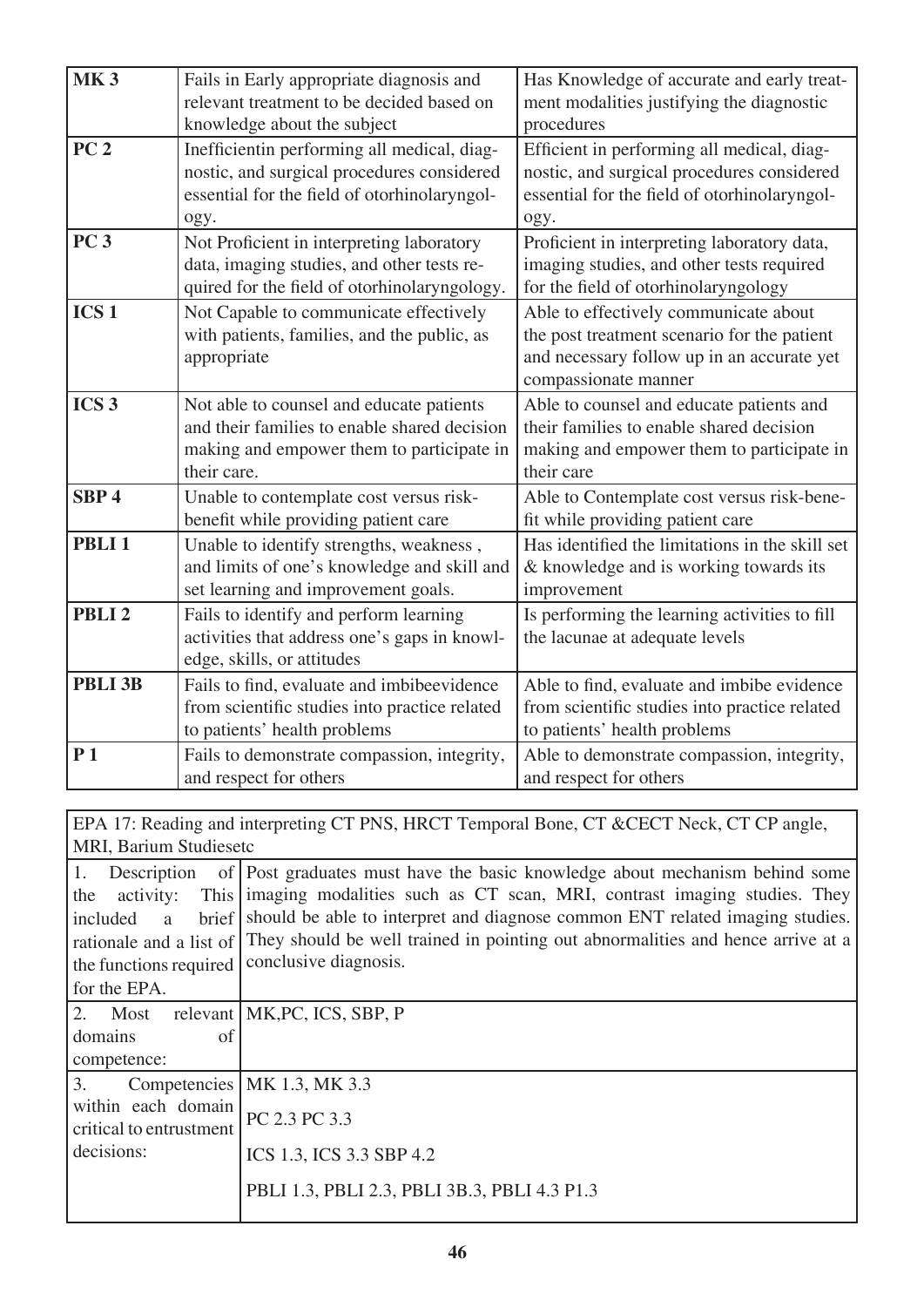| 4. Methods of |    | 1. Written exam (Every 6 months)                                                         |
|---------------|----|------------------------------------------------------------------------------------------|
| assessment    | 2. | Workplace assessment by Faculty                                                          |
|               |    | 3. Multisource feedback<br>a. Patient<br>b. Nurses<br>c. Health care workers<br>d. Peers |

| Competency        | <b>Pre-Entrustable</b>                                                                                                                               | <b>Entrustable</b>                                                                                                                                                 |
|-------------------|------------------------------------------------------------------------------------------------------------------------------------------------------|--------------------------------------------------------------------------------------------------------------------------------------------------------------------|
| <b>MK1</b>        | Lack of knowledge of Basic knowledge<br>about anatomy, physiology & other basic<br>sciences related to Ear nose and throat.                          | Demonstrates and explain knowledge<br>of normal knowledge of Basic knowledge<br>about anatomy, physiology & other basic<br>sciences related to Ear nose and throat |
| <b>MK3</b>        | Fails in Early appropriate diagnosis and<br>relevant treatment to be decided based on<br>knowledge about the subject                                 | Has Knowledge of accurate and early treat-<br>ment modalities justifying the diagnostic<br>procedures                                                              |
| PC <sub>2</sub>   | Inefficientin performing all medical, diag-<br>nostic, and surgical procedures considered<br>essential for the field of otorhinolaryngol-<br>ogy.    | Efficient in performing all medical, diag-<br>nostic, and surgical procedures considered<br>essential for the field of otorhinolaryngol-<br>ogy.                   |
| PC <sub>3</sub>   | Not Proficient in interpreting laboratory<br>data, imaging studies, and other tests re-<br>quired for the field of otorhinolaryngology.              | Proficient in interpreting laboratory data,<br>imaging studies, and other tests required<br>for the field of otorhinolaryngology                                   |
| ICS <sub>1</sub>  | Not Capable to communicate effectively<br>with patients, families, and the public, as<br>appropriate                                                 | Able to effectively communicate about<br>the post treatment scenario for the patient<br>and necessary follow up in an accurate yet<br>compassionate manner         |
| ICS <sub>3</sub>  | Not able to counsel and educate patients<br>and their families to enable shared decision<br>making and empower them to participate in<br>their care. | Able to counsel and educate patients and<br>their families to enable shared decision<br>making and empower them to participate in<br>their care                    |
| SBP <sub>4</sub>  | Unable to contemplate cost versus risk-<br>benefit while providing patient care                                                                      | Able to Contemplate cost versus risk-bene-<br>fit while providing patient care                                                                                     |
| PBLI <sub>1</sub> | Unable to identify strengths, weakness,<br>and limits of one's knowledge and skill and<br>set learning and improvement goals.                        | Has identified the limitations in the skill set<br>& knowledge and is working towards its<br>improvement                                                           |
| PBLI <sub>2</sub> | <b>Fails</b> to identify and perform learning<br>activities that address one's gaps in knowl-<br>edge, skills, or attitudes                          | Is performing the learning activities to fill<br>the lacunae at adequate levels                                                                                    |
| PBLI 3B           | Fails to find, evaluate and imbibeevidence<br>from scientific studies into practice related<br>to patients' health problems                          | Able to find, evaluate and imbibe evidence<br>from scientific studies into practice related<br>to patients' health problems                                        |
| PBLI <sub>4</sub> | Unableto use information technology to<br>optimize learning and to utilize information<br>from all domains to improve care                           | Uses information technology to optimize<br>learning and to utilize information from all<br>domains to improve care                                                 |
| P <sub>1</sub>    | Fails to demonstrate compassion, integrity,<br>and respect for others                                                                                | Able to demonstrate compassion, integrity,<br>and respect for others                                                                                               |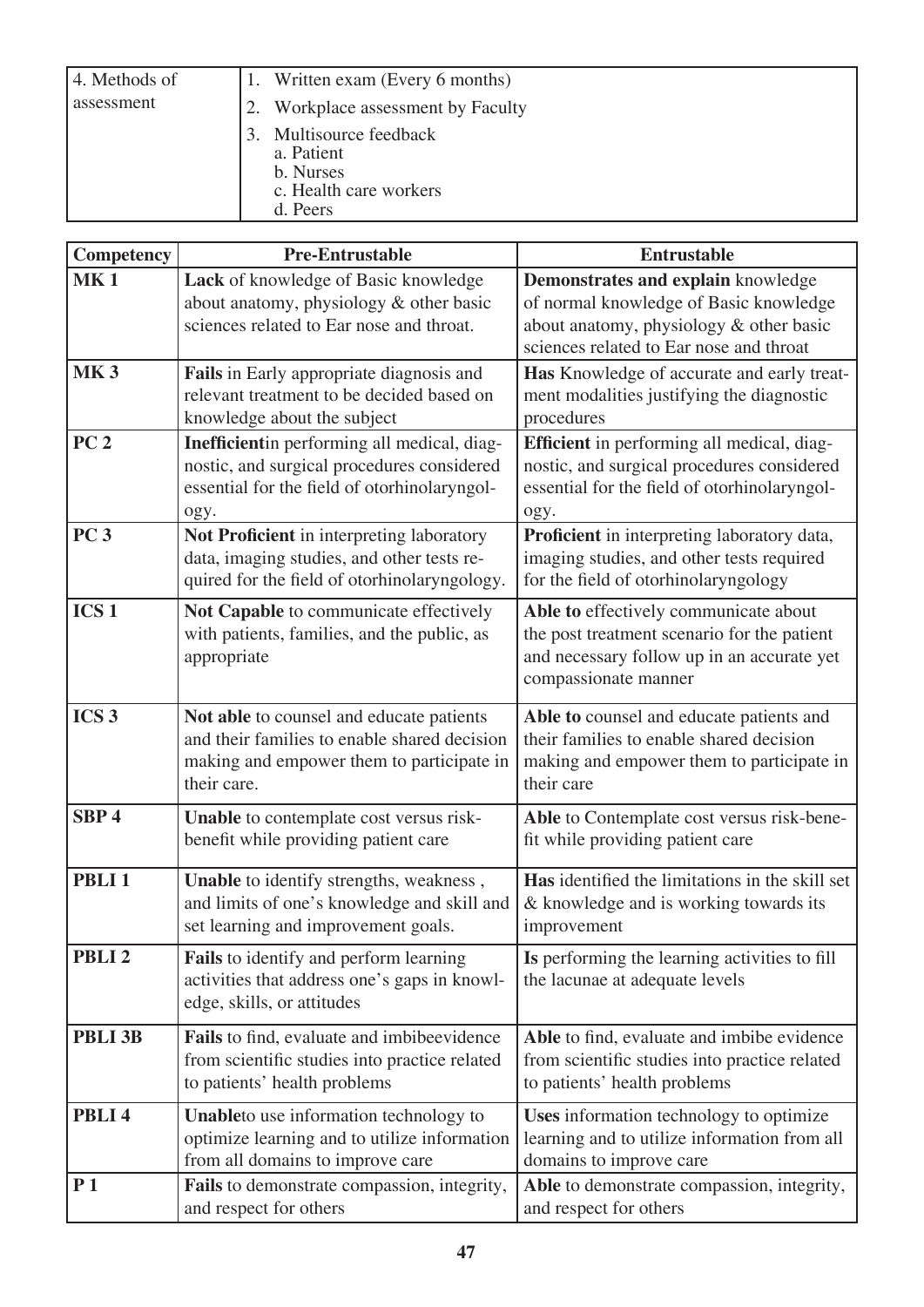| EPA 18: Reading, Doing and Interpreting Audiological investigation like PTA, Impedance, BERA,<br>OAE, SiSi, Tone decay etc                   |                                                                                                                                                                                                                                                                                                                                      |  |  |  |  |  |  |  |  |
|----------------------------------------------------------------------------------------------------------------------------------------------|--------------------------------------------------------------------------------------------------------------------------------------------------------------------------------------------------------------------------------------------------------------------------------------------------------------------------------------|--|--|--|--|--|--|--|--|
|                                                                                                                                              |                                                                                                                                                                                                                                                                                                                                      |  |  |  |  |  |  |  |  |
| Description<br>1.<br>activity:<br>This<br>the<br>brief<br>included<br>a<br>rationale and a list of<br>the functions required<br>for the EPA. | of Post graduates must have the basic knowledge about various types of audiometry<br>and other hearing assessment tests. They should know about the indications as well<br>as the applications of these diagnostic tests in the field of otology. Interpretation<br>and arriving at the diagnosis should be learnt during the course |  |  |  |  |  |  |  |  |
| 2.<br>Most<br>domains<br>of<br>competence:                                                                                                   | relevant   MK, PC, ICS, SBP, P                                                                                                                                                                                                                                                                                                       |  |  |  |  |  |  |  |  |
| 3.                                                                                                                                           | Competencies   MK 1.3, MK 3.3                                                                                                                                                                                                                                                                                                        |  |  |  |  |  |  |  |  |
| within each domain<br>critical to entrustment                                                                                                | PC 2.3 PC 3.3                                                                                                                                                                                                                                                                                                                        |  |  |  |  |  |  |  |  |
| decisions:                                                                                                                                   | ICS 1.3, ICS 3.3                                                                                                                                                                                                                                                                                                                     |  |  |  |  |  |  |  |  |
|                                                                                                                                              | <b>SBP 4.2</b>                                                                                                                                                                                                                                                                                                                       |  |  |  |  |  |  |  |  |
|                                                                                                                                              | PBLI 1.3, PBLI 2.3, PBLI 3B.3, PBLI 4.3                                                                                                                                                                                                                                                                                              |  |  |  |  |  |  |  |  |
|                                                                                                                                              | P1.3                                                                                                                                                                                                                                                                                                                                 |  |  |  |  |  |  |  |  |
| 4. Methods of                                                                                                                                | Written exam (Every 6 months)<br>1.                                                                                                                                                                                                                                                                                                  |  |  |  |  |  |  |  |  |
| assessment                                                                                                                                   | Workplace assessment by Faculty<br>2.                                                                                                                                                                                                                                                                                                |  |  |  |  |  |  |  |  |
|                                                                                                                                              | Multisource feedback<br>3.<br>a. Patient<br>b. Nurses<br>c. Health care workers<br>d. Peers                                                                                                                                                                                                                                          |  |  |  |  |  |  |  |  |

| Competency       | <b>Pre-Entrustable</b>                                                                                                                            | <b>Entrustable</b>                                                                                                                                         |
|------------------|---------------------------------------------------------------------------------------------------------------------------------------------------|------------------------------------------------------------------------------------------------------------------------------------------------------------|
| <b>MK1</b>       | Lack of knowledge of Basic knowledge<br>about anatomy, physiology & other basic                                                                   | Demonstrates and explain knowledge<br>of normal knowledge of Basic knowledge                                                                               |
|                  | sciences related to Ear nose and throat.                                                                                                          | about anatomy, physiology & other basic<br>sciences related to Ear nose and throat                                                                         |
| <b>MK3</b>       | Fails in Early appropriate diagnosis and<br>relevant treatment to be decided based on<br>knowledge about the subject                              | Has Knowledge of accurate and early treat-<br>ment modalities justifying the diagnostic<br>procedures                                                      |
| PC <sub>2</sub>  | Inefficientin performing all medical, diag-<br>nostic, and surgical procedures considered<br>essential for the field of otorhinolaryngol-<br>ogy. | Efficient in performing all medical, diag-<br>nostic, and surgical procedures considered<br>essential for the field of otorhinolaryngol-<br>ogy.           |
| PC <sub>3</sub>  | Not Proficient in interpreting laboratory<br>data, imaging studies, and other tests re-<br>quired for the field of otorhinolaryngology.           | Proficient in interpreting laboratory data,<br>imaging studies, and other tests required<br>for the field of otorhinolaryngology                           |
| ICS <sub>1</sub> | Not Capable to communicate effectively<br>with patients, families, and the public, as<br>appropriate                                              | Able to effectively communicate about<br>the post treatment scenario for the patient<br>and necessary follow up in an accurate yet<br>compassionate manner |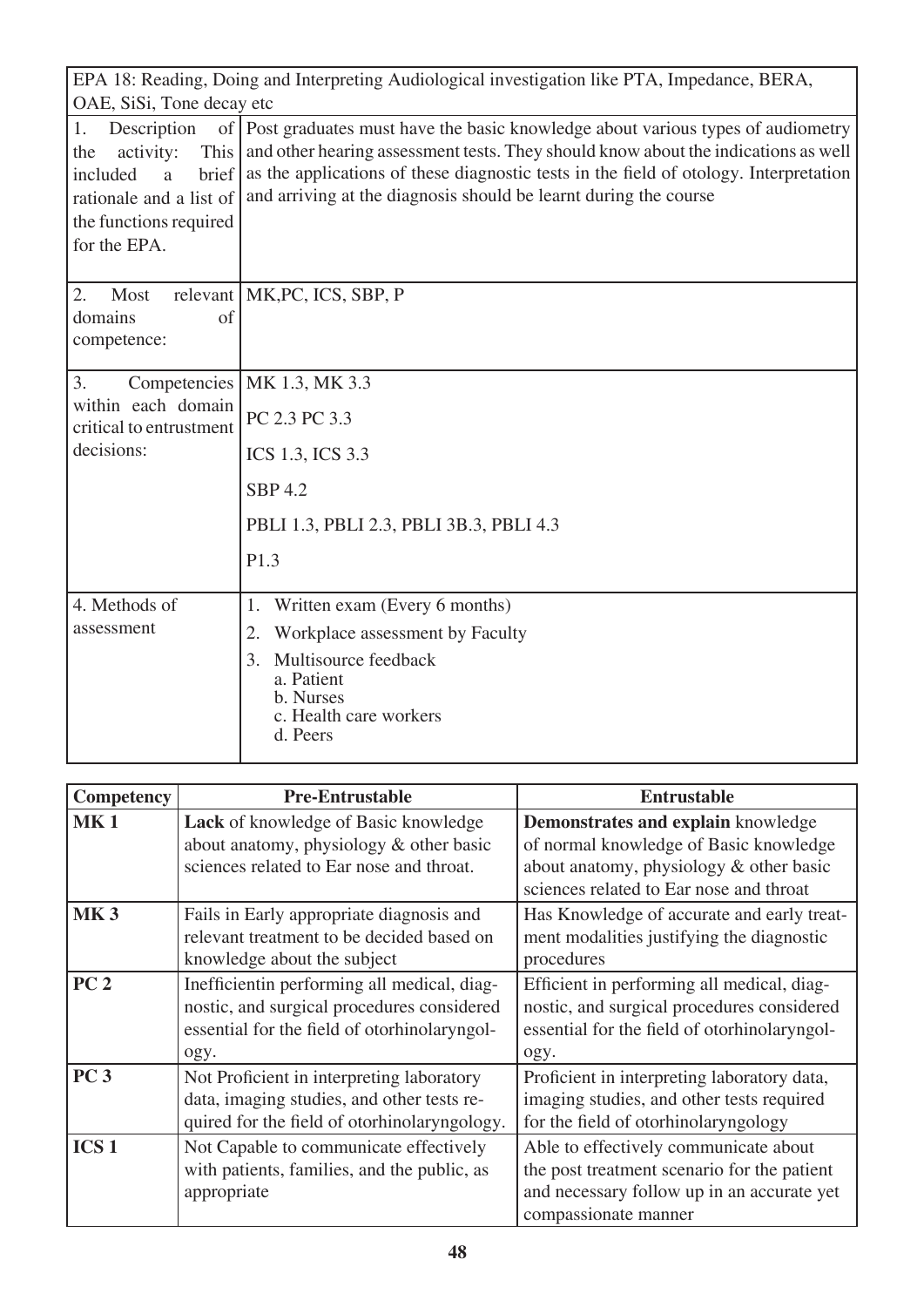| ICS <sub>3</sub>                                                                                                                          |                     | Not able to counsel and educate patients<br>and their families to enable shared decision    | Able to counsel and educate patients and<br>their families to enable shared decision                                                                                                                                                                                                                                               |  |  |  |  |  |
|-------------------------------------------------------------------------------------------------------------------------------------------|---------------------|---------------------------------------------------------------------------------------------|------------------------------------------------------------------------------------------------------------------------------------------------------------------------------------------------------------------------------------------------------------------------------------------------------------------------------------|--|--|--|--|--|
|                                                                                                                                           |                     | making and empower them to participate in                                                   | making and empower them to participate in<br>their care                                                                                                                                                                                                                                                                            |  |  |  |  |  |
|                                                                                                                                           | their care.         |                                                                                             |                                                                                                                                                                                                                                                                                                                                    |  |  |  |  |  |
| SBP <sub>4</sub>                                                                                                                          |                     | Unable to contemplate cost versus risk-<br>benefit while providing patient care             | Able to Contemplate cost versus risk-bene-<br>fit while providing patient care                                                                                                                                                                                                                                                     |  |  |  |  |  |
| PBLI <sub>1</sub>                                                                                                                         |                     | Unable to identify strengths, weakness,                                                     | Has identified the limitations in the skill set                                                                                                                                                                                                                                                                                    |  |  |  |  |  |
|                                                                                                                                           |                     | and limits of one's knowledge and skill and                                                 | & knowledge and is working towards its                                                                                                                                                                                                                                                                                             |  |  |  |  |  |
|                                                                                                                                           |                     | set learning and improvement goals.                                                         | improvement                                                                                                                                                                                                                                                                                                                        |  |  |  |  |  |
| PBLI <sub>2</sub>                                                                                                                         |                     | Fails to identify and perform learning                                                      | Is performing the learning activities to fill                                                                                                                                                                                                                                                                                      |  |  |  |  |  |
|                                                                                                                                           |                     | activities that address one's gaps in knowl-                                                | the lacunae at adequate levels                                                                                                                                                                                                                                                                                                     |  |  |  |  |  |
|                                                                                                                                           |                     | edge, skills, or attitudes                                                                  |                                                                                                                                                                                                                                                                                                                                    |  |  |  |  |  |
| PBLI 3B                                                                                                                                   |                     | Fails to find, evaluate and imbibeevidence                                                  | Able to find, evaluate and imbibe evidence                                                                                                                                                                                                                                                                                         |  |  |  |  |  |
|                                                                                                                                           |                     | from scientific studies into practice related<br>to patients' health problems               | from scientific studies into practice related<br>to patients' health problems                                                                                                                                                                                                                                                      |  |  |  |  |  |
| PBLI <sub>4</sub>                                                                                                                         |                     | Unableto use information technology to                                                      | Uses information technology to optimize                                                                                                                                                                                                                                                                                            |  |  |  |  |  |
|                                                                                                                                           |                     | optimize learning and to utilize information                                                | learning and to utilize information from all                                                                                                                                                                                                                                                                                       |  |  |  |  |  |
|                                                                                                                                           |                     | from all domains to improve care                                                            | domains to improve care                                                                                                                                                                                                                                                                                                            |  |  |  |  |  |
| P <sub>1</sub>                                                                                                                            |                     | Fails to demonstrate compassion, integrity,                                                 | Able to demonstrate compassion, integrity,                                                                                                                                                                                                                                                                                         |  |  |  |  |  |
|                                                                                                                                           |                     | and respect for others                                                                      | and respect for others                                                                                                                                                                                                                                                                                                             |  |  |  |  |  |
|                                                                                                                                           |                     | EPA 19: Research methodology and writing of paper, Poster presentation and publications     |                                                                                                                                                                                                                                                                                                                                    |  |  |  |  |  |
| Description<br>1.<br>activity:<br>the<br>included<br>a<br>rationale and a list of<br>the functions required<br>for the EPA.<br>2.<br>Most | of<br>This<br>brief | being published into renowned journals.<br>relevant   MK, PC, ICS, SBP, P.                  | Residents should be sensitized towards the field of research contributing to<br>publications in otorhinolaryngology, They should know the basics of research<br>methodology, how to write a paper, poster or contribute into any publication. At<br>the end of 3 years, resident must have one paper, poster and presentation each |  |  |  |  |  |
| domains<br>competence:                                                                                                                    | of                  |                                                                                             |                                                                                                                                                                                                                                                                                                                                    |  |  |  |  |  |
| 3.                                                                                                                                        | Competencies        | MK1.3, MK 5.3                                                                               |                                                                                                                                                                                                                                                                                                                                    |  |  |  |  |  |
| within each domain<br>critical to entrustment                                                                                             |                     | PC 5.3                                                                                      |                                                                                                                                                                                                                                                                                                                                    |  |  |  |  |  |
| decisions:                                                                                                                                |                     | <b>ICS 2.3</b>                                                                              |                                                                                                                                                                                                                                                                                                                                    |  |  |  |  |  |
|                                                                                                                                           |                     | <b>SBP 5.3</b>                                                                              |                                                                                                                                                                                                                                                                                                                                    |  |  |  |  |  |
|                                                                                                                                           |                     | PBLI 1.3, PBLI 3B.3, PBLI 4.3, PBLI 5.3                                                     |                                                                                                                                                                                                                                                                                                                                    |  |  |  |  |  |
|                                                                                                                                           | P1.3                |                                                                                             |                                                                                                                                                                                                                                                                                                                                    |  |  |  |  |  |
| 4. Methods of                                                                                                                             |                     | Written exam (Every 6 months)<br>1.                                                         |                                                                                                                                                                                                                                                                                                                                    |  |  |  |  |  |
| assessment                                                                                                                                |                     | Workplace assessment by Faculty<br>2.                                                       |                                                                                                                                                                                                                                                                                                                                    |  |  |  |  |  |
|                                                                                                                                           |                     | Multisource feedback<br>3.<br>a. Patient<br>b. Nurses<br>c. Health care workers<br>d. Peers |                                                                                                                                                                                                                                                                                                                                    |  |  |  |  |  |
|                                                                                                                                           |                     |                                                                                             |                                                                                                                                                                                                                                                                                                                                    |  |  |  |  |  |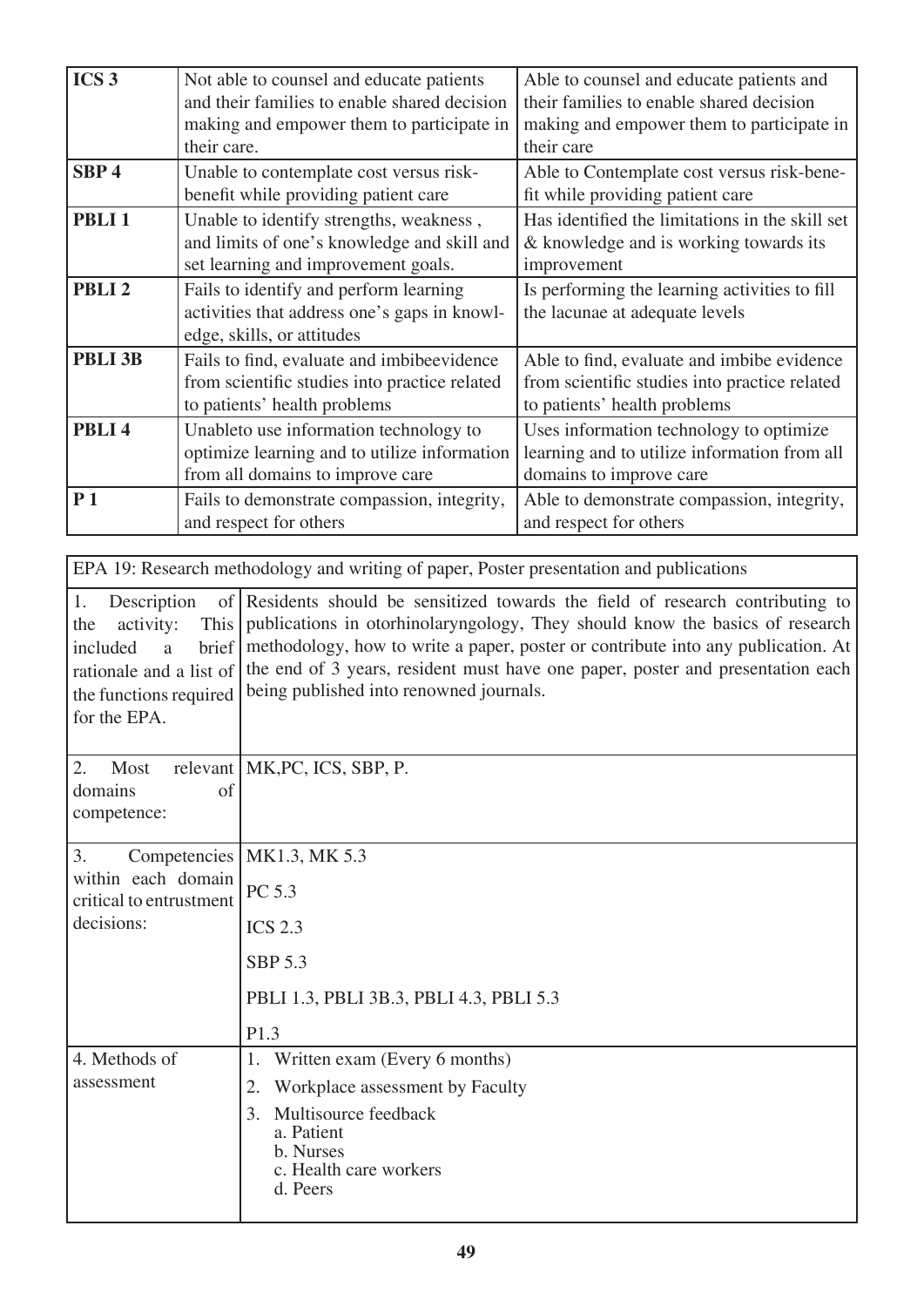| Competency        | <b>Pre-Entrustable</b>                                                                 | <b>Entrustable</b>                                                                    |  |  |  |
|-------------------|----------------------------------------------------------------------------------------|---------------------------------------------------------------------------------------|--|--|--|
| <b>MK1</b>        | Not Able To identify symptoms and signs                                                | Able to arrive at a diagnosis after going                                             |  |  |  |
|                   | highlighting abnormality associated with                                               | through the symptoms and signs of the                                                 |  |  |  |
|                   | ear, nose, throat, head& neck with help of                                             | presenting disease                                                                    |  |  |  |
|                   | proper knowledge about the subject                                                     |                                                                                       |  |  |  |
| <b>MK5</b>        | Fails inlearning about epidemiological sci-                                            | Learns about epidemiological sciences                                                 |  |  |  |
|                   | ences to identify health problems, risk fac-                                           | to identify health problems, risk factors,                                            |  |  |  |
|                   | tors, disease prevention/health promotion                                              | disease prevention/health promotion efforts                                           |  |  |  |
|                   | efforts for patients and populations along                                             | for patients and populations along with                                               |  |  |  |
|                   | with knowledge of translation, creation,                                               | knowledge of translation, creation, dissemi-                                          |  |  |  |
|                   | dissemination of such new health care                                                  | nation of such new health care knowledge<br>and practices                             |  |  |  |
| <b>PC 5</b>       | knowledge and practices                                                                |                                                                                       |  |  |  |
|                   | Fails to provide health care services with<br>the aim of preventing health problems or | Able to provide health care services with<br>the aim of preventing health problems or |  |  |  |
|                   | maintaining health and to provide appropri-                                            | maintaining health and to provide appropri-                                           |  |  |  |
|                   | ate referral of patients whenever warranted.                                           | ate referral of patients whenever warranted.                                          |  |  |  |
| ICS <sub>2</sub>  | Unable to develop effective communica-                                                 | Able to develop effective communication                                               |  |  |  |
|                   | tion with colleagues within specialty, other                                           | with colleagues within specialty, other                                               |  |  |  |
|                   | health professionals, and health-related                                               | health professionals, and health-related                                              |  |  |  |
|                   | agencies.                                                                              | agencies.                                                                             |  |  |  |
| SBP <sub>5</sub>  | Unable to perform administrative and prac-                                             | Able to perform administrative and practice                                           |  |  |  |
|                   | tice management responsibilities according                                             | management responsibilities according to                                              |  |  |  |
|                   | to one's role, abilities, and qualifications                                           | one's role, abilities, and qualifications and                                         |  |  |  |
|                   | and to portray appropriate role modelling                                              | to portray appropriate role modelling                                                 |  |  |  |
| PBLI <sub>1</sub> | Unable to identify strengths, weakness,                                                | Has identified the limitations in the skill set                                       |  |  |  |
|                   | and limits of one's knowledge and skill and                                            | & knowledge and is working towards its                                                |  |  |  |
|                   | set learning and improvement goals.                                                    | improvement                                                                           |  |  |  |
| PBLI 3B           | Fails to find, evaluate and imbibeevidence                                             | Able to find, evaluate and imbibe evidence                                            |  |  |  |
|                   | from scientific studies into practice related                                          | from scientific studies into practice related                                         |  |  |  |
|                   | to patients' health problems                                                           | to patients' health problems                                                          |  |  |  |
| PBLI <sub>4</sub> | <b>Unable</b> to use information technology to                                         | Able to use information technology to                                                 |  |  |  |
|                   | optimize learning and to utilize information                                           | optimize learning and to utilize information                                          |  |  |  |
|                   | from all domains to improve care                                                       | from all domains to improve care                                                      |  |  |  |
| PBLI <sub>5</sub> | Fails to participate in the education of                                               | Participates in the education of patients,                                            |  |  |  |
|                   | patients, families, students, trainees, peers,                                         | families, students, trainees, peers, and other                                        |  |  |  |
|                   | and other health professionals                                                         | health professionals                                                                  |  |  |  |
| <b>P1</b>         | Fails to demonstrate compassion, integrity,                                            | Demonstrate compassion, integrity, and                                                |  |  |  |
|                   | and respect for others                                                                 | respect for others                                                                    |  |  |  |

| EPA 20: Performing cadaveric dissection to learn temporal bone dissection |                                                                                        |  |  |  |  |  |  |  |  |
|---------------------------------------------------------------------------|----------------------------------------------------------------------------------------|--|--|--|--|--|--|--|--|
| Description                                                               | of   Post graduates should have the basic knowledge about basic surgical anatomy and   |  |  |  |  |  |  |  |  |
| the<br>activity:                                                          | This related surgical steps temporal bone dissection. Cadaveric dissection of temporal |  |  |  |  |  |  |  |  |
| brief  <br>included a                                                     | bone will provide real like simulation to further advanced ear surgeries               |  |  |  |  |  |  |  |  |
| rationale and a list of                                                   |                                                                                        |  |  |  |  |  |  |  |  |
| the functions required                                                    |                                                                                        |  |  |  |  |  |  |  |  |
| for the EPA.                                                              |                                                                                        |  |  |  |  |  |  |  |  |
| 2. Most                                                                   | relevant   MK, PC, ICS, SBP, P                                                         |  |  |  |  |  |  |  |  |
| domains<br>of                                                             |                                                                                        |  |  |  |  |  |  |  |  |
| competence:                                                               |                                                                                        |  |  |  |  |  |  |  |  |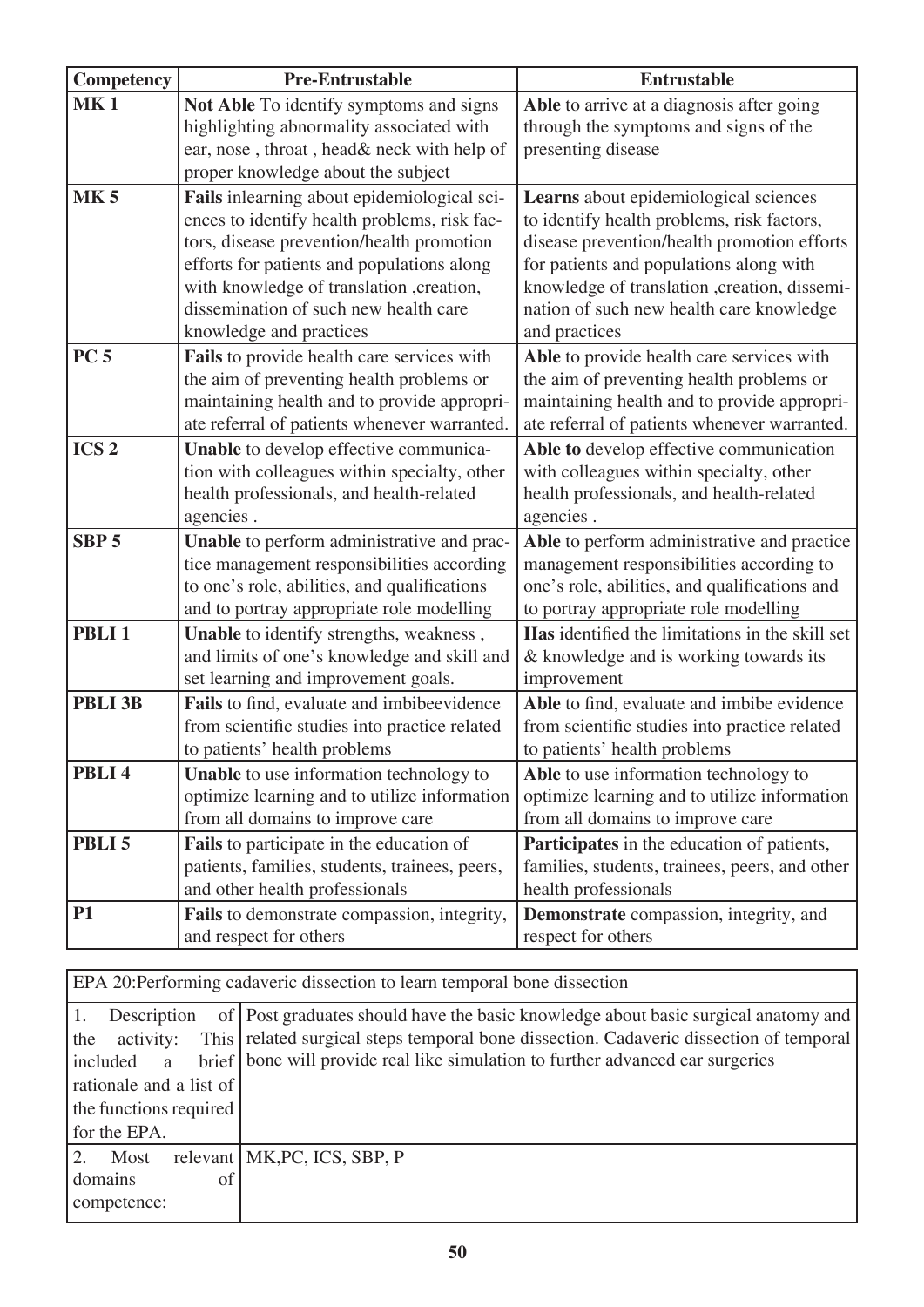| 3.<br>Competencies   MK 1.3<br>within each domain<br>critical to entrustment | PBLI 1.3, PBLI 2.3, PBLI 3A.3                                                               |  |  |  |  |  |  |  |
|------------------------------------------------------------------------------|---------------------------------------------------------------------------------------------|--|--|--|--|--|--|--|
| decisions:<br>P 1.3                                                          |                                                                                             |  |  |  |  |  |  |  |
| 4. Methods of                                                                | 1. Written exam (Every 6 months)                                                            |  |  |  |  |  |  |  |
| assessment                                                                   | Workplace assessment by Faculty                                                             |  |  |  |  |  |  |  |
|                                                                              | Multisource feedback<br>3.<br>a. Patient<br>b. Nurses<br>c. Health care workers<br>d. Peers |  |  |  |  |  |  |  |

| Competency        | <b>Pre-Entrustable</b>                       | <b>Entrustable</b>                                     |
|-------------------|----------------------------------------------|--------------------------------------------------------|
| <b>MK1</b>        | Lack of knowledge of Basic knowledge         | Demonstrates and explain knowledge                     |
|                   | about anatomy, physiology & other basic      | of normal knowledge of Basic knowledge                 |
|                   | sciences related to Ear nose and throat.     | about anatomy, physiology & other basic                |
|                   |                                              | sciences related to Ear nose and throat                |
| PBLI <sub>1</sub> | Unable to identify strengths, weakness,      | <b>Has</b> identified the limitations in the skill set |
|                   | and limits of one's knowledge and skill and  | & knowledge and is working towards its                 |
|                   | set learning and improvement goals.          | improvement                                            |
| PBLI <sub>2</sub> | Fails to identify and perform learning       | Is performing the learning activities to fill          |
|                   | activities that address one's gaps in knowl- | the lacunae at adequate levels                         |
|                   | edge, skills, or attitudes                   |                                                        |
| PBLI 3A           | Unable to systematically analyse practice    | Is <b>implementing</b> changes in order to better      |
|                   | using quality-improvement methods and        | the practice skills                                    |
|                   | implement changes with the goal of prac-     |                                                        |
|                   | tice improvement along with incorporating    |                                                        |
|                   | feedback into practice                       |                                                        |
| P <sub>1</sub>    | Fails to demonstrate compassion, integrity,  | Demonstrates compassion, integrity, and                |
|                   | and respect for others                       | respect for others                                     |

# **MAPPING**

# **Table 5.Mapping of PO,CO, EPA, Competency and Sub-competency with level**

| General          |                                                                            |          |          |          |          |          |          |          |              |          |                                                                                        |
|------------------|----------------------------------------------------------------------------|----------|----------|----------|----------|----------|----------|----------|--------------|----------|----------------------------------------------------------------------------------------|
| Program outcomes |                                                                            |          |          |          |          |          |          |          |              |          |                                                                                        |
|                  | <b>EPA</b>                                                                 | P        | P        | P        | P        | P        | P        | P        | $\mathbf{P}$ | P        | Domains and levels of                                                                  |
|                  |                                                                            | $\Omega$ | $\Omega$ | $\Omega$ | $\Omega$ | $\Omega$ | $\Omega$ | $\Omega$ | $\Omega$     | $\Omega$ | competency                                                                             |
|                  |                                                                            | ı.       | 2        | 3        | 4        | 5        | 6        |          | 8            | 9        |                                                                                        |
|                  | Gathering a history and per-<br>forming a physical examina-<br>tion        | Y        | Y        |          | Y        |          |          |          |              |          | MK1.3, MK2.3, MK3.3,<br>MK4.3 PC1.3<br>ICS1.3<br>P1.3 & P3.3                           |
| 2                | Prioritizing a differential<br>diagnosis following a Clinical<br>encounter | Y        | Y        |          | Y        |          |          | Y        |              |          | MK1.3, 2.3, 3.3<br>PC 1.3, 3.3<br><b>ICS 1.3</b><br>PBLI 3B.3, 4.3<br>P <sub>1.3</sub> |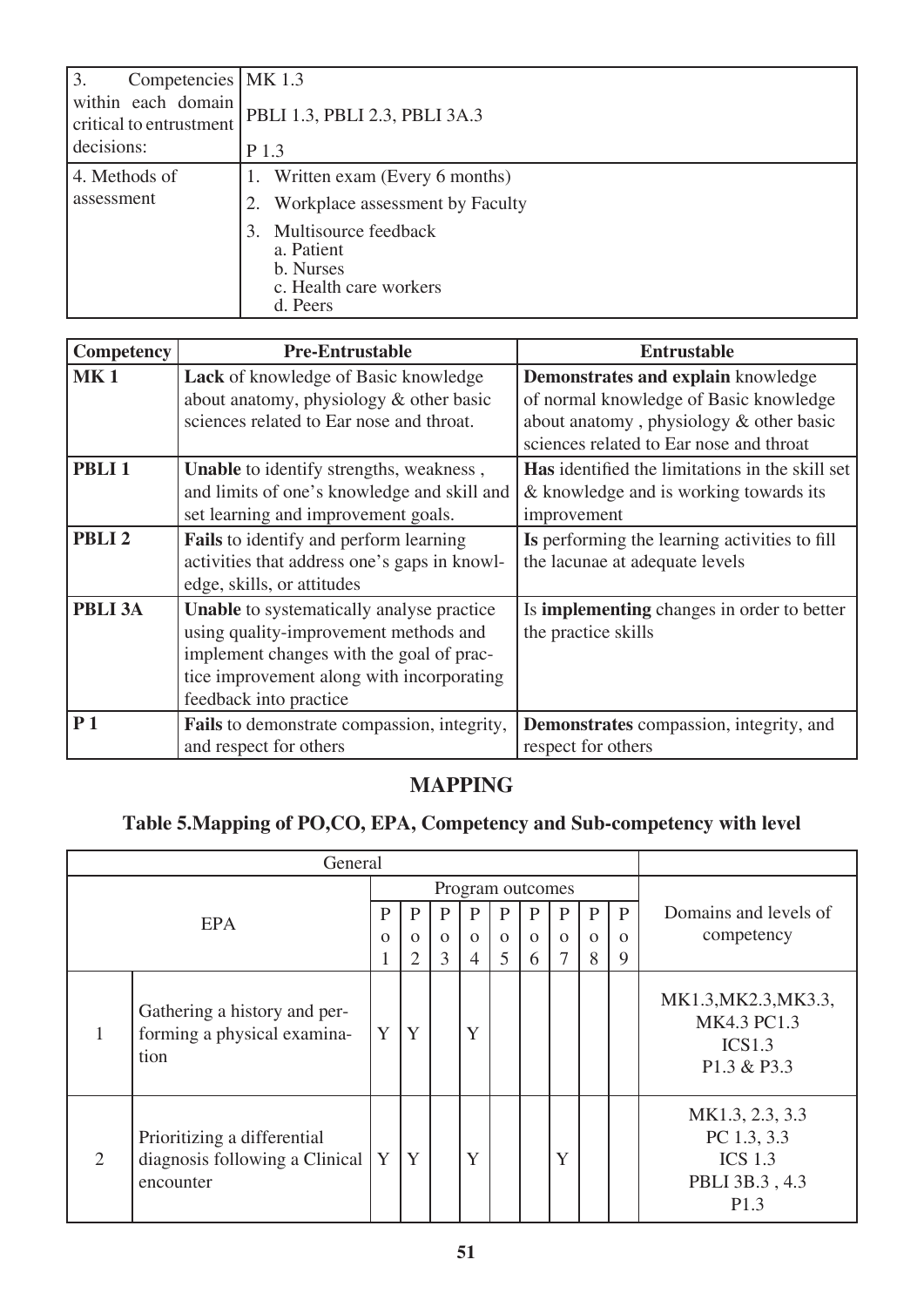| $\overline{3}$ | Recommending and interpret-<br>ing common diagnostic and<br>screening tests                                                                                                                                                                                                                           | Y | Y |   | Y |  | Y | Y |   | MK1.3, MK2.3, MK3.3<br>PC1.3, PC2.3, PC3.3,<br>PC4.3<br>ICS 1.3, ICS 2.3, ICS 3.3<br><b>PBLI 3A.3</b><br>P1.3               |
|----------------|-------------------------------------------------------------------------------------------------------------------------------------------------------------------------------------------------------------------------------------------------------------------------------------------------------|---|---|---|---|--|---|---|---|-----------------------------------------------------------------------------------------------------------------------------|
| $\overline{4}$ | Entering and discussing<br>orders and prescription and<br>giving the necessary instruc-<br>tions to the patients                                                                                                                                                                                      | Y | Y |   | Y |  |   |   | Y | MK 2.3, MK 3.3, MK 4.3<br>PC4.3<br>ICS1.3, ICS 2.3, ICS 3.3<br><b>SBP 4.3</b><br>PBLI 3A.3<br>P 1.3, P4.3                   |
| 5              | Documenting a clinical<br>encounter in patient records<br>while providing an oral pre-<br>sentation of this encounter                                                                                                                                                                                 | Y | Y |   | Y |  |   |   |   | MK 2.3, MK 3.3<br>PC1.3<br><b>ICS2.3 PBLI 1.3</b><br><b>PBLI 4.3</b><br><b>PBLI 5.3</b><br>P1.3<br>P3.3                     |
| 6              | Form clinical questions and<br>retrieve evidence to advance<br>patient care                                                                                                                                                                                                                           | Y | Y |   | Y |  | Y | Y | Y | MK 1.3, MK 2.3, MK 3.3,<br>MK4.3<br>PC 1.3, PC 4.3<br>ICS 1.3, ICS 3.3 SBP4.3<br>PBLI 3A.2, PBLI 5.3<br>P 1.3, P 2.3, P 5.2 |
| $\overline{7}$ | Give or receive a patient<br>hand-over to provide smooth<br>transition care & thus col-<br>laborating as a member of an<br>inter professional team                                                                                                                                                    | Y | Y |   |   |  |   |   | Y | PC 5.3<br>ICS 2.3, ICS 5.2<br>SBP 1.3, SBP 2.3, SBP 3.3<br>PBLI 3A.2 P1.3                                                   |
| 8              | Obtain informed consent for<br>tests and/or procedures                                                                                                                                                                                                                                                | Y | Y |   | Y |  |   |   | Y | MK 4.3<br>PC 2.3, PC 4.2<br>ICS 1.3, ICS 3.3<br><b>SBP 4.3</b><br>PBLI 1.3, PBLI 2.3<br>P 1.3                               |
| 9              | Identify system failures and<br>contribute to a culture of<br>safety and improvement                                                                                                                                                                                                                  |   |   |   |   |  |   |   | Y | ICS 2.3, ICS 5.3<br>SBP 1.3, SBP 3.3, SBP 5.3<br>PBLI 3A.3, PBLI 5.3<br>P1.2                                                |
| 10             | Recognise a patient requiring<br>urgent or emergency care and<br>initiate evaluation and man-<br>agement like management of<br>dizzy patient, management<br>of epistaxis, stridor, foreign<br>body removal in aerodiges-<br>tivetract, and foreign body<br>of ear& nose, nasal fracture<br>reduction. | Y | Y | Y |   |  |   |   |   | MK 1.3, MK2.3, MK 3.3<br>PC 1.3, PC 2.3, PC 3.3, PC<br>5.3<br>ICS 1.2, ICS 3.3, ICS 4.3<br><b>PBLI 1.3</b><br>P1.3          |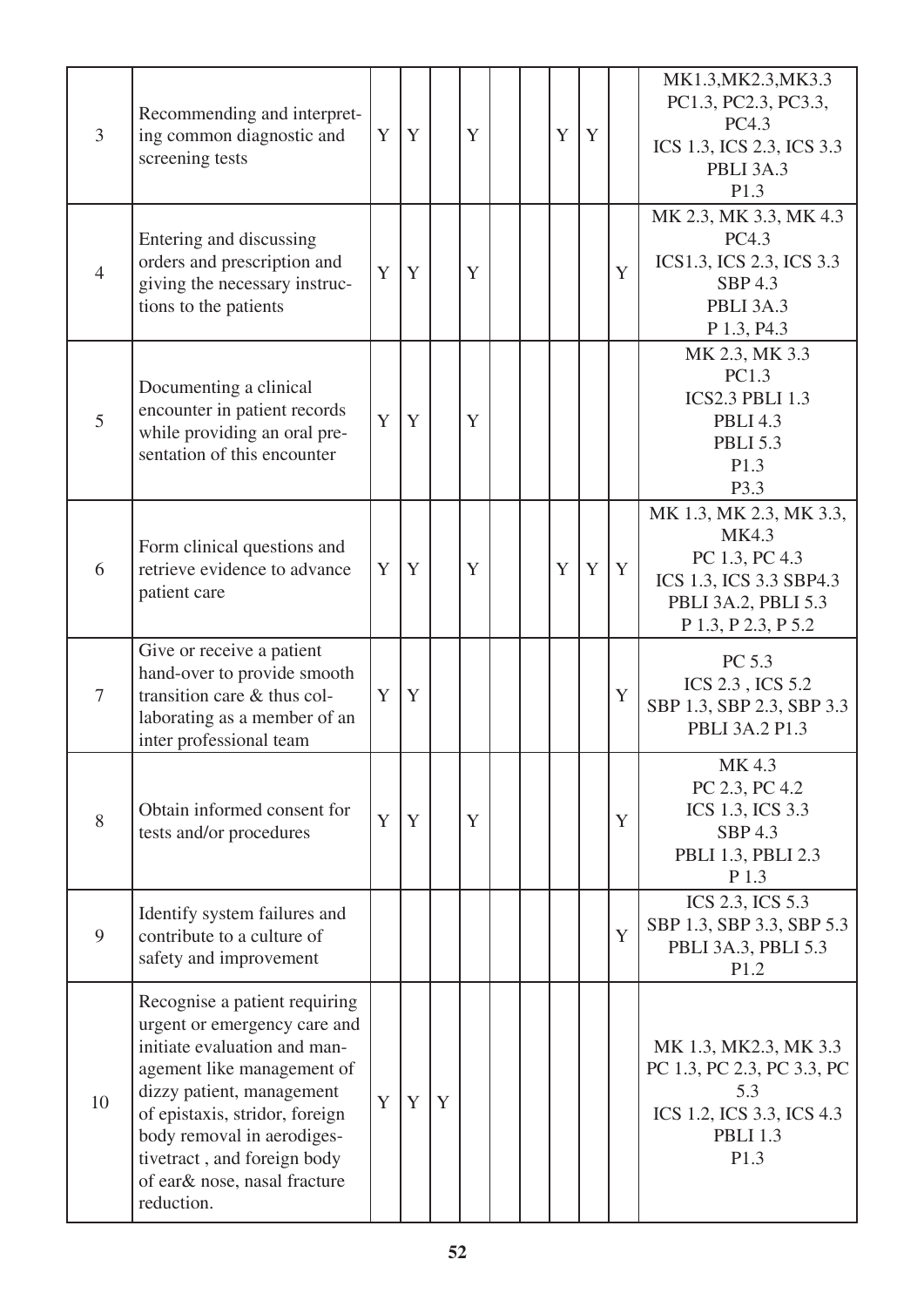| 11 | Post-operative care, evalua-<br>tion and counselling                                                                                                                                                                                                                                                                                 | Y | Y |   |  |   | Y | MK 1.3, MK 4.3<br>PC 4.3<br>ICS 1.3, ICS 3.3, ICS 4.3<br><b>SBP 4.3</b><br><b>PBLI 5.3</b><br>P1.3, P2.3, P4.3              |
|----|--------------------------------------------------------------------------------------------------------------------------------------------------------------------------------------------------------------------------------------------------------------------------------------------------------------------------------------|---|---|---|--|---|---|-----------------------------------------------------------------------------------------------------------------------------|
| 12 | Performing basic surgeries<br>such as Adenotonsillectomy,<br>septoplasty, middle meat-<br>alantrostomy, myringoplasty,<br>cortical mastoidectomy.                                                                                                                                                                                    | Y | Y | Y |  | Y |   | MK 1.3,<br>PC 4.3<br>ICS 3.3, ICS 5.3<br>PBLI 1.3, PBLI 2.3, PBLI<br>3A.3<br>P 1.3                                          |
| 13 | Performing basic office pro-<br>cedures like diagnostic nasal<br>endoscopy, video laryngos-<br>copy, post nasal examination,<br>throat swabs, ear swabs, naso-<br>pharyngeal swabs, FNACs                                                                                                                                            | Y | Y | Y |  |   |   | MK 1.3, MK 3.3<br>PC 2.3 PC 3.3<br>ICS 1.3, ICS 3.3<br><b>SBP 4.3</b><br>PBLI 1.3, PBLI 3B.3<br>P1.2                        |
| 14 | Day care procedures like<br>lobuloplasty, keloid excision,<br>etc                                                                                                                                                                                                                                                                    | Y | Y | Y |  |   |   | MK 1.3<br>PC 4.2<br>ICS 3.3, ICS 5.3<br>PBLI 1.3, PBLI 2.3, PBLI<br>3A.3<br>P1.3                                            |
| 15 | Assisting in advanced surger-<br>ies such as modified radical<br>mastoidectomy, stapedotomy,<br>facial nerve decompression<br>frontal sinusotomy, sphe-<br>noidotomy, orbital decom-<br>pressions, Transphenoidal<br>excision of pitutarymacroade-<br>noma, optic nerve decompres-<br>sion, Head & Neck Surgeries,<br>Laryngectomies | Y | Y | Y |  | Y |   | MK 1.3<br>PC 4.3<br>ICS 1.3, ICS 2.3, ICS 3.3<br><b>SBP 2.2</b><br>PBLI 1.3, PBLI 2.3, PBLI<br>3A.3<br>P1.3.0               |
| 16 | Reading and interpreting X-<br>rays, eg X ray PNS, Mastoids,<br>Nasopharynx, soft tissue neck<br>etc                                                                                                                                                                                                                                 | Y | Y | Y |  |   |   | MK 1.3, MK 3.3<br>PC 2.3 PC 3.3<br>ICS 1.3, ICS 3.3<br><b>SBP 4.2</b><br>PBLI 1.3, PBLI 2.3, PBLI<br>3B.3<br>P 1.3          |
| 17 | Reading and interpreting CT<br>PNS, HRCT Temporal Bone,<br>CT & CECT Neck, CT CP<br>angle, MRI, Barium Studies                                                                                                                                                                                                                       | Y | Y | Y |  |   |   | MK 1.3, MK 3.3<br>PC 2.3 PC 3.3<br>ICS 1.3, ICS 3.3<br><b>SBP 4.2</b><br>PBLI 1.3, PBLI 2.3, PBLI<br>3B.3, PBLI 4.3<br>P1.3 |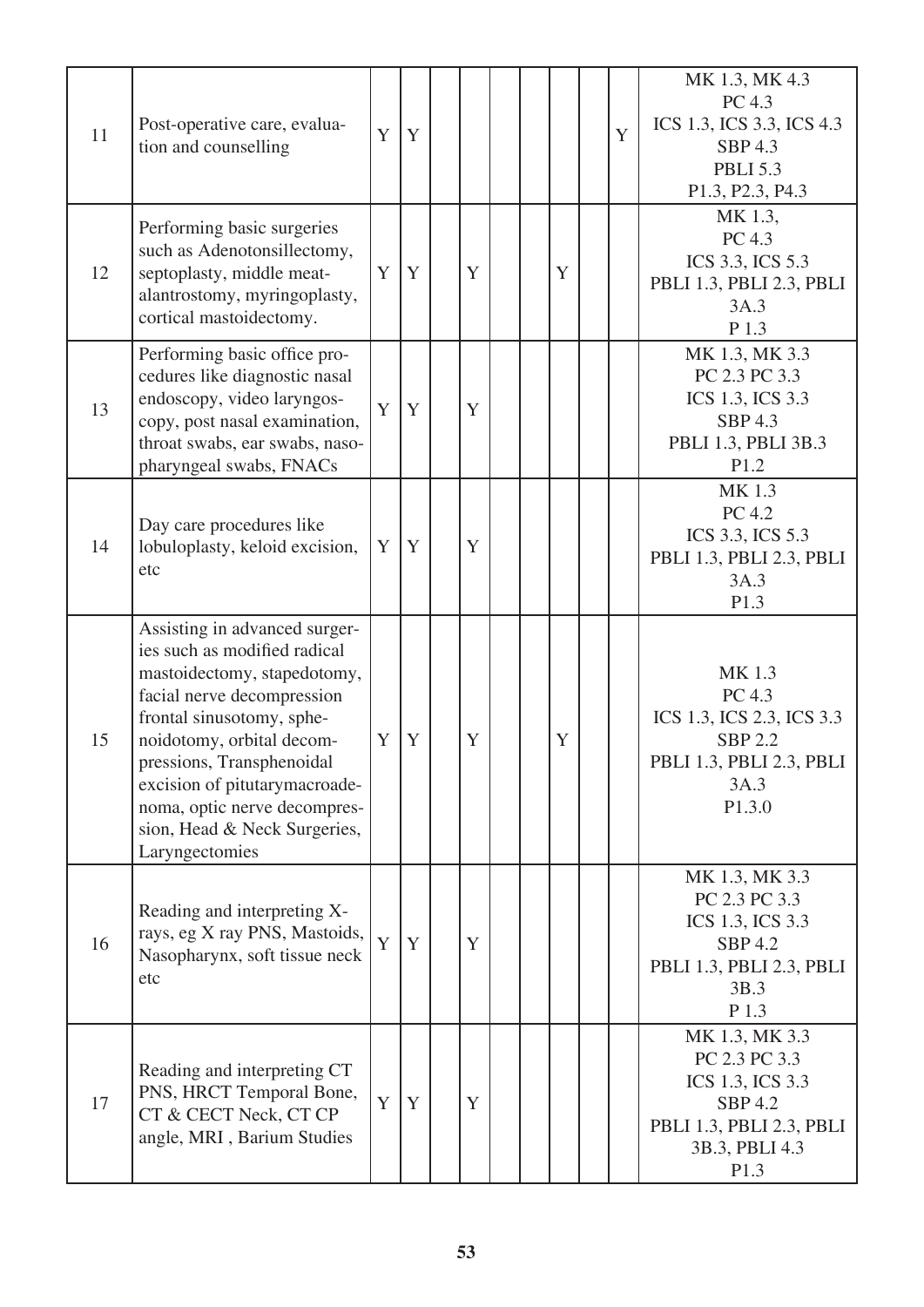| 18 | Reading, Doing and Interpret-<br>ing Audiological investiga-<br>tion like PTA, Impedance,<br>BERA, OAE, SiSi, Tone<br>decay etc | Y | Y |   |   |   |   | Y | MK 1.3, MK 3.3<br>PC 2.3 PC 3.3<br>ICS 1.3, ICS 3.3<br><b>SBP 4.2</b><br>PBLI 1.3, PBLI 2.3, PBLI<br>3B.3, PBLI 4.3<br>P1.3   |
|----|---------------------------------------------------------------------------------------------------------------------------------|---|---|---|---|---|---|---|-------------------------------------------------------------------------------------------------------------------------------|
| 19 | Research methodology and<br>writing of paper, Poster pre-<br>sentation and publications                                         | Y |   |   | Y | Y | Y |   | MK1.3, MK 5.3<br>PC 5.3<br><b>ICS 2.3</b><br><b>SBP 5.3</b><br>PBLI 1.3, PBLI 3B.3,<br>PBLI 4.3, PBLI 5.3<br>P <sub>1.3</sub> |
| 20 | Performing cadaveric dissec-<br>tion to learn temporal bone<br>dissection                                                       | Y | Y | Y |   |   |   |   | MK 1.3<br>PBLI 1.3, PBLI 2.3, PBLI<br>3A.3<br>P 1.3                                                                           |

#### **8.2 Summative Assessment**

#### **Eligibility for appearing in the final university exam**

- Attendance: 75 % in each year
- One poster presentation in International/National/ State level conference.
- One oral presentation International/National/ State level conference.
- Submission of one scientific paper for publication to an indexed journal

#### **Postgraduate Examination shall be in three parts:**

1. Dissertation

 Every post graduate student shall carry out work on an assigned research project under the guidance of a recognised Post Graduate Teacher, the result of which shall be written up and submitted in the form of a Thesis. Work for writing the Thesis is aimed at contributing to the development of a spirit of enquiry, besides exposing the post graduate student to the techniques of research, critical analysis, acquaintance with the latest advances in medical science and the manner of identifying and consulting available literature. Thesis shall be submitted at least six months before the Theory and Clinical / Practical examination and will be evaluated by two external. A post graduate student shall be allowed to appear for the Theory and Practical/Clinical examination only after the acceptance of the Thesis by the examiners.

2. Theory Examination:

There should be four theory papers, as given below:

- Paper I : Applied Basic science related to otorhinolaryngology
- Paper II: Principles and practices of oto-rhinology
- Paper III: Recent advance In otorhinolaryngology and head and neck
- Paper IV: General surgical principles in laryngology and head and neck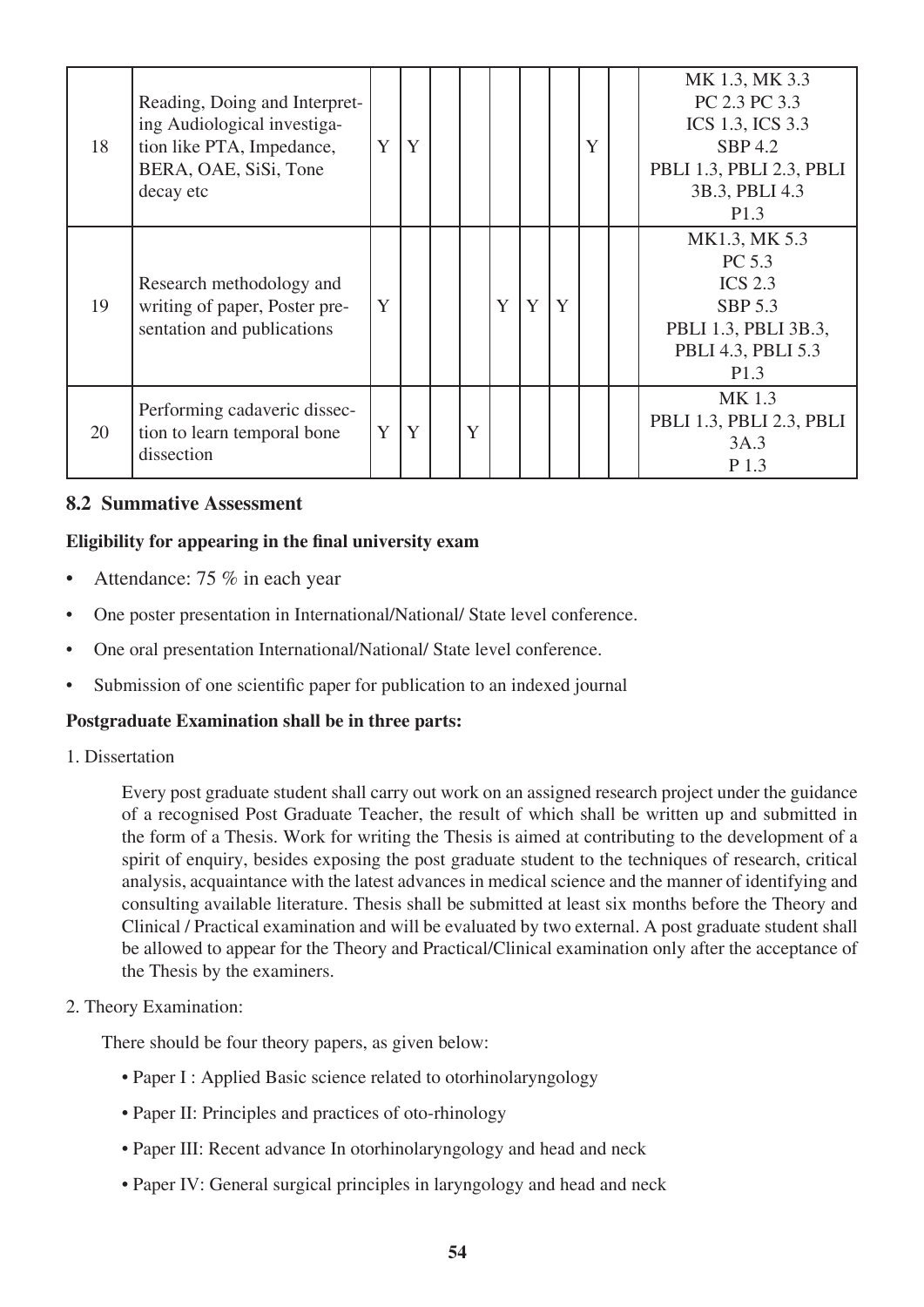Each theory paper will be of 100 marks i.e. 4 papers – 100 marks each (Total 400). Each paper will have 10 short essay answer questions of 10 marks each.

3. Clinical, Oral/viva voce Examination including Dissertation and Spotters: shall be as given below:

The summative examination would be carried out as per the rule given in the **Post Graduate Medical Education Regulations,** 2000.

Each student will be evaluated with all the components of clinical and viva-voce

- Clinical (200)
- Long Case: 1 case (80)
- Short Case: 3 cases (40)
- Viva-voce: (100)
	- Instruments (20)
	- Pathology specimens and operative surgery (20)
	- Radiology (20)
	- Audiology (20)
	- General Viva (20)

**Pass criteria :** The examination MS shall be held at the end of 3rd academic year. There will be four evaluation for each theory paper. The examinations shall be organised on the basis of 'Marking system' to evaluate and to certify post graduate student's level of knowledge, skill and competence at the end of the training. Obtaining a minimum of 50% marks in 'Theory' as well as 'Practical' separately shall be mandatory for passing examination as a whole. Student must secure minimum of 40% in each paper and in aggregate 50% overall as far as theory is concerned .

# **9. Blue print of Weight of the system**

| Paper I: Applied Basic sci-<br>ence related to otorhinolar-<br>yngologySl.N0 | <b>Discipline</b> | <b>Topics</b>                    | Weight-<br>age | <b>Marks</b><br><b>Allotted</b> | No. of<br>Ques-<br>tion |
|------------------------------------------------------------------------------|-------------------|----------------------------------|----------------|---------------------------------|-------------------------|
|                                                                              | Anatomy           | Anatomy & Embryology of $ 30\% $ |                | 30                              | 3                       |
|                                                                              |                   | Ear Anatomy & Embryol-           |                |                                 |                         |
|                                                                              |                   | ogy of Nose and Paranal          |                |                                 |                         |
|                                                                              |                   | sinuses & orbit Anatomy $\&$     |                |                                 |                         |
|                                                                              |                   | Embryology of throat, tra-       |                |                                 |                         |
|                                                                              |                   | chea, and deep neck spaces       |                |                                 |                         |
|                                                                              |                   | Anatomy & Embryology             |                |                                 |                         |
|                                                                              |                   | of Salivary glands, Thyroid      |                |                                 |                         |
|                                                                              |                   | and Parathyroid Anatomy          |                |                                 |                         |
|                                                                              |                   | of skull base and cranial        |                |                                 |                         |
|                                                                              |                   | fossa's, cerebellum and          |                |                                 |                         |
|                                                                              |                   | brainstem Anatomy and            |                |                                 |                         |
|                                                                              |                   | embryology of pleura,            |                |                                 |                         |
|                                                                              |                   | pleural cavity and broncho-      |                |                                 |                         |
|                                                                              |                   | pulmonary segments.              |                |                                 |                         |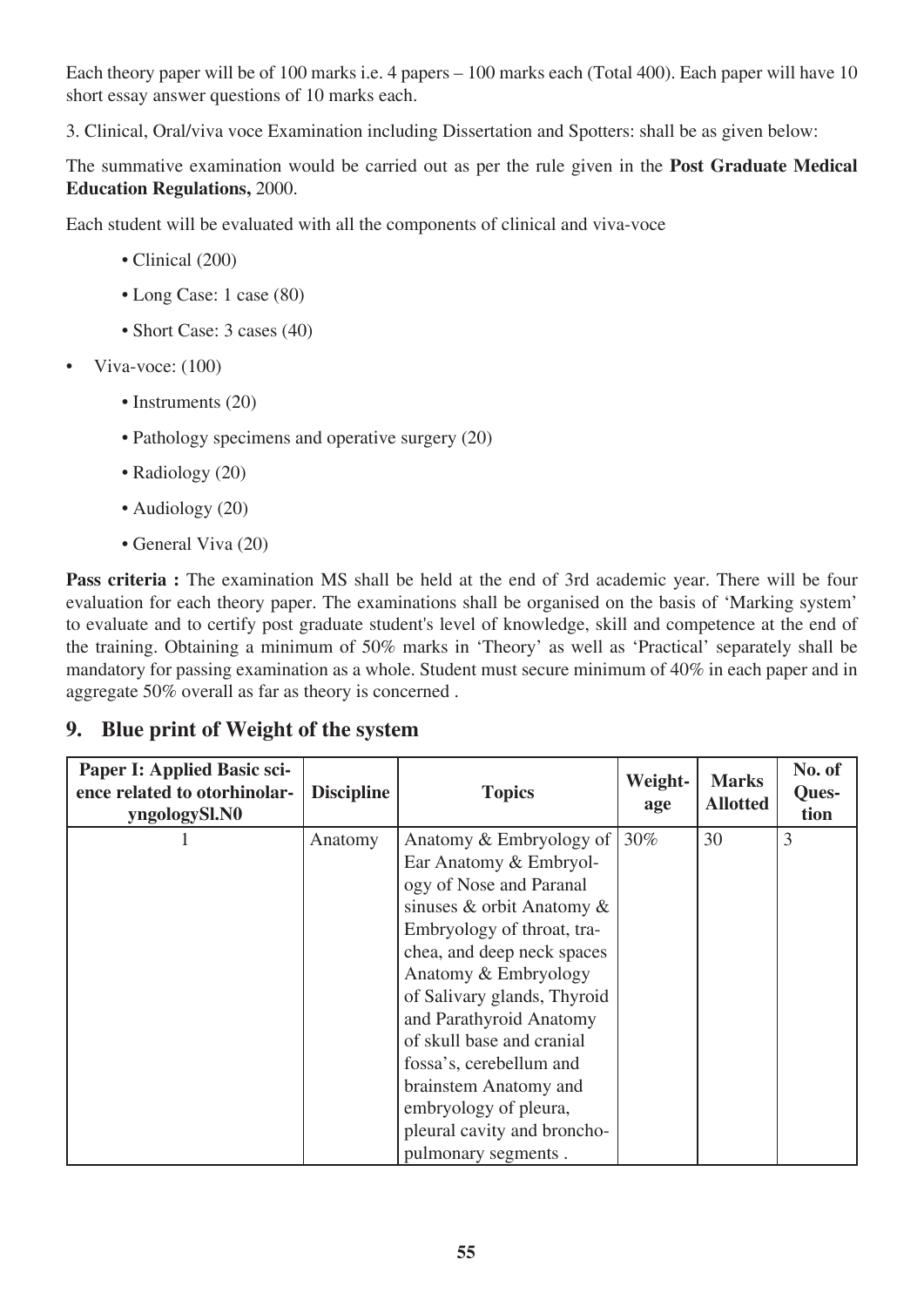| $\overline{2}$ | Biochem-<br>istry | Fluid and electrolyte bal-<br>ance, biochemistry of peri-<br>lymph and endolymph, csf<br>, saliva , nasal secretion , etc                                                                                                                                                                                                 | 10% | 10 | 1            |
|----------------|-------------------|---------------------------------------------------------------------------------------------------------------------------------------------------------------------------------------------------------------------------------------------------------------------------------------------------------------------------|-----|----|--------------|
| 3              | Physiol-<br>ogy   | Physiology of Perception<br>of sound &equilibrium<br>Perception of sound at the<br>auditory cortex Physiol-<br>ogy of nose and paranasal<br>sinuses& smell; Physiology<br>of salivary glands; Physiol-<br>ogy of speech; Physiology<br>of Respiration; Physiology<br>of deglutition                                       | 10% | 10 | $\mathbf{1}$ |
| $\overline{4}$ | Pharma-<br>cology | Pharmacokinetics, Phar-<br>macodynamics and adverse<br>effects of antihistamines,<br>decongestants, steroids<br>(especially topical), Anti-<br>microbial agents, cancer<br>chemotherapeutic agents,<br>antifungals, anti-vertig-<br>enous drugs, nsaids , elec-<br>trolyte and fluids and drugs<br>related to anaesthesia | 10% | 10 | $\mathbf{1}$ |
| 5              | Microbiol-<br>ogy | Bacteriology, Virology and<br>Mycology in Otolaryngol<br>ogy Sterilisation techniques<br>in OT                                                                                                                                                                                                                            | 10% | 10 | $\mathbf{1}$ |
| 6              | Anaesthe-<br>sia  | Various anaesthetic tech-<br>niques used in ENT such<br>as Jet ventilation, Airway<br>management, Pain manage-<br>ment, Local anaesthesia<br>related to ENT Pharmacol-<br>ogy related to anaesthesia                                                                                                                      | 10% | 10 | 1            |
| $\overline{7}$ | Pathology         | Ear, Nose & Throat Pathol-<br>ogy Various pathological<br>techniques such as Prepara-<br>tion of slides in relation to<br>biopsy & FNAC                                                                                                                                                                                   | 20% | 20 | $\sqrt{2}$   |

# **Paper II:Principles and practices of oto-rhinology**

| <b>SI.NO</b> | <b>Section</b>      | <b>Topics</b>                                                                                            | Weightage | <b>Marks Allot-</b><br>ted | <b>No.of Ques-</b><br>tion |
|--------------|---------------------|----------------------------------------------------------------------------------------------------------|-----------|----------------------------|----------------------------|
|              | <b>External Ear</b> | Infections of external ear,<br>Repair of deformities of ex-<br>ternal ear, Tumours of ex-<br>ternal ear, | $10\%$    | 10                         |                            |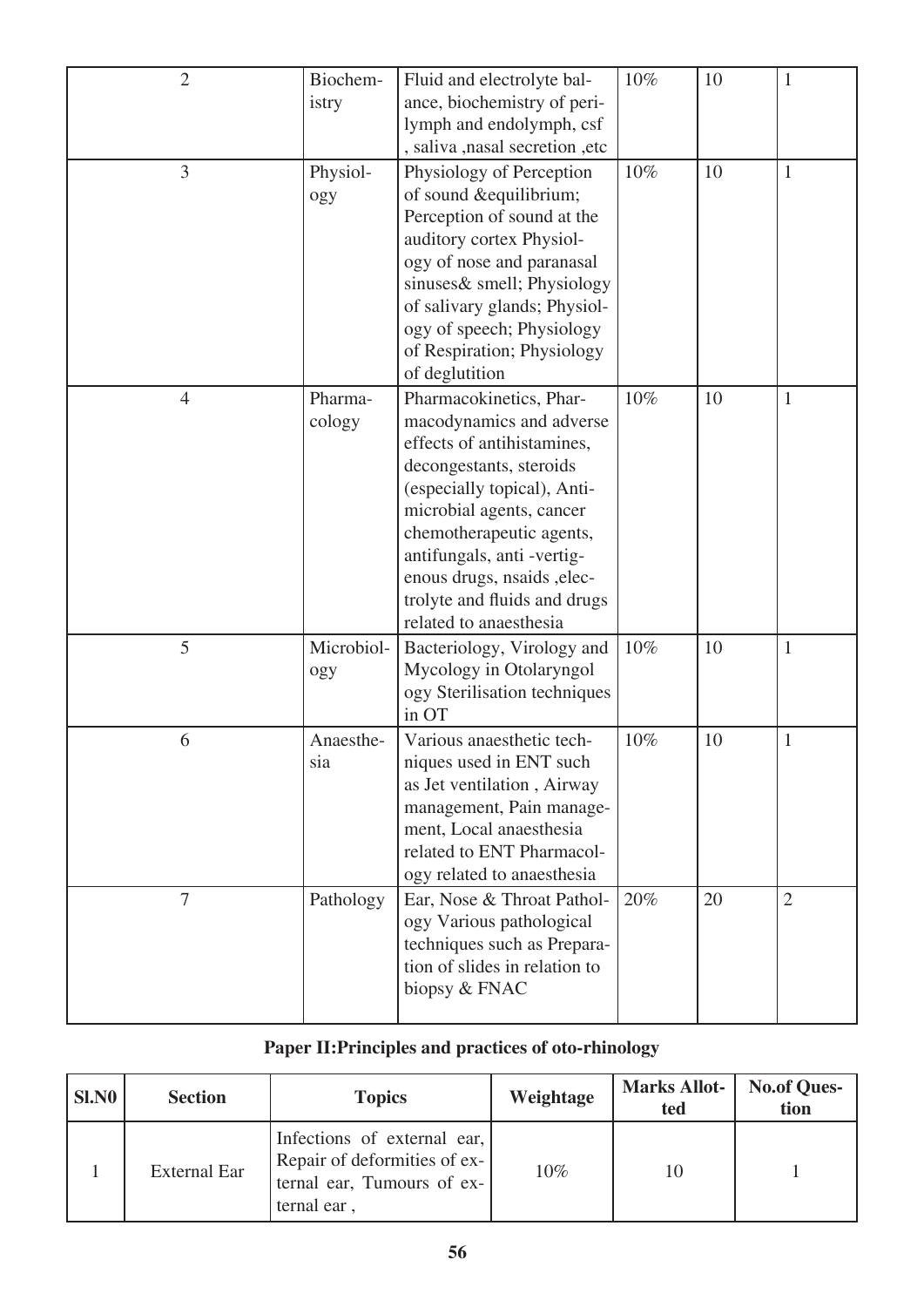| $\overline{2}$ | Middle Ear    | Congenital conditions of<br>middle ear cleft, Traumatic<br>conductive deafness Acute<br>inflammations of the middle<br>ear cleft, Non suppurative<br>otitis media Chronic sup-<br>purative otitis media and its<br>management Complications<br>of infections of middle ear,<br>Tumours of middle ear cleft<br>and temporal bone, Disease<br>of otic capsule -otosclerosis<br>and other diseases Facial<br>nerve palsies and its | 20% | 20 | $\overline{2}$ |
|----------------|---------------|---------------------------------------------------------------------------------------------------------------------------------------------------------------------------------------------------------------------------------------------------------------------------------------------------------------------------------------------------------------------------------------------------------------------------------|-----|----|----------------|
| 3              | Inner Ear     | Ototoxicity<br>Presbycusis<br>Sudden sensorineural hear-<br>ing loss diagnosis and its<br>management Noise induced<br>hearing loss Meniere's dis-<br>ease Tinnitus and hyperacu-<br>sis Superior semi-circular<br>syndrome Autosomal domi-<br>nant no syndromic SNHL<br>Cochlear implants Brain-<br>stem implants                                                                                                               | 10% | 10 | $\mathbf{1}$   |
| $\overline{4}$ | Neuro-otology | Evaluation of vertigo Neu-<br>rological aspects of vertigo<br>Vestibular<br>rehabilitation<br>BPPV Peripheral cause of<br>vertigo Nystagmus Vestibu-<br>lar rehabilitation Vestibular<br>migraine Clinical tests like<br>positional tests, Gaze test,<br>Romberg test, Stepping<br>Craniocoprography,<br>test,<br>Electronystagmography,<br>Posturography                                                                       | 10% | 10 |                |
| 5              | Audiology     | Evaluation of Deaf child<br>Pure<br>audiometry<br>tone<br>Masking Impedance audi-<br>ometry Recruitment Tone<br>decay test SISI, ABLB,<br>Tests for functional deaf-<br>ness, Speech audiometry,<br>Auditory evoked response<br>audiometry, BERA Bekesy<br>audiometry,<br>Oto-acous-<br>tic emissions, Electroco-<br>chleography, etc, Examina-<br>tion of the nose Conditions<br>of the nose Injuries of the                   | 20% | 20 | $\overline{2}$ |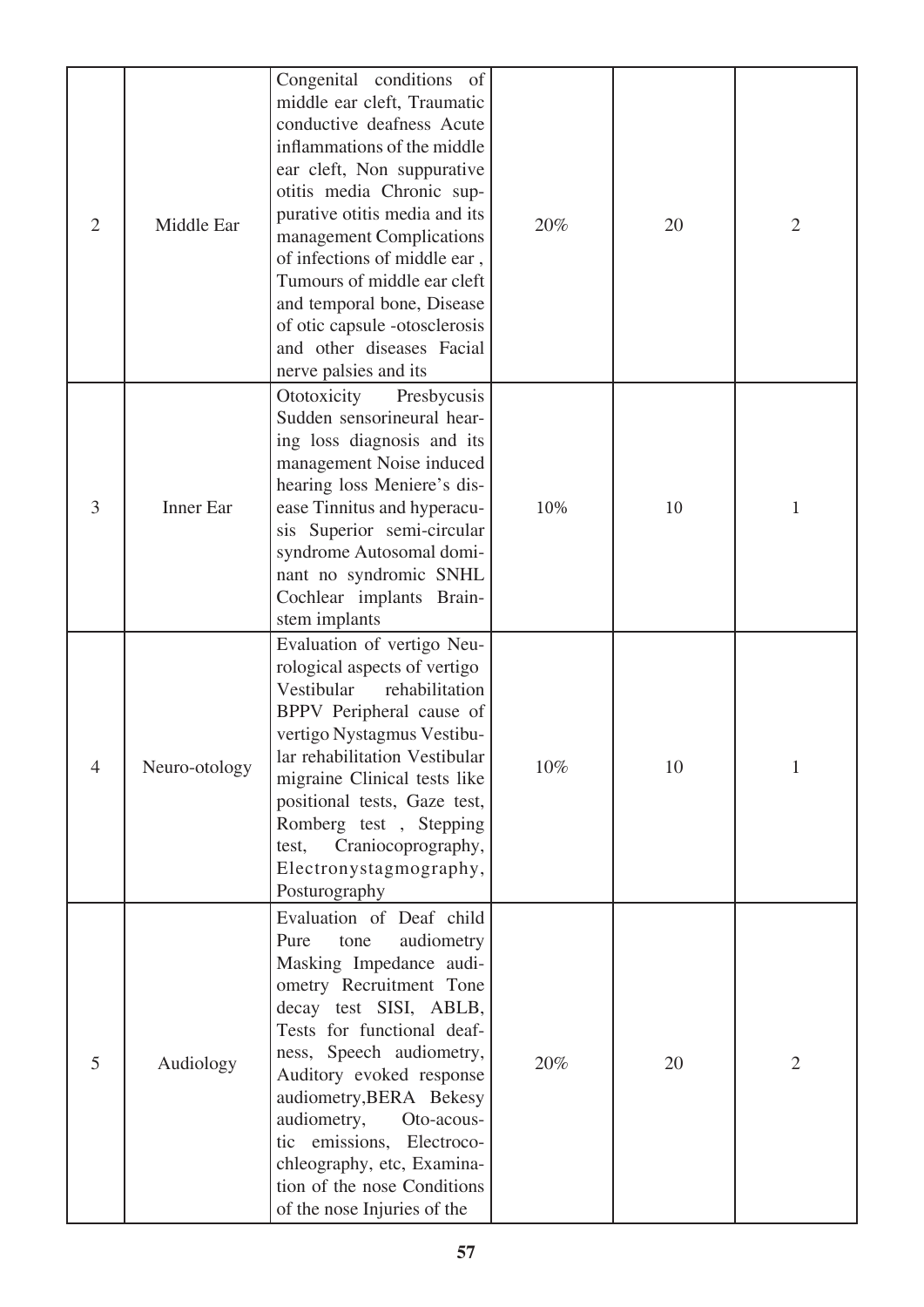|   |           | facial skeleton Congenital<br>diseases of the nose The na-<br>sal septum, nasal                                                                                                                                                                                                                                                                                                                                                                                                                                                                                                |     |   |
|---|-----------|--------------------------------------------------------------------------------------------------------------------------------------------------------------------------------------------------------------------------------------------------------------------------------------------------------------------------------------------------------------------------------------------------------------------------------------------------------------------------------------------------------------------------------------------------------------------------------|-----|---|
| 6 | Rhinology | The nasal septum, nasal<br>valve Foreign bodies in the<br>nose, rhinolith Epistaxis,<br>Disorders of orbit Acute<br>chronic inflammation of<br>the nasal cavities Vasomo-<br>tor rhinitis -allergic and non<br>allergic Nasal polypo-<br>sis Abnormalities of smell<br>Acute and chronic sinusitis<br>and its complications Nasal<br>allergy/fungal allergic si-<br>nusitis<br>CSF leak, Relation b/w up-<br>per and lower respiratory<br>tract. Granulomatous con-<br>ditions of nose, Tumors<br>of nose and sinuses Facial<br>pains, FESS Trans-eth-<br>moidalhypophysectomy | 30% | 3 |

# **Paper III: Recent advance In otorhinolaryngology and head and neck**

| <b>SI.NO</b>   | <b>Section</b>                                                                                                                                         | <b>Topics</b>                                                                                                                                                                                                                                                                                                                    | Weightage | <b>Marks Allot-</b><br>ted | <b>No.of Ques-</b><br>tion |
|----------------|--------------------------------------------------------------------------------------------------------------------------------------------------------|----------------------------------------------------------------------------------------------------------------------------------------------------------------------------------------------------------------------------------------------------------------------------------------------------------------------------------|-----------|----------------------------|----------------------------|
| 1              | Otology                                                                                                                                                | Implantable hearing<br>aids<br>cochlear<br>implants,<br>Ad-<br>vances and application of<br>otoendoscopy, Lasers asso-<br>ciated in otology, Cochlear<br>implant and brainstem im-<br>plant, Imaging modalities<br>of Temporal bone, Radio<br>surgeries in otology, Recent<br>advances in surgical man-<br>agement of giddiness. | 30%       | 30                         | 3                          |
| $\overline{2}$ | Image guided sinus surgery,<br>Application of embolization<br>techniques in ENT, Imaging<br>Rhinology<br>in rhinology, Rhinoplasty in<br>nasal trauma. |                                                                                                                                                                                                                                                                                                                                  | 20%       | 20                         | $\overline{2}$             |
| 3              | Laryngology                                                                                                                                            | Phonosurgery, contact en-<br>doscopies                                                                                                                                                                                                                                                                                           | 30%       | 30                         | 3                          |
| 4              | Head and Neck                                                                                                                                          | Radiotherapy and radiosen-<br>sitisers in Head and neck,<br>Chemotherapy in head and<br>neck, USG in head and neck<br>PET,                                                                                                                                                                                                       | 10%       | 10                         |                            |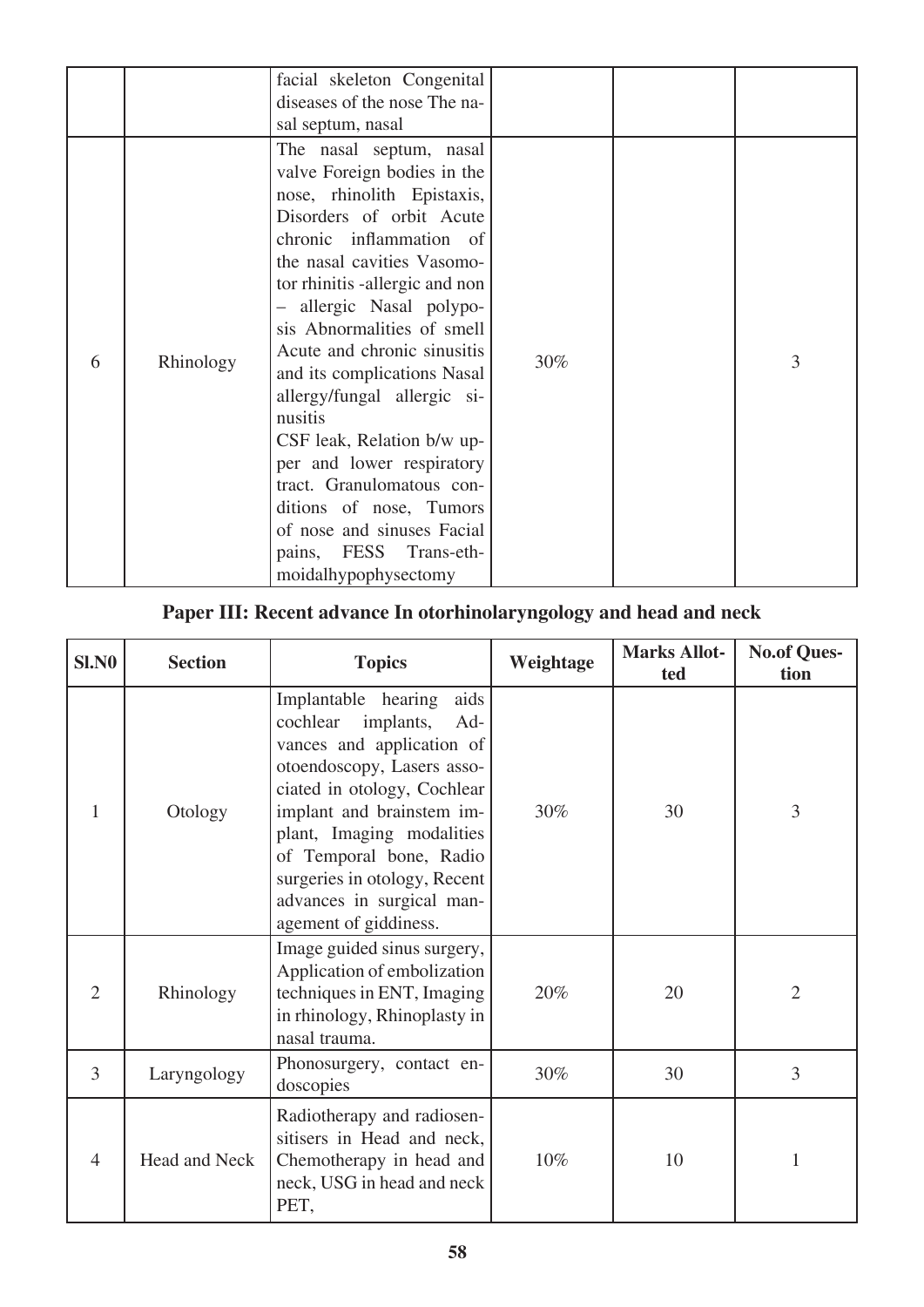|  | <b>General ENT</b> | Biomaterials used in ENT,<br>Stem cells in ENT HIV<br>infection/AIDS and ENT<br>manifestation. Cryosurgery, I | $10\%$ |  |  |
|--|--------------------|---------------------------------------------------------------------------------------------------------------|--------|--|--|
|--|--------------------|---------------------------------------------------------------------------------------------------------------|--------|--|--|

# **Paper IV: General surgical principles in laryngology and head and neck**

| <b>SI.NO</b> | <b>Section</b>            | <b>Topics</b>                                                                                                                                                                                                                                                                                                                                                                                                                                                                                                                                                                                                                                                                                                                                                                      | Weightage | <b>Marks Allot-</b><br>ted | <b>No.of Ques-</b><br>tion |
|--------------|---------------------------|------------------------------------------------------------------------------------------------------------------------------------------------------------------------------------------------------------------------------------------------------------------------------------------------------------------------------------------------------------------------------------------------------------------------------------------------------------------------------------------------------------------------------------------------------------------------------------------------------------------------------------------------------------------------------------------------------------------------------------------------------------------------------------|-----------|----------------------------|----------------------------|
| 1            | Laryngo-pharyn-<br>gology | Methods of examination of<br>the mouth and pharynx Dis-<br>eases of the mouth, salivary<br>glands, tonsils and adenoids<br>Pharyngeal lesions associ-<br>ated with general diseases<br>Tumors of the pharynx Hy-<br>popharyngeal diverticulum<br>Methodsof examining the-<br>larynx and tracheobronchial<br>tree Congenital disease of<br>larynx Laryngeal disorders<br>in singers and other voice<br>abusers Neurological affec-<br>tions of larynx and pharynx<br>Intubation of the larynx,<br>laryngotomy and tracheos-<br>tomy Cervical node dissec-<br>tion Skin grafts in otolaryn-<br>gology and reconstructive<br>methods including regional<br>and distant flaps for repair<br>of defects after excision of<br>tumours or trauma Micro la-<br>ryngeal surgery/thyroplasty | 30%       | 30                         | 3                          |
| 2            | Head and neck<br>oncology | Acute and chronic cervical<br>lymphadenopathy<br>Benign<br>disease Metastatic<br>neck<br>neck diseases Neck dissec-<br>tion Diseases of thyroid<br>gland Thyroidectomy In-<br>flammatory<br>diseases<br>of<br>salivary glands Benign and<br>malignant salivary gland<br>Parotidectomies<br>tumours<br>Submandibular gland surger-<br>ies Infection and tumours of<br>parapharyngeal space, ret-<br>ropharyngeal space and in-<br>fra temporal fossa Diseases<br>of jaw Mandibulectomies<br>Reconstructive surgery of<br>head and neck                                                                                                                                                                                                                                              | 30%       | 30                         | 3                          |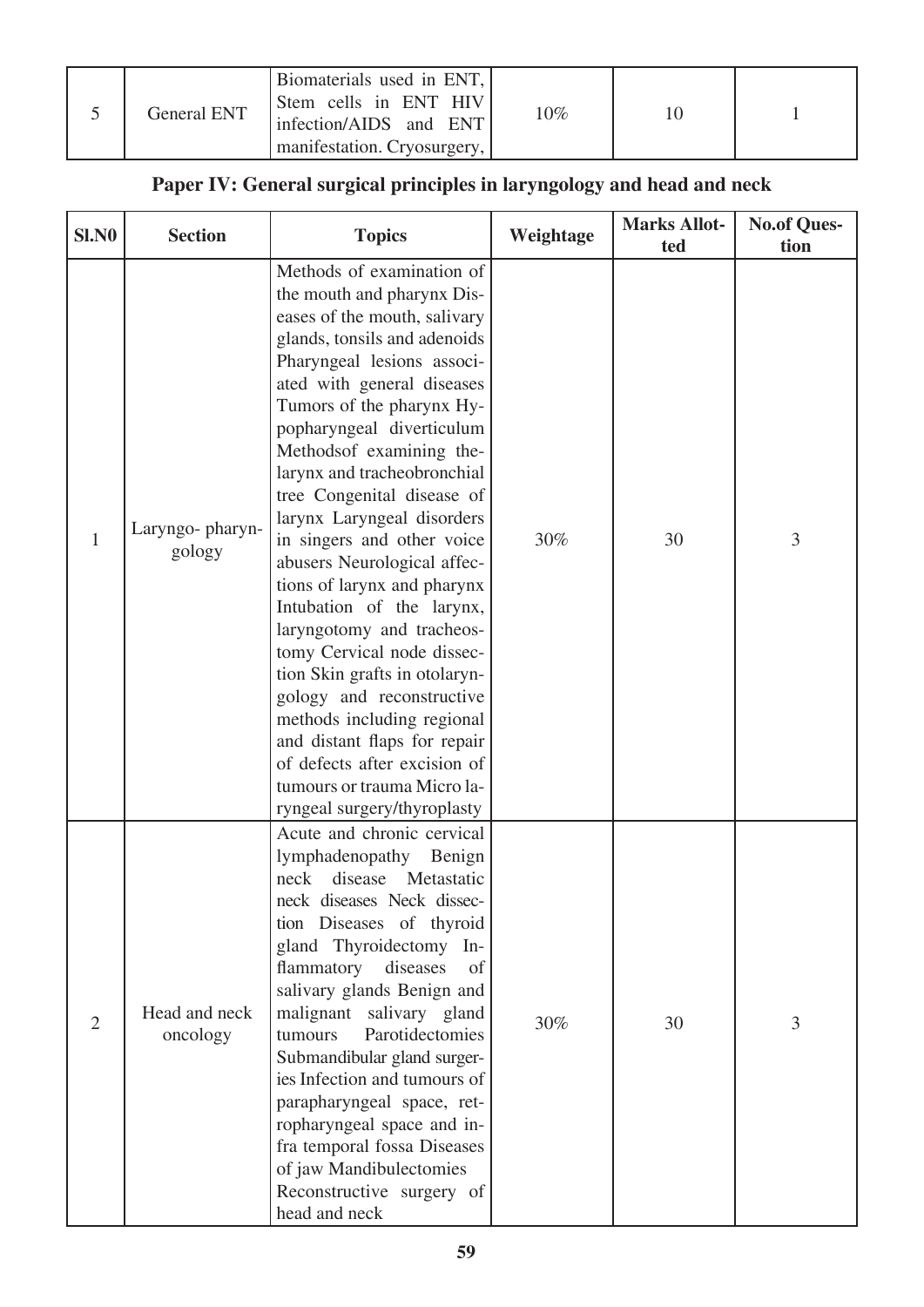|  | General | Basic surgical techniques,<br>Suture material in surgery,<br>Sterilization, wound heal-<br>ing, burns: initial manage-<br>ment of polytrauma cases,<br>shock and fluid manage-<br>ment, blood transfusion | 20% | 20 |  |
|--|---------|-----------------------------------------------------------------------------------------------------------------------------------------------------------------------------------------------------------|-----|----|--|
|--|---------|-----------------------------------------------------------------------------------------------------------------------------------------------------------------------------------------------------------|-----|----|--|

### **10. Model Question Paper**

#### **PAPER I - BASIC SCIENCES**

#### **Time :3 hours (Marks – 10 x 10 =100marks)**

### **Draw labelled diagram wherever required)**

### **ANSWER ALL QUESTIONS**

- 1. Osteomeatal complex.
- 2. Anatomy of Jugular foramen.
- 3. Write a short note on Laryngeal cartilages and membranes. Enumerate the differences between paediatric and adult larynx.
- 4. Describe the Olfactory pathway. Classify odours. Enumerate the theories of olfaction. Add a note on electronic nose.
- 5. Ototoxic agents.
- 6. Describe the inner ear fluids. What is the composition of endolymph and perilymph.
- 7. Pathology of Juvenile nasopharyngeal angiofibroma.
- 8. Pathology of cholesteatoma.
- 9. Write a short note on Epstein Barr virus and the diseases caused by it in relation to ENT head and neck.
- 10. Anaesthesia in nasal surgery

## **PAPER II- Principles and practices of oto-rhinology**

#### **Time :3 Hours** (10X10=100 marks)

#### **(Draw labelled diagram wherever required)**

#### **ANSWER ALL QUESTIONS**

- 1. Classify temporal bone fractures, their clinical importance and management
- 2. Write a note on Myringotomy. What are tympanostomy tubes and various types of tympanostomytubes. Draw labelled diagrams of different types of tympanostomy tubes.
- 3. Enumerate the complications of sinusitis. How will you manage a case of orbital cellulitis?
- 4. What are the causes of delayed post- traumatic CSF rhinorrhea?
- 5. How will you evaluate and manage such a case?
- 6. Describe the prevention and treatment of Iatrogenic facial palsy.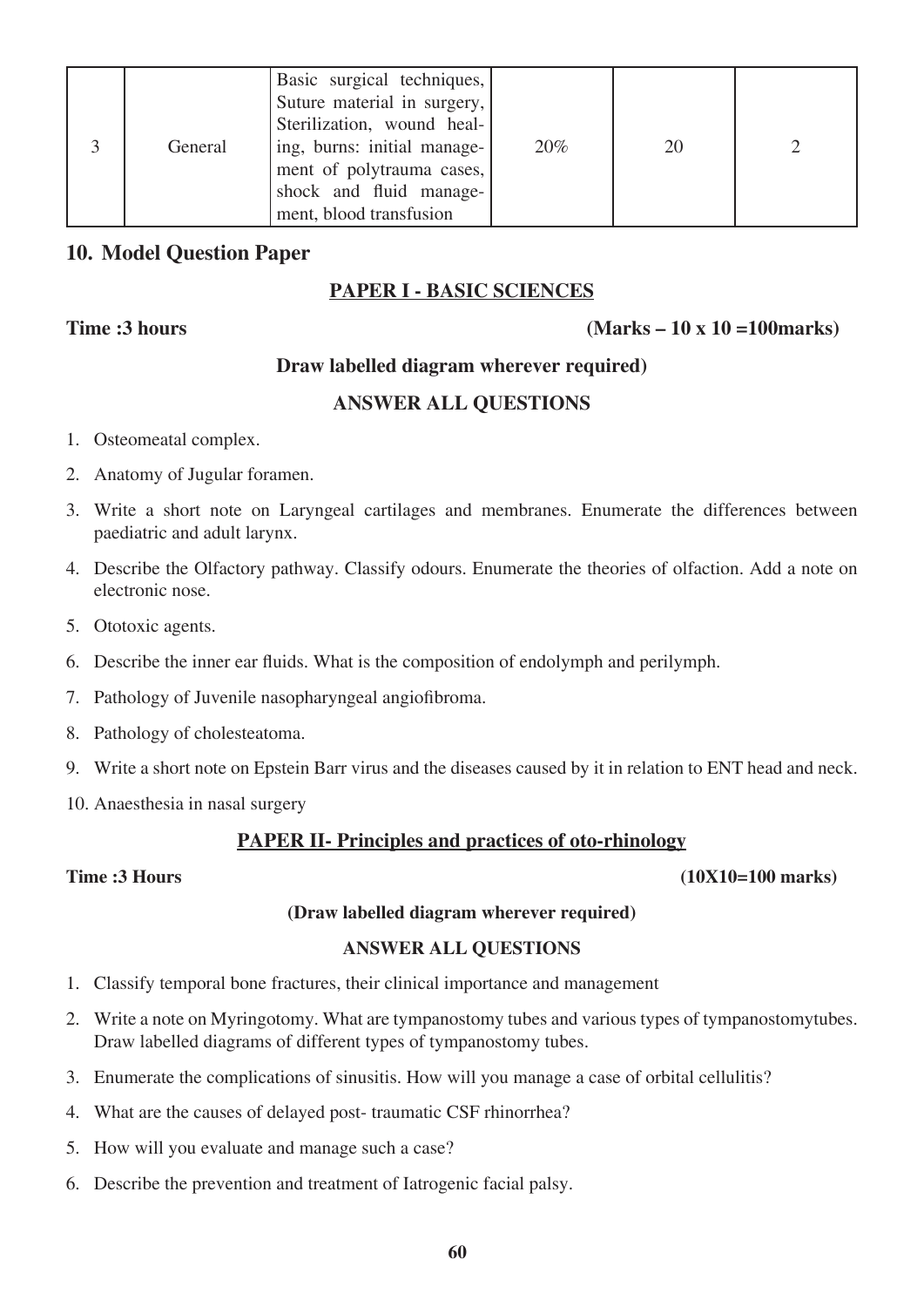- 7. Define Atrophic Rhinitis. Write a note on its etiopathogenesis. What are the surgical options for Atrophic Rhinitis? Add a note on Slavic facies.
- 8. Define tinnitus. What are the causes of tinnitus? What are Tinnitus
- 9. Describe BPPV, its diagnosis and management
- 10. Write a short note on VEMP
- 11. What is BERA? What are its applications?

#### **PAPER III-.Recent advance in otorhinolaryngology and head and neck**

**3 Hours (10X10=100 marks)**

#### **ANSWER ALL QUESTIONS**

#### **(Draw labelled diagram wherever required)**

1. What are biofilms? Describe the stages of Biofilm development.

What are the bacterial biofilm infection in otology.

- 2. What are the imaging modalities to diagnose residual cholesteatoma.
- 3. What is Robotic surgery? What are the principles of Robotic surgery? Enumerate its uses in ENT.
- 4. Auditory Mid Brain Implant.
- 5. Sial endoscopy in the management of salivary gland diseases.
- 6. Discuss the principles of Image guided surgery. What are the applications of Image guided surgery in ENT practice? Add note on the advantage of image guided surgery.
- 7. Superior semi-circular canal dehiscence syndrome- clinical features, diagnosis, management and differential diagnosis.
- 8. What are the current techniques in sleep disordered breathing surgery?
- 9. Optical Coherence Tomography of larynx.
- 10. Describe the 4-distinct phase of wound healing their mechanisms. What is the role of collagen and cytokines in wound healing.

#### **PAPER IV –General surgical principles in laryngology and head and neck**

#### **Time :3 Hours (10X10=100 marks)**

#### **ANSWER ALL QUESTIONS**

#### **(Draw labelled diagram wherever required)**

- 1. Unknown Primary and its evaluation?
- 2. Suture materials
- 3. Blood transfusion.
- 4. Describe Pharyngeal pouches and its surgical management.
- 5. Staging for pyriform sinus carcinoma.Management of a patient with pyriform sinus carcinoma.
- 6. How will you evaluate and manage a 50-year-old male patient with a solitary thyroid nodule.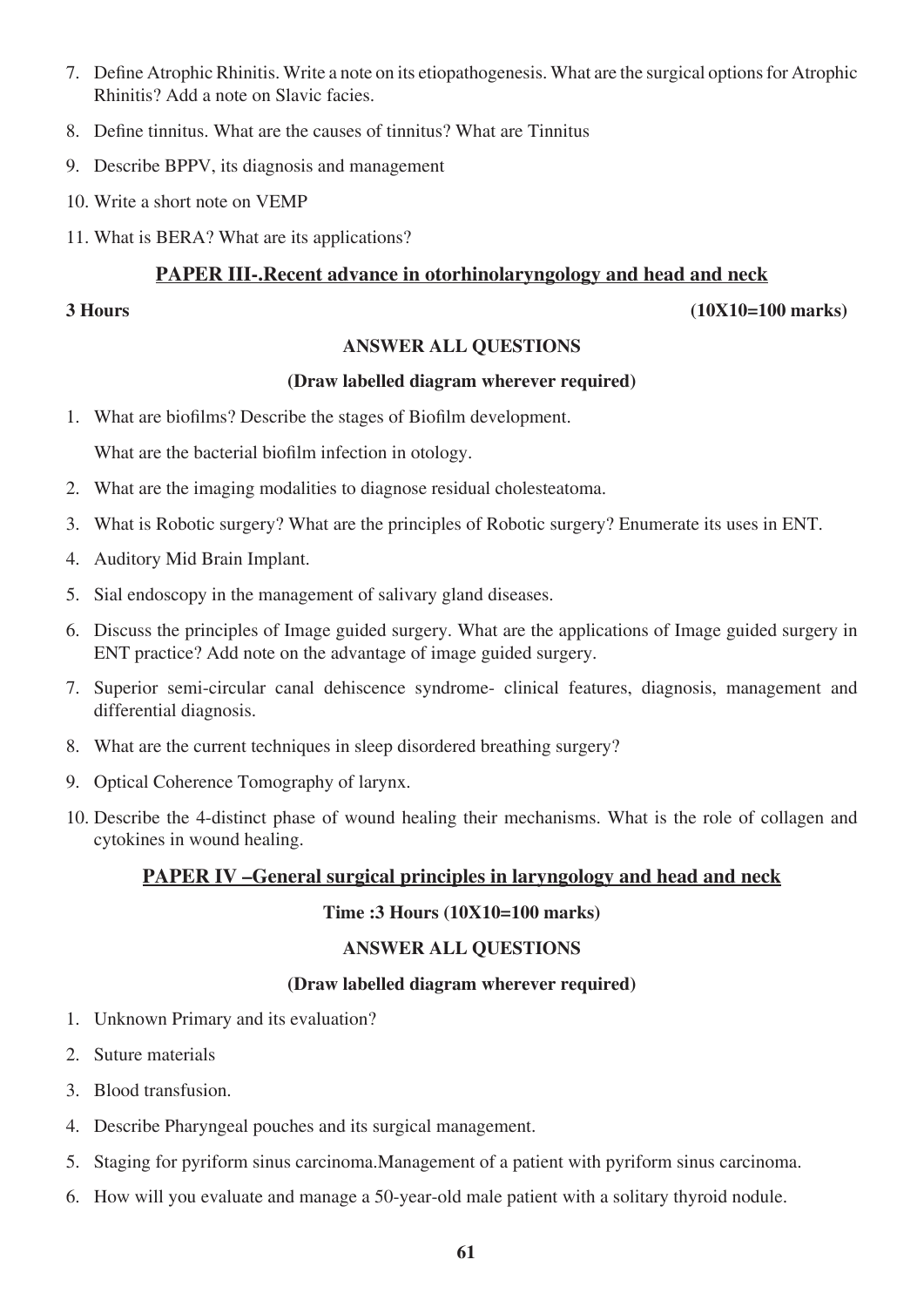- 7. Write a note on left recurrent laryngeal nerve palsy.
- 8. What is Brachytherapy? Discuss the clinical applications of Brachytherapy in head and neck malignancies.
- 9. Describe the voice rehabilitation following laryngectomy. Add a small note on the rehabilitation of smell following laryngectomy.
- 10. Write a note on etiopathogenesis of Nasopharyngeal carcinoma.
- 11. Enumerate the clinical features and complications of Nasopharyngeal carcinoma. Add a short note on IMRT

## **11. Recommended Reading**

#### **A: Books**

#### **(Latest editions of the following books are recommended)**

| $\mathbf{1}$   | Scott-Browns Otorhinolaryngology and Head & Neck Surgery      |
|----------------|---------------------------------------------------------------|
| $\overline{2}$ | Cummings Otolaryngology - Head & Neck surgery                 |
| $\overline{3}$ | Otolaryngology, otology&Neurotology BYPaparella and Michael   |
| $\overline{4}$ | Glasscock's Shambughs surgery of the Ear                      |
| 5              | Essentials of Functional Sinus surgery By Heinz stammberger   |
| 6              | Colour atlas of Head and neck surgery by Jatin P Shah         |
| $\tau$         | Handbook of clinical audiology by Jack katz                   |
| 8              | Stell&Maran's textbook of head and neck surgery and Oncology  |
| 9              | Anirbanbiswas's clinical audiovestibulometry                  |
| 10             | Donald's skull base surgery                                   |
| 11             | Brackman'sotologic surgery                                    |
| 12             | Montgomery's surgeries of upper respiratory system            |
| 13             | Ballanger's disease of ear, nose and throat                   |
| 14             | Rob and Smith's clinical surgery of ear, nose and throat      |
| 15             | Jackson's paediatric otolaryngology                           |
| 16             | Bluestone's paediatric otolaryngology                         |
| 17             | Kleinsasser'smicrolaryngoscopy and endolaryngeal microsurgery |
| 18             | Harnsberger's head and neck surgery                           |
| 19             | Bailey and Biller; surgery of larynx                          |
| 20             | Mar's nasal and sinus surgery                                 |

#### **B: Journals**

- 1. Journal of otolaryngology and head and neck surgery
- 2. Journal of laryngology and otology
- 3. Laryngoscope
- 4. Archives of otolaryngology head and neck surgery
- 5. Indian journal otorhinolaryngology and head and neck surgery
- 6. Otolaryngologic clinics of North America
- 7. Annals of otology, rhinology and laryngology
- 8. Journal of facio maxillary surgery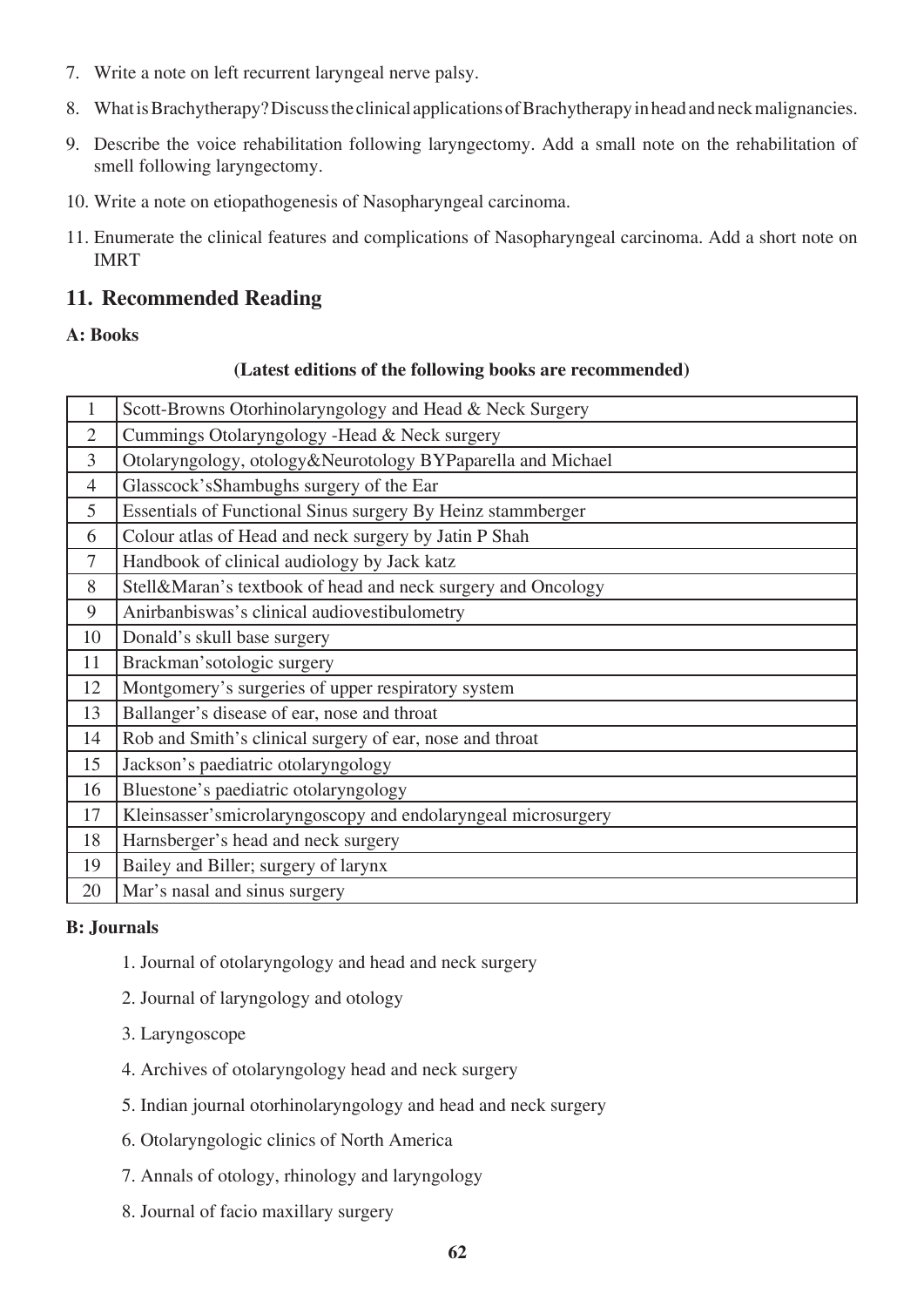# **Annexure-1: Entrustable Professional Activities Assessment**

Mahatma Gandhi Medical College And Research Institute

### Department of Otorhinolaryngology

Entrustable Professional Activities Assessment Form Ms Otorhinolaryngology

Residents

Name of the Resident: UNI No:

#### **Levels of competence:**

- Level I: Knowledge only; can observe
- Level  $II(A)$ : Can assist properly
- Level II(B): Can do under strict supervision
- Level III: Can do under loose supervision (Entrustability decision to be made based on milestones)
- Level IV: Can do independently
- Level V: Has expertise to teach others

### **First year of the residency**

| Otorhinolaryngology |                                                                                                                                               |          | <b>1st Quarter</b> |          | 2 quarter |          | 3rd Quarter |          | 4th quarter |
|---------------------|-----------------------------------------------------------------------------------------------------------------------------------------------|----------|--------------------|----------|-----------|----------|-------------|----------|-------------|
|                     |                                                                                                                                               | Resident | Faculty            | Resident | Faculty   | Resident | Faculty     | Resident | Faculty     |
| $\mathbf{1}$        | Gathering a history and performing a<br>physical examination                                                                                  |          |                    |          |           |          |             |          |             |
| $\overline{2}$      | Prioritizing a differential diagnosis<br>following a Clinical encounter                                                                       |          |                    |          |           |          |             |          |             |
| 3                   | Recommending and interpreting com-<br>mon diagnostic and screening tests                                                                      |          |                    |          |           |          |             |          |             |
| $\overline{4}$      | Entering and discussing orders and<br>prescription and giving the necessary<br>instructions to the patients                                   |          |                    |          |           |          |             |          |             |
| 5                   | Documenting a clinical encounter in<br>patient records while providing an<br>oral presentation of this encounter                              |          |                    |          |           |          |             |          |             |
| 6                   | Form clinical questions and retrieve<br>evidence to advance patient care                                                                      |          |                    |          |           |          |             |          |             |
| $\overline{7}$      | Give or receive a patient hand-over to<br>provide smooth transition care & thus<br>collaborating as a member of an inter<br>professional team |          |                    |          |           |          |             |          |             |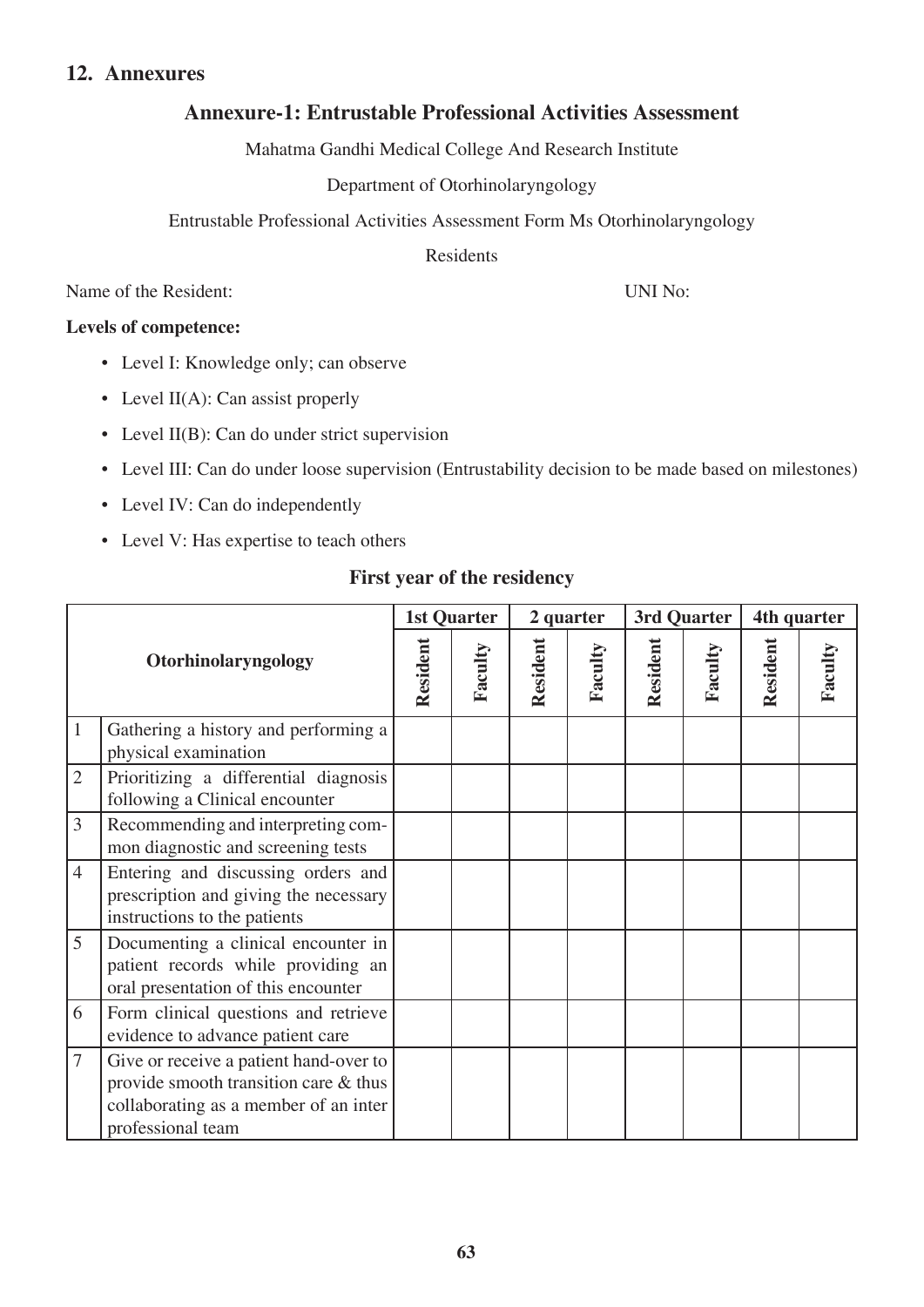| 8  | Recognise a patient requiring urgent<br>or emergency care and initiate evalu-<br>ation and management like manage-<br>ment of dizzy patient, management of                                                                                                                                                                      |  |  |  |  |
|----|---------------------------------------------------------------------------------------------------------------------------------------------------------------------------------------------------------------------------------------------------------------------------------------------------------------------------------|--|--|--|--|
|    | epistaxis, stridor, foreign body<br>removal in aerodigestivetract, and<br>foreign body of ear& nose, nasal frac-<br>ture reduction.                                                                                                                                                                                             |  |  |  |  |
| 9  | Obtain informed consent for tests<br>and/or procedures                                                                                                                                                                                                                                                                          |  |  |  |  |
| 10 | Identify system failures and contrib-<br>ute to a culture of safety and improve-<br>ment                                                                                                                                                                                                                                        |  |  |  |  |
| 11 | Post-operative care, evaluation and<br>counselling                                                                                                                                                                                                                                                                              |  |  |  |  |
| 12 | Performing basic surgeries such as<br>Adenotonsillectomy,<br>septoplasty,<br>middle meatalantrostomy ,myringo-<br>plasty, cortical mastoidectomy.                                                                                                                                                                               |  |  |  |  |
| 13 | Performing basic office procedures<br>like diagnostic nasal endoscopy, vid-<br>eo laryngoscopy, post nasal examina-<br>tion, throat swabs, ear swabs, naso-<br>pharyngeal swabs, FNACs                                                                                                                                          |  |  |  |  |
| 14 | Assisting in advanced surgerie such<br>as modified radical mastoidectomy,<br>stapedotomy, facial nerve decom-<br>pression frontal sinusotomy, sphe-<br>noidotomy, orbital decompressions,<br>Transsphenoidal excision of pitu-<br>itarymacroadenoma, optic nerve de-<br>compression, Head & Neck Surger-<br>ies, Laryngectomies |  |  |  |  |
| 15 | Reading and interpreting X-rays, e.g.<br>X ray PNS, Mastoids, Nasopharynx,<br>soft tissue neck etc                                                                                                                                                                                                                              |  |  |  |  |
| 16 | Reading and interpreting CT PNS,<br>HRCT Temporal Bone, CT & CECT<br>Neck, CT CP angle, MRI, Barium<br><b>Studies</b>                                                                                                                                                                                                           |  |  |  |  |
| 17 | Reading, Doing and Interpreting Au-<br>diological investigation like PTA,<br>Impedance, BERA, OAE, SiSi, Tone<br>decay etc                                                                                                                                                                                                      |  |  |  |  |
| 18 | Research methodology and writing of<br>paper, Poster presentation and publi-<br>cations                                                                                                                                                                                                                                         |  |  |  |  |
| 19 | Day care procedures like lobuloplas-<br>ty, keloid excision, etc                                                                                                                                                                                                                                                                |  |  |  |  |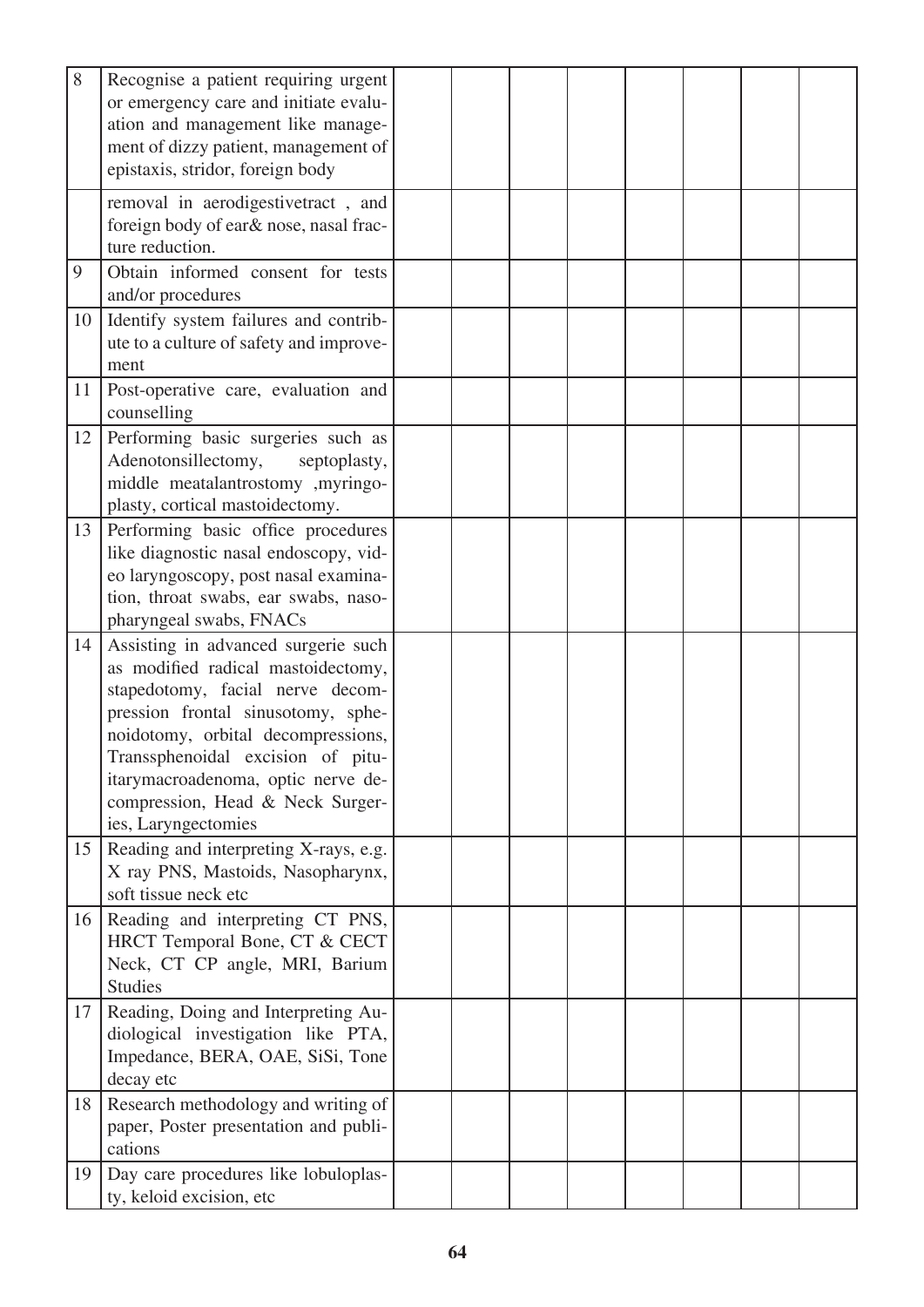| [20] Performing cadaveric dissection to<br>learn temporal bone dissection |  |  |  |  |
|---------------------------------------------------------------------------|--|--|--|--|
| Signature of the resident                                                 |  |  |  |  |
| <b>Signature of the faculty</b>                                           |  |  |  |  |
| <b>Signature of the HOD</b>                                               |  |  |  |  |

# **Second year of the residency**

|                |                                                                                                                                                                                                                                                                                                     |  | <b>1st Quarter</b> |          | 2 quarter |          | 3rd Quarter |          | 4th quarter |
|----------------|-----------------------------------------------------------------------------------------------------------------------------------------------------------------------------------------------------------------------------------------------------------------------------------------------------|--|--------------------|----------|-----------|----------|-------------|----------|-------------|
|                | Otorhinolaryngology                                                                                                                                                                                                                                                                                 |  | Faculty            | Resident | Faculty   | Resident | Faculty     | Resident | Faculty     |
| $\mathbf{1}$   | Gathering a history and performing a<br>physical examination                                                                                                                                                                                                                                        |  |                    |          |           |          |             |          |             |
| $\sqrt{2}$     | Prioritizing a differential diagnosis<br>following a Clinical encounter                                                                                                                                                                                                                             |  |                    |          |           |          |             |          |             |
| 3              | Recommending and interpreting com-<br>mon diagnostic and screening tests                                                                                                                                                                                                                            |  |                    |          |           |          |             |          |             |
| $\overline{4}$ | Entering and discussing orders and<br>prescription and giving the necessary<br>instructions to the patients                                                                                                                                                                                         |  |                    |          |           |          |             |          |             |
| 5              | Documenting a clinical encounter in<br>patient records while providing an<br>oral presentation of this encounter                                                                                                                                                                                    |  |                    |          |           |          |             |          |             |
| 6              | Form clinical questions and retrieve<br>evidence to advance patient care                                                                                                                                                                                                                            |  |                    |          |           |          |             |          |             |
| $\tau$         | Give or receive a patient hand-over to<br>provide smooth transition care & thus<br>collaborating as a member of an inter<br>professional team                                                                                                                                                       |  |                    |          |           |          |             |          |             |
| 8              | Recognise a patient requiring urgent<br>or emergency care and initiate evalu-<br>ation and management like manage-<br>ment of dizzy patient, management<br>of epistaxis, stridor, foreign body re-<br>moval in aerodigestivetract, and for-<br>eign body of ear& nose, nasal fracture<br>reduction. |  |                    |          |           |          |             |          |             |
| 9              | Obtain informed consent for tests<br>and/or procedures                                                                                                                                                                                                                                              |  |                    |          |           |          |             |          |             |
| 10             | Identify system failures and contrib-<br>ute to a culture of safety and improve-<br>ment                                                                                                                                                                                                            |  |                    |          |           |          |             |          |             |
| 11             | Post-operative care, evaluation and<br>counselling                                                                                                                                                                                                                                                  |  |                    |          |           |          |             |          |             |
| 12             | Performing basic surgeries such as<br>Adenotonsillectomy,<br>septoplasty,<br>middle meatalantrostomy ,myringo-<br>plasty, cortical mastoidectomy.                                                                                                                                                   |  |                    |          |           |          |             |          |             |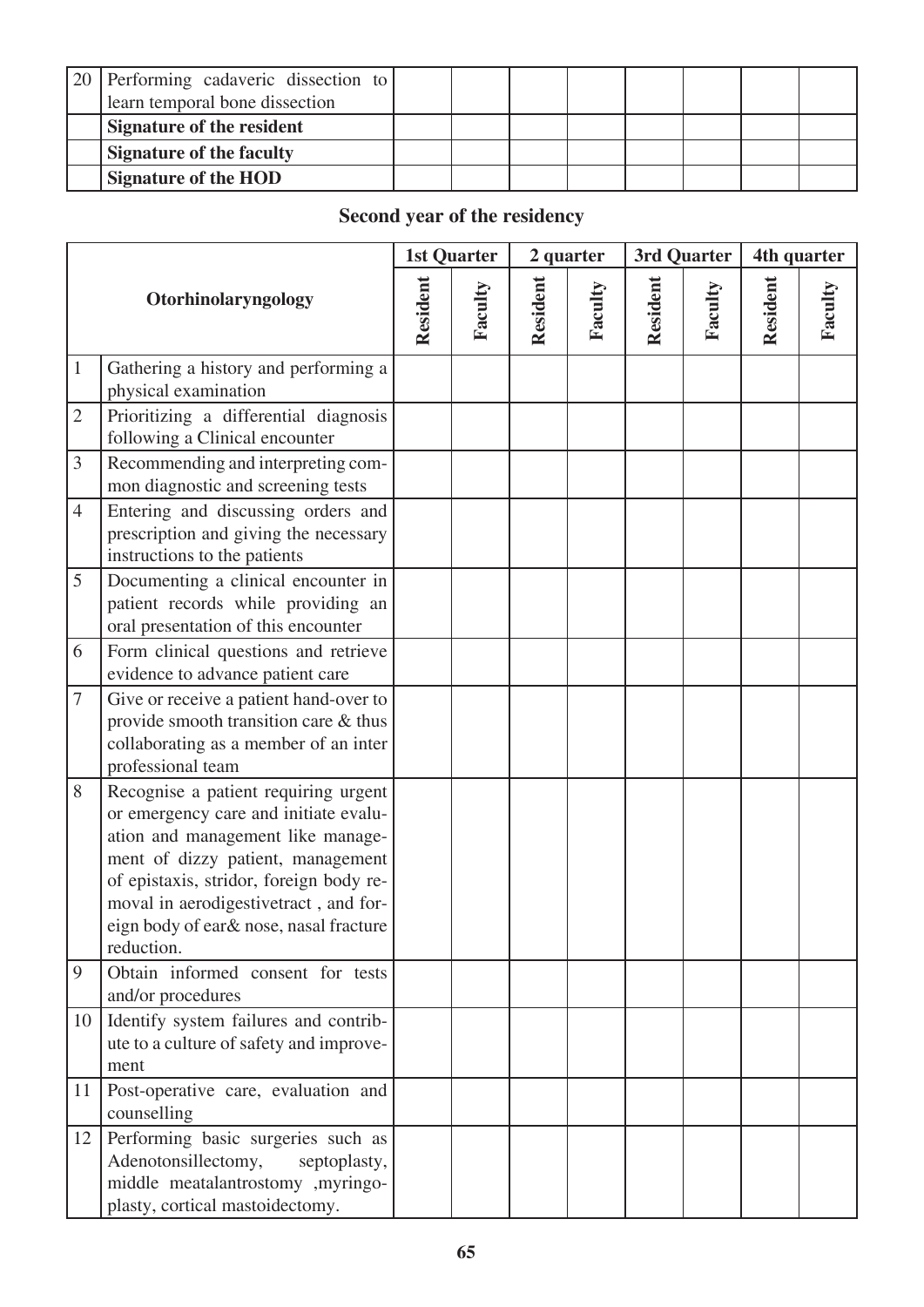| 14 | Assisting in advanced surgeries such<br>as modified radical mastoidectomy,<br>stapedotomy, facial nerve decom-<br>pression frontal sinusotomy, sphe-<br>noidotomy, orbital decompressions,<br>Transsphenoidal excision of |  |  |  |  |
|----|---------------------------------------------------------------------------------------------------------------------------------------------------------------------------------------------------------------------------|--|--|--|--|
|    | pituitarymacroadenoma, optic nerve<br>decompression, Head & Neck Sur-<br>geries, Laryngectomies                                                                                                                           |  |  |  |  |
| 15 | Reading and interpreting X-rays, e.g.<br>X ray PNS, Mastoids, Nasopharynx,<br>soft tissue neck etc                                                                                                                        |  |  |  |  |
| 16 | Reading and interpreting CT PNS,<br>HRCT Temporal Bone, CT & CECT<br>Neck, CT CP angle, MRI, Barium<br><b>Studies</b>                                                                                                     |  |  |  |  |
| 17 | Reading, Doing and Interpreting Au-<br>diological investigation like PTA,<br>Impedance, BERA, OAE, SiSi, Tone<br>decay etc                                                                                                |  |  |  |  |
| 18 | Research methodology and writing of<br>paper, Poster presentation and publi-<br>cations                                                                                                                                   |  |  |  |  |
| 19 | Day care procedures like lobuloplas-<br>ty, keloid excision, etc                                                                                                                                                          |  |  |  |  |
| 20 | Performing cadaveric dissection to<br>learn temporal bone dissection                                                                                                                                                      |  |  |  |  |
|    | <b>Signature of the resident</b>                                                                                                                                                                                          |  |  |  |  |
|    | <b>Signature of the faculty</b>                                                                                                                                                                                           |  |  |  |  |
|    | <b>Signature of the HOD</b>                                                                                                                                                                                               |  |  |  |  |

# **Third year of the residency**

|                     |                                                                                                             |          | 1st Quarter |          | 2 quarter |          | 3rd Quarter | 4th quarter |        |
|---------------------|-------------------------------------------------------------------------------------------------------------|----------|-------------|----------|-----------|----------|-------------|-------------|--------|
| Otorhinolaryngology |                                                                                                             | Resident | Facult      | Resident | Faculty   | Resident | Faculty     | Resident    | Facult |
|                     | Gathering a history and performing a<br>physical examination                                                |          |             |          |           |          |             |             |        |
| $\overline{2}$      | Prioritizing a differential diagnosis<br>following a Clinical encounter                                     |          |             |          |           |          |             |             |        |
| 3                   | Recommending and interpreting com-<br>mon diagnostic and screening tests                                    |          |             |          |           |          |             |             |        |
| $\overline{4}$      | Entering and discussing orders and<br>prescription and giving the necessary<br>instructions to the patients |          |             |          |           |          |             |             |        |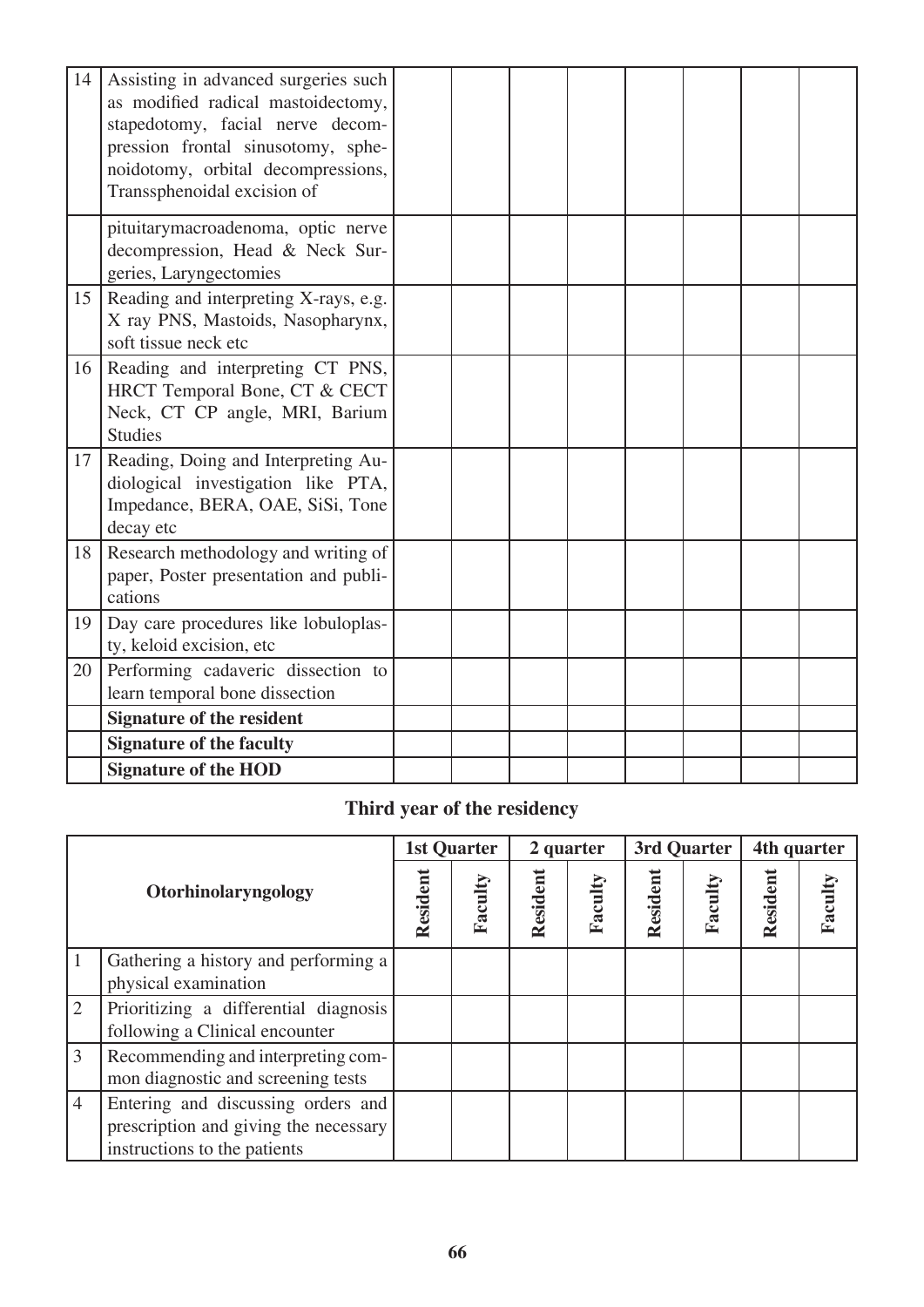| 5  | Documenting a clinical encounter in<br>patient records while providing an     |  |  |  |  |
|----|-------------------------------------------------------------------------------|--|--|--|--|
|    | oral presentation of this encounter                                           |  |  |  |  |
| 6  | Form clinical questions and retrieve<br>evidence to advance patient care      |  |  |  |  |
| 7  | Give or receive a patient hand-over to                                        |  |  |  |  |
|    | provide smooth transition care & thus                                         |  |  |  |  |
|    | collaborating as a member of an inter                                         |  |  |  |  |
|    | professional team                                                             |  |  |  |  |
| 8  | Recognise a patient requiring urgent<br>or emergency care and initiate evalu- |  |  |  |  |
|    | ation and management like manage-                                             |  |  |  |  |
|    | ment of dizzy patient, management                                             |  |  |  |  |
|    | of epistaxis, stridor, foreign body re-                                       |  |  |  |  |
|    | moval in aerodigestivetract, and for-                                         |  |  |  |  |
|    | eign body of ear& nose, nasal fracture<br>reduction.                          |  |  |  |  |
| 9  | Obtain informed consent for tests                                             |  |  |  |  |
|    | and/or procedures                                                             |  |  |  |  |
| 10 | Identify system failures and contrib-                                         |  |  |  |  |
|    | ute to a culture of safety and improve-                                       |  |  |  |  |
| 11 | ment<br>Post-operative care, evaluation and                                   |  |  |  |  |
|    | counselling                                                                   |  |  |  |  |
| 12 | Performing basic surgeries such as                                            |  |  |  |  |
|    | Adenotonsillectomy,<br>septoplasty,<br>middle meatalantrostomy ,myringo-      |  |  |  |  |
|    | plasty, cortical mastoidectomy.                                               |  |  |  |  |
| 13 | Performing basic office procedures                                            |  |  |  |  |
|    | like diagnostic nasal endoscopy, vid-                                         |  |  |  |  |
|    | eo laryngoscopy, post nasal examina-                                          |  |  |  |  |
|    | tion, throat swabs, ear swabs, naso-                                          |  |  |  |  |
| 14 | pharyngeal swabs, FNACs<br>Assisting in advanced surgeries such               |  |  |  |  |
|    | as modified radical mastoidectomy,                                            |  |  |  |  |
|    | stapedotomy, facial nerve decom-                                              |  |  |  |  |
|    | pression frontal sinusotomy, sphe-                                            |  |  |  |  |
|    | noidotomy, orbital decompressions,                                            |  |  |  |  |
|    | Transsphenoidal excision of pitu-                                             |  |  |  |  |
|    | itarymacroadenoma, optic nerve de-<br>compression, Head & Neck Surger-        |  |  |  |  |
|    | ies, Laryngectomies                                                           |  |  |  |  |
| 15 | Reading and interpreting X-rays, e.g.                                         |  |  |  |  |
|    | X ray PNS, Mastoids, Nasopharynx,                                             |  |  |  |  |
|    | soft tissue neck etc                                                          |  |  |  |  |
| 16 | Reading and interpreting CT PNS,                                              |  |  |  |  |
|    | HRCT Temporal Bone, CT & CECT                                                 |  |  |  |  |
|    | Neck, CT CP angle, MRI, Barium                                                |  |  |  |  |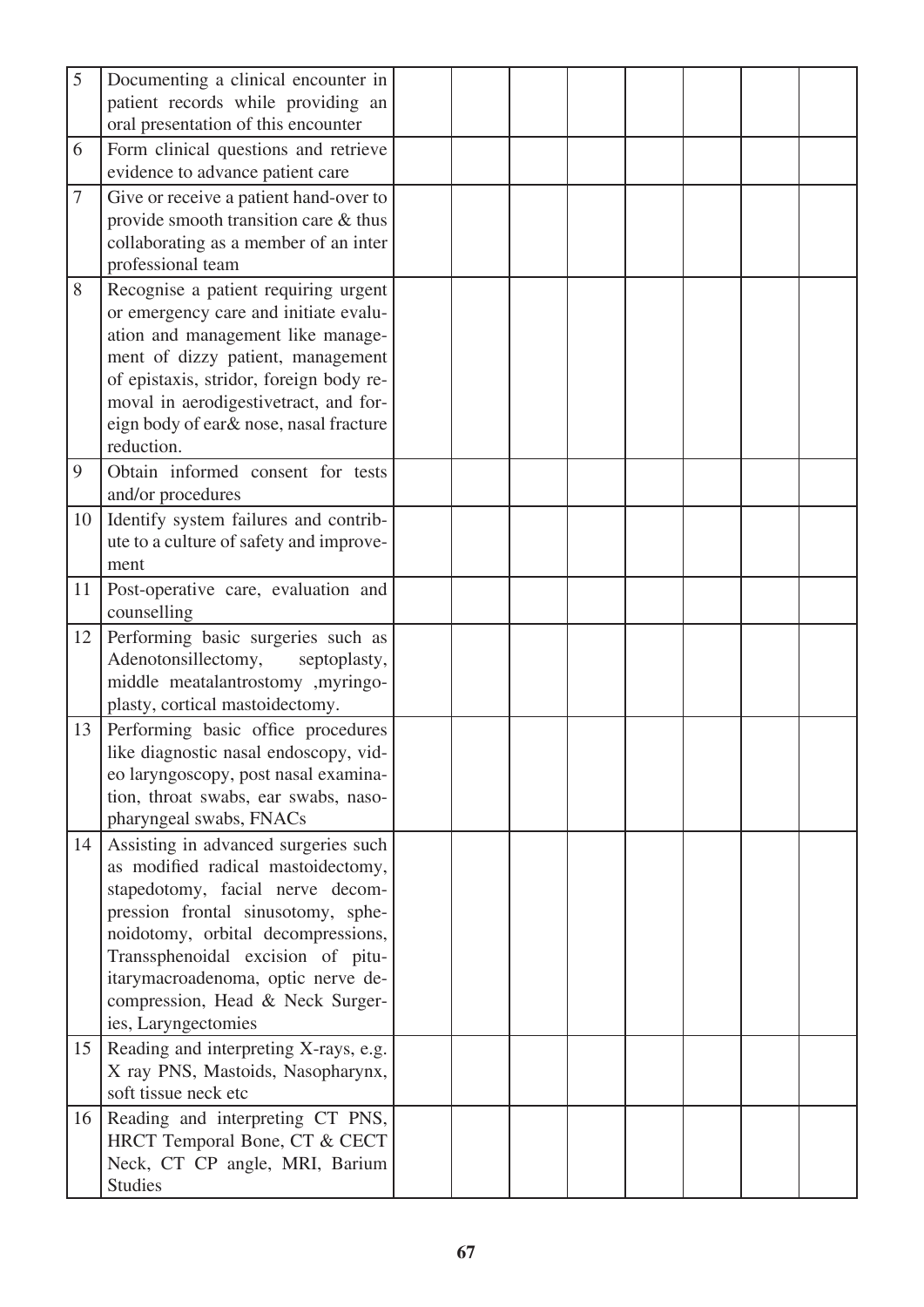| 17   Reading, Doing and Interpreting Au-<br>diological investigation like PTA,<br>Impedance, BERA, OAE, SiSi, Tone |  |  |  |  |
|--------------------------------------------------------------------------------------------------------------------|--|--|--|--|
| decay etc                                                                                                          |  |  |  |  |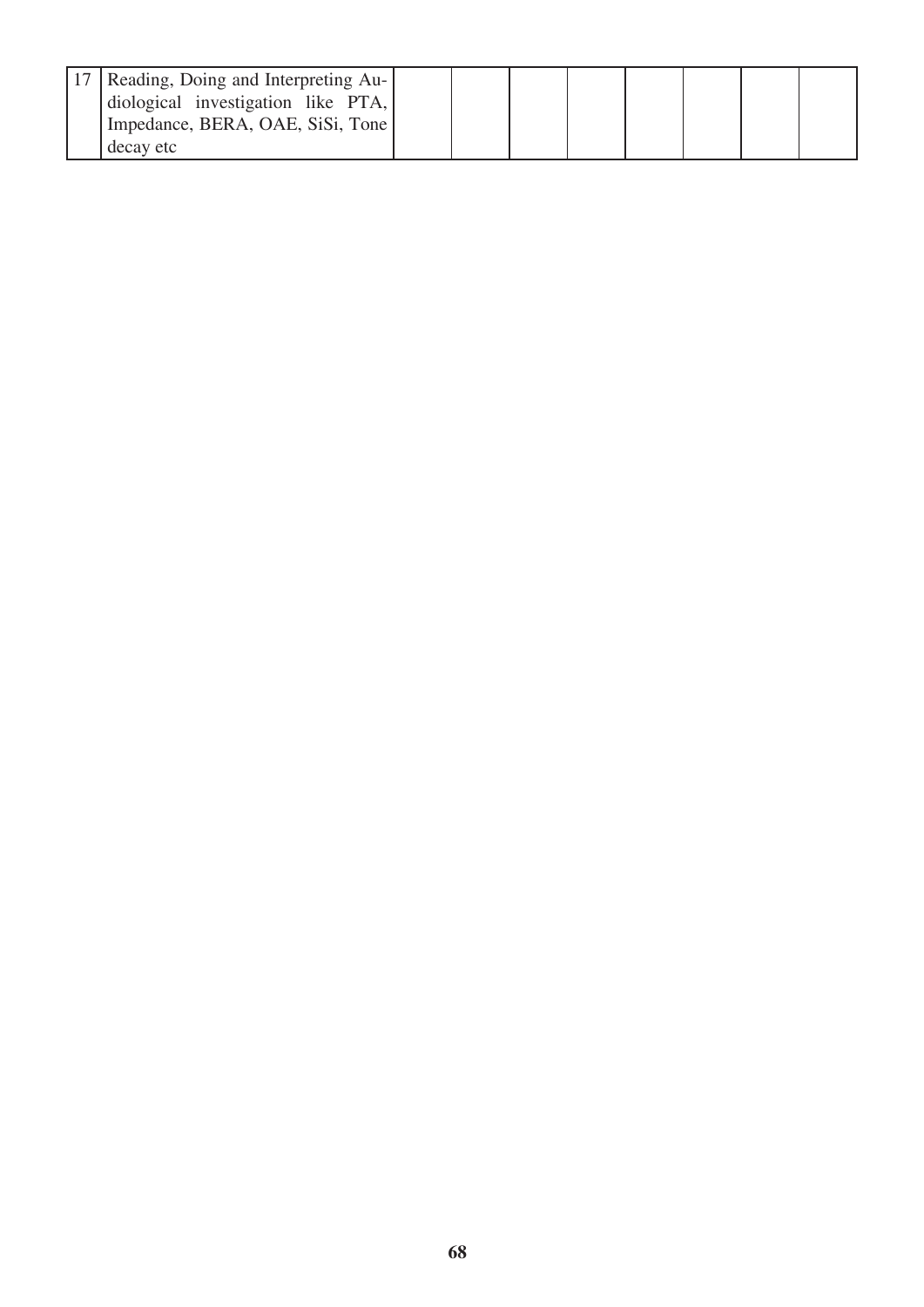|                 | 18 Research methodology and writing of<br>paper, Poster presentation and publi-<br>cations |  |  |  |  |
|-----------------|--------------------------------------------------------------------------------------------|--|--|--|--|
| 19 <sup>1</sup> | Day care procedures like lobuloplas-<br>ty, keloid excision, etc                           |  |  |  |  |
|                 | 20 Performing cadaveric dissection to<br>learn temporal bone dissection                    |  |  |  |  |
|                 | <b>Signature of the resident</b>                                                           |  |  |  |  |
|                 | <b>Signature of the faculty</b>                                                            |  |  |  |  |
|                 | <b>Signature of the HOD</b>                                                                |  |  |  |  |

#### **Annexure 2: Postgraduate Students**

#### **Appraisal Form**

#### **Sri BalajiVidyapeeth**

#### **Mahatma Gandhi Medical College and Research Institute**

#### **Department of Otorhinolaryngology and Head & Neck**

#### **Postgraduate Students Appraisal Form**

**Name of the Resident: .......................................................................................... UIN No.:**

#### **Period of Training FROM ..................................................................................... To ...............................**

| Sr.<br>No. | <b>PARTICULARS</b>                                             |   | <b>Not Satisfac-</b><br>tory |                         |   | <b>Satisfactory</b> |   | <b>More Than</b><br><b>Satisfactory</b> |   | <b>Remarks</b> |
|------------|----------------------------------------------------------------|---|------------------------------|-------------------------|---|---------------------|---|-----------------------------------------|---|----------------|
|            |                                                                | 1 | 2                            | $\overline{\mathbf{3}}$ | 4 | 5                   | 6 | 8                                       | 9 |                |
| 1.         | Journal based / recent<br>advances learning                    |   |                              |                         |   |                     |   |                                         |   |                |
| 2.         | Patient based /Laboratory<br>or Skill based learning           |   |                              |                         |   |                     |   |                                         |   |                |
| 3.         | Self-directed learning and<br>teaching                         |   |                              |                         |   |                     |   |                                         |   |                |
| 4.         | Departmental and interde-<br>partmental learning activ-<br>ity |   |                              |                         |   |                     |   |                                         |   |                |
| 5.         | <b>External and Outreach</b><br><b>Activities / CMEs</b>       |   |                              |                         |   |                     |   |                                         |   |                |
| 6.         | Thesis / Research work                                         |   |                              |                         |   |                     |   |                                         |   |                |
| 7.         | E-portfolio Maintenance                                        |   |                              |                         |   |                     |   |                                         |   |                |

#### **Publications**

**Yes/ No**

**Remarks\* \_\_\_\_\_\_\_\_\_\_\_\_\_\_\_\_\_\_\_\_\_\_\_\_\_\_\_\_\_\_\_\_\_\_\_\_\_\_\_\_\_\_\_\_\_\_\_\_\_\_\_\_\_\_\_\_\_\_\_\_\_\_\_\_\_\_\_\_\_\_\_\_\_\_\_**

**\_\_\_\_\_\_\_\_\_\_\_\_\_\_\_\_\_\_\_\_\_\_\_\_\_\_\_\_\_\_\_\_**

**\*REMARKS: Any significant positive or negative attributes of a postgraduate student to be** 

**\_\_\_\_\_\_\_\_\_\_\_\_\_\_\_\_\_\_\_\_\_\_\_\_\_\_\_\_\_\_\_\_\_\_\_\_\_\_\_\_\_\_\_\_\_\_\_\_\_\_\_\_\_\_\_\_\_\_\_\_\_\_\_\_\_\_\_\_\_\_\_\_\_\_\_\_\_\_\_\_\_\_\_\_\_ \_\_\_\_\_\_\_\_\_\_\_\_\_\_\_\_\_\_\_\_\_\_\_\_\_\_\_\_\_\_\_\_\_\_\_\_\_\_\_\_\_\_\_\_\_\_\_\_\_\_\_\_\_\_\_\_\_\_\_\_\_\_\_\_\_\_\_\_\_\_\_\_\_\_\_\_\_\_\_\_\_\_\_\_\_ \_\_\_\_\_\_\_\_\_\_\_\_\_\_\_\_\_\_\_\_\_\_\_\_\_\_\_\_\_\_\_\_\_\_\_\_\_\_\_\_\_\_\_\_\_\_\_\_\_\_\_\_\_\_\_\_\_\_\_\_\_\_\_\_\_\_\_\_\_\_\_\_\_\_\_\_\_\_\_\_\_\_\_\_\_**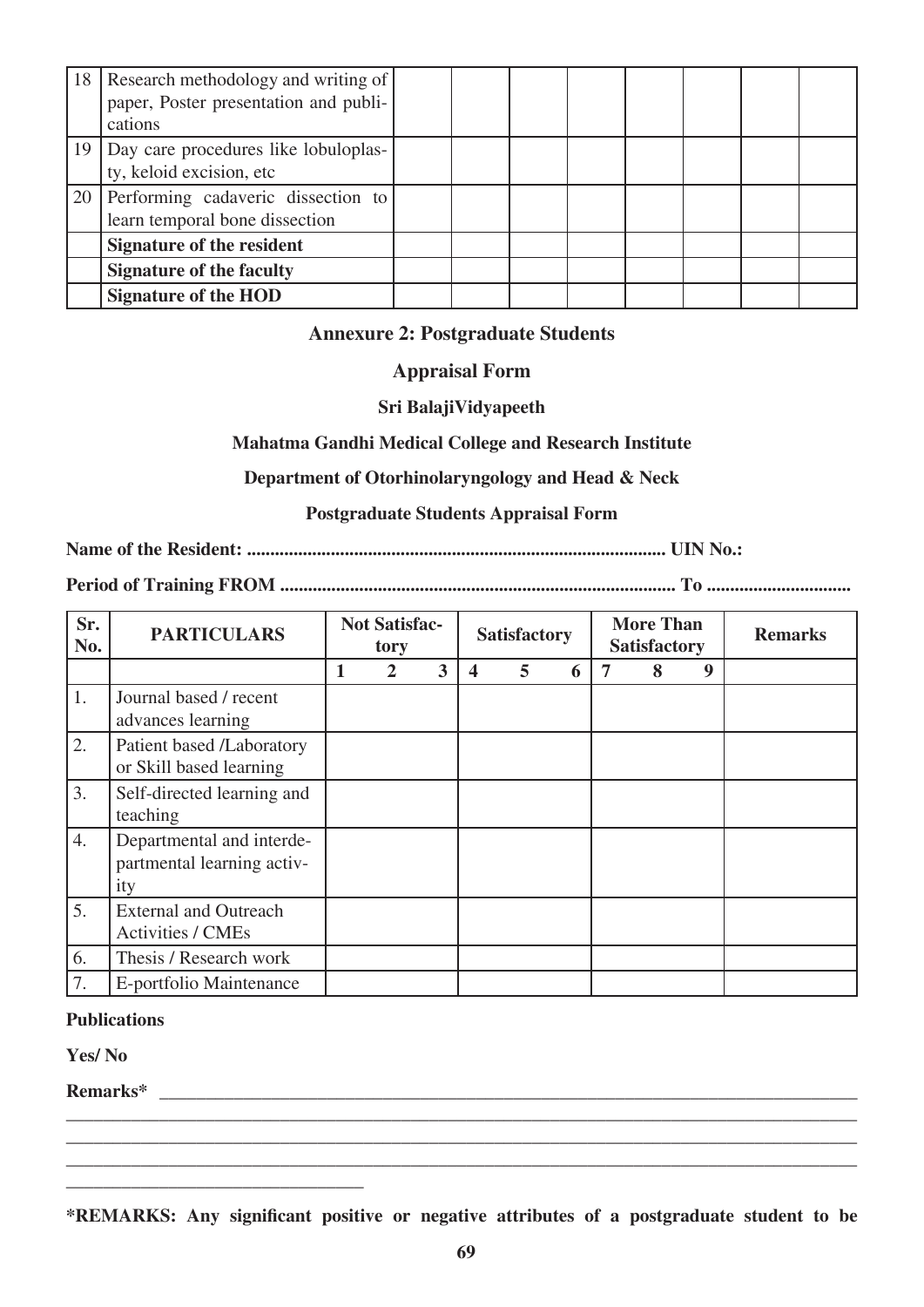**mentioned. For score less than 4 in any category, remediation must be suggested. Individual feedback to postgraduate student is strongly recommended.**

#### **SIGNATURE OF ASSESSEE SIGNATURE OF CONSULTANT SIGNATURE OF HOD**

#### **Annexure 3: Multisource feedback**

#### **Sri BalajiVidyapeeth**

#### **Mahatma Gandhi Medical College and Research Institute**

#### **Department of Otorhinolaryngology**

Multisource feedback

#### **EVALUATION SHEET FOR POSTGRADUATE CLINICAL WORK**

(To be completed by Nurse / Technician / Other Health Professionals)

**Name of the Resident: .......................................................................................... UIN No.:**

**Name of the Respondent: ..................................................................................... Date: ...............................**

| S1.<br>No.     | Criteria to be assessed                                                          |                  | Score         |                  |
|----------------|----------------------------------------------------------------------------------|------------------|---------------|------------------|
|                | Shows a caring attitude to patients                                              | Below par<br>(1) | At par<br>(2) | Above par<br>(3) |
| $\overline{2}$ | Is respectful towards patients                                                   |                  |               |                  |
| 3              | Shows no prejudice in the care of patients                                       |                  |               |                  |
| $\overline{4}$ | Communicates effectively with patients                                           |                  |               |                  |
| 5              | Empathetic counseling of patient's relatives                                     |                  |               |                  |
| 6              | Communicates effectively with colleagues                                         |                  |               |                  |
|                | Communicates effectively with other health profession-<br>als                    |                  |               |                  |
| 8              | Allows them to express their doubts or concern regard-<br>ing clinical decisions |                  |               |                  |
| 9              | Proper and complete documentation                                                |                  |               |                  |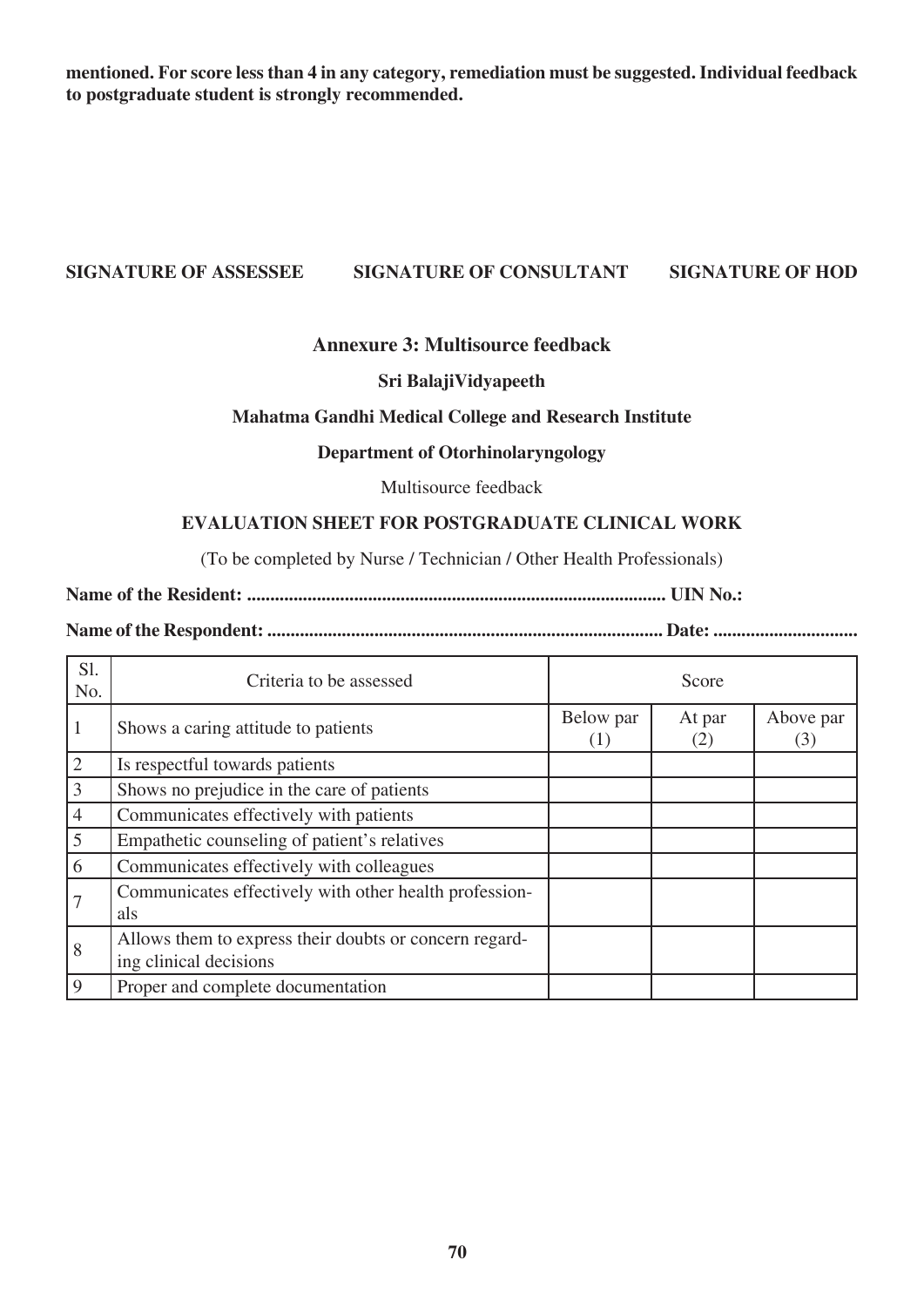| 10 | Works constructively in the health care system      |              |  |
|----|-----------------------------------------------------|--------------|--|
|    |                                                     | Total score: |  |
|    | <b>General Comments:</b>                            |              |  |
|    | Highlights in performance (strengths)               |              |  |
|    | Possible suggested areas for improvement (weakness) |              |  |
|    | Signature:                                          |              |  |

#### **MAHATMA GANDHI MEDICAL COLLEGE AND RESEARCH INSTITUTE**

## **PILLAIYARKUPPAM, PUDUCHERRY – 607 402**

### **EVALUATION SHEET FOR POSTGRADUATE CLINICAL WORK**

(To be completed by Peer)

**Name of the Resident: .......................................................................................... UIN No.:**

**Name of the Respondent: ..................................................................................... Date: ...............................**

| S1.<br>No.     | Criteria to be assessed                                                          |                  | Score         |                  |
|----------------|----------------------------------------------------------------------------------|------------------|---------------|------------------|
|                | Shows a caring attitude to patients                                              | Below par<br>(1) | At par<br>(2) | Above par<br>(3) |
| $\overline{2}$ | Is respectful towards patients                                                   |                  |               |                  |
| $\overline{3}$ | Shows no prejudice in the care of patients                                       |                  |               |                  |
| $\overline{4}$ | Communicates effectively with patients                                           |                  |               |                  |
| 5              | Empathetic counseling of patient's relatives                                     |                  |               |                  |
| 6              | Communicates effectively with colleagues                                         |                  |               |                  |
|                | Communicates effectively with other health profession-<br>als                    |                  |               |                  |
| 8              | Allows them to express their doubts or concern regard-<br>ing clinical decisions |                  |               |                  |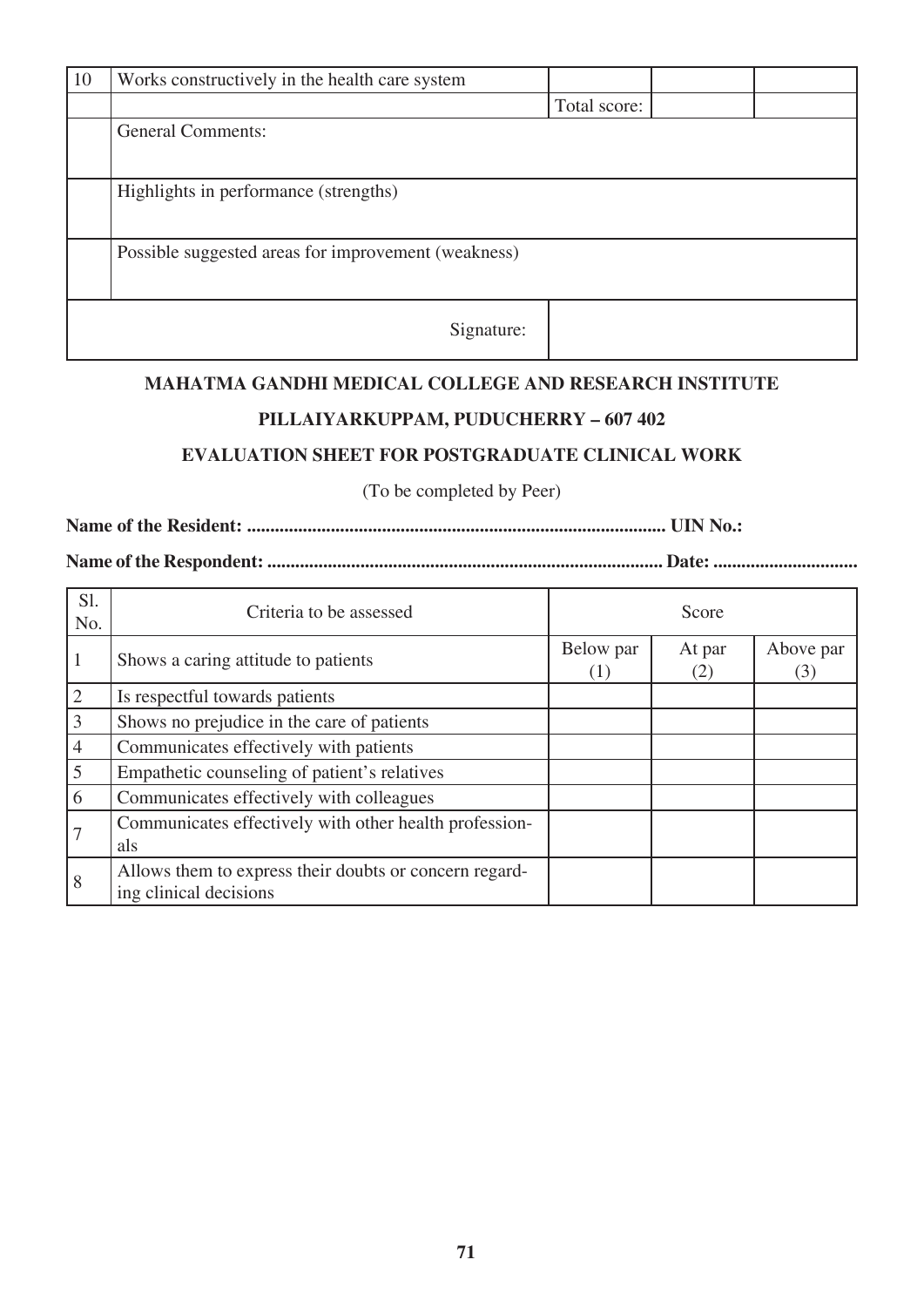| 9  | Proper and complete documentation                   |              |  |
|----|-----------------------------------------------------|--------------|--|
| 10 | Works constructively in the health care system      |              |  |
|    |                                                     | Total score: |  |
|    | <b>General Comments:</b>                            |              |  |
|    |                                                     |              |  |
|    | Highlights in performance (strengths)               |              |  |
|    |                                                     |              |  |
|    | Possible suggested areas for improvement (weakness) |              |  |
|    |                                                     |              |  |
|    | Signature:                                          |              |  |

## **MAHATMA GANDHI MEDICAL COLLEGE AND RESEARCH INSTITUTE**

### PILLAIYARKUPPAM, PUDUCHERRY – 607 402

## EVALUATION SHEET FOR POSTGRADUATE CLINICAL WORK

(To be completed by Patient/Relative)

**Name of the Resident: .......................................................................................... UIN No.:**

**Name of the Respondent: ..................................................................................... Date: ...............................**

| S1.<br>No.     | Criteria to be assessed                                                                                                      |                  | Score         |                  |
|----------------|------------------------------------------------------------------------------------------------------------------------------|------------------|---------------|------------------|
|                | Shows a caring attitude to patients                                                                                          | Below par<br>(1) | At par<br>(2) | Above par<br>(3) |
| $\overline{2}$ | Is respectful towards patients                                                                                               |                  |               |                  |
| $\mathfrak{Z}$ | Shows no prejudice in the care of patients                                                                                   |                  |               |                  |
| $\overline{4}$ | Communicates effectively with patients                                                                                       |                  |               |                  |
| 5              | Empathetic counseling of patient's relatives                                                                                 |                  |               |                  |
| 6              | Effectively counsels patients preoperatively and postop-<br>eratively                                                        |                  |               |                  |
|                | Takes religious and social considerations into account<br>when making decisions                                              |                  |               |                  |
| 8              | Allows patients to make an informed decision regarding<br>management and allows them to express their doubts<br>and concerns |                  |               |                  |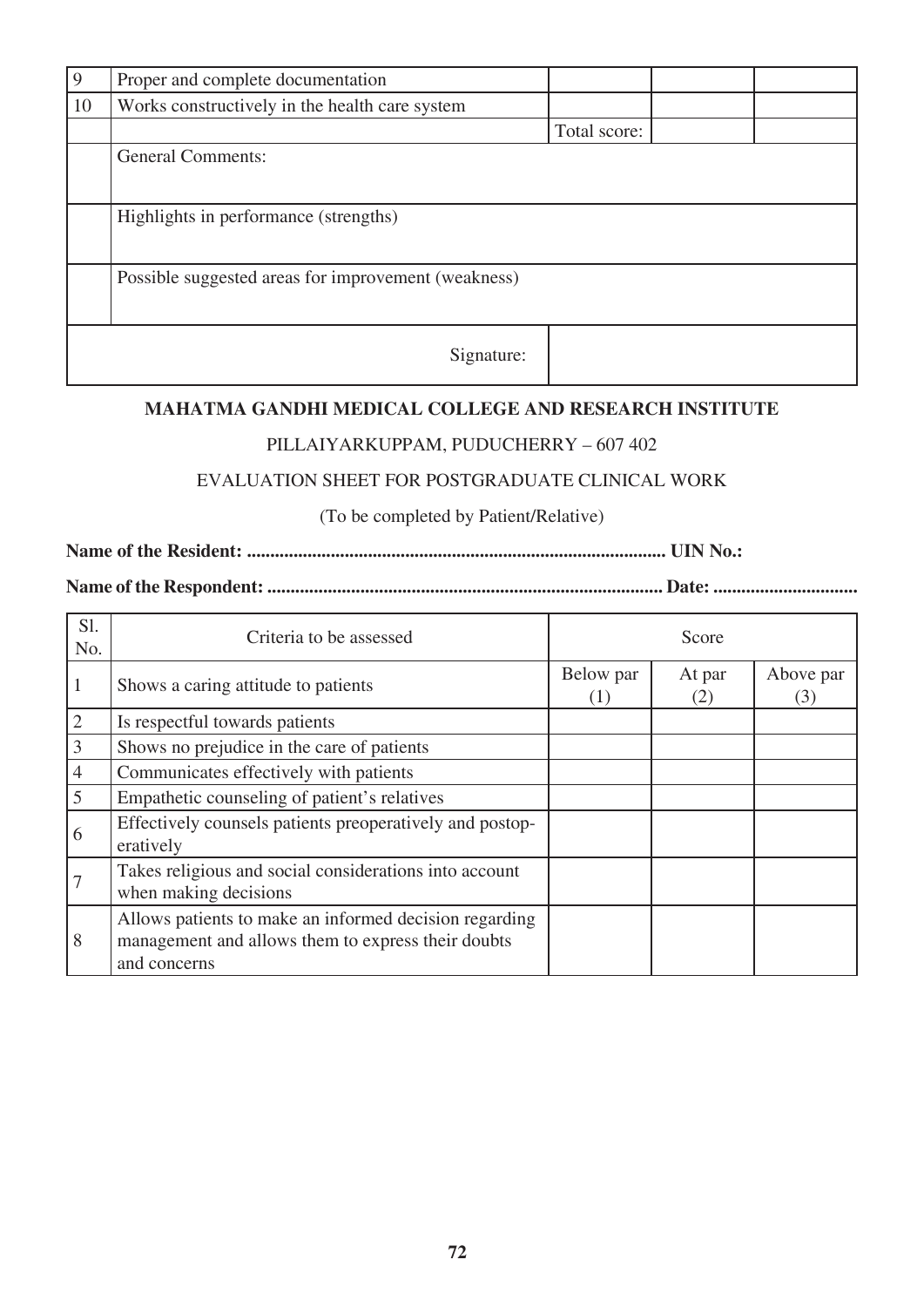| 9  | Takes financial situation of patient into consideration<br>when making decisions |              |  |
|----|----------------------------------------------------------------------------------|--------------|--|
| 10 | Discusses each step of the management with the patient<br>and relatives          |              |  |
|    |                                                                                  | Total score: |  |
|    | <b>General Comments:</b>                                                         |              |  |
|    | Highlights in performance (strengths)                                            |              |  |
|    | Possible suggested areas for improvement (weakness)                              |              |  |
|    | Signature:                                                                       |              |  |

## **MAHATMA GANDHI MEDICAL COLLEGE AND RESEARCH INSTITUTE**

## **PILLAIYARKUPPAM, PUDUCHERRY – 607 402**

## **EVALUATION SHEET FOR POSTGRADUATE CLINICAL WORK**

(To be completed by respective Unit Head)

Name of the Resident: .......................................................................................... UIN No.:

| S1.<br>No. | Criteria to be assessed                                |                | Score         |                  |
|------------|--------------------------------------------------------|----------------|---------------|------------------|
|            | History taking and physical examination                | Below par<br>T | At par<br>(2) | Above par<br>(3) |
|            | Regularity and punctuality                             |                |               |                  |
|            | Ability to identify patient's problems                 |                |               |                  |
|            | Patient management skills                              |                |               |                  |
|            | Procedural skills / range of clinical technical skills |                |               |                  |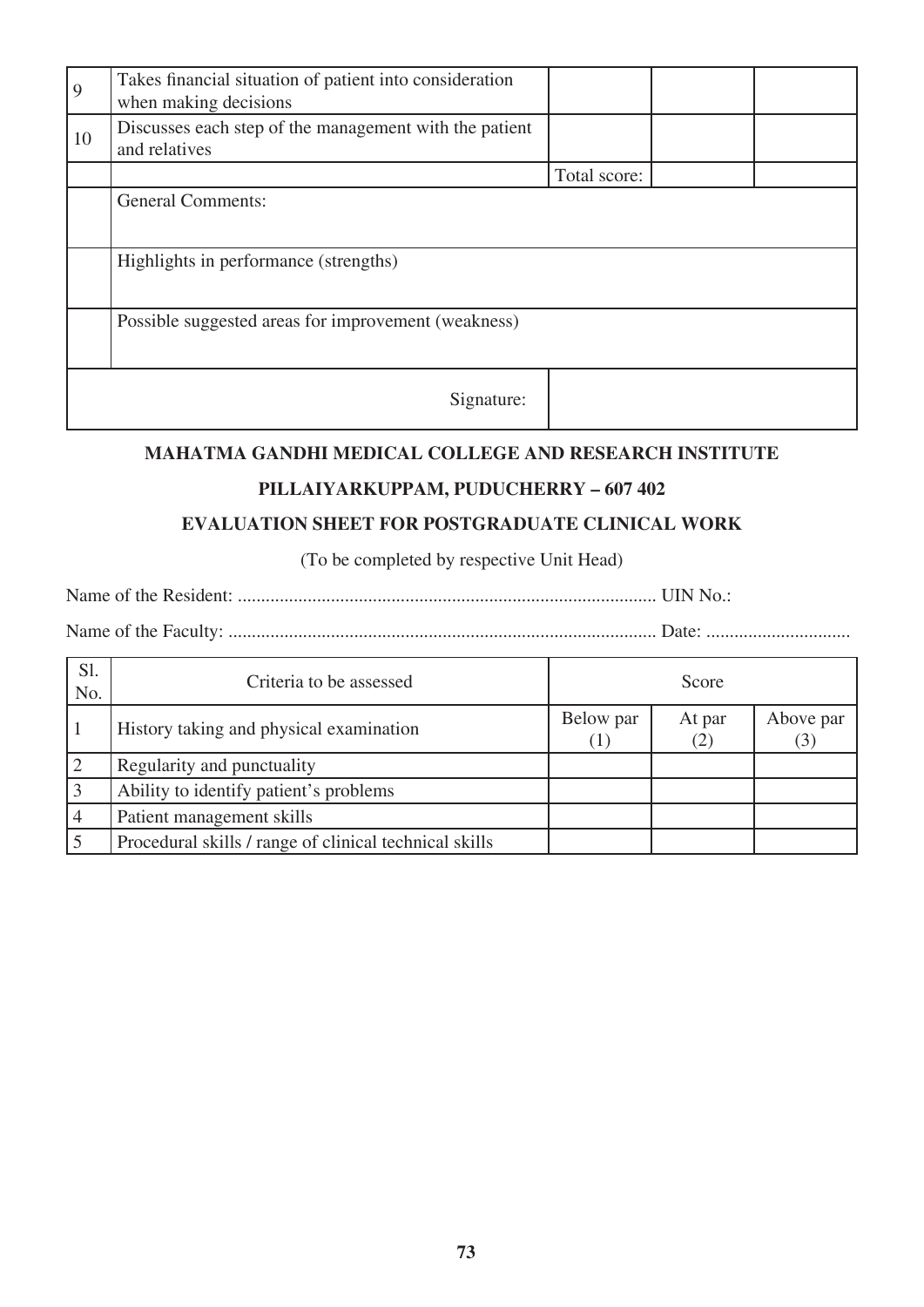| 6                                                                                                 | Self directed learning                                       |                |                         |         |    |  |
|---------------------------------------------------------------------------------------------------|--------------------------------------------------------------|----------------|-------------------------|---------|----|--|
| 7                                                                                                 | <b>Communication skills</b>                                  |                |                         |         |    |  |
| 8                                                                                                 | Proper and complete documentation                            |                |                         |         |    |  |
| 9                                                                                                 | Relationship with peers                                      |                |                         |         |    |  |
| 10                                                                                                | Works constructively in the health care system               |                |                         |         |    |  |
|                                                                                                   |                                                              | Total score:   |                         |         |    |  |
|                                                                                                   | <b>General Comments:</b>                                     |                |                         |         |    |  |
|                                                                                                   |                                                              |                |                         |         |    |  |
|                                                                                                   | Highlights in performance (strengths)                        |                |                         |         |    |  |
|                                                                                                   |                                                              |                |                         |         |    |  |
|                                                                                                   | Possible suggested areas for improvement (weakness)          |                |                         |         |    |  |
|                                                                                                   | $\mathbf{2}$<br>0                                            | 3              | $\overline{\mathbf{4}}$ | $5-9$   | >9 |  |
|                                                                                                   | <b>OPD</b><br>IP<br>SignatureA&E                             |                |                         |         |    |  |
| <del>Annexure 4: Work Place Based Assessment</del><br>Low<br>High<br>Avg.<br>Sri BalajiVidvapeeth |                                                              |                |                         |         |    |  |
|                                                                                                   | 0                                                            | $\overline{2}$ | 3<br>4                  | $5 - 6$ | >9 |  |
|                                                                                                   | <b>Mahatma Gandhi Medical College and Research Institute</b> |                |                         |         |    |  |
|                                                                                                   | <b>Department of Otorhinolaryngology</b>                     |                |                         |         |    |  |

Work Place Based Assessment

# **EVALUATION SHEET FOR POSTGRADUATE (WPBA)**

Name of the Resident: .......................................................................................... UIN No.:

Name of the Faculty: ............................................................................................ Date: ...............................

Designation :

No. of Mini-CEX Observed:

Clinical setting New / Follow up :

Clinicalproblem:\_\_\_\_\_\_\_\_\_\_\_\_\_\_\_\_\_\_\_\_\_\_\_\_\_\_\_\_\_\_\_\_\_\_\_\_\_\_\_\_\_\_\_\_\_\_\_\_\_\_

Complexity of the case:

No. of times patient seen by the student :

|                             | Below ex- | Borderline | Meet expec- Above ex- |           | Not ob- |
|-----------------------------|-----------|------------|-----------------------|-----------|---------|
|                             | pectation |            | tation                | pectation | served  |
| <b>History taking skill</b> |           |            |                       |           |         |
| Physical examination skill  |           |            |                       |           |         |
| Communication skill         |           |            |                       |           |         |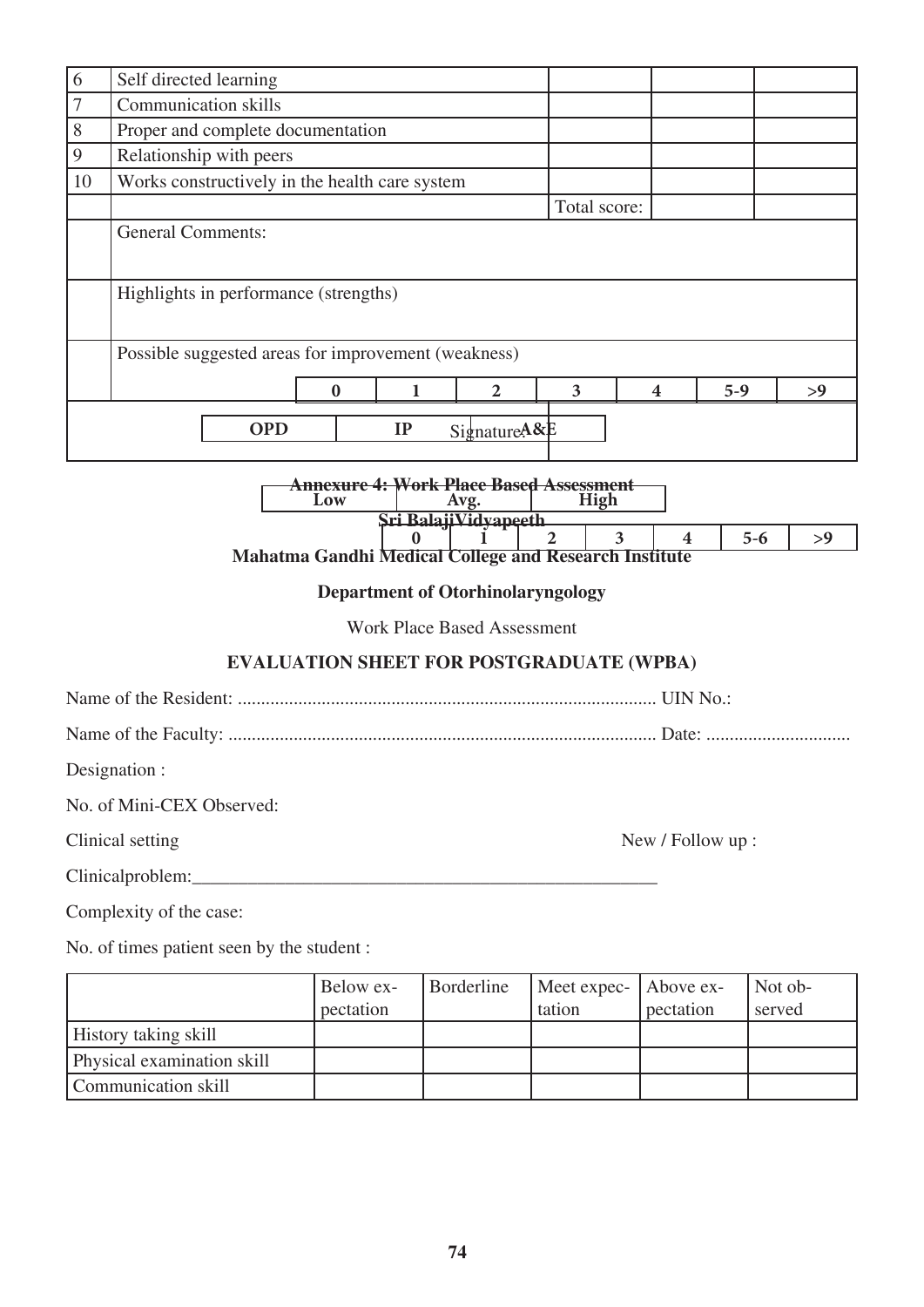| Clinical judgement                           |  |  |  |                                     |  |  |
|----------------------------------------------|--|--|--|-------------------------------------|--|--|
| Professionalism                              |  |  |  |                                     |  |  |
| Organisational efficiency                    |  |  |  |                                     |  |  |
| Overall clinical care                        |  |  |  |                                     |  |  |
| Anything good:                               |  |  |  | <b>Suggestions for improvement:</b> |  |  |
| Agreed upon action:                          |  |  |  |                                     |  |  |
| Signature of the resident                    |  |  |  | <b>Signature of the Accessor</b>    |  |  |
| <b>Annexure 5: Feedback for Journal club</b> |  |  |  |                                     |  |  |

#### **Sri BalajiVidyapeeth**

## **Mahatma Gandhi Medical College and Research Institute**

## **Department of Otorhinolaryngology**

#### **Feedback for Journal club**

#### **EVALUATION SHEET FOR POSTGRADUATE JOURNAL CLUB**

#### (To be marked individually by each faculty)

Name of the Resident: .......................................................................................... UIN No.:

| S1.<br>No. | Criteria to be assessed                       |           | Score         |                            |
|------------|-----------------------------------------------|-----------|---------------|----------------------------|
|            | Relevance of article chosen                   | Below par | At par<br>(2) | Above par<br>$\mathcal{L}$ |
|            | Identifies the problem addressed in the paper |           |               |                            |
|            | Completeness of presentation                  |           |               |                            |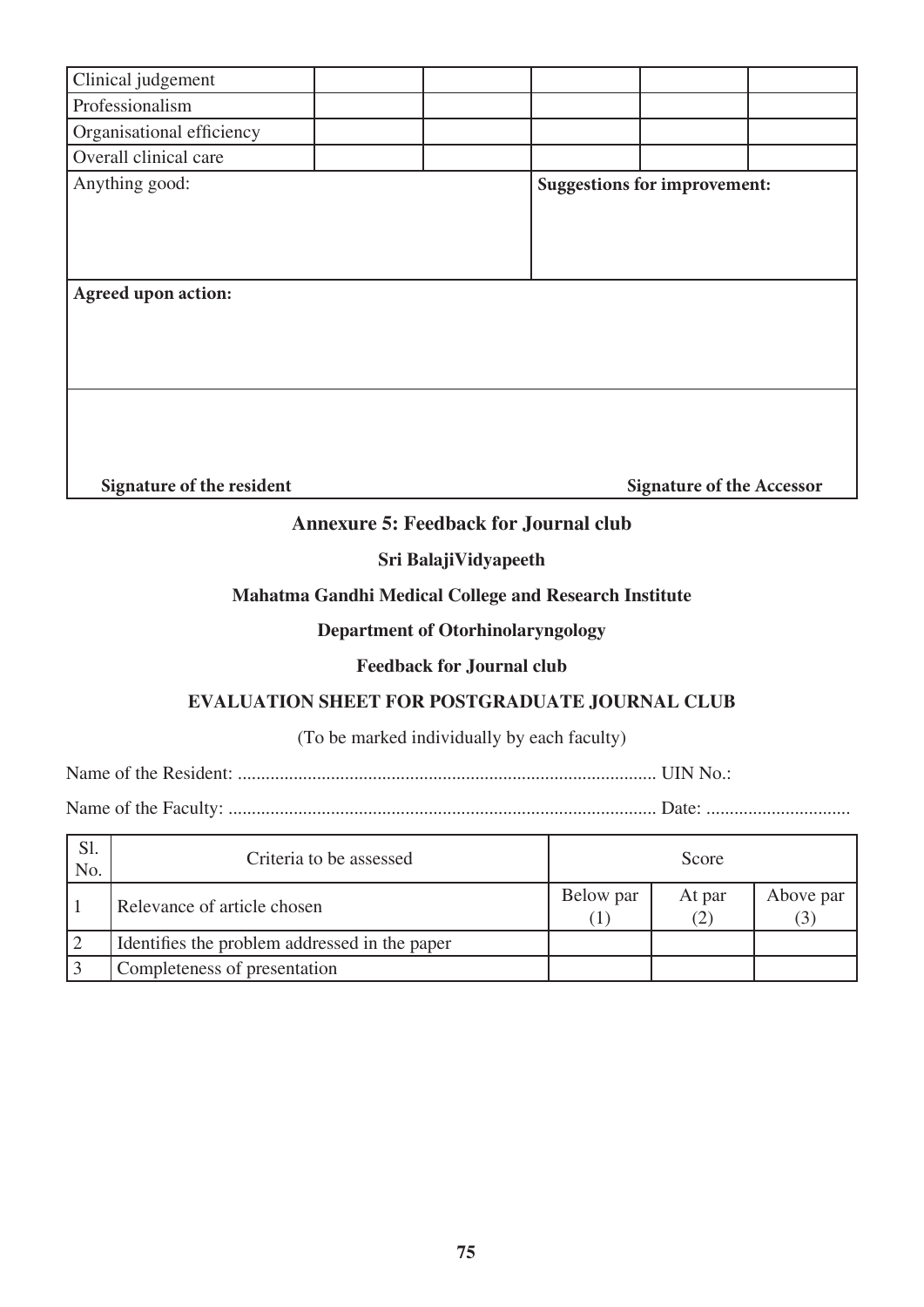| $\overline{4}$ | Analyses and gives comments on methodology and<br>statistics                                        |              |  |
|----------------|-----------------------------------------------------------------------------------------------------|--------------|--|
| 5              | Brief summary of results                                                                            |              |  |
| 6              | Comparison of work with other published work                                                        |              |  |
| 7              | Merits and demerits of the paper                                                                    |              |  |
| 8              | Summary and take home message                                                                       |              |  |
| 9              | Time management                                                                                     |              |  |
| 10             | Overall performance – relevant answers to questions,<br>attitude during presentation and confidence |              |  |
|                |                                                                                                     | Total score: |  |
|                | <b>General Comments:</b>                                                                            |              |  |
|                | Highlights in performance (strengths)                                                               |              |  |
|                | Possible suggested areas for improvement (weakness)                                                 |              |  |
|                | Signature:                                                                                          |              |  |

### **Annexure 6: Feedback for Seminar**

#### **Sri BalajiVidyapeeth**

#### **Mahatma Gandhi Medical College and Research Institute**

#### **Department of Otorhinolaryngology**

#### **Feedback for Seminar**

## **EVALUATION SHEET FOR POSTGRADUATE SEMINAR**

### **(To be marked individually by each faculty)**

Name of the Resident: .......................................................................................... UIN No.:

| S1.<br>No. | Criteria to be assessed                                 |           | Score                       |           |
|------------|---------------------------------------------------------|-----------|-----------------------------|-----------|
|            | Introduction of subject and its importance / Objectives | Below par | At par<br>$\left( 2\right)$ | Above par |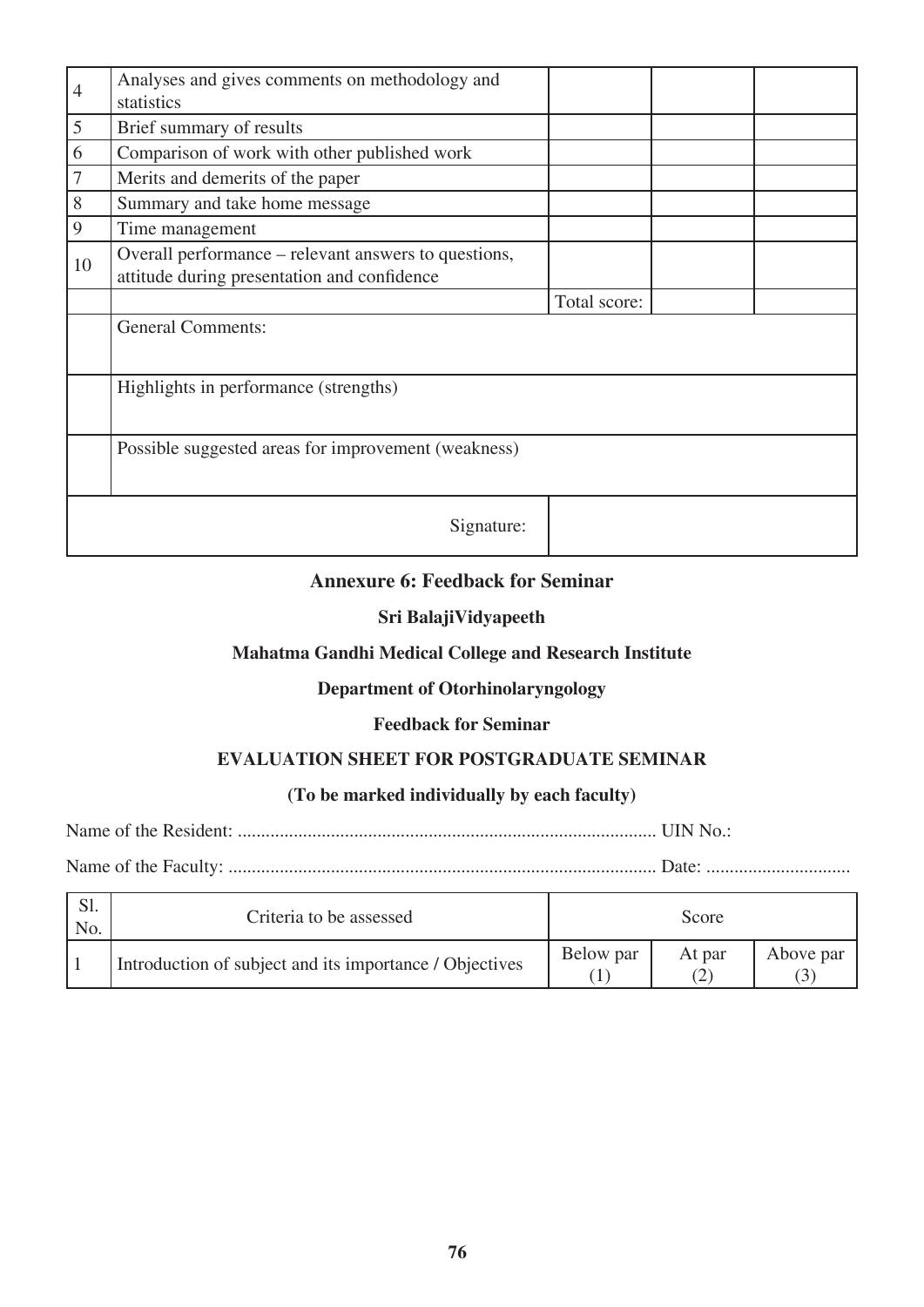| $\sqrt{2}$     | Completeness of presentation                                                                        |              |  |
|----------------|-----------------------------------------------------------------------------------------------------|--------------|--|
| $\overline{3}$ | Cogency of presentation                                                                             |              |  |
| $\overline{4}$ | Consulted all relevant literature                                                                   |              |  |
| 5              | Use of audio-visual aids                                                                            |              |  |
| 6              | Understanding of subject                                                                            |              |  |
| $\overline{7}$ | Summary and take home message                                                                       |              |  |
| $8\,$          | Cites appropriate references / suggests further reading                                             |              |  |
| 9              | Time management                                                                                     |              |  |
| 10             | Overall performance – relevant answers to questions,<br>attitude during presentation and confidence |              |  |
|                |                                                                                                     | Total score: |  |
|                | <b>General Comments:</b>                                                                            |              |  |
|                | Highlights in performance (strengths)                                                               |              |  |
|                | Possible suggested areas for improvement (weakness)                                                 |              |  |
|                | Signature:                                                                                          |              |  |

# **Annexure 7: Feedback for Case presentation**

### **Sri BalajiVidyapeeth**

#### **Mahatma Gandhi Medical College and Research Institute**

#### **Department of Otorhinolaryngology**

#### **Feedback for Case presentation**

## **EVALUATION SHEET FOR POSTGRADUATE CASE PRESENTATION**

## **(To be marked individually by each faculty)**

Name of the Resident: .......................................................................................... UIN No.:

| Sl.<br>No. | Criteria to be assessed                                                  |                      | Score         |                             |
|------------|--------------------------------------------------------------------------|----------------------|---------------|-----------------------------|
|            | Logical order in presentation (History taking)                           | Below par<br>$\perp$ | At par<br>(2) | Above par<br>$\mathfrak{I}$ |
|            | Cogency of presentation                                                  |                      |               |                             |
|            | Accuracy and completeness of general and local physi-<br>cal examination |                      |               |                             |